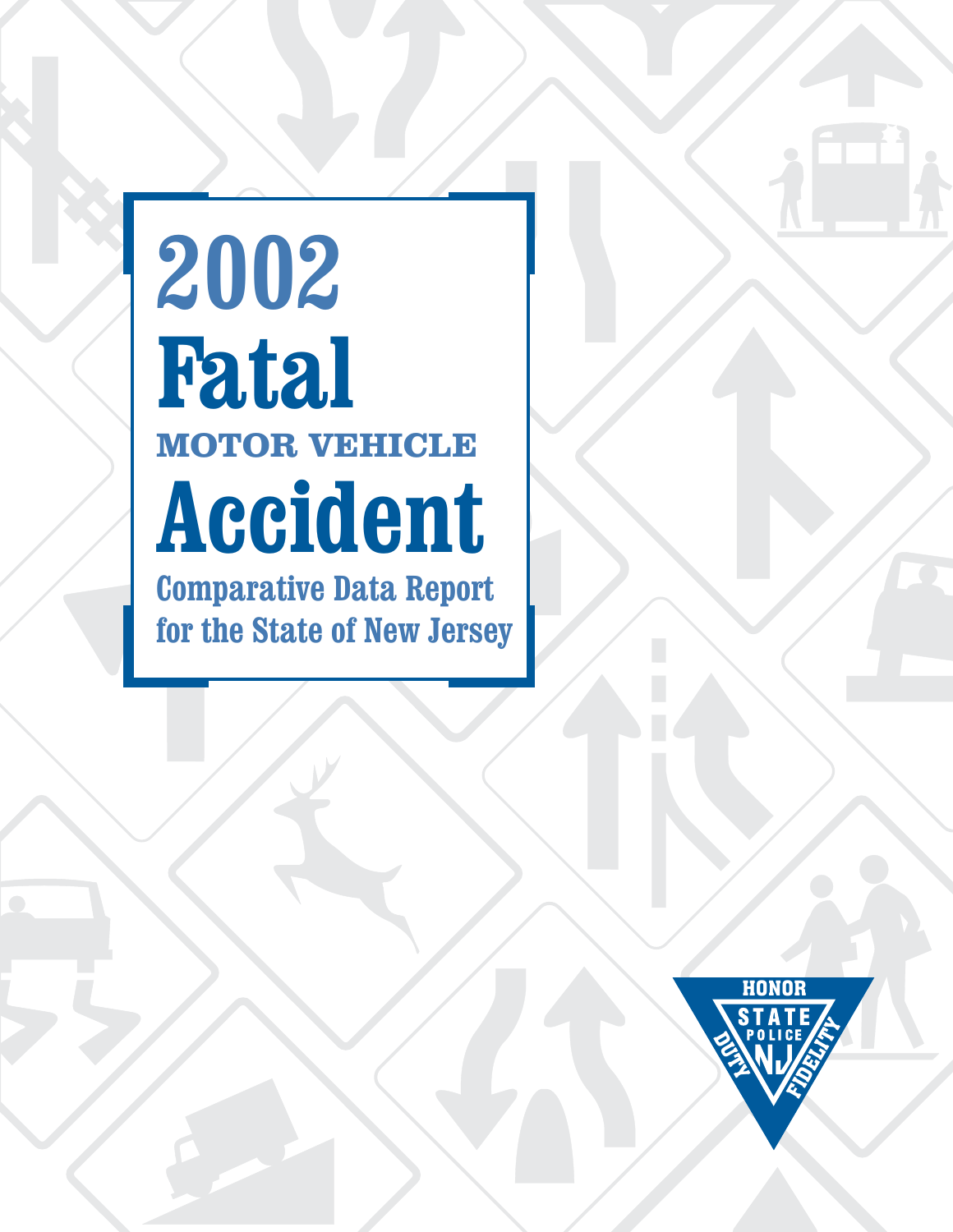

# State of New Jersey

OFFICE OF THE ATTORNEY GENERAL JAMES E. MCGREEVEY DEPARTMENT OF LAW & PUBLIC SAFETY PETER C. HARVEY *Governor* DIVISION OF STATE POLICE *Attorney General* POST OFFICE BOX 7068 WEST TRENTON, NJ 08628-0068 COLONEL JOSEPH R. FUENTES (609) 882-2000 *Superintendent*

Dear Reader:

New Jersey continues to rank as one of the safest states in the nation. There were 699 fatal crashes and 771 fatalities in 2002. The New Jersey State Police is committed in its effort, through enforcement and education of the motoring public, to reduce the number of people killed in motor vehicle accidents.

Our efforts in reducing motor vehicle deaths on our roadways must continue, as highway fatalities are still a leading cause of death in New Jersey and the nation. The nationwide death toll of 42,815 people represents an average of more than 117 deaths per day.

On the following pages you will find statistics of the fatal motor vehicle accident records compiled by the Fatal Accident Investigation Unit of the Division of State Police for 2002. This report constitutes a detailed look at the causes and results of fatal accidents throughout the state during 2002. Hopefully, the continued efforts and cooperation of the public, federal, state, and local agencies will help us maintain our traffic safety record in the years ahead.

Sincerely,

iien b

Joseph R. Fuentes Colonel Superintendent



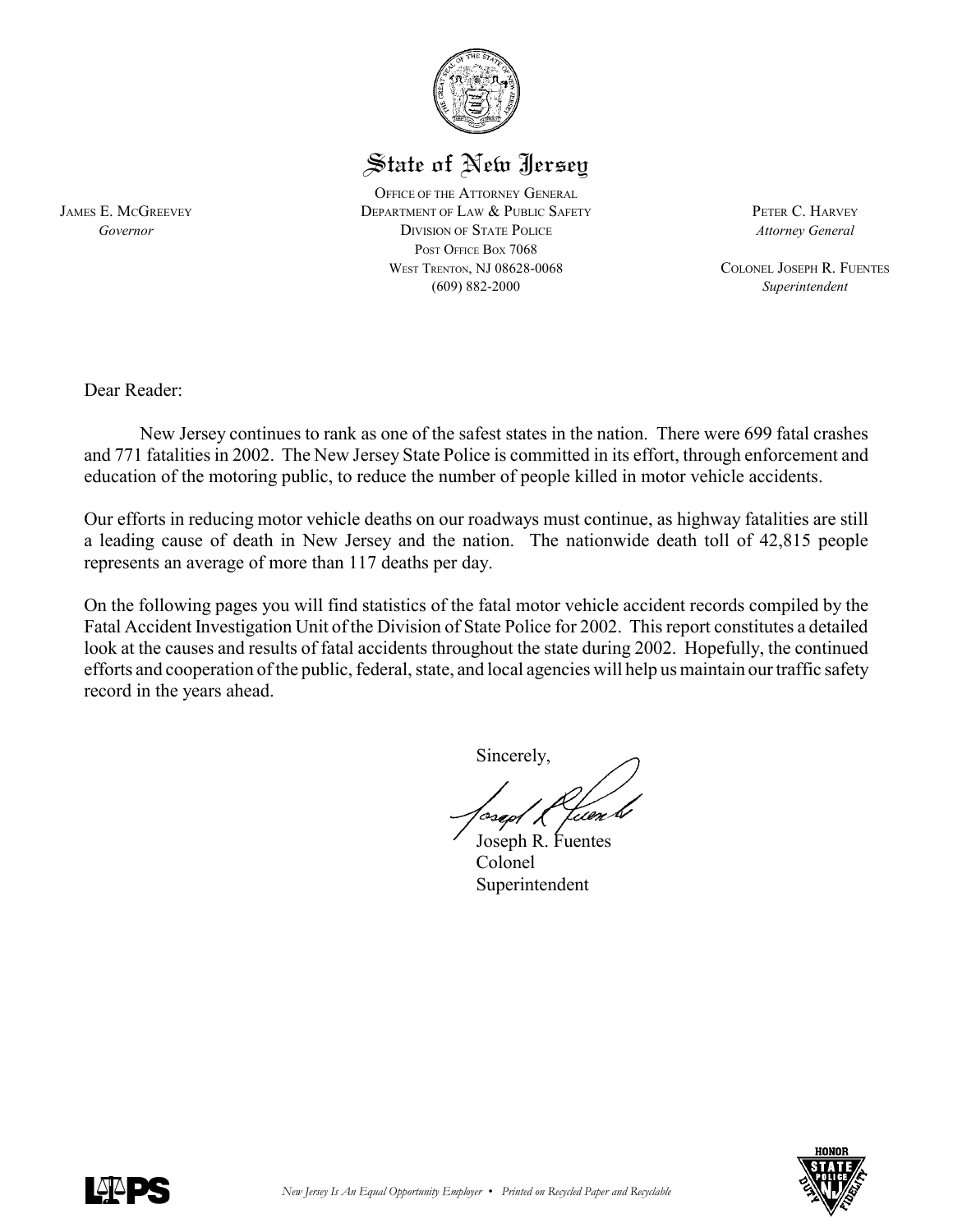# **TABLE OF CONTENTS**

#### **STATISTICAL SUMMARY**

|                | 2002 Motor Vehicle Fatal Accidents and Fatalities with a Comparison of the 1982-2002 Accidents and Fatalities  2                                                                                                               |
|----------------|--------------------------------------------------------------------------------------------------------------------------------------------------------------------------------------------------------------------------------|
| А.             | Accident Victim Classification by Month (all contained according to the content of the Morte of Accident Victim Classification by Month (all contained according to the set of the set of the set of the set of the set of the |
| B.             |                                                                                                                                                                                                                                |
| C.             |                                                                                                                                                                                                                                |
| D.             | Accidents by County of Occurrence and Roadway Classification (and accuration) contains a series of the set of                                                                                                                  |
| F.             |                                                                                                                                                                                                                                |
| F.             |                                                                                                                                                                                                                                |
| G.             |                                                                                                                                                                                                                                |
| Η.             |                                                                                                                                                                                                                                |
| I.             |                                                                                                                                                                                                                                |
| J.             |                                                                                                                                                                                                                                |
| Κ.             |                                                                                                                                                                                                                                |
| L.             |                                                                                                                                                                                                                                |
| М.             |                                                                                                                                                                                                                                |
|                |                                                                                                                                                                                                                                |
|                |                                                                                                                                                                                                                                |
| N.             |                                                                                                                                                                                                                                |
| $\mathbf{0}$ . |                                                                                                                                                                                                                                |
| Ρ.             |                                                                                                                                                                                                                                |
| Q.             |                                                                                                                                                                                                                                |
| R.             |                                                                                                                                                                                                                                |
| S.             |                                                                                                                                                                                                                                |
| T.             |                                                                                                                                                                                                                                |
| $\mathsf{U}$ . |                                                                                                                                                                                                                                |
| V.             |                                                                                                                                                                                                                                |
| W.             |                                                                                                                                                                                                                                |
|                |                                                                                                                                                                                                                                |

#### **SPECIFIC AREAS OF CONCERN**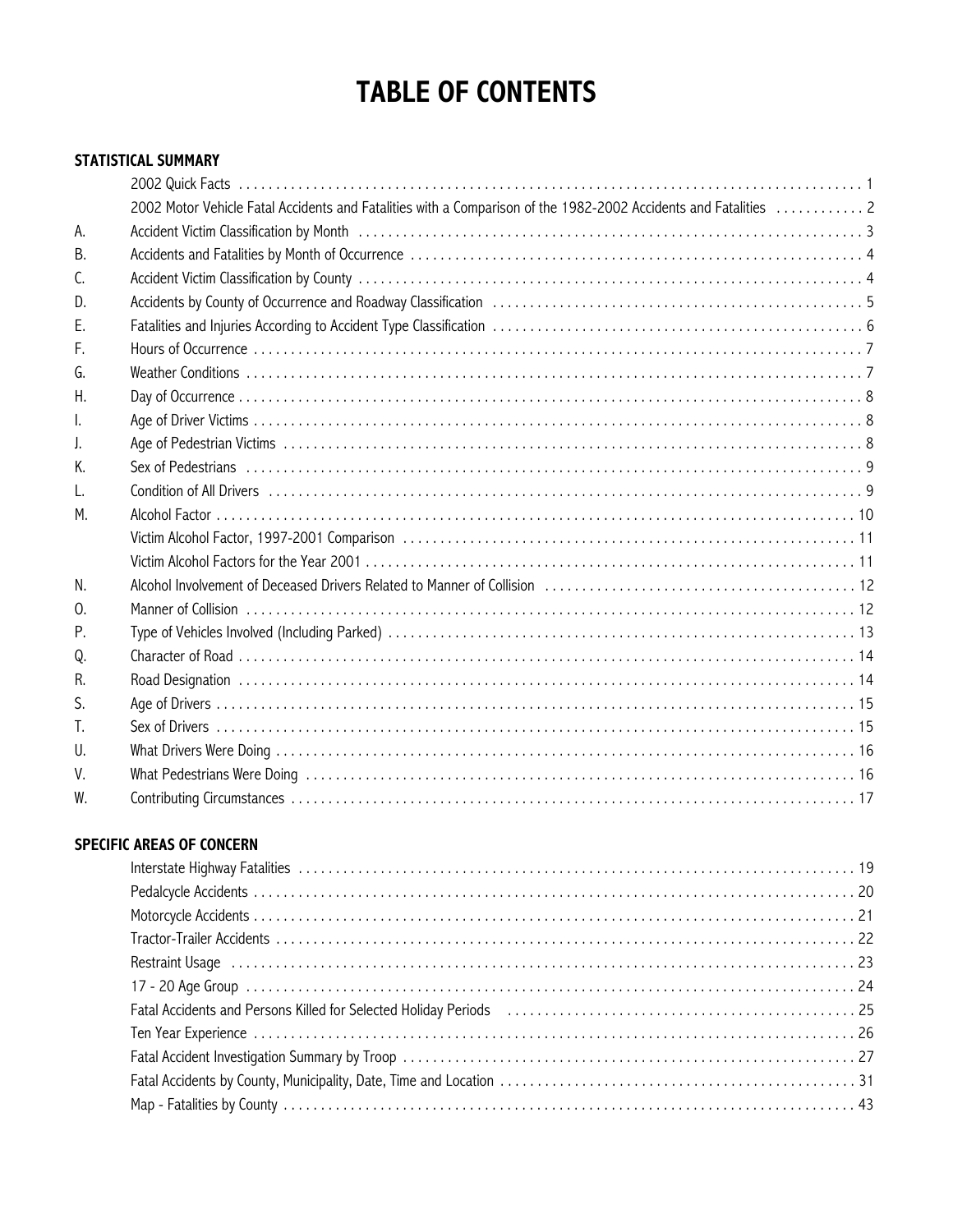# **QUICK FACTS**

- Nationwide, the fatality rate remained at a historic low of 1.51 fatalities per hundred million vehicle miles traveled.
- Nationwide preliminary statistics indicate there were 42,815 people killed.
- In New Jersey, there were 699 fatal accidents with 771 people killed.
- There was an increase of 22 fatal accidents and an increase of 31 fatalities.
- Of the fatalities, 26.9% had consumed alcohol to some extent.
- Of all drivers, 11.2% were legally intoxicated.
- An average of 2.11 persons were killed every day.
- There were 53 fatal accidents involving motorcycles.
- Pedalcyclists accounted for 15 fatal accidents.
- The pedestrian death toll was 176.
- There were a total of 37 hit-and-run fatal accidents involving 60 vehicles. The victims were comprised of 7 drivers, 11 passengers, and 26 pedestrians.
- Of the 1,087 drivers listed, 47 New Jersey drivers and 4 out-of-state drivers were suspended. There were 37 drivers without valid licenses.
- There are 36,557 miles of open public roads in the state of New Jersey, indicating one death for every 47.4 miles.
- Straight roads were involved in 57.6% of all fatal accidents.
- Of all fatal accidents, 85% occurred during clear weather conditions.
- Of the known drivers involved in fatal accidents, 72.6% were males.
- Of the vehicles involved in fatal accidents, 60.9% involved passenger cars.
- There were 44 tractor-trailers involved in 39 fatal accidents which resulted in 46 fatalities.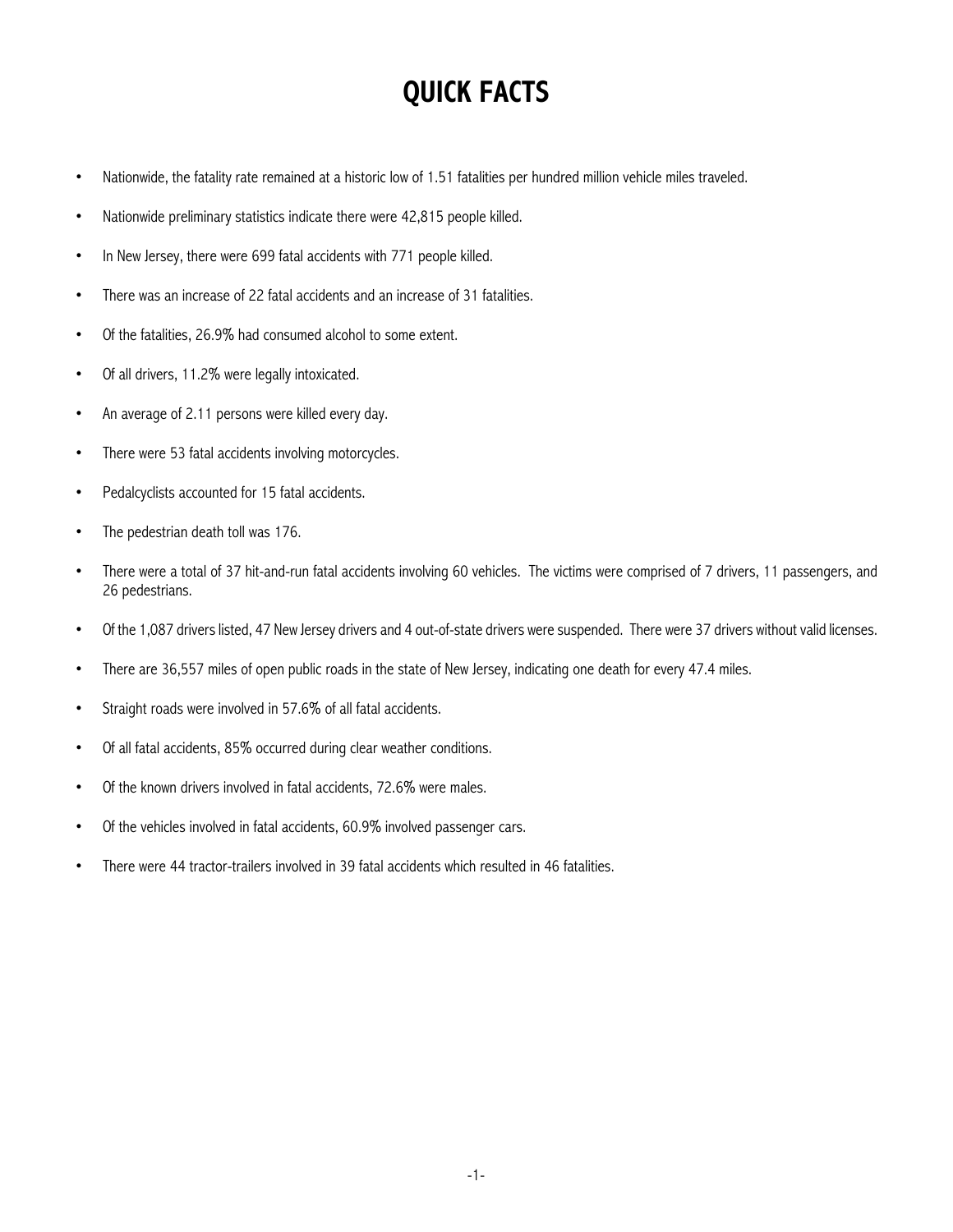# **SUBJECT**

Statistical Summary of 2002 Motor Vehicle Fatal Accidents and Fatalities with a Comparison of the 1998-2002 Accidents and Fatalities.

| <b>Statistics</b>      | 1998 | 1999 | 2000       | 2001 | 2002 |
|------------------------|------|------|------------|------|------|
| <b>Fatal Accidents</b> | 67   | 664  | 655        | 677  | 699  |
| Fatalities             | 741  | 725  | っっっ<br>ر ے | 740  | フフ   |

# **TREND IN FATALITIES**

20 Year Trend

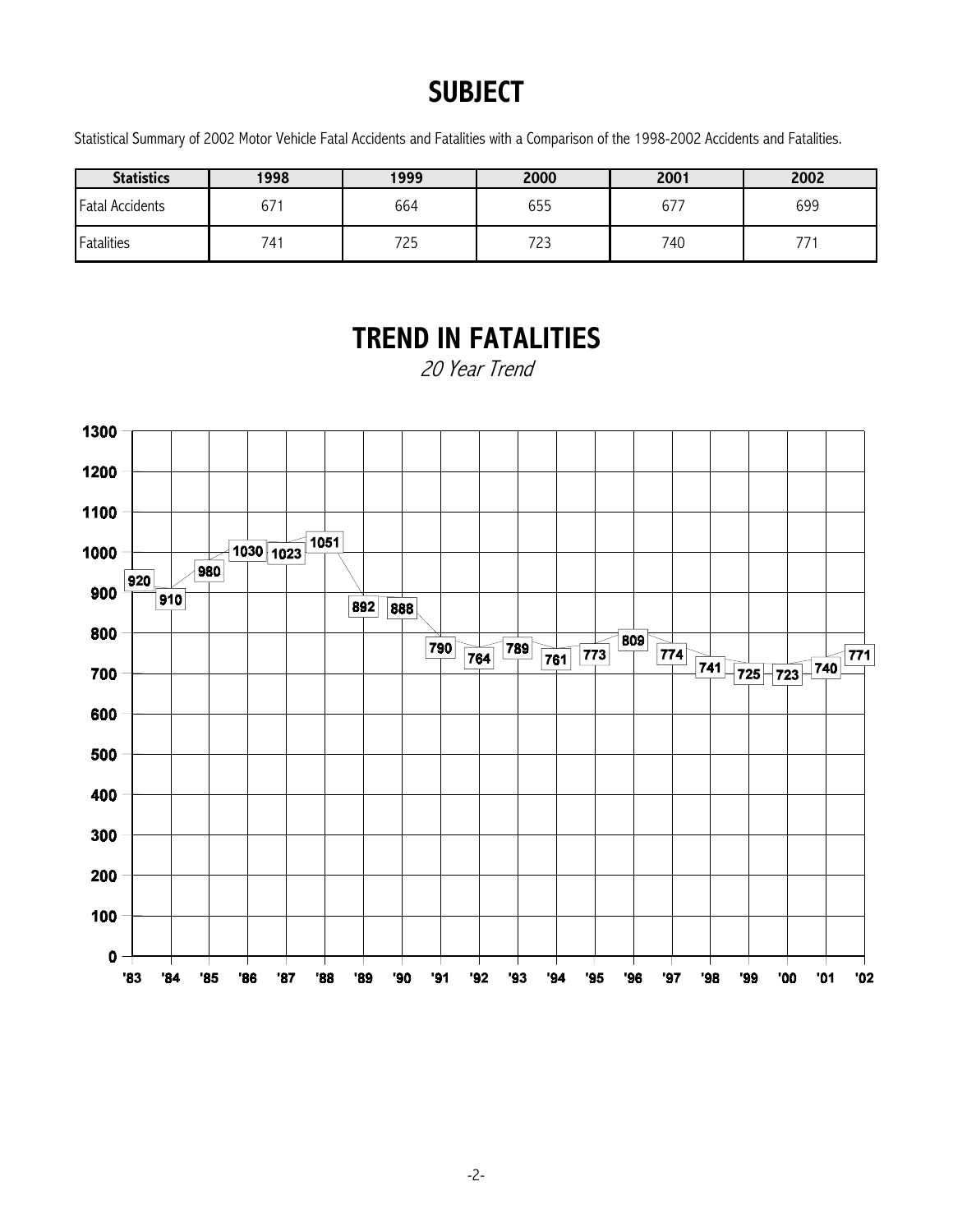|  |  | A. VICTIM CLASSIFICATION BY MONTH - 2002 |  |  |  |
|--|--|------------------------------------------|--|--|--|
|--|--|------------------------------------------|--|--|--|

| Month         | <b>Driver</b> | Passenger | Pedestrian     | Pedalcyclist        | <b>Totals</b> |
|---------------|---------------|-----------|----------------|---------------------|---------------|
| January       | 40            | 10        | 24             | $\mathsf{O}\xspace$ | 74            |
| February      | 30            | $\,6\,$   | 15             |                     | 52            |
| March         | 30            | $10$      | 14             | 1                   | 55            |
| April         | 36            | 15        | $\,8\,$        | $\overline{c}$      | 61            |
| May           | 23            | 15        | $10\,$         | $\mathsf{O}\xspace$ | 48            |
| June          | 44            | 13        | 13             | $\overline{3}$      | 73            |
| July          | 46            | 16        | $\overline{7}$ | $\mathbf{3}$        | 72            |
| August        | 31            | 17        | 11             | $\mathsf{O}\xspace$ | 59            |
| September     | 44            | 18        | 19             | 1                   | 82            |
| October       | 39            | 17        | 26             | $\overline{4}$      | 86            |
| November      | 23            | $10$      | 18             | $\mathsf{O}\xspace$ | 51            |
| December      | 33            | 14        | 11             | $\mathbf 0$         | 58            |
| <b>Totals</b> | 419           | 161       | 176            | 15                  | 771           |

# **B. ACCIDENTS AND FATALITIES BY MONTH OF OCCURRENCE**

|              | <b>Accidents</b><br><b>Fatalities</b> |      |      |      |      |      |      |      |      |      |
|--------------|---------------------------------------|------|------|------|------|------|------|------|------|------|
| <b>Month</b> | 1998                                  | 1999 | 2000 | 2001 | 2002 | 1998 | 1999 | 2000 | 2001 | 2002 |
| January      | 48                                    | 40   | 60   | 46   | 69   | 49   | 42   | 64   | 47   | 74   |
| February     | 41                                    | 41   | 41   | 53   | 50   | 43   | 44   | 44   | 57   | 52   |
| March        | 47                                    | 49   | 37   | 54   | 52   | 57   | 52   | 40   | 62   | 55   |
| April        | 42                                    | 45   | 48   | 39   | 54   | 48   | 54   | 54   | 40   | 61   |
| May          | 68                                    | 71   | 64   | 58   | 43   | 75   | 72   | 69   | 63   | 48   |
| June         | 65                                    | 65   | 69   | 64   | 65   | 71   | 72   | 78   | 71   | 73   |
| July         | 54                                    | 55   | 58   | 62   | 62   | 61   | 59   | 64   | 69   | 72   |
| August       | 65                                    | 75   | 52   | 53   | 54   | 75   | 83   | 58   | 60   | 59   |
| September    | 55                                    | 35   | 58   | 60   | 75   | 57   | 35   | 64   | 65   | 82   |
| October      | 67                                    | 64   | 63   | 60   | 76   | 71   | 73   | 71   | 62   | 86   |
| November     | 60                                    | 63   | 58   | 55   | 48   | 63   | 72   | 65   | 63   | 51   |
| December     | 59                                    | 61   | 47   | 73   | 51   | 71   | 67   | 52   | 81   | 58   |
| <b>TOTAL</b> | 671                                   | 664  | 655  | 677  | 699  | 741  | 725  | 723  | 740  | 771  |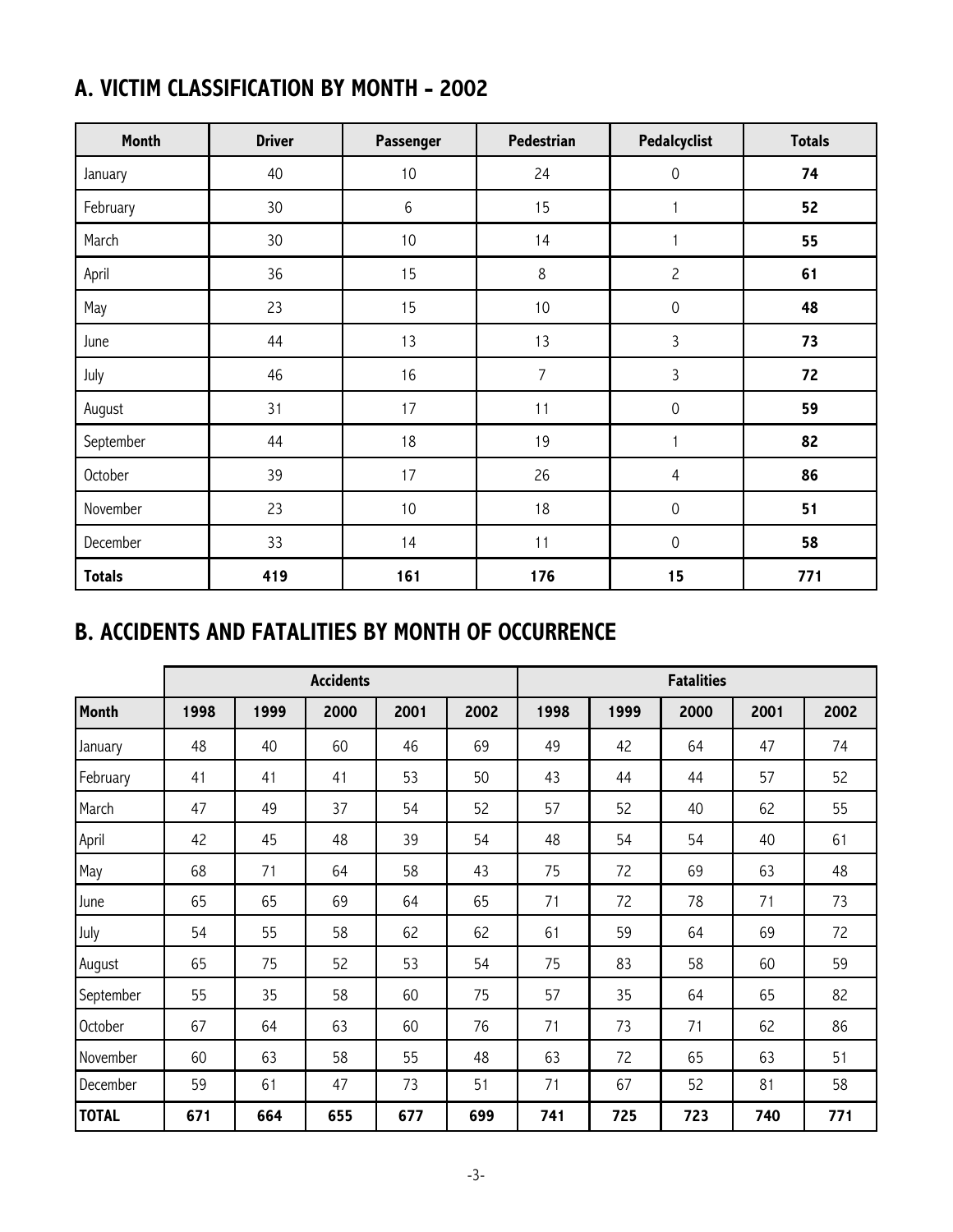# **C. ACCIDENT VICTIM CLASSIFICATION BY COUNTY**

|              |                  | <b>Victim Classification</b> |               |                |                     |                     |  |  |  |  |  |  |
|--------------|------------------|------------------------------|---------------|----------------|---------------------|---------------------|--|--|--|--|--|--|
| County       | <b>Accidents</b> | <b>Killed</b>                | <b>Driver</b> | Passenger      | Pedestrian          | Pedalcyclist        |  |  |  |  |  |  |
| Atlantic     | 47               | 54                           | 29            | 16             | 9                   | $\mathbf 0$         |  |  |  |  |  |  |
| Bergen       | 49               | 55                           | 27            | $\overline{4}$ | 23                  | $\mathbf{1}$        |  |  |  |  |  |  |
| Burlington   | 53               | 66                           | 38            | 16             | 11                  | $\mathbf{1}$        |  |  |  |  |  |  |
| Camden       | 40               | 44                           | 20            | 11             | 12                  | $\mathbf{1}$        |  |  |  |  |  |  |
| Cape May     | 14               | 15                           | $6\,$         | $6\,$          | $\mathbf{1}$        | $\overline{c}$      |  |  |  |  |  |  |
| Cumberland   | 19               | 22                           | 16            | $\mathsf{3}$   | $\overline{c}$      | $\mathbf{1}$        |  |  |  |  |  |  |
| Essex        | 59               | 64                           | 28            | 17             | 17                  | $\overline{c}$      |  |  |  |  |  |  |
| Gloucester   | 32               | 36                           | 20            | 8              | $\,8\,$             | $\mathbf 0$         |  |  |  |  |  |  |
| Hudson       | 23               | 23                           | 11            | $\mathsf{3}$   | $\mathsf 9$         | $\mathsf{O}\xspace$ |  |  |  |  |  |  |
| Hunterdon    | 17               | 18                           | 12            | $\overline{3}$ | 3                   | $\mathsf{O}\xspace$ |  |  |  |  |  |  |
| Mercer       | 33               | 36                           | 16            | 9              | 10                  | $\mathbf{1}$        |  |  |  |  |  |  |
| Middlesex    | 56               | 59                           | 28            | 9              | 20                  | $\overline{c}$      |  |  |  |  |  |  |
| Monmouth     | 48               | 53                           | 37            | 9              | $\,6$               | $\mathbf{1}$        |  |  |  |  |  |  |
| Morris       | 23               | 25                           | 15            | $6\,$          | $\overline{4}$      | $\mathsf{O}\xspace$ |  |  |  |  |  |  |
| <b>Ocean</b> | 46               | 52                           | 33            | 12             | $\overline{7}$      | $\mathsf{O}\xspace$ |  |  |  |  |  |  |
| Passaic      | 30               | 31                           | 17            | 8              | 5                   | $\mathbf{1}$        |  |  |  |  |  |  |
| Salem        | 15               | 15                           | $10$          | 5              | $\mathsf{O}\xspace$ | $\mathsf{O}\xspace$ |  |  |  |  |  |  |
| Somerset     | 23               | 25                           | 12            | $\,6\,$        | $\overline{7}$      | $\mathsf{O}\xspace$ |  |  |  |  |  |  |
| Sussex       | 11               | 13                           | $10\,$        | $\mathsf{3}$   | $\mathsf{O}\xspace$ | $\mathsf{O}\xspace$ |  |  |  |  |  |  |
| Union        | 46               | 48                           | 25            | $\overline{4}$ | 17                  | $\overline{c}$      |  |  |  |  |  |  |
| Warren       | 15               | 17                           | $\mathsf 9$   | $\mathbf{3}$   | 5                   | $\mathsf{O}\xspace$ |  |  |  |  |  |  |
| <b>TOTAL</b> | 699              | 771                          | 419           | 161            | 176                 | 15                  |  |  |  |  |  |  |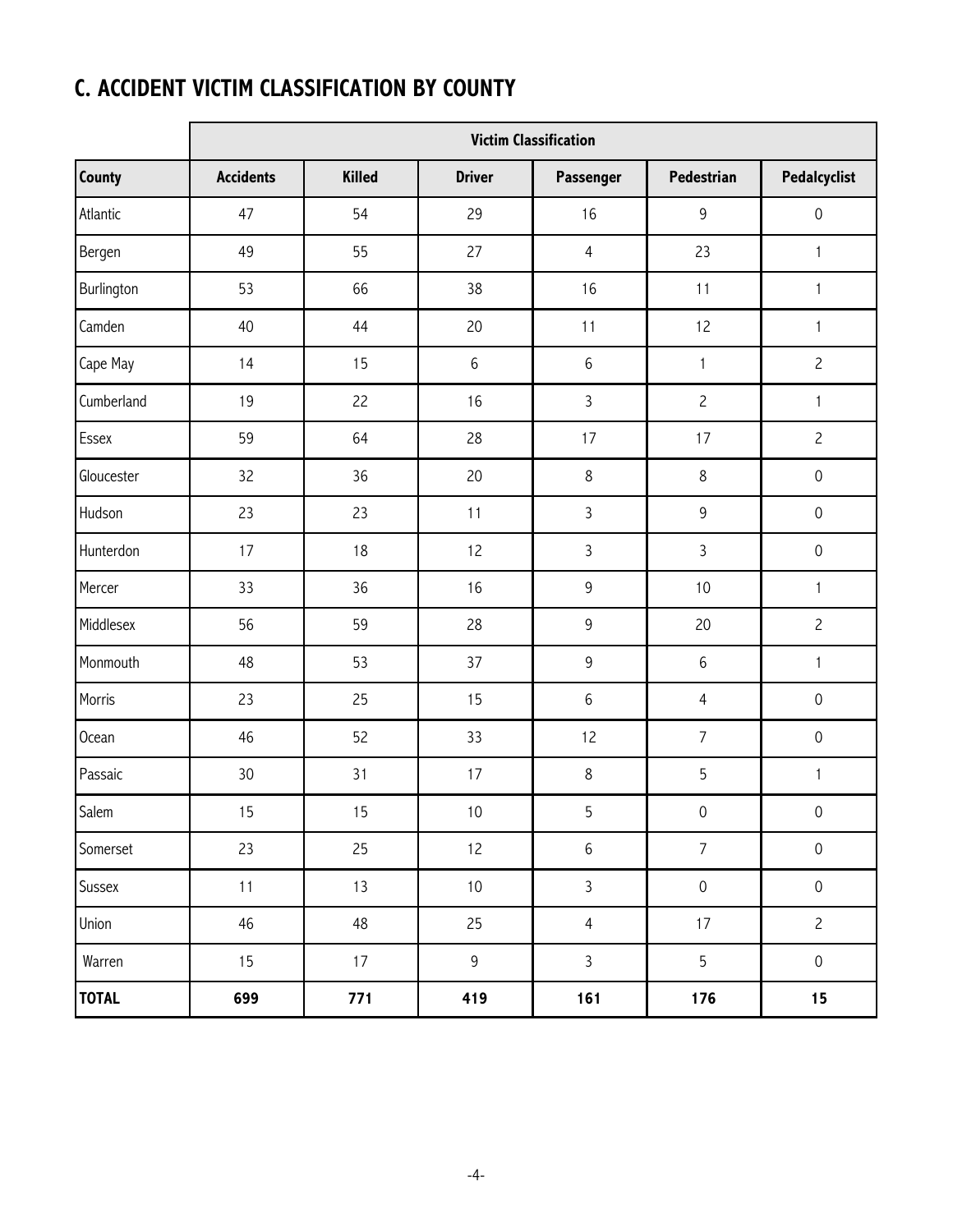## **D. ACCIDENTS BY COUNTY OF OCCURRENCE AND ROADWAY CLASSIFICATION**

| <b>County</b> | Interstate      | <b>State</b>     | County          | <b>Municipal</b>    | <b>Toll Roads</b>   | <b>TOTALS</b>   |
|---------------|-----------------|------------------|-----------------|---------------------|---------------------|-----------------|
| Atlantic      | 0               | $\overline{15}$  | 15              | 10                  | 7                   | 47              |
| Bergen        | 3               | $\overline{19}$  | 13              | 8                   | 6                   | 49              |
| Burlington    | 5               | 17               | $\overline{20}$ | 5                   | 6                   | $\overline{53}$ |
| Camden        | $\overline{3}$  | 14               | $\overline{15}$ | $\overline{7}$      | $\mathbf{1}$        | 40              |
| Cape May      | 0               | 5                | 3               | $\overline{4}$      | $\overline{c}$      | 14              |
| Cumberland    | $\overline{0}$  | $\overline{4}$   | 10              | 5                   | $\overline{0}$      | $\overline{19}$ |
| Essex         | 1               | $\overline{7}$   | $\overline{17}$ | $\overline{30}$     | $\overline{4}$      | $\overline{59}$ |
| Gloucester    |                 | 13               | 13              | 3                   | $\overline{c}$      | $\overline{32}$ |
| Hudson        | $\overline{0}$  | $\overline{6}$   | $\overline{2}$  | 12                  | $\overline{3}$      | $\overline{23}$ |
| Hunterdon     | 3               | $\overline{9}$   | $\overline{5}$  | $\overline{0}$      | $\mathsf{O}\xspace$ | $\overline{17}$ |
| Mercer        | 0               | 12               | $\overline{9}$  | 6                   | 6                   | $\overline{33}$ |
| Middlesex     | 3               | 20               | $\overline{15}$ | 10                  | 8                   | $\overline{56}$ |
| Monmouth      |                 | 20               | 16              | 7                   | $\overline{4}$      | 48              |
| Morris        | 8               | $\overline{7}$   | 3               | $\overline{5}$      | $\mathsf{O}\xspace$ | $\overline{23}$ |
| <b>Ocean</b>  | 0               | 10               | 11              | $\overline{13}$     | $\overline{12}$     | 46              |
| Passaic       | 5               | 3                | 8               | 13                  |                     | 30              |
| Salem         | 1               | $\overline{c}$   | 7               | $\overline{c}$      | $\overline{3}$      | 15              |
| Somerset      | 6               | 9                | $\overline{c}$  | 6                   | $\mathbf 0$         | $\overline{23}$ |
| Sussex        | 0               | $\overline{6}$   | 3               | $\overline{c}$      | $\mathsf{O}\xspace$ | $\overline{11}$ |
| Union         | 3               | $\overline{15}$  | 9               | 11                  | 8                   | 46              |
| Warren        | $\overline{7}$  | 4                | 4               | $\mathsf{O}\xspace$ | $\mathbf 0$         | 15              |
| <b>TOTAL</b>  | $\overline{50}$ | $\overline{217}$ | 200             | 159                 | $\overline{73}$     | 699             |

# **Breakdown in Percentages of 699 Accidents**

# during 2002

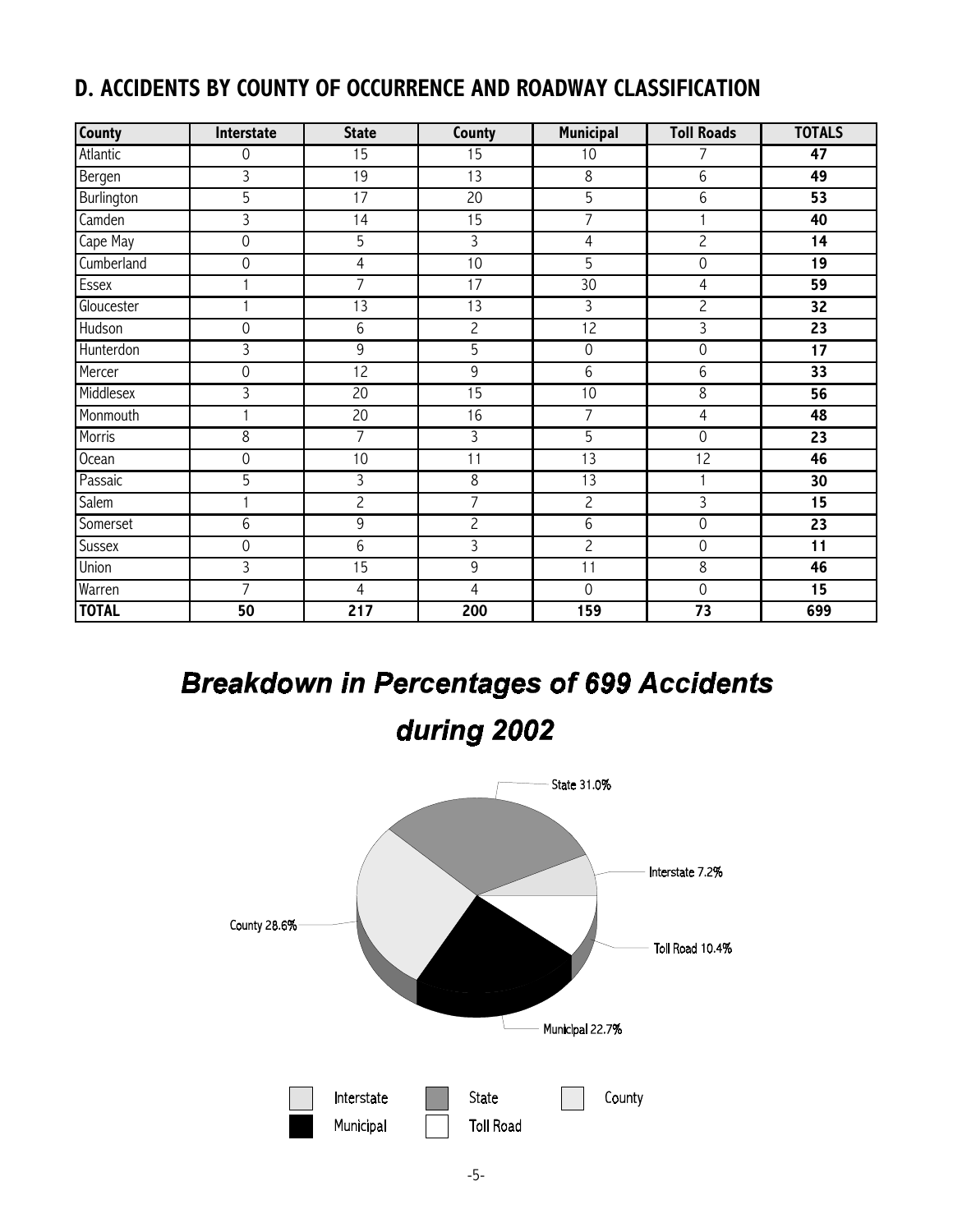|    |                     | <b>Total Accidents</b> |                     |                |                     | <b>Total Fatalities</b> |                     |                     | <b>Total Injured</b> |                |                     |                     |             |                     |             |                |
|----|---------------------|------------------------|---------------------|----------------|---------------------|-------------------------|---------------------|---------------------|----------------------|----------------|---------------------|---------------------|-------------|---------------------|-------------|----------------|
|    | <b>Type</b>         | 1998                   | 1999                | 2000           | 2001                | 2002                    | 1998                | 1999                | 2000                 | 2001           | 2002                | 1998                | 1999        | 2000                | 2001        | 2002           |
|    | Pedestrian          | 156                    | 151                 | 143            | 130                 | 169                     | 157                 | $154*$              | $146**$              | 130            | 176                 | 31                  | 48          | 83                  | 34          | 34             |
|    | Other Motor Vehicle | 272                    | 264                 | 286            | 293                 | 260                     | 312                 | 297                 | 329                  | 336            | 302                 | 493                 | 447         | 529                 | 565         | 410            |
|    | Railroad Train      | $\overline{c}$         | $\mathbf{3}$        | $\mathsf{3}$   | $\overline{c}$      | 0                       | $\mathbf{3}$        | $\mathbf{3}$        | $\mathbf{3}$         | $\overline{c}$ | $\mathsf{O}\xspace$ | $\mathsf{O}\xspace$ | 10          | $\mathsf{O}\xspace$ | $\mathbf 0$ | 0              |
|    | Parked Vehicle      | 12                     | $6\,$               | 11             | 9                   | 12                      | 13                  | $\overline{7}$      | 12                   | 9              | 13                  | 3                   | 6           | $\overline{4}$      | 5           | 10             |
| ငှ | Pedalcycle          | 19                     | 24                  | 14             | 25                  | 15                      | 19                  | 24                  | 13                   | 25             | 15                  |                     | 6           | $\overline{c}$      | 0           | $\overline{3}$ |
|    | Animal              | $\overline{c}$         |                     |                | $\mathsf{O}\xspace$ |                         | $\overline{c}$      | $\mathbf{1}$        | 1                    | 0              | 1                   | 0                   | 3           | $\overline{c}$      | 0           | 0              |
|    | Fixed/Other Object  | 187                    | 193                 | 179            | 197                 | 211                     | 204                 | 215                 | 200                  | 217            | 230                 | 107                 | 164         | 113                 | 108         | 103            |
|    | Non-Collision       | 21                     | 22                  | 16             | 21                  | 31                      | 31                  | 24                  | 17                   | 21             | 34                  | 40                  | 19          | 6                   | 8           | 16             |
|    | Other Type Vehicle  | $\mathbf 0$            | $\mathsf{O}\xspace$ | $\overline{c}$ | $\mathsf{O}\xspace$ | $\mathsf{O}\xspace$     | $\mathsf{O}\xspace$ | $\mathsf{O}\xspace$ | $\overline{c}$       | 0              | 0                   | $\mathsf{O}\xspace$ | $\mathbf 0$ |                     | $\mathbf 0$ | 0              |
|    | <b>TOTAL</b>        | 671                    | 664                 | 655            | 677                 | 699                     | 741                 | 725                 | 723                  | 740            | 771                 | 675                 | 703         | 740                 | 720         | 576            |

### **E. FATALITIES AND INJURIES ACCORDING TO ACCIDENT TYPE CLASSIFICATION**

In 2002 there were 699 fatal accidents in which 771persons were killed and 576 persons injured.

\* In 1999 one motor vehicle driver was killed in a pedestrian accident.

\*\* In 2000 two motor vehicle drivers were killed in pedestrian accidents.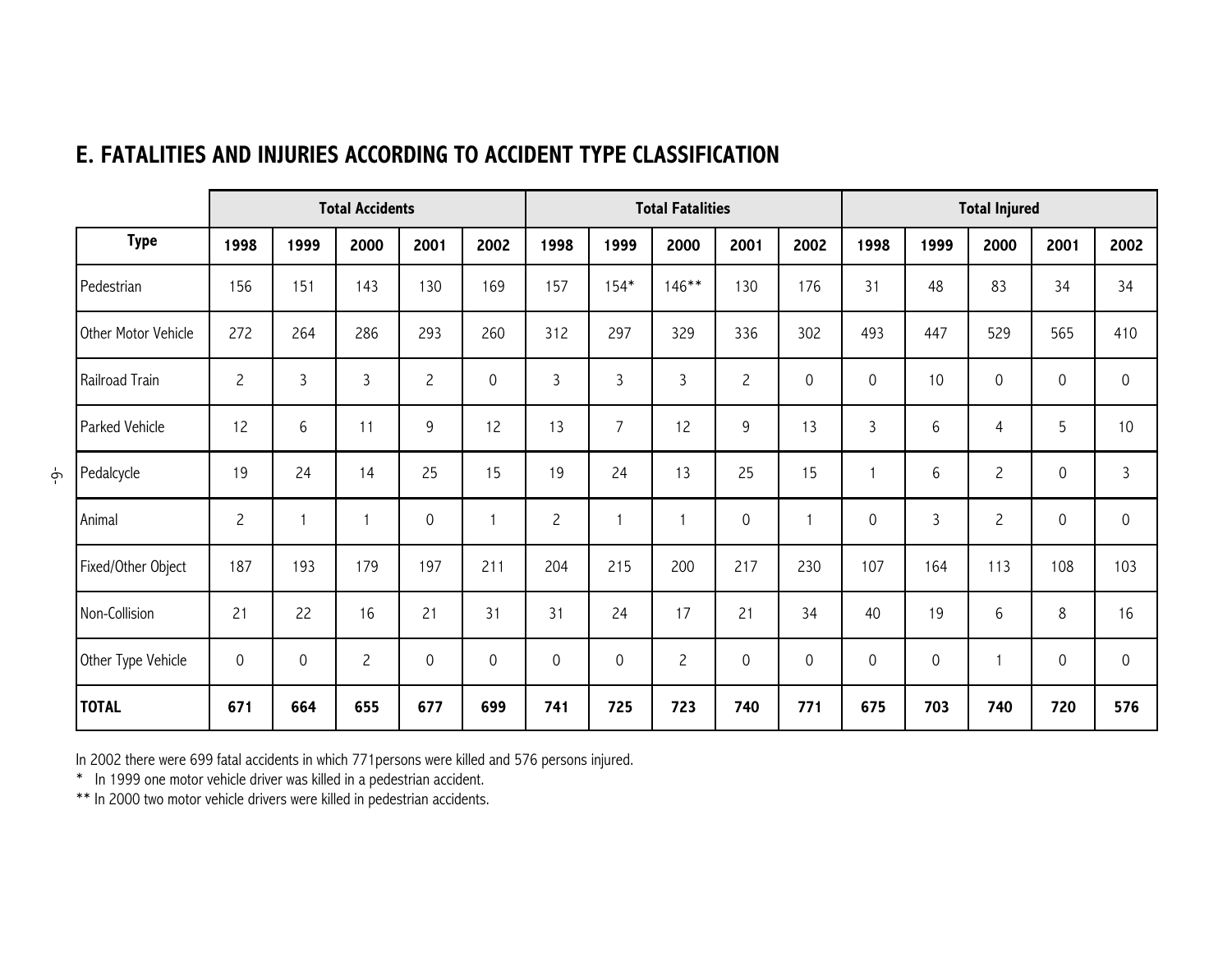## **F. HOURS OF OCCURRENCE**

| <b>Time of Occurrence</b> | 1998         | 1999            | 2000                | 2001                | 2002         |
|---------------------------|--------------|-----------------|---------------------|---------------------|--------------|
| 12:00 to 12:59 a.m.       | 25           | 26              | 25                  | 24                  | 34           |
| 1:00 to 1:59 a.m.         | 33           | 19              | 28                  | 29                  | 37           |
| 2:00 to 2:59 a.m.         | 26           | 31              | 30                  | 32                  | 30           |
| 3:00 to 3:59 a.m.         | 28           | 21              | 21                  | 23                  | 25           |
| 4:00 to 4:59 a.m.         | 20           | 12              | 17                  | 14                  | 12           |
| 5:00 to 5:59 a.m.         | 17           | 23              | 11                  | 19                  | 21           |
| 6:00 to 6:59 a.m.         | 26           | 19              | 19                  | 35                  | 23           |
| 7:00 to 7:59 a.m.         | 24           | 19              | 35                  | 25                  | 24           |
| 8:00 to 8:59 a.m.         | 21           | 15              | 25                  | 19                  | 24           |
| 9:00 to 9:59 a.m.         | 25           | 22              | 19                  | 27                  | 27           |
| 10:00 to 10:59 a.m.       | 27           | 18              | 21                  | 25                  | 20           |
| 11:00 to 11:59 a.m.       | 31           | 36              | 13                  | 25                  | 23           |
| 12:00 to 12:59 p.m.       | 33           | 30 <sup>°</sup> | 28                  | 23                  | 26           |
| 1:00 to 1:59 p.m.         | 36           | 22              | 30                  | 23                  | 37           |
| 2:00 to 2:59 p.m.         | 34           | 36              | 36                  | 42                  | 36           |
| 3:00 to 3:59 p.m.         | 26           | 40              | 33                  | 33                  | 28           |
| 4:00 to 4:59 p.m.         | 31           | 39              | 41                  | 39                  | 24           |
| 5:00 to 5:59 p.m.         | 34           | 44              | 42                  | 37                  | 35           |
| 6:00 to 6:59 p.m.         | 42           | 44              | 32                  | 36                  | 49           |
| 7:00 to 7:59 p.m.         | 25           | 35              | 38                  | 28                  | 31           |
| 8:00 to 8:59 p.m.         | 35           | 34              | 27                  | 34                  | 27           |
| 9:00 to 9:59 p.m.         | 31           | 23              | 32                  | 27                  | 37           |
| 10:00 to 10:59 p.m.       | 24           | 34              | 30                  | 32                  | 36           |
| 11:00 to 11:59 p.m.       | 16           | 21              | 22                  | 26                  | 33           |
| Unknown                   | $\mathbf{1}$ | $\mathbf{1}$    | $\mathsf{O}\xspace$ | $\mathsf{O}\xspace$ | $\mathsf{O}$ |
| <b>TOTAL</b>              | 671          | 664             | 655                 | 677                 | 699          |

## **G. WEATHER CONDITIONS**

| Total | 699 |
|-------|-----|
| Other | 1   |
| Fog   | 5   |
| Snow  | 8   |
| Rain  | 91  |
| Clear | 594 |



-7-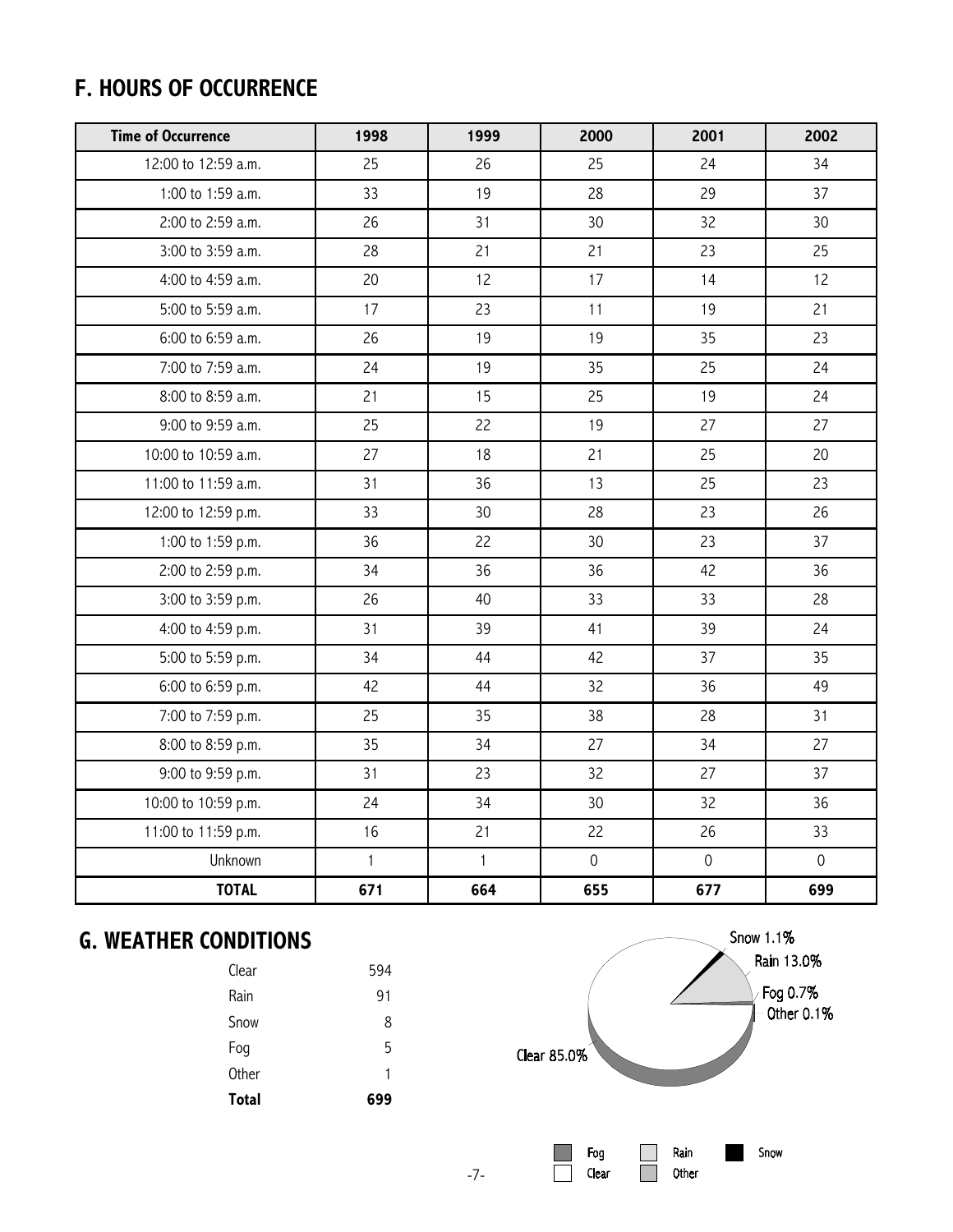# **H. DAY OF OCCURRENCE**

| <b>Day of Occurrence</b> | 1998 | 1999 | 2000 | 2001 | 2002 |
|--------------------------|------|------|------|------|------|
| Sunday                   | 88   | 107  | 112  | 131  | 109  |
| Monday                   | 85   | 86   | 82   | 88   | 80   |
| Tuesday                  | 88   | 71   | 82   | 74   | 99   |
| Wednesday                | 78   | 94   | 85   | 78   | 92   |
| Thursday                 | 106  | 91   | 81   | 83   | 99   |
| Friday                   | 101  | 110  | 100  | 105  | 119  |
| Saturday                 | 125  | 105  | 113  | 118  | 101  |
| Unknown                  | 0    | 0    | 0    | 0    | 0    |
| <b>TOTAL</b>             | 671  | 664  | 655  | 677  | 699  |

# **I. AGE OF DRIVER VICTIMS**

|                      |                |             | <b>Number Killed</b> |                |      |
|----------------------|----------------|-------------|----------------------|----------------|------|
| <b>Age of Driver</b> | 1998           | 1999        | 2000                 | 2001           | 2002 |
| 16 and under         | 0              |             | 2                    | 5              | 3    |
| Age 17               | 12             | 4           | 12                   | 9              | 9    |
| $18 - 20$            | 34             | 21          | 33                   | 44             | 44   |
| $21 - 24$            | 53             | 43          | 40                   | 51             | 49   |
| $25 - 29$            | 41             | 35          | 49                   | 47             | 37   |
| $30 - 39$            | 67             | 65          | 83                   | 74             | 68   |
| $40 - 49$            | 51             | 53          | 54                   | 45             | 57   |
| $50 - 64$            | 57             | 64          | 58                   | 54             | 52   |
| 65 and older         | 86             | 98          | 83                   | 86             | 99   |
| Unknown              | $\overline{c}$ | $\mathbf 0$ |                      | $\overline{c}$ |      |
| <b>TOTAL</b>         | 403            | 384         | 415                  | 417            | 419  |

# **J. AGE OF PEDESTRIAN VICTIMS**

|                          | <b>Number Killed</b> |      |             |                |      |  |  |  |  |
|--------------------------|----------------------|------|-------------|----------------|------|--|--|--|--|
| <b>Age of Pedestrian</b> | 1998                 | 1999 | 2000        | 2001           | 2002 |  |  |  |  |
| $0 - 4$                  | 4                    |      | 4           | 4              | 4    |  |  |  |  |
| $5 - 9$                  | 5                    | 6    | 2           | 4              | 6    |  |  |  |  |
| $10 - 14$                |                      | 5    | 5           | $\overline{c}$ | 5    |  |  |  |  |
| $15 - 19$                | 12                   | 5    | 7           | $\overline{c}$ | 5    |  |  |  |  |
| $20 - 24$                | 10                   | 7    | 7           | 6              | 8    |  |  |  |  |
| $25 - 44$                | 33                   | 41   | 38          | 36             | 43   |  |  |  |  |
| $45 - 64$                | 33                   | 37   | 48          | 38             | 48   |  |  |  |  |
| $65 - 74$                | 19                   | 23   | 11          | 16             | 26   |  |  |  |  |
| 75 and older             | 38                   | 27   | 22          | 21             | 29   |  |  |  |  |
| Unknown                  |                      |      | $\mathbf 0$ |                | 2    |  |  |  |  |
| <b>TOTAL</b>             | 156                  | 153  | 144         | 130            | 176  |  |  |  |  |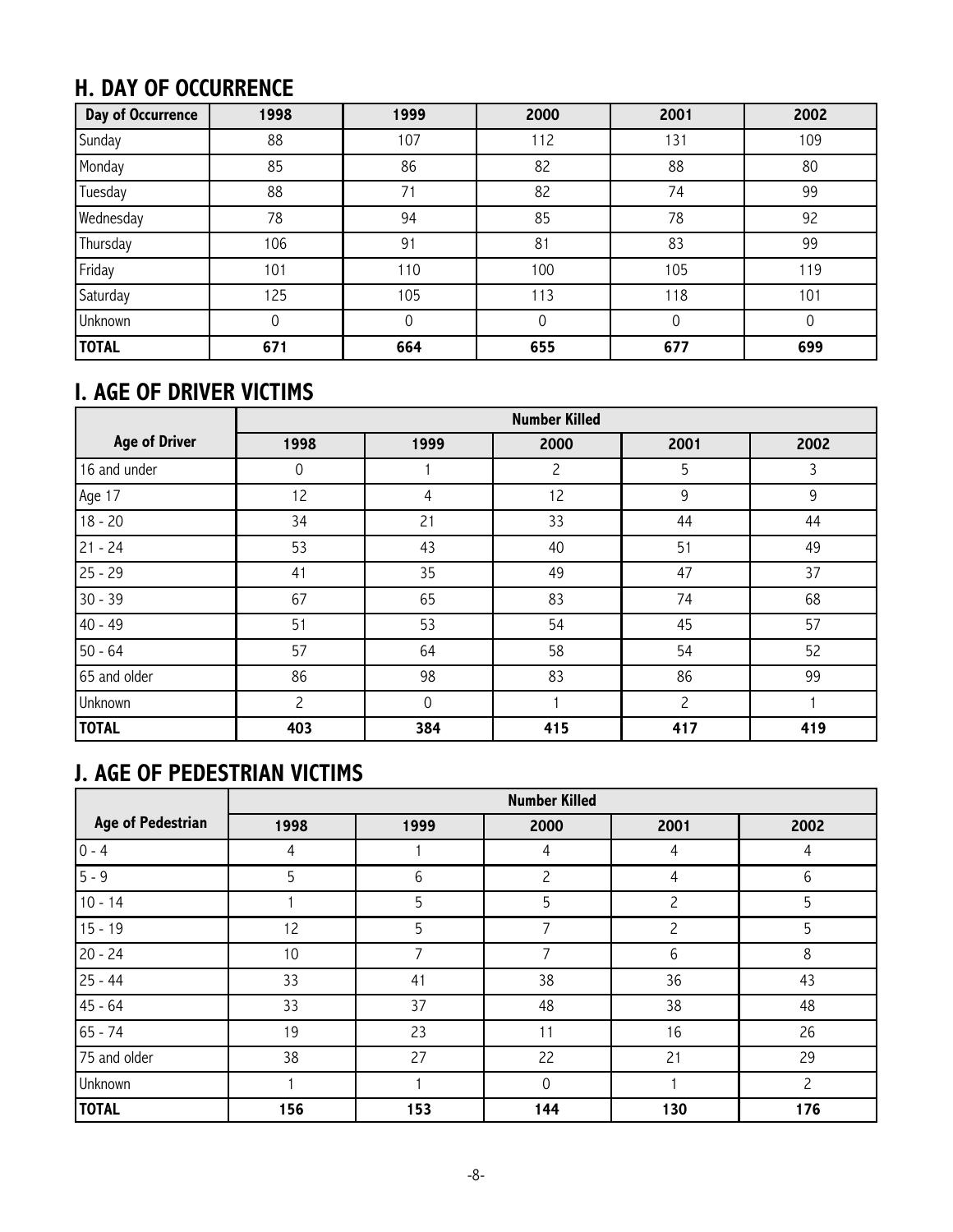### **K. SEX OF PEDESTRIANS**

| <b>Sex</b>   | 1998 | 1999 | 2000 | 2001 | 2002 |
|--------------|------|------|------|------|------|
| Male         | 91   | 110  | 97   | 85   | 119  |
| Female       | 65   | 43   | 47   | 45   | 57   |
| <b>TOTAL</b> | 156  | 153  | 144  | 130  | 176  |

### **L. CONDITION OF ALL DRIVERS**

| Condition                               | <b>Drivers</b> |
|-----------------------------------------|----------------|
| Had been drinking                       | 41             |
| Intoxicated                             | 123            |
| Defective Eyesight                      |                |
| Under influence of drugs/positive drugs | 32             |
| Other bodily defects                    |                |
| III or fatigued                         | 9              |
| Apparently Asleep or sleepy             | 14             |
| Other handicaps                         |                |
| Apparently Normal                       | 719            |
| Parked/Unknown                          | 146            |
| TOTAL                                   | 1,087          |

# **20 YEAR TREND**

Intoxicated Drivers Involved in Fatal Accidents

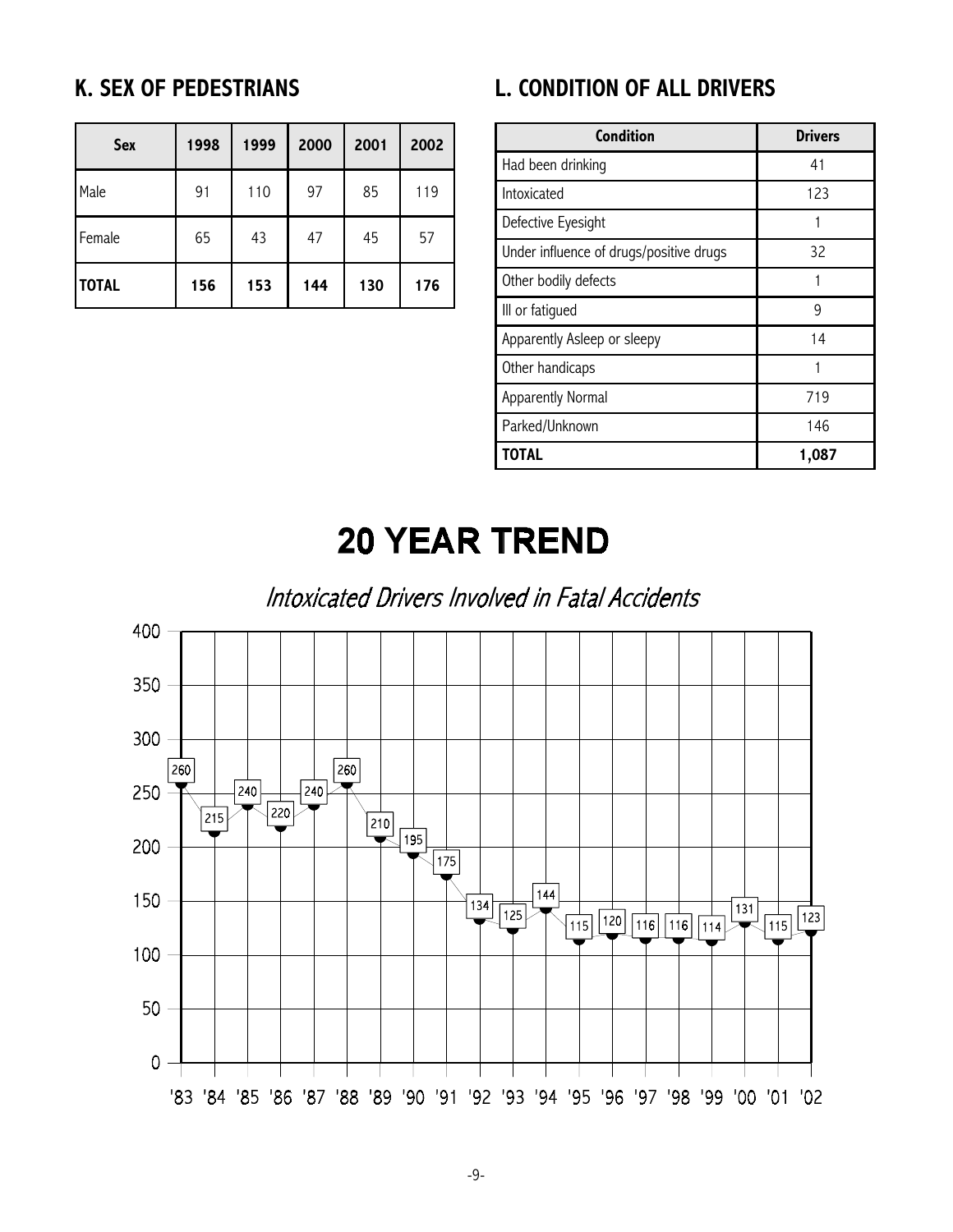### **M. ALCOHOL FACTOR**

There were 771 fatalities during 2002. Of the fatalities, 419 were drivers, 161 were passengers, 176 were pedestrians and 15 were pedalcyclists. Of this total, 618 were tested for alcohol and 153 were not tested. Of the 618 tested, 207 were positive for alcohol in varying degrees and 385 were negative. This indicates that 33.4 % of the fatalities tested were positive for alcohol and 62.2% were negative. Twenty five drivers, three passengers, two pedestrians, and one pedalcyclist tested positive for drugs.

In 171 of the 699 accidents, Driving While Intoxicated was listed as the major contributing factor (includes 3 "drunken bicyclists"). There were 197 people killed as a result of these 171 accidents.

- 1.) **Drivers:** There were a total of 419 drivers killed of which 362 were tested. Of those tested, 128 were positive and 212 were negative, indicating 35.3% had consumed an alcoholic beverage. Of the 128 imbibing drivers, 100 or 78.1% had an alcohol level of .10% or higher. Twenty five deceased drivers tested positive for drugs. Note: Two deceased drivers tested positive for both alcohol and drugs and is counted in both totals. **Surviving:** There were a total of 668 surviving drivers of which 206 were tested. Of those, 47 were positive and 159 were negative, indicating 35.3% had consumed an alcoholic beverage. Of the 47 imbibing drivers, 23 or 48.9% had an alcohol level of .10% or higher. Nine surviving drivers tested positive for drugs.
- 2.) **Passengers:** There were a total of 161 passengers killed of which 94 were tested. Of those tested, 27 were positive and 64 negative, indicating 28.7% had consumed an alcoholic beverage. Three passengers tested positive for drugs.
- 3.) **Pedestrians:** There were a total of 176 pedestrians killed of which 148 were tested. Of those tested, 50 were positive and 98 were negative for an alcohol factor of 33.7%. Two pedestrians tested positive for drugs. Two pedestrians tested positive for both alcohol and drugs.
- 4.) **Pedalcyclists:** There were a total of 15 pedalcyclists killed of which 14 were tested. Of those tested, 3 were positive and 11 were negative, indicating that 21.4% had consumed an alcoholic beverage. One pedalcyclist tested positive for drugs.

|                | $.01 - .04\%$ | $.05 - .09\%$ | $.10 - .14\%$ | $.15 \&$ over | <b>Negative</b> | <b>No Test</b> | <b>Total</b> |
|----------------|---------------|---------------|---------------|---------------|-----------------|----------------|--------------|
| <b>Drivers</b> |               |               |               | 15            | 159             | 462            | 658          |

#### **SURVIVING DRIVER ALCOHOL FACTORS**

NOTE: Nine surviving drivers tested positive for drugs and one surviving driver was listed as "Had been drinking."

#### **EVALUATION:**

Two thousand and two showed a 13.8% increase in alcohol-related fatalities. The number of fatal accident victims with blood alcohol readings above .10% increased from 130 in 2001 to 156 in 2002, a increase of 20%. Deceased drivers with alcohol involvement showed a 12.2% increase when compared to 2001. Of those drivers tested in each category, deceased drivers showed a increase of 15.4% in the .10% and over category. Surviving drivers showed a decrease in the .10% and over category.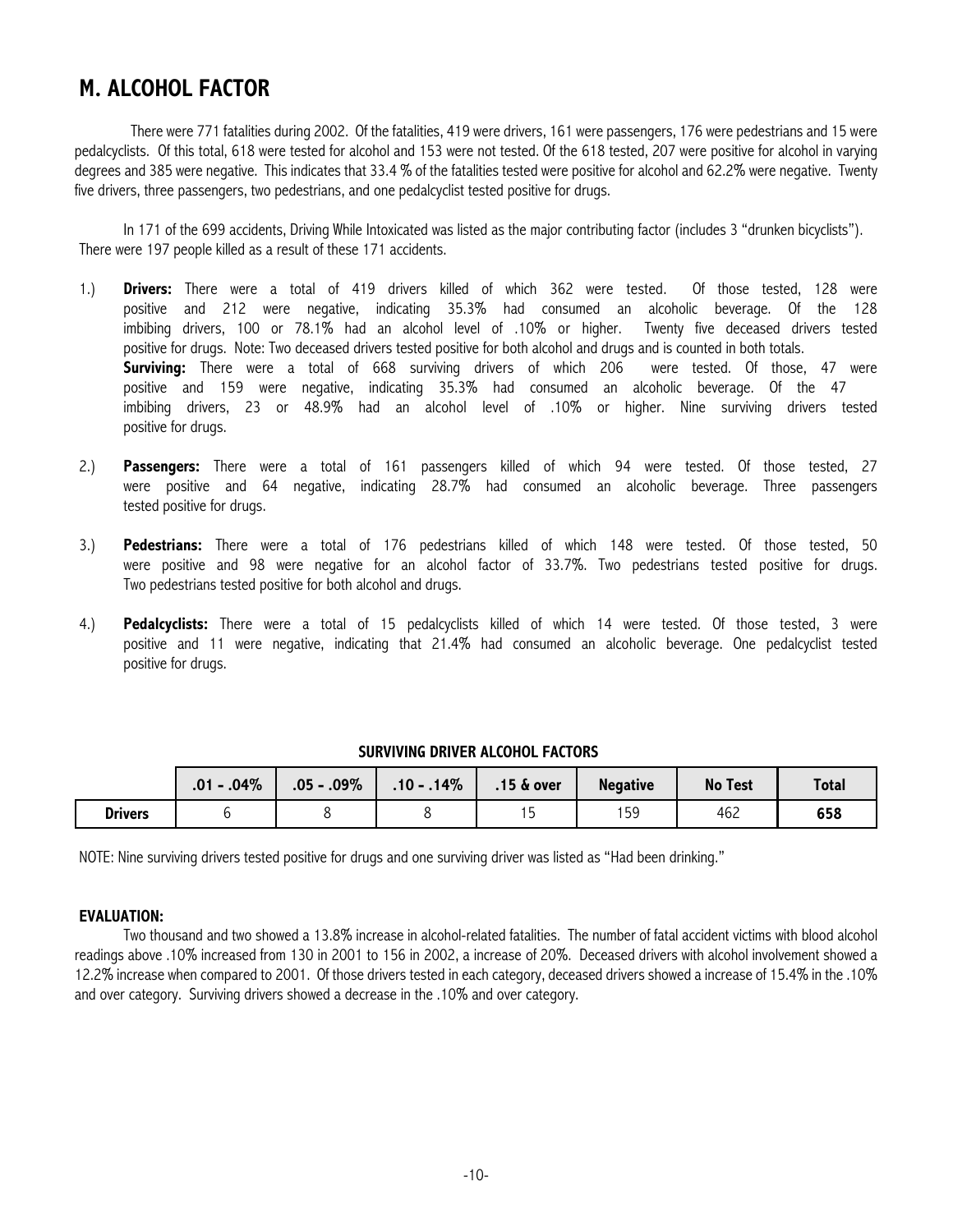|                      |      |          | $.01\% - .04\%$<br>$.05\% - .09\%$ |          |              |      |      |                 | $.10\% - .14\%$ |      |                |                          |                | $.15\%$ and Over |      |      |      |              |      |      |
|----------------------|------|----------|------------------------------------|----------|--------------|------|------|-----------------|-----------------|------|----------------|--------------------------|----------------|------------------|------|------|------|--------------|------|------|
|                      | 1998 | 1999     | 2000                               | 2001     | 2002         | 1998 | 1999 | 2000            | 2001            | 2002 | 1998           | 1999                     | 2000           | 2001             | 2002 | 1998 | 1999 | 2000         | 2001 | 2002 |
| <b>Drivers</b>       | 18   | 13       | 15                                 |          | 15           | 6    | 15   | 15              | 13              | 10   | 17             | 18                       | 26             | 15               | 28   | 54   | 56   | 74           | 69   | 71   |
| Passengers           | 5    | 4        | ⇁                                  |          | 8            | ┑    | 11   | 4               | 6               | 6    | $\overline{c}$ | 4                        | 4              | 3                | 2    | 10   | 12   | 13           | 9    |      |
| <b>Pedestrians</b>   |      | 5        | 4                                  |          | 5            | 4    | 3    | 3               | 5               | 3    | 6              | $\overline{\phantom{a}}$ | 11             | 4                | 4    | 19   | 34   | 22           | 25   | 37   |
| <b>Pedalcyclists</b> |      | 0        |                                    |          | $\mathbf{0}$ |      | 0    | 0               | 0               | 0    | 0              |                          | 0              |                  | 0    | 2    | 3    | 3            | 4    |      |
| <b>TOTAL</b>         | 31   | 22       | 27                                 | 23       | 28           | 18   | 29   | 22              | 24              | 19   | 25             | 29                       | 41             | 23               | 34   | 85   | 105  | 112          | 107  | 121  |
|                      |      |          | Had been drinking                  |          |              |      |      | <b>Negative</b> |                 |      |                |                          | <b>No Test</b> |                  |      |      |      | <b>TOTAL</b> |      |      |
|                      | 1998 | 1999     | 2000                               | 2001     | 2002         | 1998 | 1999 | 2000            | 2001            | 2002 | 1998           | 1999                     | 2000           | 2001             | 2002 | 1998 | 1999 | 2000         | 2001 | 2002 |
| <b>Drivers</b>       |      | 0        | 3                                  | 6        | 3            | 222  | 204  | 194             | 220             | 212  | 60             | 58                       | 70             | 61               | 57   | 378  | 366  | 397          | 395  | 396  |
| Passengers           |      | $\Omega$ |                                    | $\Omega$ | $\mathbf 0$  | 70   | 68   | 75              | 75              | 64   | 64             | 57                       | 44             | 65               | 67   | 159  | 156  | 148          | 165  | 158  |
| <b>Pedestrians</b>   |      | 0        | 3                                  | 0        |              | 85   | 75   | 67              | 72              | 98   | 30             | 26                       | 28             | 18               | 28   | 152  | 150  | 138          | 128  | 176  |
| <b>Pedalcyclists</b> | 0    | 0        | $\Omega$                           |          | $\mathbf{0}$ | 9    | 15   | 5               | 11              |      | 5              | 6                        | 3              | 6                |      | 18   | 24   | 12           | 23   | 14   |
| <b>TOTAL</b>         | 3    | 0        |                                    | 6        | 4            | 386  | 362  | 341             | 378             | 385  | 159            | 147                      | 145            | 150              | 153  | 707  | 696  | 695          | 711  | 744  |

#### **VICTIM ALCOHOL FACTOR 1998- 2002COMPARISON**

#### **VICTIM ALCOHOL FACTORS FOR THE YEAR 2002**

|                      | $.01\% - .04\%$ | $.05\% - .09\%$ | $.10\% - .14\%$ | $.15\%$ & Over | Had been drinking | <b>Negative</b> | <b>Not tested</b> | <b>TOTAL</b> |
|----------------------|-----------------|-----------------|-----------------|----------------|-------------------|-----------------|-------------------|--------------|
| <b>Drivers</b>       |                 | 10              | 28              | 71             |                   | 212             | 57                | 396          |
| Passengers           |                 |                 |                 |                |                   | 64              | 67                | 158          |
| <b>Pedestrians</b>   |                 |                 |                 | 37             |                   | 98              | 28                | 176          |
| <b>Pedalcyclists</b> |                 |                 |                 |                |                   |                 |                   |              |
| <b>TOTAL</b>         | 28              | 19              | 34              | 121            |                   | 385             | 153               | 744          |

LEGEND: Had been drinking: includes those delayed deaths where an odor of alcohol was detected. Includes admittance of victim (in delayed death) or statements of witnesses. Includes lab reports which show a trace and not a percentage, or reading below 0.01%.

NEGATIVE: Tested and found to be negative.

NO TEST: Because of delayed death, age factor, contamination of samples, and the failure on the part of some investigative agencies and medical examiners to cause a test to be performed on victims.

NOTE: Twenty five drivers, three passengers, two pedestrians, and one pedalcyclist tested positive for drugs. Of these, two drivers and two pedestrians tested positive for both alcohol and drugs.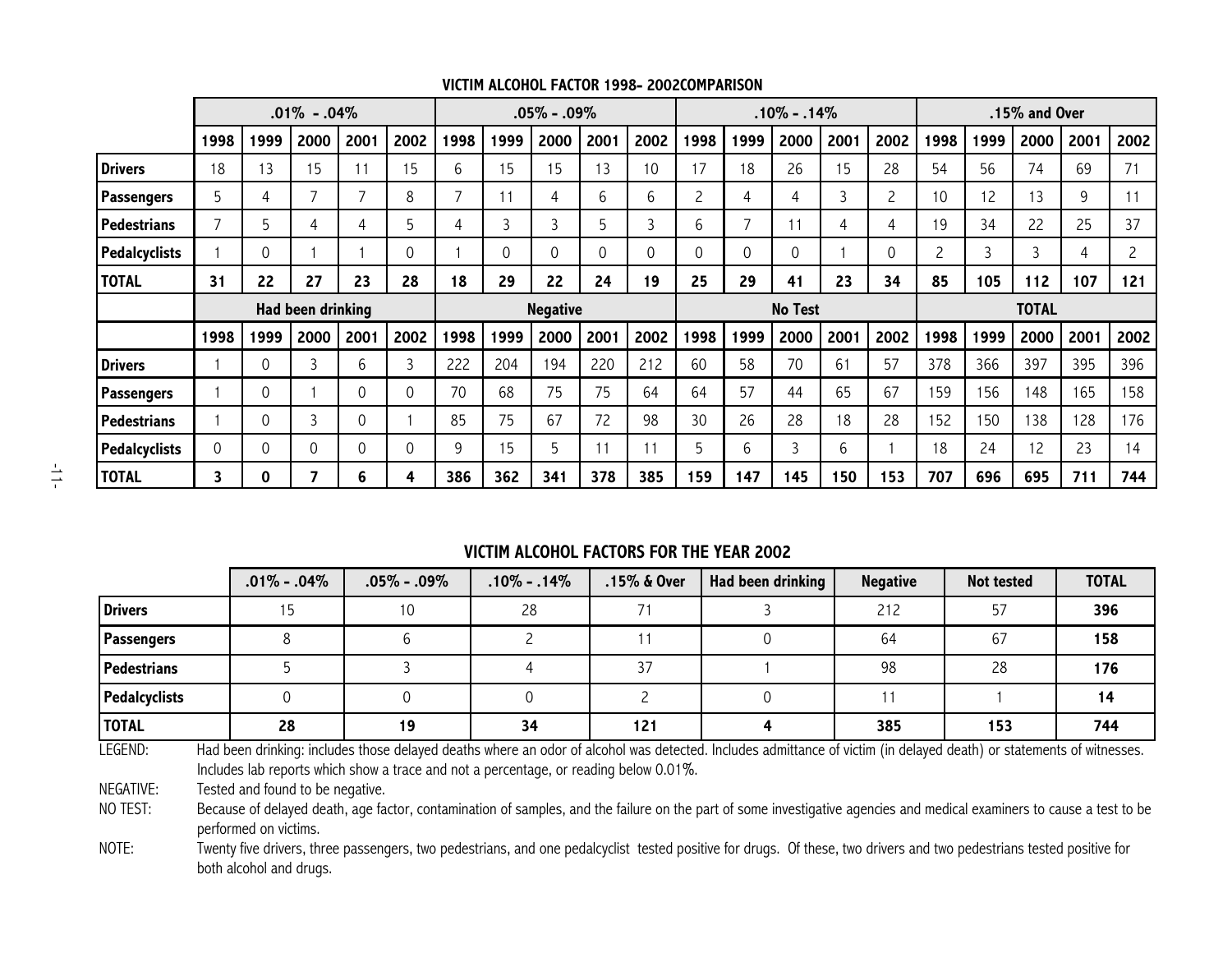### **N. ALCOHOL INVOLVEMENT OF DECEASED DRIVERS RELATED TO MANNER OF COLLISION**

| <b>Manner of Collision</b>     | $.01\% - .09\%$<br>Had been drinking | <b>Under the Influence</b> | <b>Positive for Drugs</b> |  |
|--------------------------------|--------------------------------------|----------------------------|---------------------------|--|
| Angle                          | $\overline{c}$                       | 4                          |                           |  |
| Same direction - rear end      | 2                                    | 9                          | $\overline{c}$            |  |
| Same direction - other         | 0                                    |                            | $\overline{c}$            |  |
| Opposite direction - head on   | 3                                    | 11                         | 4                         |  |
| Opposite direction - left turn |                                      | 0                          | $\mathbf 0$               |  |
| Fixed object                   | 15                                   | 63                         | 15                        |  |
| Pedestrian                     | 0                                    | 0                          | 0                         |  |
| Railroad train                 | 0                                    | 0                          | 0                         |  |
| Pedalcycle                     | 0                                    |                            | 0                         |  |
| Struck parked vehicle          | 1                                    | 3                          | $\mathbf 0$               |  |
| Ran off roadway                | 0                                    | $\overline{c}$             | 0                         |  |
| Overturned in roadway          |                                      | 3                          | 0                         |  |
| Other object                   | 0                                    | 0                          | $\mathbf 0$               |  |
| Sideswipe                      | 0                                    | $\overline{c}$             | $\mathbf 0$               |  |
| Fell from vehicle              | 0                                    |                            | 0                         |  |
| Fell in vehicle                | $\mathbf 0$                          | 0                          | $\mathbf 0$               |  |
| <b>TOTAL</b>                   | 25                                   | 100                        | 24                        |  |

### **O. MANNER OF COLLISION**

| <b>Manner of Collision - All Accidents</b> | 1998 | 1999 | 2000 | 2001 | 2002 |
|--------------------------------------------|------|------|------|------|------|
| Angle                                      | 123  | 124  | 125  | 144  | 118  |
| Same direction - rear end                  | 42   | 33   | 43   | 43   | 53   |
| Same direction - other                     | 5    | 6    | 6    | 6    | 8    |
| Opposite direction - head on               | 83   | 79   | 95   | 75   | 61   |
| Opposite direction - left turn             | 10   | 12   | 10   | 15   | 11   |
| Fixed object                               | 185  | 190  | 180  | 195  | 211  |
| Pedestrian                                 | 156  | 151  | 143  | 130  | 169  |
| Other*                                     | 54   | 49   | 45   | 60   | 55   |
| Ran off road                               | 6    | 11   | 3    | 3    | 8    |
| Sideswipe                                  | 7    | 9    | 5    | 6    | 5    |
| <b>TOTAL</b>                               | 671  | 664  | 655  | 677  | 699  |

\*Other category includes: Railroad train, parked vehicle, animal, other object, fell from vehicle, pedalcycle involvement, overturned vehicle, and fell in vehicle.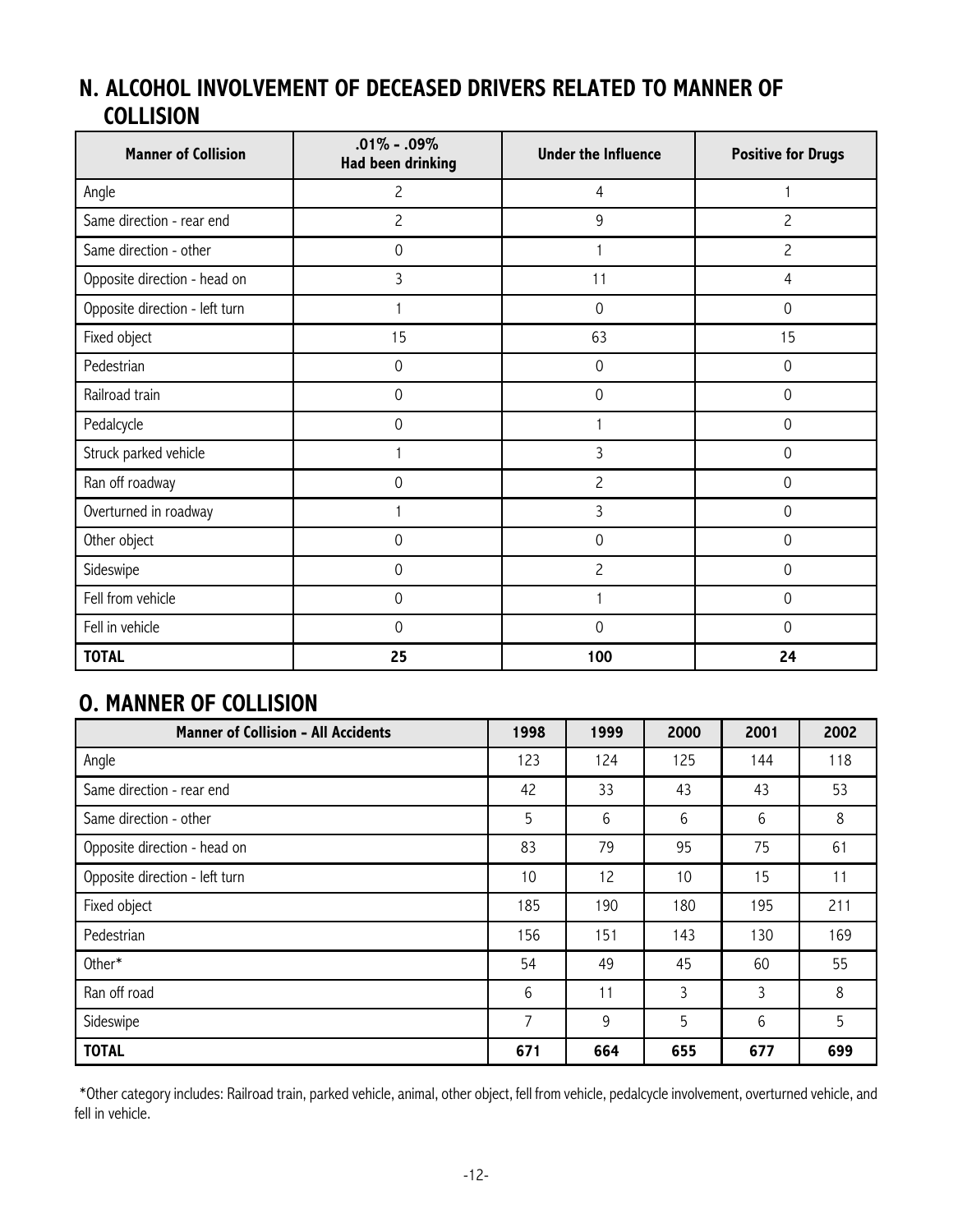|                                |                     |                     | <b>Fatal Accidents</b> |                     |                     |
|--------------------------------|---------------------|---------------------|------------------------|---------------------|---------------------|
| <b>Type of Vehicle</b>         | 1998                | 1999                | 2000                   | 2001                | 2002                |
| Passenger vehicle              | 724                 | 643                 | 683                    | 681                 | 676                 |
| Passenger vehicle w/trailer    | $\mathsf{O}\xspace$ | $\mathsf{O}\xspace$ | $\mathsf{O}\xspace$    | $\mathsf{O}\xspace$ | $\mathsf{O}\xspace$ |
| Recreation vehicle             | $\mathbf{1}$        | $\mathbf{1}$        | $\overline{c}$         | $\mathsf{O}\xspace$ | $\mathsf{O}\xspace$ |
| Taxicab / Limo                 | 1                   | 9                   | 3                      | 5                   | $\overline{7}$      |
| Motorcycle                     | 36                  | 41                  | 55                     | 73                  | 53                  |
| Moped                          | $\mathbf{1}$        | $\mathbf{1}$        | $\mathsf{O}\xspace$    | $\mathsf{O}\xspace$ | $\mathsf{O}\xspace$ |
| Pickup / Sport Utility         | 151                 | 199                 | 178                    | 184                 | 196                 |
| Van / Step Van                 | 42                  | 34                  | 44                     | 41                  | 38                  |
| Fire / Rescue                  | $\overline{c}$      | $\mathbf{1}$        | $\mathsf{O}\xspace$    | $\mathsf{O}\xspace$ | $\mathsf{O}\xspace$ |
| Police Vehicle                 | $\mathbf{3}$        | 5                   | 3                      | 8                   | $\overline{4}$      |
| Ambulance                      | $\overline{c}$      | $\mathsf{O}\xspace$ | $\mathbf{1}$           | 4                   | 3                   |
| Bus                            | 12                  | 11                  | 10                     | 6                   | 10                  |
| School Bus                     | $\,$ 6              | $\,6\,$             | $\overline{4}$         | $\overline{4}$      | $\mathbf{3}$        |
| Single Unit 2-Axle             | 21                  | 15                  | 31                     | 22                  | 25                  |
| Single Unit 3-Axle             | 10                  | 13                  | 19                     | 12                  | 17                  |
| Truck / Trailer                | $\overline{c}$      | $\overline{c}$      | $\overline{7}$         | $\overline{7}$      | $\mathbf{1}$        |
| Truck (Bobtail)                | $\mathbf{1}$        | 3                   | 3                      | 6                   | 3                   |
| Semi-Trailer (Tractor-Trailer) | 48                  | 34                  | 40                     | 34                  | $38\,$              |
| Doubles                        | $\mathbf{1}$        | $\mathsf{O}\xspace$ | $\mathsf{O}\xspace$    | $\mathbf{3}$        | $\overline{c}$      |
| Triples                        | $\mathsf{O}\xspace$ | $\mathsf{O}\xspace$ | $\mathsf{O}\xspace$    | $\mathsf{O}\xspace$ | $\mathsf{O}\xspace$ |
| Heavy Truck                    | $\mathsf{3}$        | $\mathsf{O}\xspace$ | $\mathbf{3}$           | 5                   | $\mathsf{O}\xspace$ |
| Other                          | 9                   | 34                  | 29                     | 38                  | 26                  |
| <b>TOTAL</b>                   | 1,076               | 1,052               | 1,115                  | 1,133               | 1,102               |

# **P. TYPE OF VEHICLES INVOLVED (Including Parked)**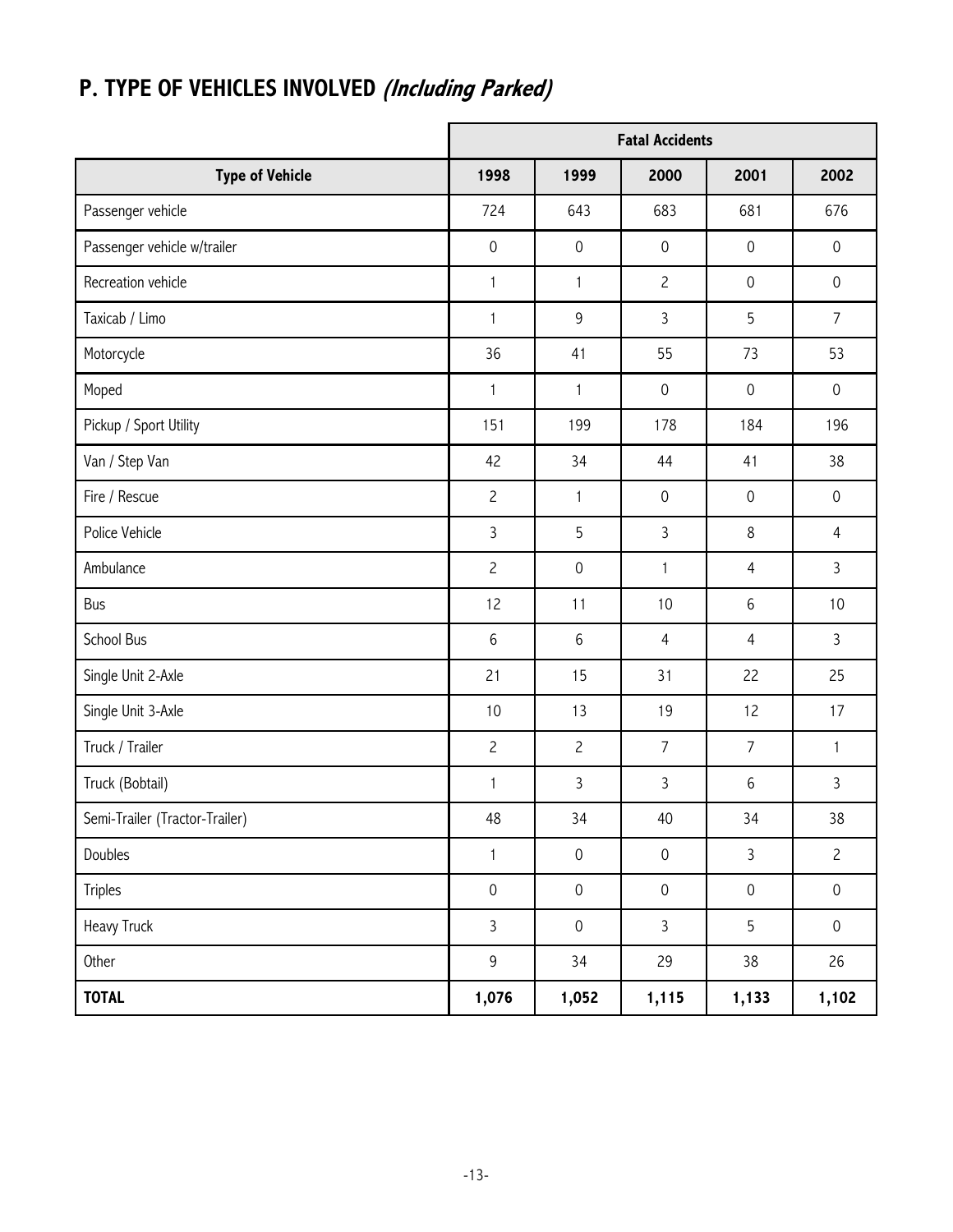# **Q. CHARACTER OF ROAD**

|                       | <b>Fatal Accidents</b> |      |      |      |      |  |  |  |  |  |
|-----------------------|------------------------|------|------|------|------|--|--|--|--|--|
| <b>Road character</b> | 1998                   | 1999 | 2000 | 2001 | 2002 |  |  |  |  |  |
| Straight road         | 368                    | 355  | 347  | 373  | 402  |  |  |  |  |  |
| Sharp curve or turn   | 5                      |      | 9    |      |      |  |  |  |  |  |
| Other curves          | 113                    | 111  | 118  | 95   | 115  |  |  |  |  |  |
| Circle                | 0                      | 0    |      |      |      |  |  |  |  |  |
| Intersection          | 183                    | 193  | 177  | 200  | 177  |  |  |  |  |  |
| Railroad crossing     | ∍                      |      |      | ∍    |      |  |  |  |  |  |
| <b>TOTAL</b>          | 671                    | 664  | 655  | 677  | 699  |  |  |  |  |  |

![](_page_16_Figure_2.jpeg)

### **R. ROAD DESIGNATION**

|                          |             |                | <b>Fatal Accidents</b> |                |             |
|--------------------------|-------------|----------------|------------------------|----------------|-------------|
| <b>Road Designation</b>  | 1998        | 1999           | 2000                   | 2001           | 2002        |
| State                    | 124         | 113            | 126                    | 122            | 115         |
| County                   | 184         | 190            | 208                    | 196            | 200         |
| Township                 | 73          | 72             | 67                     | 65             | 67          |
| U.S.                     | 94          | 101            | 91                     | 90             | 102         |
| Borough or City          | 101         | 101            | 81                     | 92             | 92          |
| <b>State Park</b>        | $\mathbf 0$ |                | $\mathsf{O}\xspace$    | $\mathbf 0$    | $\mathsf 0$ |
| Garden State Parkway     | 22          | 29             | 25                     | 37             | 40          |
| Federal (Interstate)     | 33          | 37             | 31                     | 46             | 50          |
| New Jersey Turnpike      | 28          | 18             | 21                     | 25             | 30          |
| Atlantic City Expressway | 12          | $\overline{c}$ | 5                      | $\overline{4}$ | 3           |
| Institution              | 0           | $\mathbf 0$    | 0                      | $\mathbf 0$    | $\mathbf 0$ |
| <b>TOTAL</b>             | 671         | 664            | 655                    | 677            | 699         |

**Note:** Sections of the Interstate Highway System run concurrent with other highways.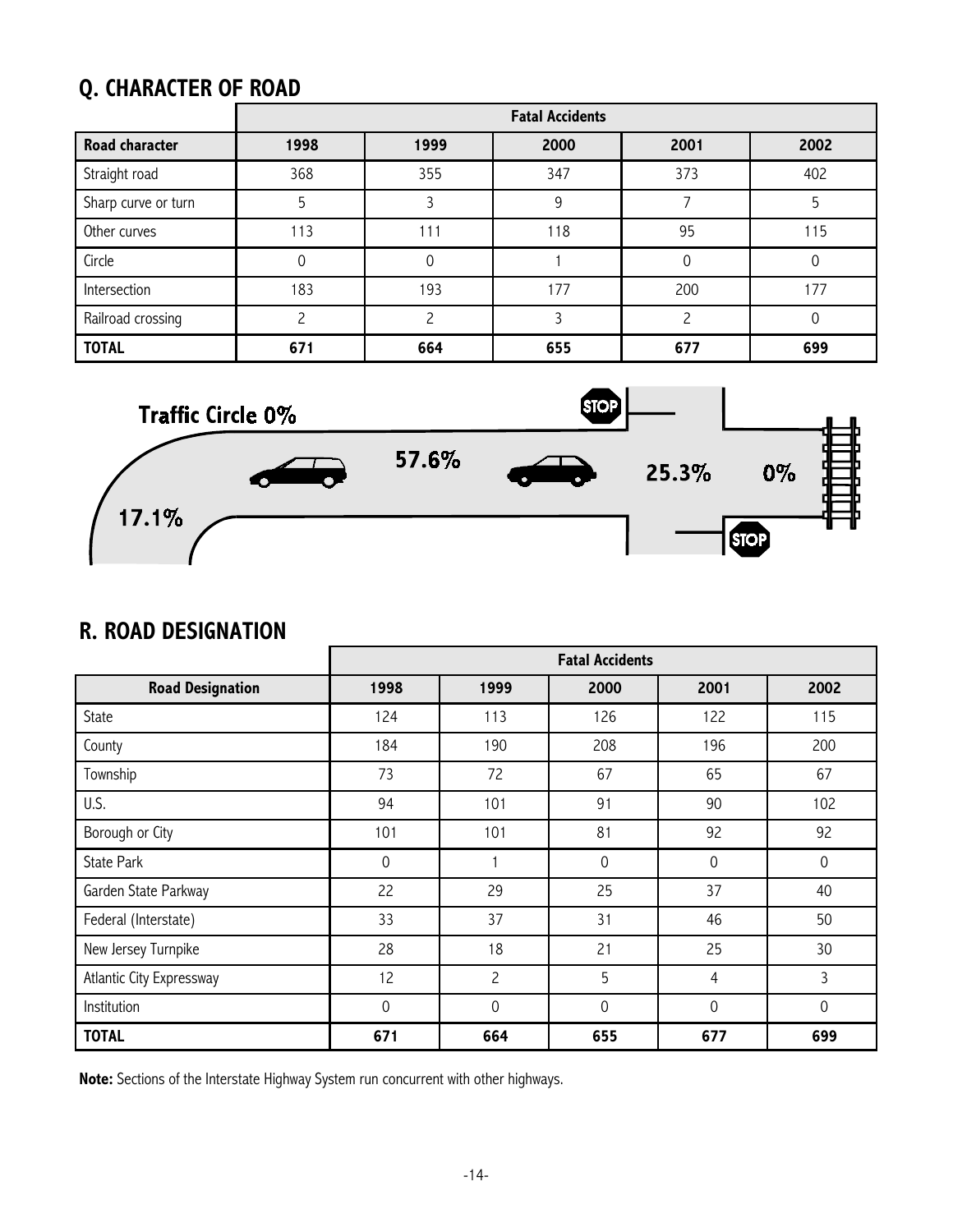### **S. AGE OF DRIVERS**

|                      | <b>Fatal Accidents</b>               |       |       |       |       |  |  |  |  |
|----------------------|--------------------------------------|-------|-------|-------|-------|--|--|--|--|
| <b>Age of Driver</b> | 1998<br>1999<br>2001<br>2002<br>2000 |       |       |       |       |  |  |  |  |
| 16 and under         | $\overline{c}$                       | 3     | 9     | 9     | 4     |  |  |  |  |
| Age 17               | 35                                   | 28    | 26    | 28    | 22    |  |  |  |  |
| $18 - 20$            | 76                                   | 74    | 87    | 93    | 101   |  |  |  |  |
| $21 - 24$            | 116                                  | 89    | 94    | 116   | 115   |  |  |  |  |
| $25 - 29$            | 107                                  | 106   | 120   | 140   | 115   |  |  |  |  |
| $30 - 39$            | 211                                  | 200   | 212   | 215   | 194   |  |  |  |  |
| $40 - 49$            | 157                                  | 167   | 186   | 156   | 162   |  |  |  |  |
| $50 - 64$            | 171                                  | 166   | 162   | 160   | 169   |  |  |  |  |
| 65 and over          | 134                                  | 147   | 140   | 137   | 149   |  |  |  |  |
| Unknown*             | 67                                   | 48    | 66    | 54    | 56    |  |  |  |  |
| <b>TOTAL</b>         | 1,076                                | 1,028 | 1,102 | 1,108 | 1,087 |  |  |  |  |

# **T. SEX OF DRIVER**

|                       | <b>Fatal Accidents</b> |       |       |       |       |  |
|-----------------------|------------------------|-------|-------|-------|-------|--|
| <b>Sex of Drivers</b> | 1998                   | 1999  | 2000  | 2001  | 2002  |  |
| Male                  | 720                    | 711   | 771   | 804   | 790   |  |
| Female                | 299                    | 271   | 278   | 257   | 247   |  |
| Unknown               | 57                     | 46    | 53    | 47    | 50    |  |
| <b>TOTAL</b>          | 1,076                  | 1,028 | 1,102 | 1,108 | 1,087 |  |

\*Unknown includes hit-and-run and parked vehicle accidents where driver information is not included.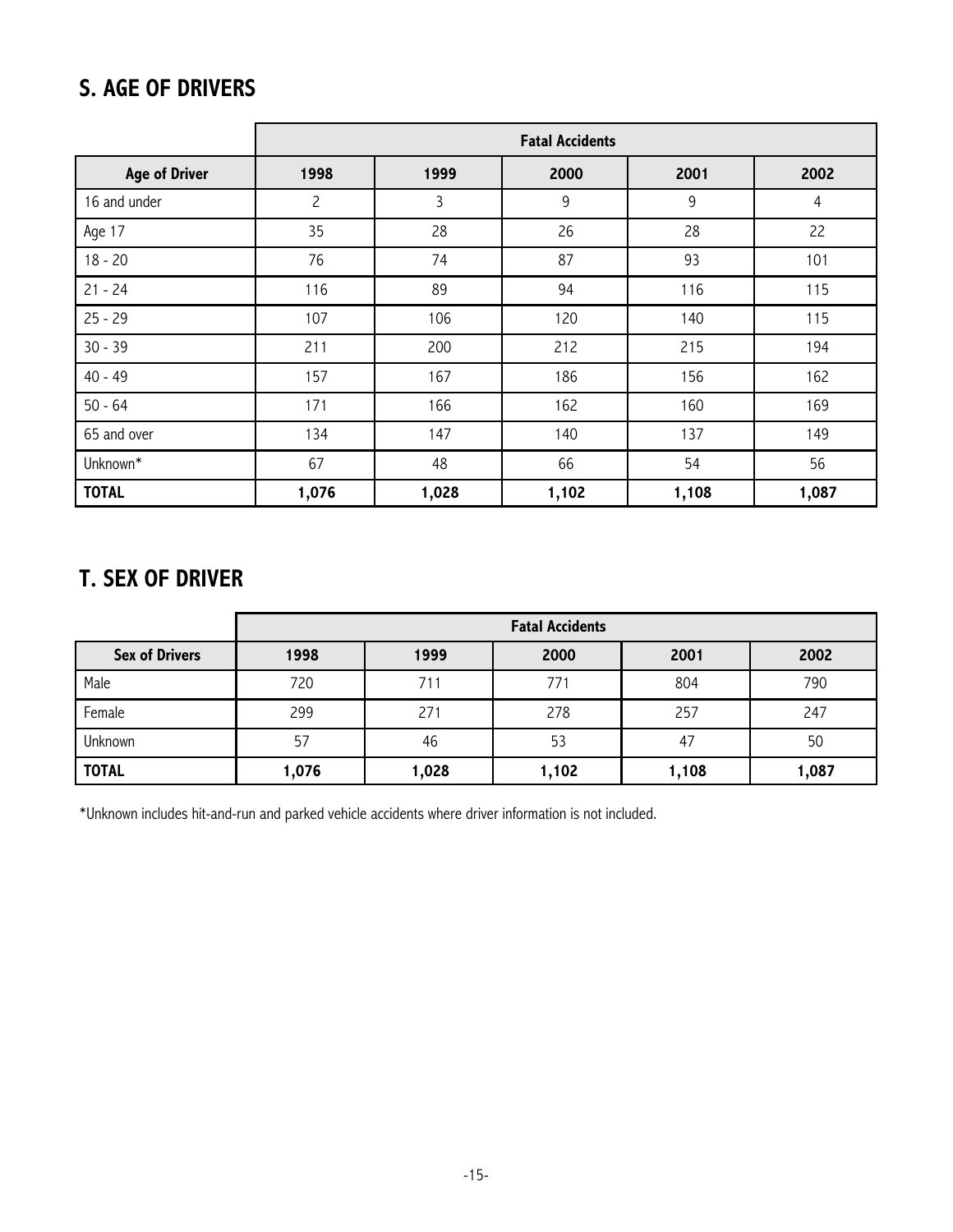### **U. WHAT DRIVERS WERE DOING**

|                                      | <b>Fatal Accidents</b> |                |                     |                     |                     |  |
|--------------------------------------|------------------------|----------------|---------------------|---------------------|---------------------|--|
| <b>What Drivers Were Doing</b>       | 1998                   | 1999           | 2000                | 2001                | 2002                |  |
| Making right turn                    | 11                     | 6              | 11                  | 5                   | 5                   |  |
| Making left turn                     | 46                     | 62             | 59                  | 59                  | 51                  |  |
| Making "U" turn                      | 3                      | $\overline{4}$ | 6                   | 9                   | $\overline{7}$      |  |
| Going straight ahead                 | 665                    | 676            | 660                 | 745                 | 696                 |  |
| Slowing down, stopping               | 17                     | $\,8\,$        | 17                  | 14                  | 10                  |  |
| Overtaking (Passing on right)        | 6                      | $\overline{4}$ | $\overline{4}$      | 5                   | $\overline{c}$      |  |
| Forward from parking space           | $\mathbf{1}$           | $\overline{0}$ | $\mathsf{O}\xspace$ | $\mathbf{1}$        | $\mathbf 0$         |  |
| Backward from parking space          | $\mathbf{1}$           | $\mathbf 0$    | $\mathsf{O}\xspace$ | $\mathbf{1}$        | $\mathbf 0$         |  |
| Other backing                        | 5                      | 5              | $\overline{4}$      | 8                   | 4                   |  |
| Stopped in traffic lane              | 38                     | 18             | 49                  | 43                  | 41                  |  |
| Starting from a traffic lane         | 9                      | 5              | 3                   | 13                  | 8                   |  |
| Starting from a parked position      | $\mathbf{1}$           | $\overline{3}$ | $\mathbf{1}$        | $\mathbf 0$         | $\overline{c}$      |  |
| Parked                               | 34                     | 29             | 39                  | 29                  | 41                  |  |
| Skidding                             | 17                     | 12             | $\overline{7}$      | $\overline{7}$      | 10                  |  |
| Passing on left                      | 11                     | 10             | 14                  | 9                   | 8                   |  |
| Avoiding vehicle, object, pedestrian | 31                     | 20             | 17                  | 14                  | 25                  |  |
| Emerging from alley or driveway      | 3                      | 6              | 11                  | 6                   | $\overline{7}$      |  |
| Unknown                              | 44                     | 58             | 44                  | 57                  | 64                  |  |
| Crossing highway through island      | $\mathbf{1}$           | $\overline{0}$ | $\mathbf{1}$        | $\mathbf 0$         | $\mathsf{O}\xspace$ |  |
| Being towed or pushed                | $\mathsf{O}\xspace$    | 1              | $\mathsf{O}\xspace$ | $\mathbf 0$         | 1                   |  |
| Pushing or towing vehicle            | $\mathsf{O}\xspace$    | $\overline{0}$ | $\mathsf{O}\xspace$ | $\mathsf{O}\xspace$ | $\mathsf{O}\xspace$ |  |
| Stalled on railroad tracks           | $\mathbf{1}$           | $\mathbf 0$    | $\mathsf{O}\xspace$ | $\mathsf{O}\xspace$ | $\mathsf{O}\xspace$ |  |
| Rounding curve or circle             | 113                    | 81             | 131                 | 62                  | 87                  |  |
| Entering highway                     | $\mathsf{O}\xspace$    | $\mathbf{1}$   | $\overline{4}$      | $\overline{4}$      | $\overline{c}$      |  |
| Changing lanes                       | 18                     | 19             | 20                  | 17                  | 15                  |  |
| Other                                | $\mathbf 0$            | $\overline{0}$ | $\mathbf 0$         | $\mathbf 0$         | $\mathbf{1}$        |  |
| <b>TOTAL</b>                         | 1,076                  | 1,028          | 1,102               | 1,108               | 1,087               |  |

# **V. WHAT PEDESTRIANS WERE DOING**

|                                    | <b>Fatal Accidents</b> |      |      |      |      |  |
|------------------------------------|------------------------|------|------|------|------|--|
| <b>What Pedestrians Were Doing</b> | 1998                   | 1999 | 2000 | 2001 | 2002 |  |
| Standing in Roadway                |                        | 14   |      | 8    | 13   |  |
| Walking with traffic               | 14                     | 13   | 10   | 13   | 4    |  |
| Crossing roadway                   | 102                    | 100  | 102  | 91   | 134  |  |
| Walking on sidewalk                |                        | 8    |      | 6    | h    |  |
| Standing on shoulder               |                        |      |      |      |      |  |
| Other                              | 20                     | 16   | 18   | 8    | q    |  |
| <b>TOTAL</b>                       | 156                    | 153  | 144  | 130  | 176  |  |

Seventy six percent of all pedestrian fatalities in 2002 occurred while attempting to cross a roadway.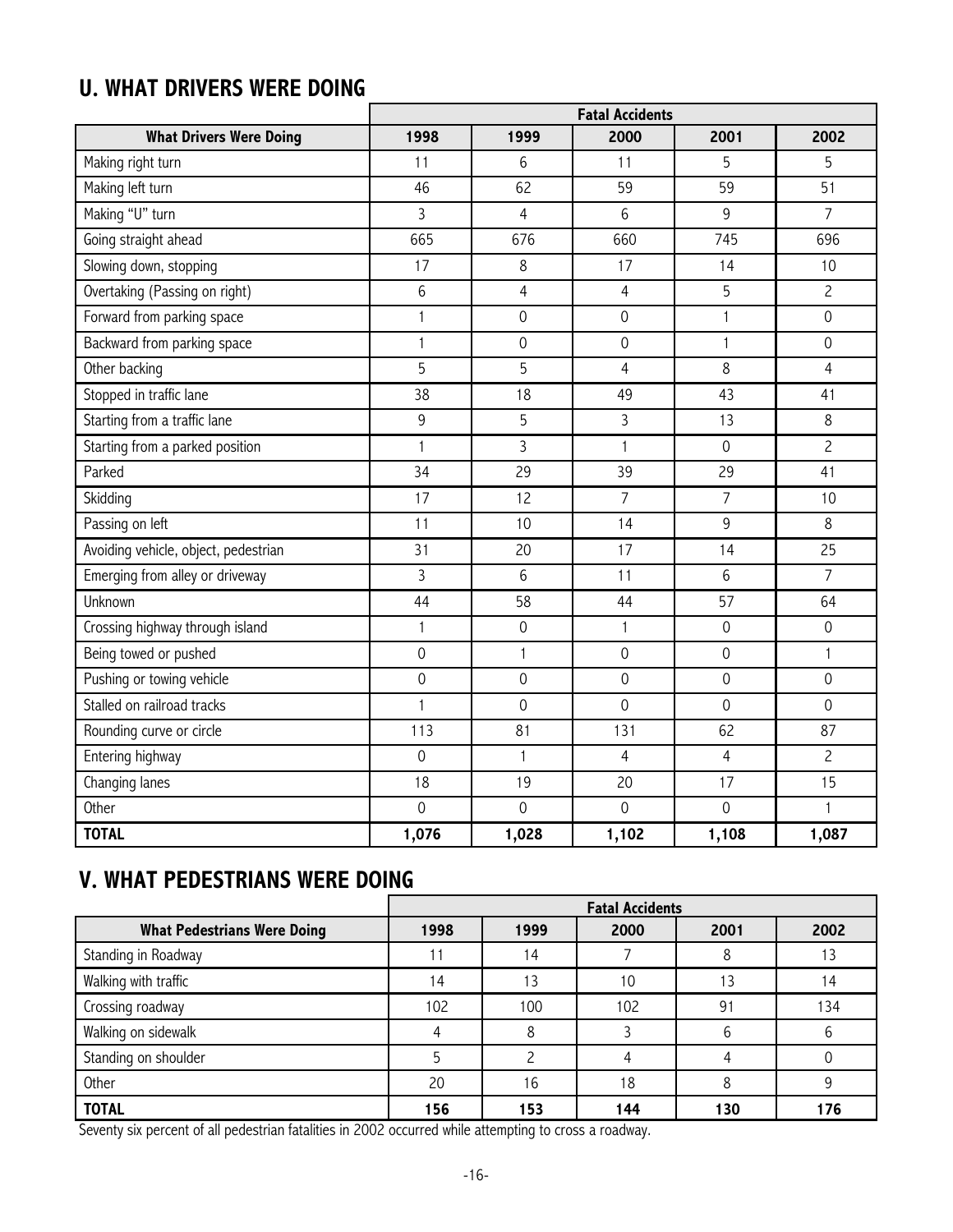# **W. CONTRIBUTING CIRCUMSTANCES**

| <b>Contributing Circumstances</b>   | 1998                | 1999                | 2000                | 2001                | 2002                |
|-------------------------------------|---------------------|---------------------|---------------------|---------------------|---------------------|
| Exceeding lawful speed              | 27                  | 39                  | 20                  | 30                  | 30                  |
| Too fast for conditions             | 11                  | 13                  | 49                  | 29                  | 29                  |
| Following too closely               | $\,8$               | $\overline{c}$      | $\overline{c}$      | $\overline{c}$      | $\mathbf{1}$        |
| On wrong side of road               | 22                  | 22                  | 24                  | 14                  | 12                  |
| Did not have right-of-way           | 27                  | 40                  | 28                  | 27                  | 22                  |
| Driver fell asleep                  | 18                  | $\,8\,$             | 19                  | $\,8\,$             | 14                  |
| Failure to signal                   | $\mathsf{O}\xspace$ | $\mathsf{O}\xspace$ | $\mathsf{O}\xspace$ | $\mathsf 0$         | $\mathbf 0$         |
| Improper turn                       | 20                  | 19                  | 24                  | 31                  | 25                  |
| Passing on hill or curve            | 3                   | $\mathsf{O}\xspace$ | $\mathsf{O}\xspace$ | $\mathsf 0$         | $\mathsf{O}\xspace$ |
| Other improper passing              | $9\,$               | 3                   | $\mathbf{3}$        | $\overline{7}$      | $\overline{7}$      |
| Inattentive driving                 | 157                 | 136                 | 109                 | 146                 | 143                 |
| Improper crossing center island     | $\mathsf{O}\xspace$ | $\mathbf{1}$        | $\mathbf{1}$        | $\overline{c}$      | $\mathsf{O}\xspace$ |
| Disregarding stop sign              | 43                  | 37                  | 22                  | 41                  | 47                  |
| Disregarding traffic light          | 29                  | 22                  | 23                  | 22                  | 15                  |
| Passing left of center line         | $\mathbf{1}$        | $\mathbf{1}$        | $\mathbf{1}$        | $\mathsf{O}\xspace$ | $\mathsf{O}\xspace$ |
| Drunken driving                     | 131                 | 142                 | 154                 | 153                 | 151                 |
| Improper starting from curb         | $\overline{c}$      | $\mathsf{O}\xspace$ | $\mathsf{O}\xspace$ | $\mathsf{O}\xspace$ | $\mathsf{O}\xspace$ |
| Drunken bicyclist<br>* 1 Drugs      | $\overline{3}$      | $\overline{3}$      | $2*$                | $\overline{4}$      | $3*$                |
| Improper parking                    | 4                   | $\overline{4}$      | $\mathsf{O}\xspace$ | $\mathbf{1}$        | $\mathbf{1}$        |
| Failure to keep right               | 24                  | 15                  | 29                  | 21                  | 10                  |
| Mechanical failure                  | 3                   | $6\,$               | $\overline{4}$      | $\overline{4}$      | $\mathbf{1}$        |
| Improper lights                     | $\mathsf{O}\xspace$ | $\mathbf{1}$        | $\mathbf{1}$        | 3                   | 3                   |
| Backing on highway                  | 1                   | $\mathsf{O}\xspace$ | $\mathbf{1}$        | 1                   | $\mathsf{O}\xspace$ |
| Stopped in roadway                  | $\overline{c}$      | 1                   | $\overline{c}$      | $\mathsf{O}\xspace$ | $\overline{c}$      |
| Passed stopped school bus           | $\mathsf{O}\xspace$ | $\mathbf 0$         | $\mathsf{O}\xspace$ | $\mathsf{O}\xspace$ | $\mathsf{O}\xspace$ |
| Animal in roadway                   | $\mathsf{O}\xspace$ | $\overline{c}$      | 5                   | $\mathbf{1}$        | 1                   |
| Cutting in                          | $\overline{c}$      | 6                   | $\overline{3}$      | 5                   | 1                   |
| Tire blew out                       | $\overline{c}$      | $\overline{4}$      | $\overline{c}$      | $\mathsf{O}\xspace$ | $\overline{4}$      |
| Other                               | 26                  | 35                  | 34                  | 28                  | 59                  |
| Passing on right                    | $\mathsf{O}\xspace$ | $\mathsf{O}\xspace$ | $\overline{c}$      | $\mathsf{O}\xspace$ | $\mathsf{O}\xspace$ |
| Pedestrian violation                | 108                 | 110                 | 85                  | 77                  | 126                 |
| Unknown                             | 46                  | 58                  | 59                  | 57                  | 46                  |
| Driver under influence of drugs     | 13                  | 15                  | 13                  | 15                  | 18                  |
| Pedestrian under influence of drugs | $\mathbf{1}$        | $\mathsf{O}$        | $\mathsf{O}\xspace$ | $\mathsf{O}\xspace$ | $\mathsf{O}\xspace$ |
| <b>TOTAL</b>                        | 743                 | 745                 | 721                 | 729                 | 771                 |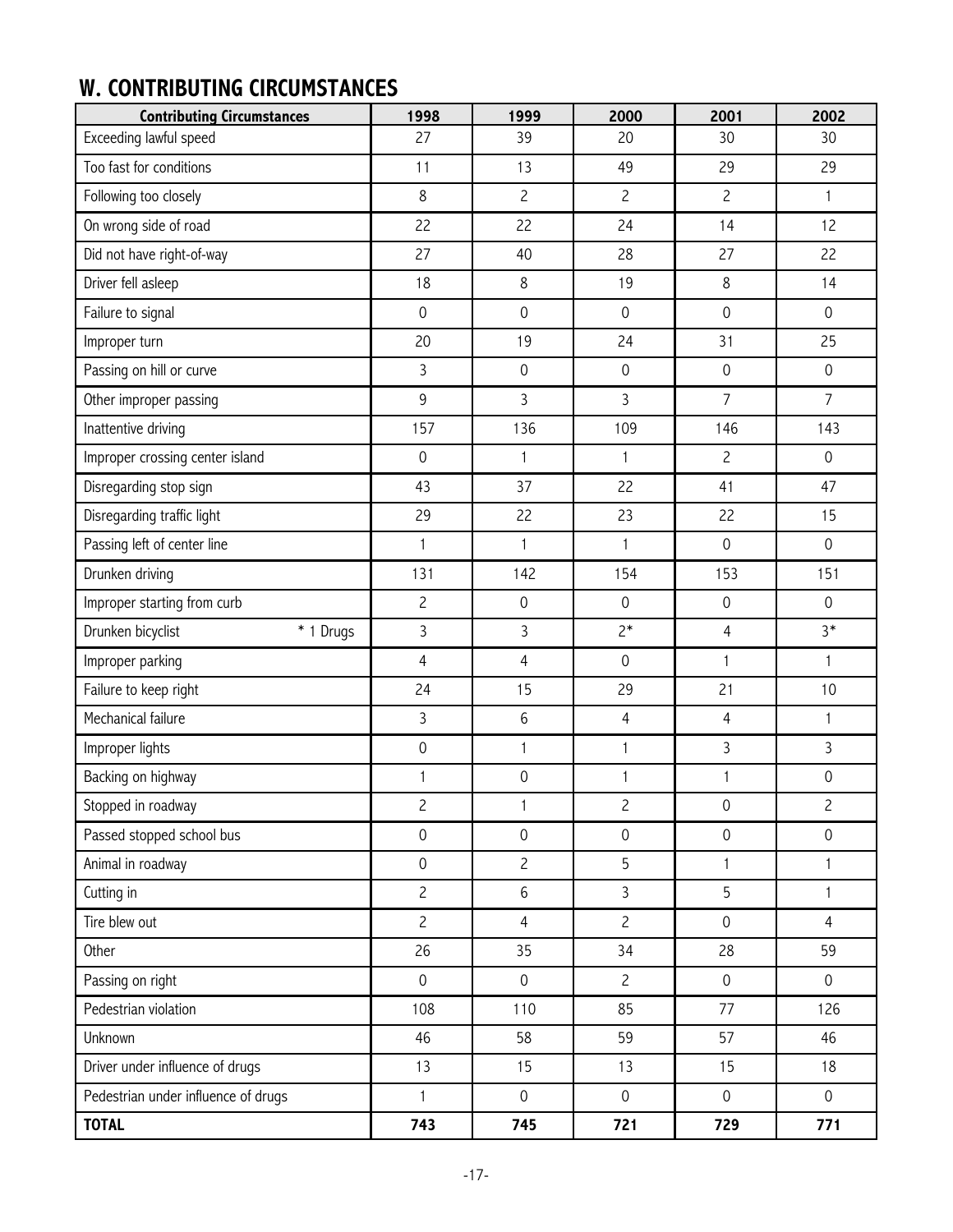# **SPECIFIC AREAS OF CONCERN**

### **INTERSTATE HIGHWAY FATALITIES**

The Interstate Highway System of New Jersey is 100% completed, with 420.32 miles open to the motoring public. During 2002, the death rate averaged 4.9 deaths per month and 1death for every 7.12 miles of highway. A concise analysis of victim classification, alcohol involvement, driver ages, contributing circumstances and manner of collision is outlined on the following page.

# **INTERSTATE HIGHWAY MILEAGE Highway Number Mileage Open Fatal Accidents by Highway** ┱

 $\mathcal{L}_{\mathcal{A}}$ 

| Highway Number | Mileage Open | <b>Fatal Accidents by Highway</b> |
|----------------|--------------|-----------------------------------|
| $I-76$         | 3.04         | $\mathsf{S}$                      |
| $I-78$         | 67.83        | $\,8\,$                           |
| $I-80$         | 68.35        | 16                                |
| $I-95$         | 86.73        | $\mathbf{1}$                      |
| $I-195$        | 34.17        |                                   |
| $1 - 278$      | 2.00         | $\mathsf{O}\xspace$               |
| $1-280$        | 17.85        | $\mathsf{O}\xspace$               |
| $I-287$        | 67.54        | 14                                |
| $I-295$        | 68.06        | $\,8\,$                           |
| $I-676$        | 4.75         | $\mathsf{O}\xspace$               |
| <b>TOTAL</b>   | 420.32       | 50                                |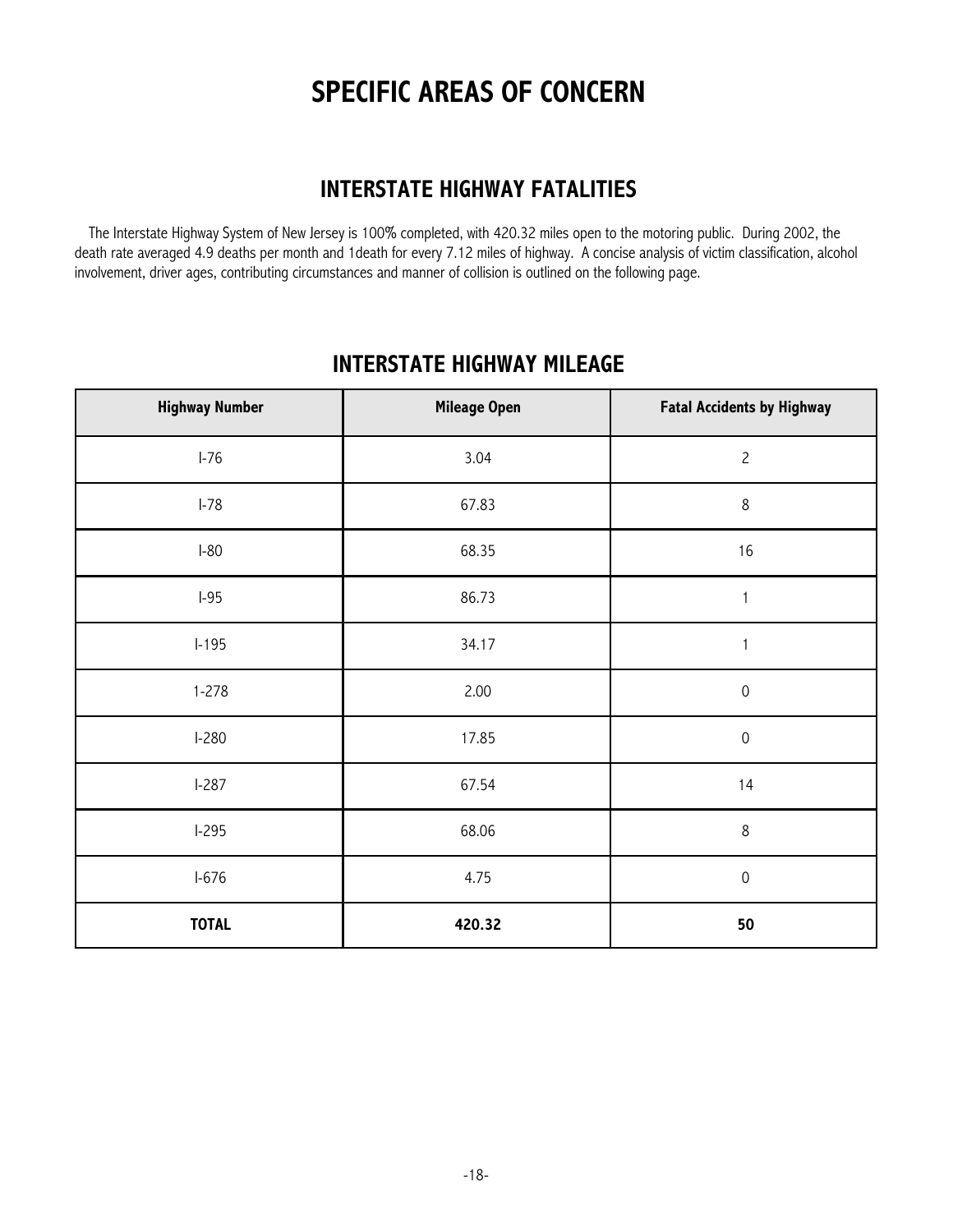# **INTERSTATE HIGHWAY FATALITIES**

### **2002 Interstate Fatal Accidents: 50 Interstate Fatalities: 59**

#### **Victim Classification**

| <b>TOTAL</b>   | 59 |
|----------------|----|
| Pedalcyclists  |    |
| Pedestrians    |    |
| Passengers     | 17 |
| <b>Drivers</b> | 33 |

#### **Contributing Circumstances**

| TOTAL                           | 86                          |
|---------------------------------|-----------------------------|
| Unknown                         | $\mathcal{P}_{\mathcal{P}}$ |
| No improper driving             | 38                          |
| Pedestrian violation            | 7                           |
| Mechanical failure              |                             |
| <b>Other</b>                    | 4                           |
| Stopped in roadway              |                             |
| Driver under influence of Drugs |                             |
| Excessive speed                 |                             |
| Inattentive driving             | 16                          |
| Fell Asleep                     | 2                           |
| Drunken driving                 | 14                          |

| 16 & under   | U  |
|--------------|----|
| 17           | 0  |
| $18 - 20$    | 7  |
| $21 - 24$    | 10 |
| $25 - 29$    | 9  |
| $30 - 39$    | 23 |
| $40 - 49$    | 15 |
| $50 - 64$    | 10 |
| 65 & over    | 4  |
| Unknown      | 5  |
| <b>TOTAL</b> | 83 |

#### **Manner of Collision**

| Head-on               | 3                        |
|-----------------------|--------------------------|
| Fixed object          | 15                       |
| Angle                 | $\overline{\phantom{0}}$ |
| Pedestrian            | 8                        |
| Rear end              | 10                       |
| Ran off roadway       | $\mathcal{P}$            |
| Pedalcyclist          |                          |
| Same Direction-Other  |                          |
| Struck parked vehicle | 0                        |
| <b>Other</b>          | 8                        |
| <b>TOTAL</b>          | 50                       |

#### **Victim Alcohol Factors**

|                |  | $.01\%$ - .04%   .05% - .09%   .10% - .14% | $.15\%$ & over | <b>Negative</b> | <b>No Test</b> | <b>TOTAL</b> |
|----------------|--|--------------------------------------------|----------------|-----------------|----------------|--------------|
| <b>Drivers</b> |  |                                            |                | 16              |                | 31           |
| Passengers     |  |                                            |                |                 |                |              |
| Pedestrians    |  |                                            |                |                 |                |              |
| Pedalcyclists  |  |                                            |                |                 |                |              |
| <b>TOTAL</b>   |  |                                            | 14             | 26              | 10             | 57           |

NOTE: Two victims tested positive for drugs.

**Age of Drivers**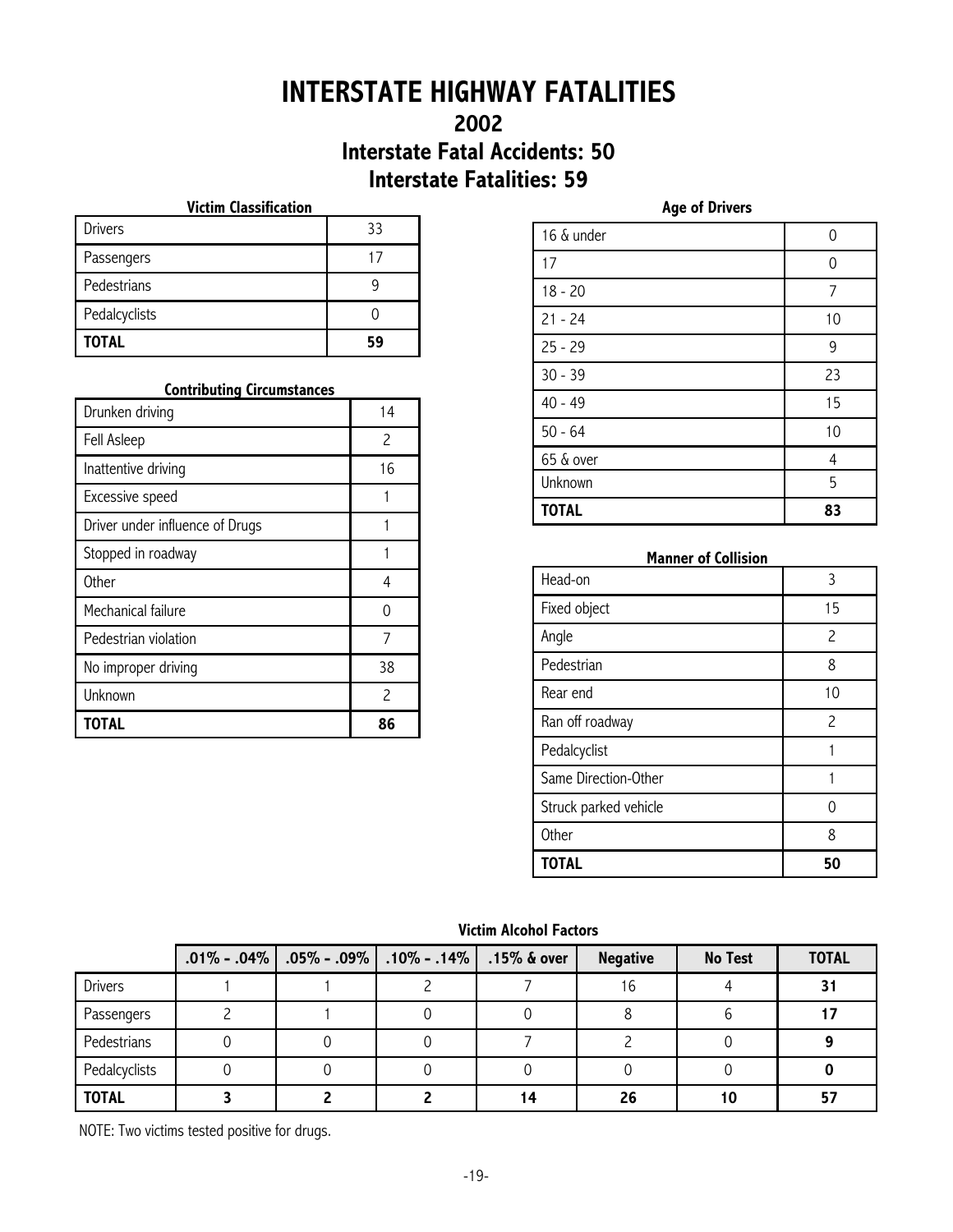# **Fatal Pedalcycle Accidents**

|                      | 1998 | 1999 | 2000           | 2001            | 2002 |
|----------------------|------|------|----------------|-----------------|------|
| Pedalcycle Accidents | 9    | 24   | $\overline{a}$ | ر ے             | . J  |
| Fatalities           | ر ا  | 24   | 14             | つに<br><u>__</u> | ر ،  |

#### **Manner of Collision**

|                            | 498 | وو، | $^{\prime}00$ | $^{\prime}01$ | '02                      |
|----------------------------|-----|-----|---------------|---------------|--------------------------|
| Angle                      |     |     | 6             | 15            | 12                       |
| Same direction-rear end    |     | 8   |               | 6             |                          |
| Opposite direction-head on | 3   |     | 2             |               |                          |
| Same direction - other     |     |     | $\mathcal{P}$ |               | $\overline{\phantom{0}}$ |
| TOTAL                      | 19  | 24  | 14            | 25            | 15                       |

#### **Classification of Victim**

|                | 1998 | 1999 | 2000 | 2001 | 2002 |
|----------------|------|------|------|------|------|
| <b>Drivers</b> | 19   | 23   | 14   | 25   | 15   |
| Passengers     |      |      |      |      |      |
| <b>TOTAL</b>   | 19   | 24   | 14   | 25   | 15   |

#### **Contributing Circumstances**

|                              | 498 | 499                      | '00            | '01 | '02            |
|------------------------------|-----|--------------------------|----------------|-----|----------------|
| No improper driving          | 2   | 7                        | 2              | 2   | 3              |
| Ability impaired by drinking | 3   | 3                        | 4              | 6   | 2              |
| Inattentive driving          | 2   | 0                        | 1              | 1   | $\overline{c}$ |
| No rear lights               | 0   | 1                        | 0              | 0   | 0              |
| On wrong side of road        | 0   | 0                        | 0              | 0   | 0              |
| Did not have right-of-way    | 3   | 3                        | 1              | 5   | 0              |
| Disregarded traffic light    | 2   | 3                        | 0              | 3   | 0              |
| Failure to keep right        | 1   | 1                        | $\overline{c}$ | 3   | 2              |
| Disregarded stop sign        | 1   | 1                        | 0              | 0   | 1              |
| Too fast for conditions      | 0   | 0                        | 0              | 0   | 0              |
| Improper turns               | 2   | 1                        | 0              | 1   | 0              |
| <b>Other</b>                 | 1   | 2                        | 4              | 4   | 4              |
| Unknown                      | 2   | $\overline{\phantom{0}}$ | 0              | 0   | 1              |
| <b>TOTAL</b>                 | 19  | 24                       | 14             | 25  | 15             |

|              | 1998         | 1999           | 2000           | 2001           | 2002           |
|--------------|--------------|----------------|----------------|----------------|----------------|
| $0 - 3$      | 0            | 0              | 0              | 0              | 0              |
| $4 - 10$     | 3            | 0              | $\overline{c}$ | 1              | 0              |
| $11 - 15$    | 4            | 8              | 0              | 6              | 3              |
| $16 - 20$    | 1            | 3              | 0              | 3              | $\overline{c}$ |
| $21 - 30$    | 1            | 3              | 3              | 3              | 1              |
| $31 - 40$    | 7            | 3              | 6              | 5              | 5              |
| 41 - 50      | $\mathbf{1}$ | 5              | $\overline{c}$ | 4              | $\overline{c}$ |
| $51 - 60$    | 1            | 0              | 0              | $\overline{c}$ | 0              |
| 61 & over    | 1            | $\overline{c}$ | 1              | 1              | $\overline{c}$ |
| Unknown      | 0            | 0              | 0              | 0              | 0              |
| <b>TOTAL</b> | 19           | 24             | 14             | 25             | 15             |

# **Age of Victim**

#### **ALCOHOL INVOLVEMENT**

Of the 15 pedalcyclist fatalities, 14 were tested. Of the 14 tested, 2 tested positive for alcohol and 11 tested negative. The 2 pedalcyclists that tested positive had alcohol contents of .15% and .251%. One pedalcyclist tested positive for drugs. The remaining one pedalcyclist was not tested due to age factors, delayed deaths and/or various other reasons.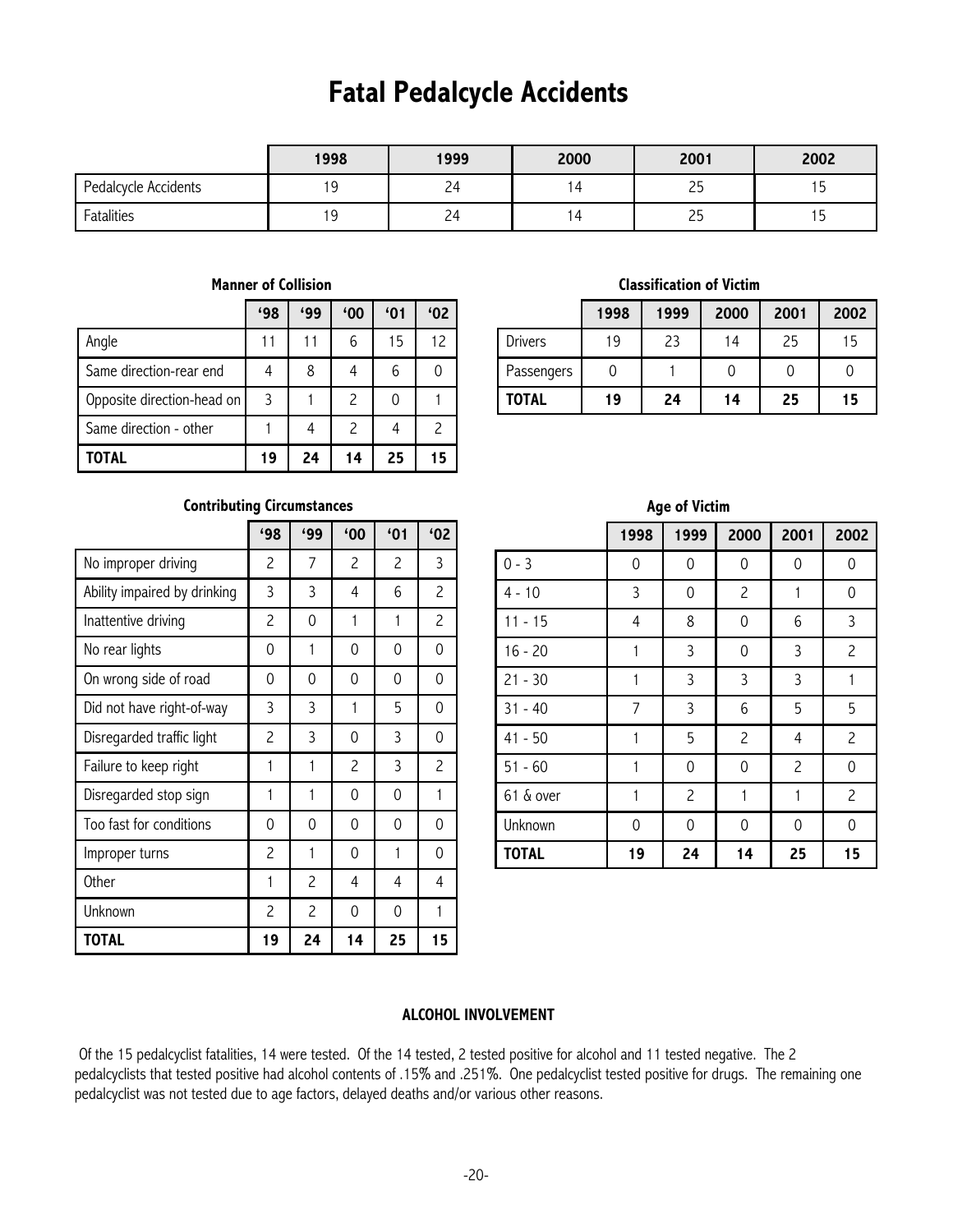# **FATAL MOTORCYCLE ACCIDENTS**

|            | 1998           | 1999 | 2000 | 2001                            | 2002                 |
|------------|----------------|------|------|---------------------------------|----------------------|
| Accidents  | $\Omega$<br>36 | 40   | 54   |                                 | $ \sim$<br>h<br>ر ر  |
| Fatalities | 38             | 40   | 58   | $\overline{\phantom{a}}$<br>ر ، | $\overline{a}$<br>54 |

| Age of<br>drivers | 1998           | 1999 | 2000 | 2001 | 2002 |
|-------------------|----------------|------|------|------|------|
| 16 & under        | 0              | 0    |      |      |      |
| $17 - 20$         | $\overline{c}$ |      | 2    | 7    | 5    |
| $21 - 30$         | 21             | 19   | 26   | 34   | 12   |
| $31 - 40$         | 6              | 11   | 13   | 18   | 16   |
| Over 40           | 7              | 10   | 13   | 12   | 19   |
| <b>TOTAL</b>      | 36             | 41   | 55   | 72   | 53   |

| <b>Manner of Collision</b>     | 498 | '99      | '00            | '01 | '02                      |
|--------------------------------|-----|----------|----------------|-----|--------------------------|
| Opposite direction - head on   | 2   | 5        | 6              | 3   | $\overline{\phantom{0}}$ |
| Fixed object                   | 15  | 9        | 20             | 22  | 17                       |
| Angle                          | 12  | 16       | 14             | 32  | 14                       |
| Opposite direction - left turn | 4   | 1        | 3              | 2   | 4                        |
| Opposite direction - other     | 0   | 0        | 0              | 0   | 0                        |
| Sideswipe                      | 0   | 1        | 0              | 0   | 1                        |
| Pedestrian                     | 1   | 0        | $\overline{c}$ | 0   | 1                        |
| Fell from vehicle              | 0   | 1        | 3              | 1   | 1                        |
| Same direction - rear end      | 0   | 1        | 1              | 5   | 4                        |
| Ran off roadway                | 0   | 2        | 0              | 1   | 1                        |
| Pedalcyclist                   | 0   | 0        | 0              | 0   | 0                        |
| Overturned in road             | 1   | 2        | 0              | 2   | 5                        |
| Struck parked vehicle          | 1   | 2        | 3              | 2   | 1                        |
| Other                          | 0   | $\Omega$ | $\overline{c}$ | 1   | 2                        |
| <b>TOTAL</b>                   | 36  | 40       | 54             | 71  | 53                       |

| <b>Victim Classification</b> | '98 | '99 | '00 | $^{\prime}01$ | '02 |
|------------------------------|-----|-----|-----|---------------|-----|
| <b>Drivers</b>               | 34  | 38  | 51  | 68            | 49  |
| Passengers                   |     |     | 5   | 5             |     |
| TOTAL                        | 37  | 40  | 56  | 73            |     |

One passenger-car driver, one passenger-car passenger, and one pedestrian were also killed in motorcycle accidents.

| Contributing<br><b>Circumstances</b> | 498                      | 499                      | '00                      | 61             | '02      |
|--------------------------------------|--------------------------|--------------------------|--------------------------|----------------|----------|
| No improper driving                  | 7                        | 8                        | 3                        | 21             | 11       |
| Drunken driving                      | 6                        | 8                        | 15                       | 17             | 13       |
| Under influence of drugs             | 1                        | $\overline{\phantom{0}}$ | $\overline{\phantom{0}}$ | 3              | 1        |
| Failure to keep right                | 1                        | 1                        | 1                        | 0              | 0        |
| Improper left turn                   | 0                        | $\Omega$                 | 0                        | 0              | 0        |
| Inattentive driving                  | 7                        | 8                        | 6                        | 12             | 6        |
| Improper passing                     | $\overline{c}$           | $\Omega$                 | 1                        | 3              | 1        |
| Excessive speed                      | 9                        | 9                        | 7                        | 8              | 11       |
| Didn't have right-of-way             | 0                        | 1                        | 1                        | 1              | $\Omega$ |
| Improper parking                     | 0                        | $\Omega$                 | 0                        | 0              | $\Omega$ |
| Mechanical failure                   | 0                        | 0                        | 0                        | 0              | 0        |
| Unknown                              | 0                        | 3                        | 3                        | $\overline{c}$ | 2        |
| Disregard of traffic signal          | 0                        | 0                        | 1                        | 0              | 0        |
| Disregarded stop sign                | 1                        | $\Omega$                 | 0                        | 1              | 1        |
| <b>Other</b>                         | $\overline{\phantom{0}}$ | 1                        | 15                       | 5              | 7        |
| <b>TOTAL</b>                         | 36                       | 41                       | 55                       | 73             | 53       |

#### **Victim Alcohol Factors**

|                | $.01\%$ - .04% $\mid .05\%$ - .09% $\mid .10\%$ - .14% $\mid$ | $.15\%$ & over | <b>Negative</b> | No test | <b>TOTAL</b> |
|----------------|---------------------------------------------------------------|----------------|-----------------|---------|--------------|
| <b>Drivers</b> |                                                               |                |                 |         | 47           |
| Passengers     |                                                               |                |                 |         |              |
| <b>TOTAL</b>   |                                                               |                | 26              |         | 49           |

\* Two drivers tested positive for drugs.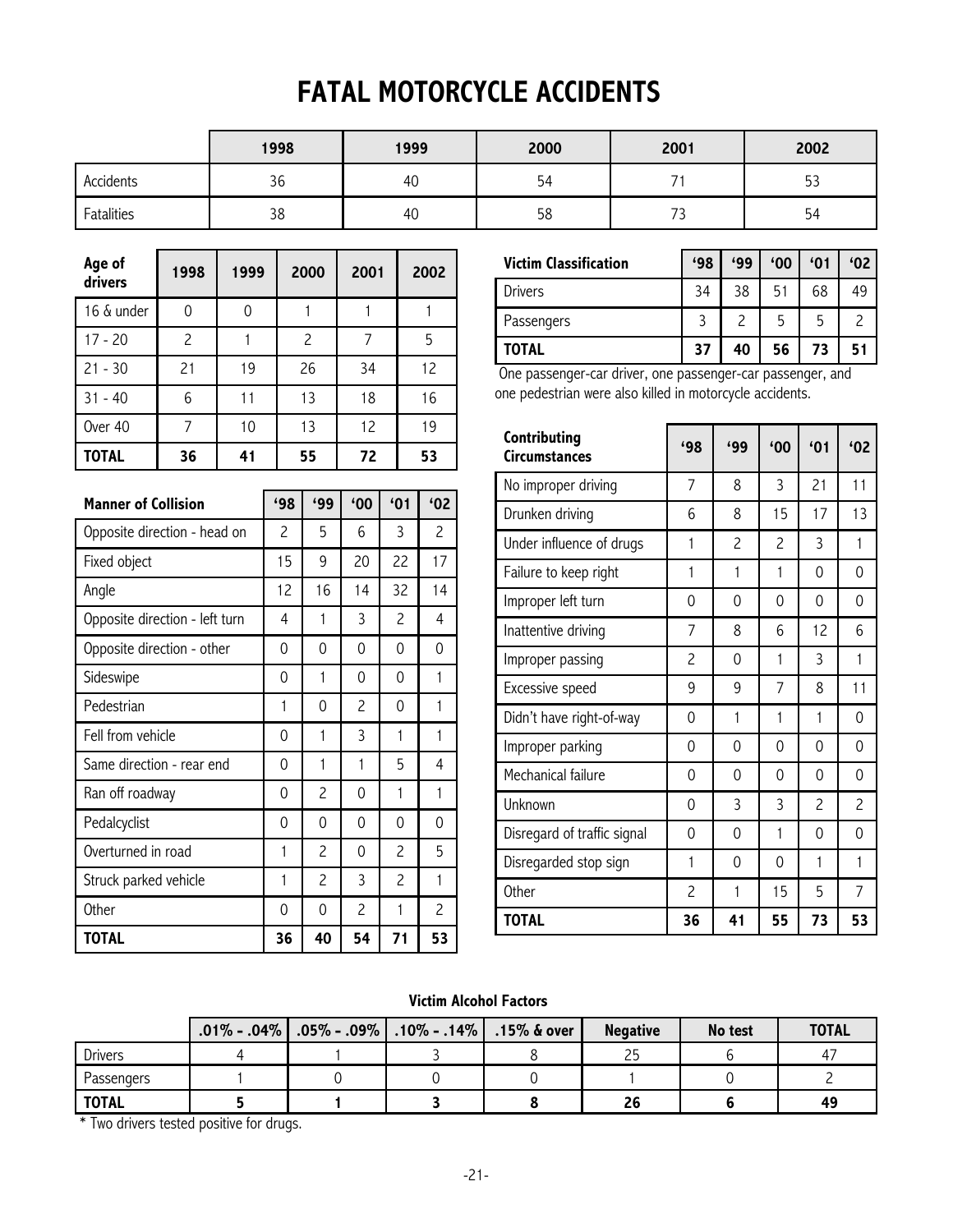# **FATAL TRACTOR-TRAILER ACCIDENTS**

|                                                        | 1998 | 1999                   | 2000 | 2001         | 2002          |
|--------------------------------------------------------|------|------------------------|------|--------------|---------------|
| Accidents                                              | 44   | $\sim$ $-$<br><u>-</u> | . .  | -<br>−د      | ~<br><u>-</u> |
| <b>11.11</b><br>$\overline{\phantom{0}}$<br>Fatalities | 45   | C.<br><u>-</u>         |      | $\sim$<br>56 | Щk            |

| <b>Manner of Collision</b>      | <b>'98</b>     | '99          | '00          | '01            | '02            |
|---------------------------------|----------------|--------------|--------------|----------------|----------------|
| Head on                         | 5              | 4            | 9            | 3              | 5              |
| Fixed object                    | 4              | 3            | 2            | 5              | $\overline{c}$ |
| Other object                    | 0              | 0            | 0            | 1              | 0              |
| Angle                           | 12             | 11           | 11           | $\overline{7}$ | 6              |
| Pedestrian                      | $\overline{c}$ | 8            | 5            | 4              | 6              |
| Rear end                        | 12             | 2            | 11           | 10             | 13             |
| Ran off roadway                 | 0              | 0            | 0            | 0              | 0              |
| Pedalcyclist                    | 1              | 1            | 0            | 1              | $\mathbf{1}$   |
| Opposite Direction - other      | 1              | 0            | 0            | 0              | 0              |
| Struck parked vehicle           | 6              | 3            | 3            | 1              | 3              |
| Overturned in roadway           | 0              | 0            | 0            | 0              | 0              |
| Railroad train                  | 0              | 0            | 0            | 0              | 0              |
| Sideswipe                       | 1              | 1            | 1            | 1              | 1              |
| Left turn                       | 0              | 0            | 0            | 0              | 0              |
| Other                           | 0              | 2            | 0            | 1              | 2              |
| <b>TOTAL</b>                    | 44             | 35           | 42           | 34             | 39             |
|                                 |                |              |              |                |                |
|                                 |                |              |              |                |                |
| <b>Tractor-Trailer</b>          | 498            | 499          | '00          | 61             | '02            |
| Drunken driving                 | 1              | 1            | 1            | 0              | 0              |
| Fell asleep                     | 1              | 0            | 1            | 0              | 0              |
| Inattentive driving             | 3              | 7            | 6            | 9              | 5              |
| Excessive speed                 | 0              | 2            | 2            | $\mathbf{1}$   | 0              |
| Driver under influence of drugs | 0              | 0            | 0            | $\mathbf{1}$   | $\mathbf{1}$   |
| Stopped in roadway              | 0              | 0            | 0            | 0              | 0              |
| Other                           | $\overline{c}$ | 0            | 0            | 4              | 3              |
| Mechanical failure              | 0              | 0            | 1            | 1              | $\overline{c}$ |
| Disregarding traffic light      | 1              | 1            | 0            | 0              | 0              |
| Failure to keep right           | 0              | 0            | 0            | 0              | 0              |
| Improper parking                | $\mathbf{1}$   | 1            | 0            | 0              | 0              |
| On wrong side of road           | 0              | 0            | 0            | 0              | 0              |
| Following too close             | $\overline{c}$ | 0            | 0            | 0              | 1              |
| No improper driving             | 35             | 22           | 32           | 21             | 30             |
| Unknown                         | 1              | $\mathbf{1}$ | $\mathbf{1}$ | 0              | 0              |

Disregarding stop sign **0** 0 0 1 0 0 0 Improper turn 0 1 0 0 2 Backing in roadway 0 0 1 0 0 **TOTAL 49 38 46 37 44**

| <b>Victim Classification</b> | '98 | '99 | $^{\circ}00$ | 01' | '02 |
|------------------------------|-----|-----|--------------|-----|-----|
| <b>Drivers</b>               |     |     |              |     | 5   |
| Passengers                   |     |     |              |     |     |
| TOTAL                        |     |     |              |     | 6   |

| <b>Other Victim Classifications</b> | <b>'98</b>    | '99 | '00 | $^{\prime}$ 01 | 62' |
|-------------------------------------|---------------|-----|-----|----------------|-----|
| Drivers                             | 34            | 22  | 31  | 17             | 22  |
| Passengers                          |               |     | 12  |                | 10  |
| Pedestrians                         | $\mathcal{P}$ | 9   | 5   | 4              |     |
| Pedalcyclists                       |               |     |     |                |     |
| TOTAL                               | 44            | 39  | 48  | 29             | 40  |

| <b>Other Involved Vehicle</b><br><b>Contributing Circumstances</b> | '98                      | 499          | '00                      | '01            | 62             |
|--------------------------------------------------------------------|--------------------------|--------------|--------------------------|----------------|----------------|
| Drunken driving                                                    | 6                        | 5            | 10                       | 6              | 7              |
| Fell asleep                                                        | 3                        | 0            | 0                        | 0              | 0              |
| Inattentive driving                                                | 7                        | 6            | 7                        | 6              | $\overline{7}$ |
| Excessive speed                                                    | 1                        | $\mathbf{1}$ | $\mathbf{1}$             | $\mathbf{1}$   | $\mathbf{1}$   |
| Driver under influence of drugs                                    | $\overline{c}$           | 1            | 0                        | 1              | 4              |
| Stopped in roadway                                                 | 0                        | 0            | $\Omega$                 | $\overline{0}$ | 1              |
| Other                                                              | 3                        | $\mathbf{1}$ | $\overline{c}$           | $\Omega$       | 3              |
| Mechanical failure                                                 | 0                        | 0            | 0                        | 0              | $\mathbf{1}$   |
| Pedestrian violation                                               | 1                        | 6            | $\overline{\phantom{0}}$ | 1              | 4              |
| Disregarding traffic light                                         | $\overline{c}$           | 3            | 1                        | 1              | 0              |
| Failure to keep right                                              | $\overline{\phantom{0}}$ | $\Omega$     | $\overline{\phantom{0}}$ | 0              | 0              |
| Improper parking                                                   | 0                        | 0            | 0                        | 0              | 0              |
| On wrong side of road                                              | $\overline{c}$           | $\Omega$     | 4                        | 0              | 1              |
| Passing on right                                                   | 0                        | 0            | 1                        | 0              | 0              |
| No improper driving                                                | 18                       | 19           | 12                       | 23             | 22             |
| No pedestrian violation                                            | 1                        | 0            | $\overline{c}$           | 2              | 3              |
| Unknown                                                            | 1                        | 0            | $\overline{c}$           | $\overline{c}$ | 1              |
| Failed to yield                                                    | 1                        | 0            | 0                        | $\mathbf{1}$   | 1              |
| Disregarding stop sign                                             | 4                        | 1            | 0                        | 0              | 0              |
| Improper turn                                                      | 0                        | 0            | 0                        | 0              | 1              |
| Cutting in                                                         | 0                        | $\Omega$     | 0                        | 0              | 0              |
| <b>TOTAL</b>                                                       | 54                       | 43           | 46                       | 44             | 57             |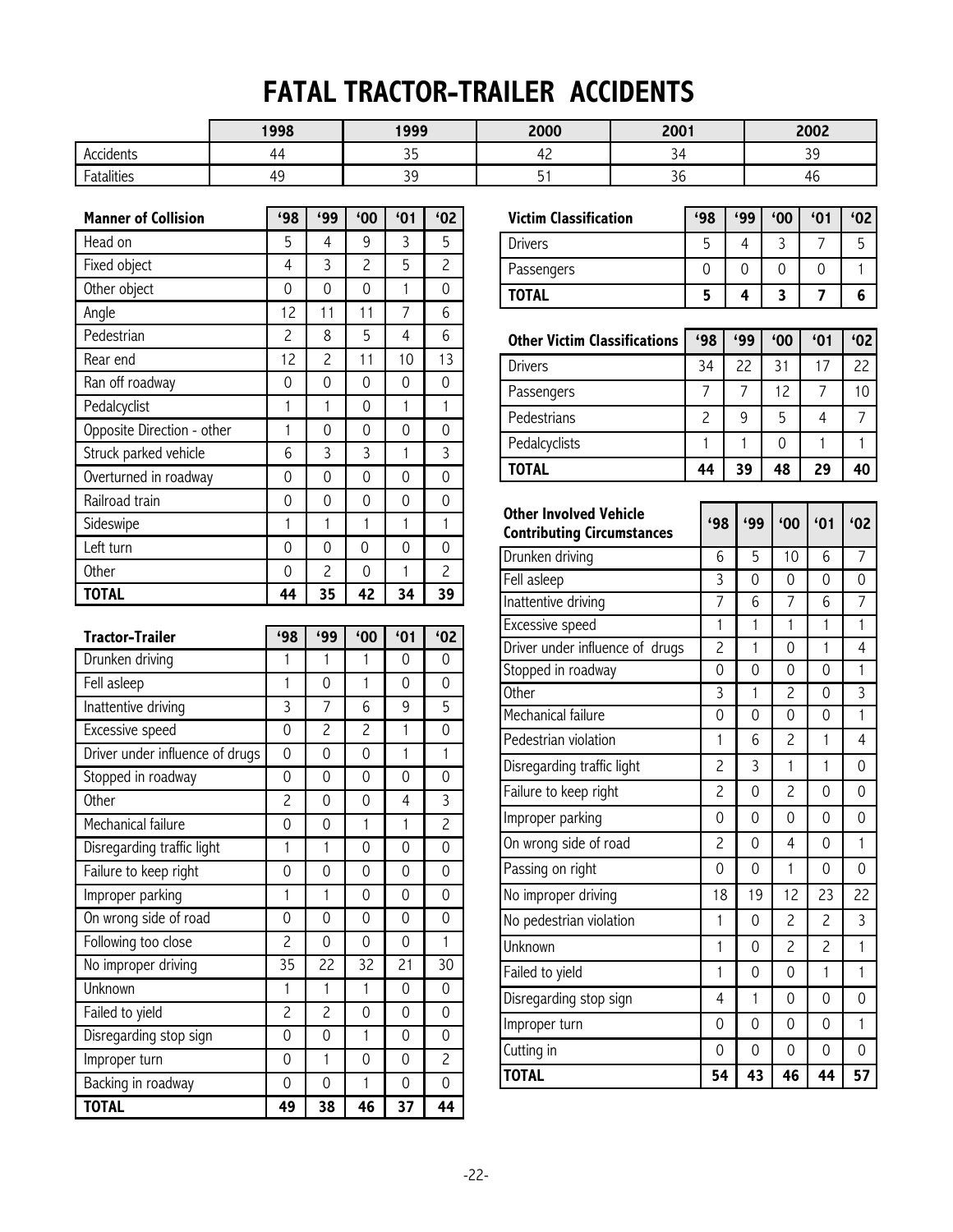| <b>TRACTOR-TRAILER VICTIM ALCOHOL FACTORS</b> |  |  |  |
|-----------------------------------------------|--|--|--|
|-----------------------------------------------|--|--|--|

|                | VICTIM ALCOHOL FACTORS |                   |                   |                |                 |         |              |
|----------------|------------------------|-------------------|-------------------|----------------|-----------------|---------|--------------|
|                | $.01\% - .04\%$        | $.05\%$ - $.09\%$ | $.10\%$ - $.14\%$ | $.15\%$ & over | <b>Negative</b> | No test | <b>TOTAL</b> |
| <b>Drivers</b> |                        |                   |                   |                |                 |         |              |
| Passengers     |                        |                   |                   |                |                 |         |              |
| <b>TOTAL</b>   |                        |                   |                   |                |                 |         |              |

One driver tested positive for drugs.

### **OTHER VICTIM ALCOHOL FACTORS**

|                | <b>VICTIM ALCOHOL FACTORS</b> |                 |                 |                |                 |         |              |
|----------------|-------------------------------|-----------------|-----------------|----------------|-----------------|---------|--------------|
|                | $.01\% - .04\%$               | $.05\% - .09\%$ | $.10\% - .14\%$ | $.15\%$ & over | <b>Negative</b> | No test | <b>TOTAL</b> |
| <b>Drivers</b> |                               |                 |                 |                | 13              |         | 20           |
| Passengers     |                               |                 |                 |                |                 |         |              |
| Pedestrians    |                               |                 |                 |                |                 |         |              |
| Pedalcyclists  |                               |                 |                 |                |                 |         |              |
| <b>TOTAL</b>   |                               |                 |                 |                | 21              |         | 36           |

Two drivers, one pedalcyclist, and one passenger tested positive for drugs.

#### **RESTRAINT USAGE**

| <b>Restraint used</b>            | <b>Driver survived</b> | <b>Driver killed</b> | Passenger killed |
|----------------------------------|------------------------|----------------------|------------------|
| Lap belt                         | 6                      |                      |                  |
| Shoulder belt                    |                        |                      |                  |
| Lap & shoulder belt              | 369                    | 97                   | 47               |
| Airbag deployed / No seat belt   | 15                     | 63                   | 10               |
| Seat belt used / Airbag deployed | 111                    | 57                   | 11               |
| Child safety seat                | 0                      | $\Omega$             | $\Omega$         |
| No restraint used                | 51                     | 115                  | 48               |
| Unknown                          | 57                     | 21                   | 5                |
| Not required                     | 56                     | 62                   | 36               |
| <b>Total</b>                     | 668                    | 419                  | 161              |

Based on the various sources of information (accident reports, observations, interviews, evidence), the seat belt data may not be completely reliable.

"Not Required" includes commercial vehicles, motorcycles, parked vehicles, and rear seat passengers where no restraint is required.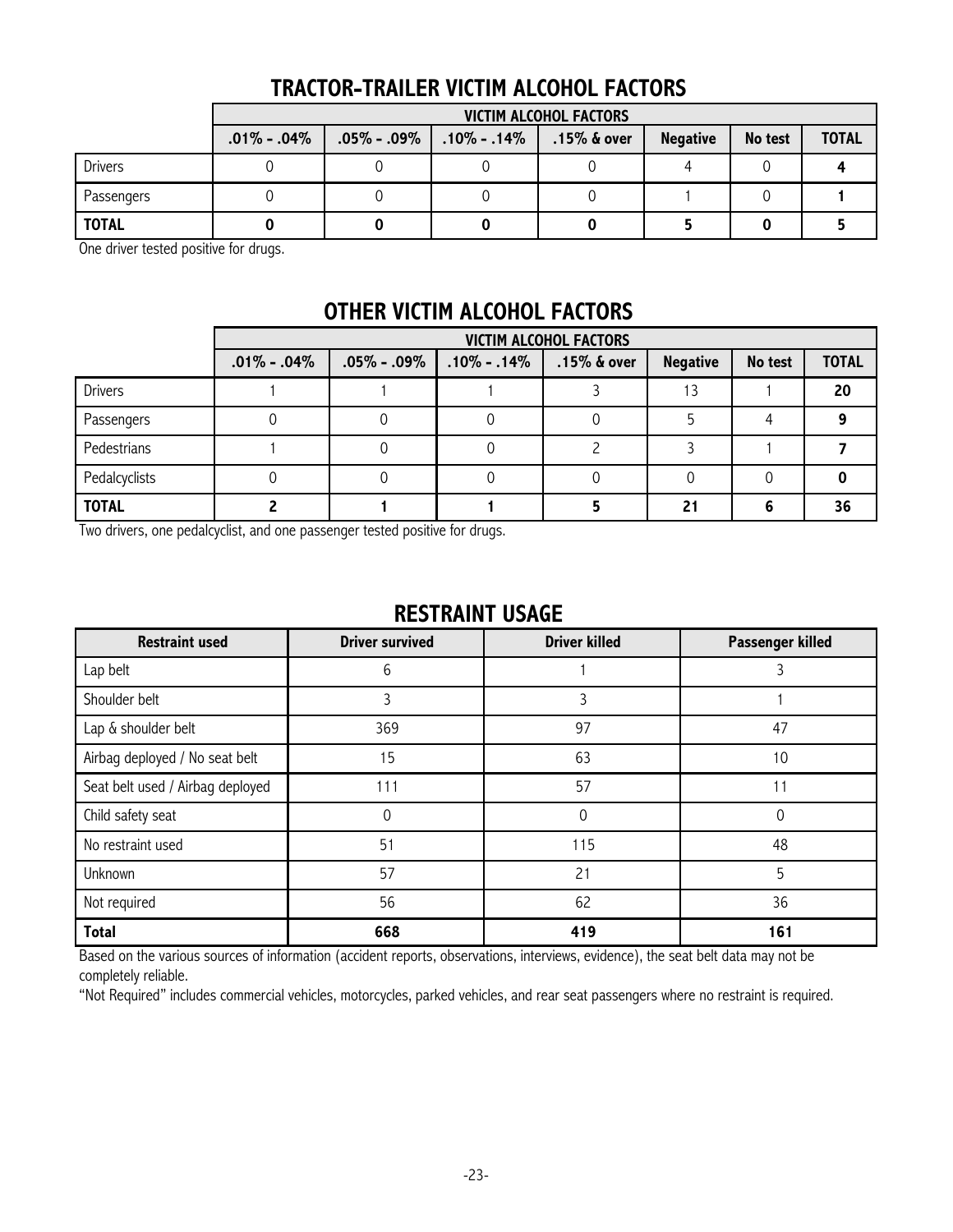# **17 - 20 AGE GROUP**

Listed below are the 17 to 20-year-old drivers involved in fatal motor vehicle accidents.

| Year | Total fatal accidents 17 - 20 drivers | Total drivers involved | Number of drivers drunk* |
|------|---------------------------------------|------------------------|--------------------------|
| 2002 |                                       |                        |                          |

\* .10% & over

| 2002                       | 17 years old | 18 years old | 19 years old | 20 years old |
|----------------------------|--------------|--------------|--------------|--------------|
| Total drivers<br>involved  | 22           | 25           | 36           | 40           |
| Number of drivers<br>drunk |              |              |              |              |

### **FATAL ACCIDENTS WITH ALCOHOL INVOLVED**

| 2002      | 17 years old | 18 years old | 19 years old | 20 years old |
|-----------|--------------|--------------|--------------|--------------|
| Accidents |              |              |              |              |

### **VICTIM CLASSIFICATION**

| 2002           | 17 years old | 18 years old | 19 years old | 20 years old |
|----------------|--------------|--------------|--------------|--------------|
| <b>Drivers</b> |              |              | ົ<br>∼       |              |
| Passengers     |              |              |              |              |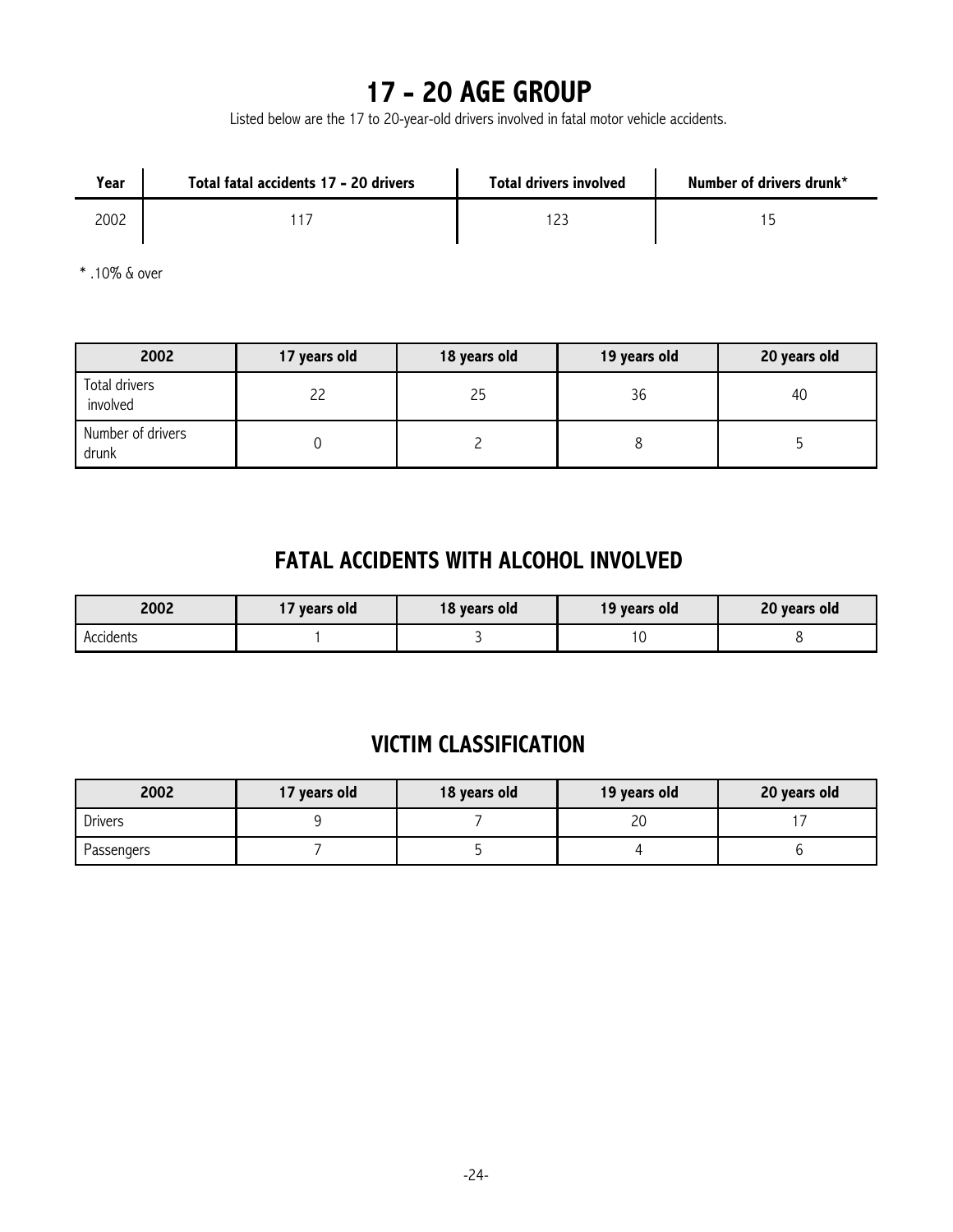|                 | <u>I AIAL ACCIDENTS AND I ENSUNS NIEEED I</u> |           |                        | JLLLUILD HULIDAI I LINUDJ IN NLW JLIJLI |
|-----------------|-----------------------------------------------|-----------|------------------------|-----------------------------------------|
| <b>Holiday</b>  |                                               |           | <b>Fatal accidents</b> | <b>Persons killed</b>                   |
| Memorial Day*   |                                               |           |                        |                                         |
| 1998            | (4)                                           | 96 Hours  | $\overline{7}$         | $10$                                    |
| 1999            | (4)                                           | 96 Hours  | 6                      | 6                                       |
| 2000            | (4)                                           | 96 Hours  | 7                      | $\overline{7}$                          |
| 2001            | (4)                                           | 96 Hours  | 9                      | 9                                       |
| 2002            | (4)                                           | 96 Hours  | 8                      | $\boldsymbol{9}$                        |
| Fourth of July* |                                               |           |                        |                                         |
| 1998            | (3)                                           | 96 Hours  | $\overline{7}$         | 9                                       |
| 1999            | (3)                                           | 120Hours  | 11                     | 13                                      |
| 2000            | (5)                                           | 120 Hours | 15                     | 18                                      |
| 2001            | (2)                                           | 48 Hours  | 4                      | $\overline{5}$                          |
| 2002            | (2)                                           | 48 Hours  | 5                      | 6                                       |
| Labor Day*      |                                               |           |                        |                                         |
| 1998            | (4)                                           | 96 Hours  | 11                     | 11                                      |
| 1999            | (4)                                           | 96 Hours  | 5                      | 5                                       |
| 2000            | (4)                                           | 96 Hours  | $\overline{7}$         | $\overline{7}$                          |
| 2001            | (4)                                           | 96 Hours  | $\overline{7}$         | $\overline{7}$                          |
| 2002            | (4)                                           | 96 Hours  | 8                      | $\,8\,$                                 |
| Thanksgiving*   |                                               |           |                        |                                         |
| 1998            | (5)                                           | 120 Hours | 16                     | 18                                      |
| 1999            | (5)                                           | 120 Hours | 16                     | 20                                      |
| 2000            | (5)                                           | 120 Hours | 17                     | 17                                      |
| 2001            | (5)                                           | 120 Hours | 11                     | 12                                      |
| 2002            | (5)                                           | 120 Hours | 5                      | $\overline{5}$                          |
| Christmas       |                                               |           |                        |                                         |
| 1998            | (3)                                           | 78 Hours  | 6                      | 13                                      |
| 1999            | (3)                                           | 78 Hours  | 9                      | 9                                       |
| 2000            | (4)                                           | 96 Hours  | 8                      | 9                                       |
| 2001            | (4)                                           | 96 Hours  | 16                     | 18                                      |
| 2001            | (4)                                           | 96 Hours  | 3                      | $\mathsf{3}$                            |
| New Year's      |                                               |           |                        |                                         |
| 1998-99         | (3)                                           | 78 Hours  | 11                     | 11                                      |
| 1999-00         | (2)                                           | 54 Hours  | 5                      | 5                                       |
| 2000-01         | (4)                                           | 96 Hours  | 3                      | 3                                       |
| 2001-02         | (4)                                           | 96 Hours  | 14                     | 16                                      |
| 2002-03         | (4)                                           | 96 Hours  | $10$                   | 11                                      |

### **FATAL ACCIDENTS AND PERSONS KILLED FOR SELECTED HOLIDAY PERIODS IN NEW JERSEY**

Figures in parentheses show number of full days in each holiday period. An (\*) denotes C.A.R.E. designated holidays.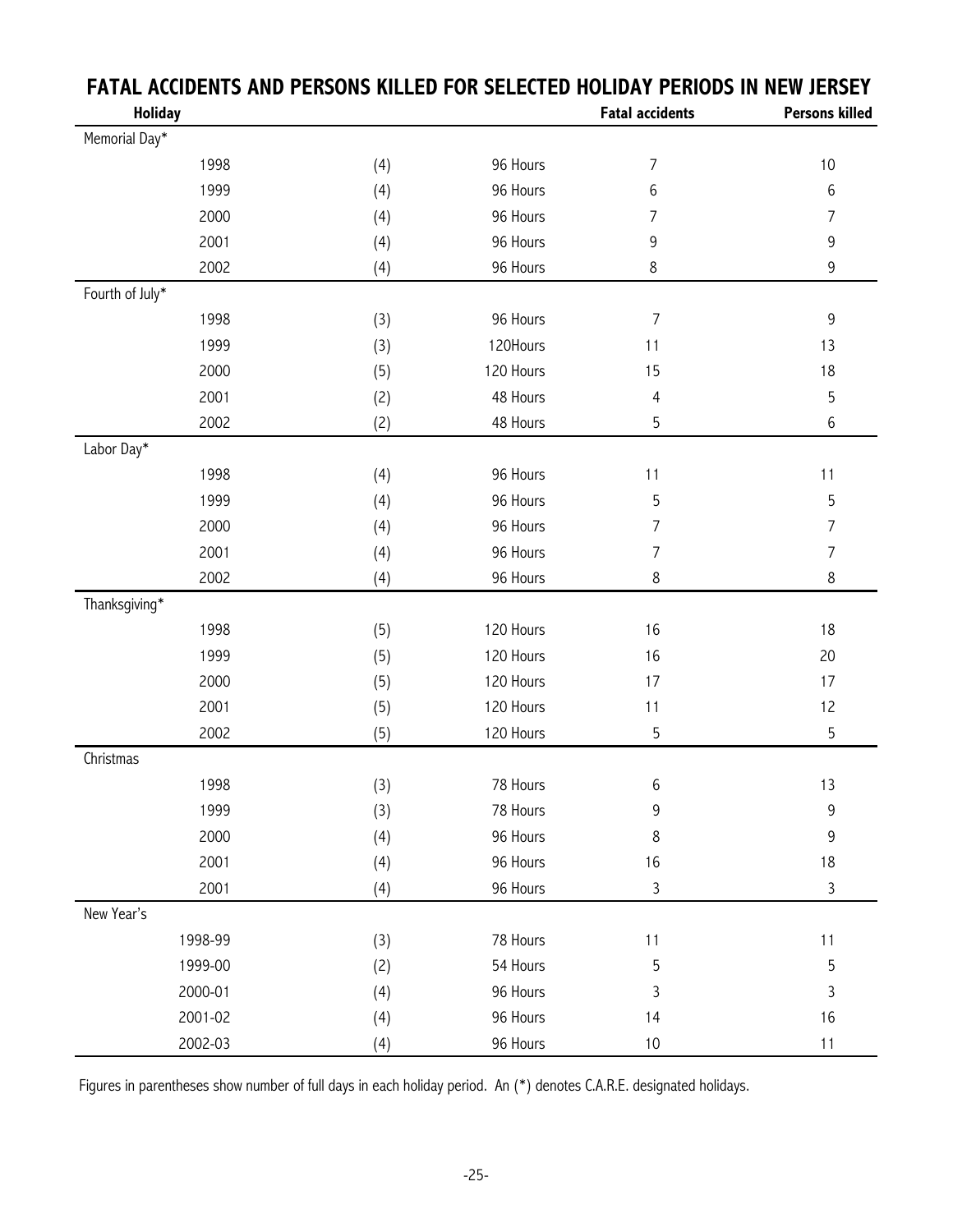| <b>Years</b> | Fatal<br><b>Accidents</b> | <b>Fatalities</b> | <b>Drivers</b> | <b>Passengers</b> | <b>Pedestrians</b> | <b>Pedalcyslists</b> | Motorcycles* | Mopeds*     | <b>Alcohol</b><br><b>Involvement</b> |
|--------------|---------------------------|-------------------|----------------|-------------------|--------------------|----------------------|--------------|-------------|--------------------------------------|
| 1993         | 721                       | 789               | 380            | 194               | 197                | 18                   | 37           | 0           | 34.5%                                |
| 1994         | 691                       | 761               | 379            | 197               | 168                | 19                   | 35           | 0           | 33.7%                                |
| 1995         | 719                       | 773               | 435            | 154               | 162                | 22                   | 38           | 0           | 31.9%                                |
| 1996         | 754                       | 809               | 443            | 172               | 176                | 18                   | 51           | 0           | 30.4%                                |
| 1997         | 699                       | 774               | 405            | 203               | 145                | 21                   | 44           | 0           | 30.8%                                |
| 1998         | 671                       | 741               | 403            | 163               | 156                | 19                   | 38           | 0           | 27.4%                                |
| 1999         | 664                       | 725               | 384            | 164               | 153                | 24                   | 40           |             | 32.0%                                |
| 2000         | 655                       | 723               | 415            | 151               | 144                | 13                   | 55           | 0           | 36.1%                                |
| 2001         | 677                       | 740               | 417            | 168               | 130                | 25                   | 72           | 0           | 31.0%                                |
| 2002         | 699                       | 771               | 419            | 161               | 176                | 15                   | 53           | $\mathbf 0$ | 33.4%                                |
| <b>TOTAL</b> | 6,950                     | 7,606             | 4,080          | 1,727             | 1,607              | 194                  | 463          |             | 32.1%                                |

# **TEN YEAR EXPERIENCE**

\*Included in "Driver Totals"—If passenger, included in "Passenger Totals."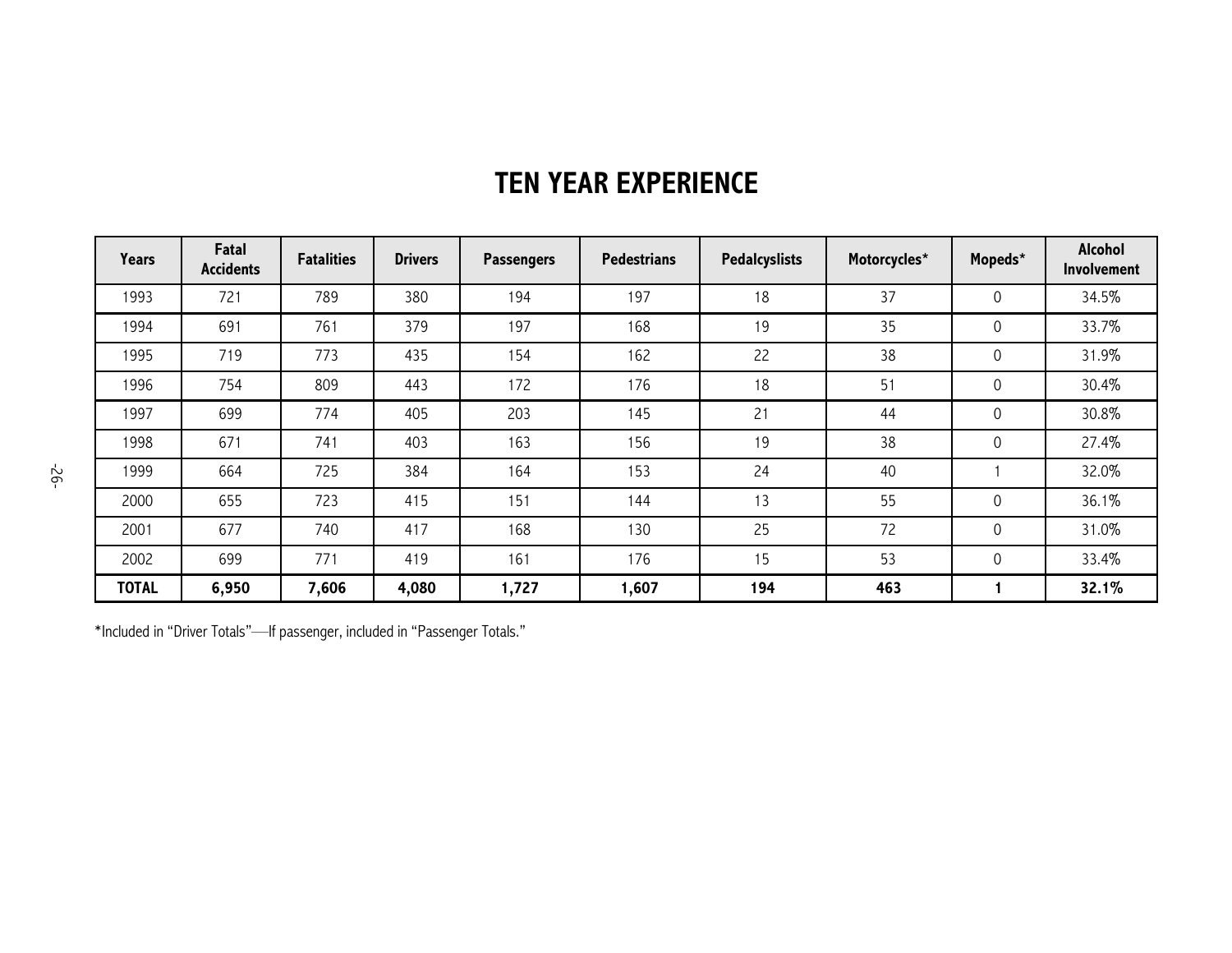# **NJSP FATAL ACCIDENT INVESTIGATIONS SUMMARY BY TROOP**

#### **LEGEND**

CR . . . . . . . . . . . . . . . . County Road SH . . . . . . . . . . . . . . . State Highway mp . . . . . . . . . . . . . . . . . . milepost

|             | <b>TROOP A</b> |                    |                     |      |                          |                   |                                   |  |  |  |  |
|-------------|----------------|--------------------|---------------------|------|--------------------------|-------------------|-----------------------------------|--|--|--|--|
| <b>Date</b> | <b>Time</b>    | <b>Station</b>     | <b>Road</b>         | mp   | <b>Municipality</b>      | County            | <b>Contributing Circumstances</b> |  |  |  |  |
| 01/09/2002  | 2249           | <b>WOODSTOWN</b>   | CR 581              | 0.0  | <b>QUINTON TWP</b>       | <b>SALEM</b>      | TOO FAST FOR CONDITIONS           |  |  |  |  |
| 01/12/2002  | 1355           | <b>BRIDGETON</b>   | CR 626              | 0.0  | <b>STOW CREEK TWP</b>    | <b>CUMBERLAND</b> | <b>STOP SIGN VIOLATION</b>        |  |  |  |  |
| 01/19/2002  | 1226           | <b>WOODBINE</b>    | <b>SH 47</b>        | 23.8 | <b>DENNIS TWP</b>        | <b>CAPE MAY</b>   | TOO FAST FOR CONDITIONS           |  |  |  |  |
| 01/29/2002  | 1917           | <b>BELLMAWR</b>    | $1-76$              | 1.9  | <b>GLOUCESTER CITY</b>   | CAMDEN            | <b>INATTENTIVE DRIVING</b>        |  |  |  |  |
| 02/01/2002  | 2255           | <b>WOODSTOWN</b>   | $1-295$             | 7.7  | <b>OLDSMAN TWP</b>       | <b>SALEM</b>      | DRINKING DRIVING                  |  |  |  |  |
| 02/23/2002  | 0122           | WOODSTOWN          | CR 619              | 0.0  | UPPER PITTSGROVE TWP     | <b>SALEM</b>      | DRINKING DRIVING                  |  |  |  |  |
| 03/15/2002  | 0525           | <b>BRIDGETON</b>   | <b>SH 49</b>        | 29.0 | <b>FAIRFIELD TWP</b>     | <b>CUMBERLAND</b> | PEDESTRIAN VIOLATION              |  |  |  |  |
| 03/16/2002  | 2355           | <b>BELLMAWR</b>    | $1-295$             | 19.8 | WEST DEPTFORD TWP        | <b>GLOUCESTER</b> | <b>INATTENTIVE DRIVING</b>        |  |  |  |  |
| 03/26/2002  | 0734           | <b>WOODSTOWN</b>   | CR 635              | 0.0  | <b>ALLOWAY TWP</b>       | SALEM             | TOO FAST FOR CONDITIONS           |  |  |  |  |
| 03/31/2002  | 2147           | <b>WOODSTOWN</b>   | <b>SH 77</b>        | 16.4 | UPPER PITTSGROVE TWP     | <b>SALEM</b>      | STOP SIGN VIOLATION               |  |  |  |  |
| 04/07/2002  | 0819           | <b>BUENA VISTA</b> | <b>US 40</b>        | 36.0 | <b>BUENA VISTA TWP</b>   | <b>ATLANTIC</b>   | ON WRONG SIDE OF ROAD             |  |  |  |  |
| 04/28/2002  | 0355           | <b>BUENA VISTA</b> | CR 561              | 0.0  | <b>FOLSOM BORO</b>       | <b>ATLANTIC</b>   | DRINKING DRIVING                  |  |  |  |  |
| 04/30/2002  | 2348           | A.C.E.             | <b>EXPRESSWAY</b>   | 7.2  | <b>EGG HARBOR TWP</b>    | <b>ATLANTIC</b>   | DRINKING DRIVING                  |  |  |  |  |
| 05/26/2002  | 1041           | PORT NORRIS        | <b>JOE MASON RD</b> | 0.0  | <b>MAURICE RIVER TWP</b> | <b>CUMBERLAND</b> | <b>INATTENTIVE DRIVING</b>        |  |  |  |  |
| 06/08/2002  | 1835           | <b>BELLMAWR</b>    | $1-295$             | 26.9 | <b>BELLMAWR BORO</b>     | CAMDEN            | <b>INATTENTIVE DRIVING</b>        |  |  |  |  |
| 06/27/2002  | 2025           | PORT NORRIS        | CR 625              | 0.0  | <b>LAWRENCE TWP</b>      | CUMBERLAND        | <b>DRINKING DRIVING</b>           |  |  |  |  |
| 07/02/2002  | 0030           | <b>BRIDGETON</b>   | <b>SH 49</b>        | 23.9 | <b>HOPEWELL TWP</b>      | <b>CUMBERLAND</b> | DRINKING DRIVING                  |  |  |  |  |
| 07/11/2002  | 0617           | <b>BUENA VISTA</b> | <b>US 322</b>       | 36.9 | <b>FOLSOM BORO</b>       | <b>ATLANTIC</b>   | DRINKING DRIVING                  |  |  |  |  |
| 07/12/2002  | 0727           | A.C.E.             | <b>EXPRESSWAY</b>   | 25.4 | <b>HAMMONTON TOWN</b>    | <b>ATLANTIC</b>   | DRIVER FELL ASLEEP                |  |  |  |  |
| 07/22/2002  | 2042           | <b>WOODSTOWN</b>   | SH 49               | 11.6 | <b>QUINTON TWP</b>       | SALEM             | <b>INATTENTIVE DRIVING</b>        |  |  |  |  |
| 08/13/2002  | 1648           | <b>BRIDGETON</b>   | CR 638              | 0.0  | PITTSGROVE TWP           | <b>SALEM</b>      | <b>INATTENTIVE DRIVING</b>        |  |  |  |  |
| 08/21/2002  | 1617           | <b>WOODSTOWN</b>   | CR 553              | 0.0  | UPPER PITTSGROVE TWP     | <b>SALEM</b>      | STOP SIGN VIOLATION               |  |  |  |  |
| 08/28/2002  | 0121           | <b>BRIDGETON</b>   | CR 540              | 0.0  | UPPER DEERFIELD TWP      | <b>CUMBERLAND</b> | DRINKING DRIVING                  |  |  |  |  |
| 09/08/2002  | 1348           | WOODSTOWN          | CR 605              | 0.0  | PILESGROVE TWP           | <b>SALEM</b>      | STOP SIGN VIOLATION               |  |  |  |  |
| 09/28/2002  | 0505           | <b>BELLMAWR</b>    | <b>SH 55</b>        | 53.5 | <b>MANTUA TWP</b>        | <b>GLOUCESTER</b> | DRINKING DRIVING                  |  |  |  |  |
| 10/20/2002  | 0547           | A.C.E.             | <b>EXPRESSWAY</b>   | 11.1 | <b>EGG HARBOR TWP</b>    | <b>ATLANTIC</b>   | <b>INATTENTIVE DRIVING</b>        |  |  |  |  |
| 10/28/2002  | 1441           | <b>WOODBINE</b>    | CR 664              | 0.0  | <b>UPPER TWP</b>         | <b>CAPE MAY</b>   | <b>UNKNOWN</b>                    |  |  |  |  |
| 11/02/2002  | 2357           | <b>BELLMAWR</b>    | $-76$               | 0.9  | <b>GLOUCESTER CITY</b>   | CAMDEN            | CUT OFF BY OTHER VEHICLE          |  |  |  |  |
| 11/07/2002  | 1532           | <b>TUCKERTON</b>   | US <sub>9</sub>     | 58.5 | <b>BASS RIVER TWP</b>    | <b>BURLINGTON</b> | PEDESTRIAN VIOLATION              |  |  |  |  |
| 11/10/2002  | 2122           | <b>BRIDGETON</b>   | CR 654              | 0.0  | UPPER DEERFIELD TWP      | <b>CUMBERLAND</b> | <b>UNKNOWN</b>                    |  |  |  |  |
| 11/24/2002  | 0357           | <b>TUCKERTON</b>   | CR 542              | 0.0  | <b>WASHINGTON TWP</b>    | <b>BURLINGTON</b> | DRINKING DRIVING                  |  |  |  |  |

**TROOP B**

| Date       | <b>Time</b> | <b>Station</b>    | Road         | mp   | <b>Municipality</b>    | County           | <b>Contributing Circumstances</b> |
|------------|-------------|-------------------|--------------|------|------------------------|------------------|-----------------------------------|
| 01/14/2002 | 0235        | <b>SOMERVILLE</b> | l-287        | 13.5 | <b>BRIDGEWATER TWP</b> | SOMERSET         | DRINKING DRIVING                  |
| 01/19/2002 | 0239        | WASHINGTON        | l-78         | 4.7  | <b>GREENWICH TWP</b>   | WARREN           | PEDESTRIAN VIOLATION              |
| 01/23/2002 | 1317        | SUSSEX            | CR 565       | 0.0  | <b>FRANKFORD TWP</b>   | SUSSEX           | INATTENTIVE DRIVING               |
| 02/13/2002 | 1402        | <b>HOPE</b>       | <b>I-80</b>  | 6.9  | <b>KNOWLTON TWP</b>    | WARREN           | INATTENTIVE DRIVING               |
| 02/17/2002 | 1358        | <b>HOPE</b>       | <b>I-80</b>  | 19.2 | <b>ALLAMUCHY TWP</b>   | <b>WARREN</b>    | INATTENTIVE DRIVING               |
| 02/17/2002 | 1854        | <b>NETCONG</b>    | l-80         | 27.3 | <b>ROXBURY TWP</b>     | <b>MORRIS</b>    | DRUG USE                          |
| 02/21/2002 | 1800        | <b>HOPE</b>       | l-80         | 11.9 | <b>HOPE TWP</b>        | WARREN           | DRINKING DRIVING                  |
| 02/23/2002 | 0137        | SOMERVILLE        | l-78         | 49.1 | SPRINGFIELD TWP        | <b>UNION</b>     | DRINKING DRIVING                  |
| 02/27/2002 | 1218        | TOTOWA            | l-287        | 65.3 | <b>MAHWAH TWP</b>      | BERGEN           | INATTENTIVE DRIVING               |
| 03/06/2002 | 2003        | <b>SOMERVILLE</b> | l-287        | 13.4 | <b>BRIDGEWATER TWP</b> | SOMERSET         | PEDESTRIAN VIOLATION              |
| 03/14/2002 | 0030        | <b>SOMERVILLE</b> | <b>I-287</b> | 19.1 | <b>BRIDGEWATER TWP</b> | SOMERSET         | PEDESTRIAN VIOLATION              |
| 03/14/2002 | 0921        | <b>SOMERVILLE</b> | <b>I-287</b> | 22.1 | <b>BEDMINSTER TWP</b>  | SOMERSET         | INATTENTIVE DRIVING               |
| 03/21/2002 | 2352        | TOTOWA            | I-80         | 60.1 | <b>PATERSON CITY</b>   | <b>PASSAIC</b>   | PEDESTRIAN VIOLATION              |
| 03/27/2002 | 1100        | <b>SOMERVILLE</b> | <b>I-287</b> | 9.0  | PISCATAWAY TWP         | <b>MIDDLESEX</b> | <b>INATTENTIVE DRIVING</b>        |
| 04/07/2002 | 1820        | <b>TOTOWA</b>     | I-80         | 55.2 | TOTOWA BORO            | <b>PASSAIC</b>   | INATTENTIVE DRIVING               |
| 04/12/2002 | 0224        | <b>SUSSEX</b>     | CR 521       | 0.0  | <b>HAMPTON TWP</b>     | <b>SUSSEX</b>    | DRINKING DRIVING                  |
| 04/16/2002 | 0915        | <b>SOMERVILLE</b> | <b>-287</b>  | 6.0  | PISCATAWAY TWP         | <b>MIDDLESEX</b> | <b>UNKNOWN</b>                    |
| 05/07/2002 | 2230        | SOMERVILLE        | l-78         | 54.2 | <b>HILLSIDE TWP</b>    | <b>UNION</b>     | INATTENTIVE DRIVING               |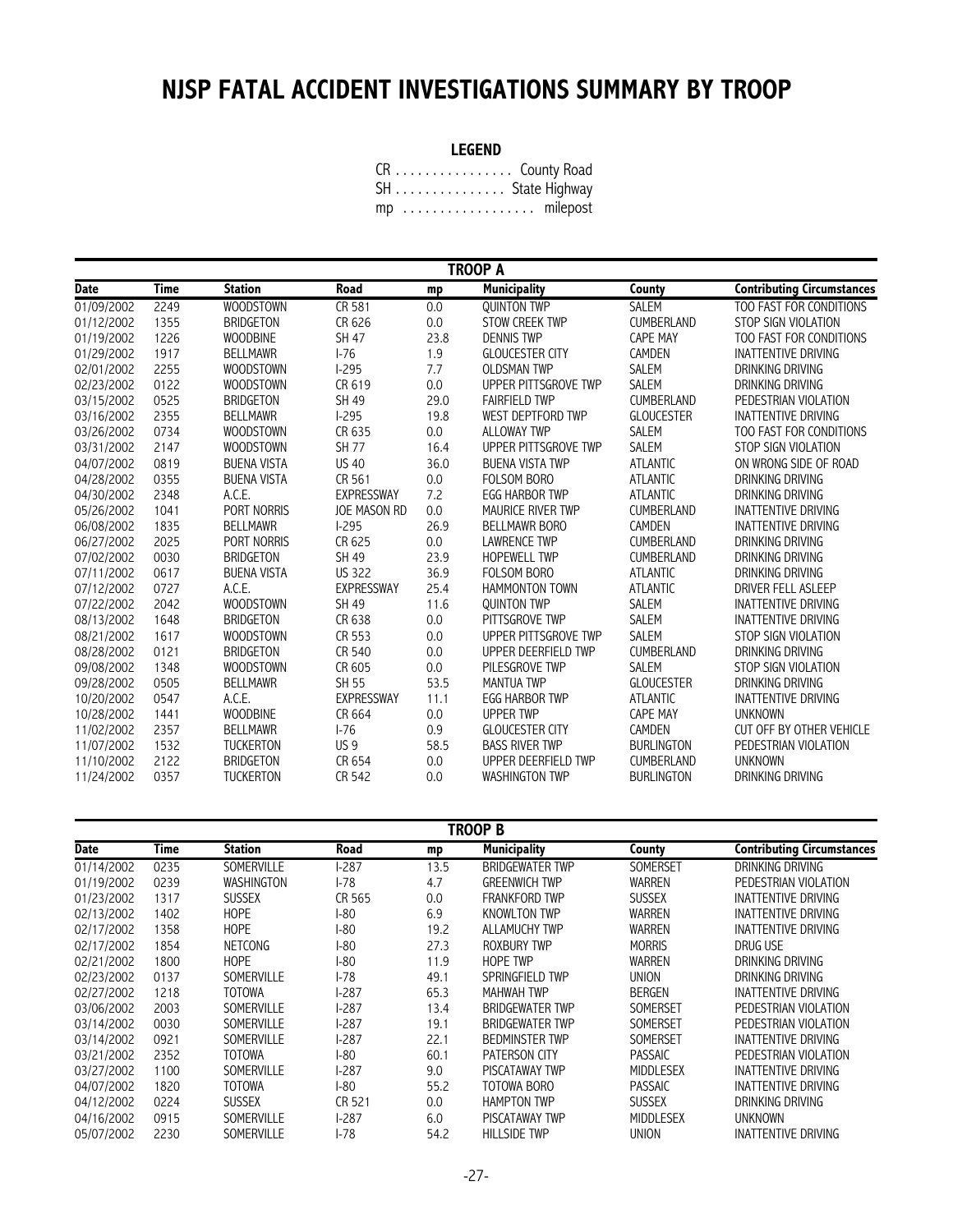| Date       | <b>Time</b> | <b>Station</b>    | Road          | mp    | <b>Municipality</b>      | County           | <b>Contributing Circumstances</b> |
|------------|-------------|-------------------|---------------|-------|--------------------------|------------------|-----------------------------------|
| 05/11/2002 | 0939        | <b>SUSSEX</b>     | <b>US 206</b> | 114.1 | <b>FRANKFORD TWP</b>     | <b>SUSSEX</b>    | <b>IMPROPER TURN</b>              |
| 05/15/2002 | 0646        | <b>PERRYVILLE</b> | <b>SH 31</b>  | 38.9  | <b>HAMPTON BORO</b>      | <b>HUNTERDON</b> | <b>IMPROPER PASSING</b>           |
| 05/24/2002 | 1038        | <b>NETCONG</b>    | $1-287$       | 40.2  | <b>HANOVER TWP</b>       | <b>MORRIS</b>    | <b>INATTENTIVE DRIVING</b>        |
| 05/29/2002 | 0302        | <b>TOTOWA</b>     | $I-80$        | 68.0  | <b>TEANECK TWP</b>       | <b>BERGEN</b>    | <b>DRINKING DRIVING</b>           |
| 06/06/2002 | 2325        | <b>NETCONG</b>    | $1-287$       | 46.9  | MONTVILLE TWP            | <b>MORRIS</b>    | DRINKING DRIVING                  |
| 06/07/2002 | 1546        | <b>SUSSEX</b>     | <b>US 206</b> | 122.5 | SANDYSTON TWP            | <b>SUSSEX</b>    | ON WRONG SIDE OF ROAD             |
| 06/12/2002 | 0512        | <b>TOTOWA</b>     | $I-80$        | 56.2  | TOTOWA BORO              | <b>PASSAIC</b>   | <b>INATTENTIVE DRIVING</b>        |
| 06/20/2002 | 1517        | WASHINGTON        | <b>SH 31</b>  | 48.5  | <b>WHITE TWP</b>         | WARREN           | DRIVER FELL ASLEEP                |
| 06/24/2002 | 1544        | <b>TOTOWA</b>     | $I-80$        | 49.8  | <b>FAIRFIELD TWP</b>     | <b>ESSEX</b>     | TIRE BLOW OUT                     |
| 07/03/2002 | 0033        | <b>TOTOWA</b>     | $ -80$        | 55.0  | TOTOWA BORO              | <b>PASSAIC</b>   | DRINKING DRIVING                  |
| 08/08/2002 | 0756        | WASHINGTON        | $I-78$        | 2.9   | <b>ALPHA BORO</b>        | <b>WARREN</b>    | DRIVER FELL ASLEEP                |
| 08/14/2002 | 0630        | SOMERVILLE        | $1-287$       | 14.0  | <b>BRIDGEWATER TWP</b>   | SOMERSET         | <b>INATTENTIVE DRIVING</b>        |
| 08/26/2002 | 1610        | <b>SUSSEX</b>     | CR 603        | 0.0   | <b>GREEN TWP</b>         | <b>SUSSEX</b>    | <b>INATTENTIVE DRIVING</b>        |
| 09/07/2002 | 1759        | <b>TOTOWA</b>     | $ -80$        | 58.2  | PATERSON CITY            | <b>PASSAIC</b>   | TOO FAST FOR CONDITIONS           |
| 09/20/2002 | 1520        | NETCONG           | <b>SH 24</b>  | 5.3   | <b>FLORHAM PARK BORO</b> | <b>MORRIS</b>    | ON WRONG SIDE OF ROAD             |
| 09/23/2002 | 2329        | <b>PERRYVILLE</b> | $1-78$        | 20.4  | <b>LEBANON BORO</b>      | <b>HUNTERDON</b> | DRINKING DRIVING                  |
| 10/09/2002 | 1630        | SOMERVILLE        | $1-78$        | 54.1  | <b>HILLSIDE TWP</b>      | <b>UNION</b>     | DRINKING DRIVING                  |
| 10/10/2002 | 0109        | <b>HOPE</b>       | $ -80$        | 11.1  | <b>HOPE TWP</b>          | <b>WARREN</b>    | <b>INATTENTIVE DRIVING</b>        |
| 10/16/2002 | 0629        | <b>SUSSEX</b>     | <b>SH 94</b>  | 18.4  | <b>FREDON TWP</b>        | <b>SUSSEX</b>    | ON WRONG SIDE OF ROAD             |
| 10/26/2002 | 0513        | <b>HOPE</b>       | $ -80$        | 22.3  | ALLAMUCHY TWP            | <b>WARREN</b>    | TOO FAST FOR CONDITIONS           |
| 11/19/2002 | 2256        | SOMERVILLE        | $1-287$       | 5.3   | SO PLAINFIELD BORO       | <b>MIDDLESEX</b> | <b>EXCESSIVE SPEED</b>            |
| 11/20/2002 | 0846        | PERRYVILLE        | $I-78$        | 20.5  | <b>LEBANON BORO</b>      | <b>HUNTERDON</b> | TIRE BLOW OUT                     |
| 11/20/2002 | 1430        | SOMERVILLE        | $1-287$       | 12.2  | <b>FRANKLIN TWP</b>      | SOMERSET         | STOPPED IN ROADWAY                |
| 11/22/2002 | 0503        | <b>TOTOWA</b>     | $I-80$        | 44.3  | PARSIPPANY-TROY HILL     | <b>MORRIS</b>    | DRINKING DRIVING                  |
| 12/03/2002 | 2024        | <b>SUSSEX</b>     | ARMSTRONG RD  | 0.0   | <b>WANTAGE TWP</b>       | <b>SUSSEX</b>    | DRINKING DRIVING                  |
| 12/09/2002 | 2357        | PERRYVILLE        | $1-78$        | 8.0   | <b>BETHLEHEM TWP</b>     | <b>HUNTERDON</b> | DRINKING DRIVING                  |
| 12/13/2002 | 0233        | <b>SUSSEX</b>     | <b>SH 23</b>  | 42.8  | <b>WANTAGE TWP</b>       | <b>SUSSEX</b>    | <b>DRUG USE</b>                   |
| 12/14/2002 | 2042        | <b>WASHINGTON</b> | CR 519        | 0.0   | <b>WHITE TWP</b>         | <b>WARREN</b>    | PEDESTRIAN VIOLATION              |
| 12/17/2002 | 1638        | NETCONG           | $1-287$       | 43.5  | PARSIPPANY-TROY HILL     | <b>MORRIS</b>    | DRIVER FELL ASLEEP                |
| 12/19/2002 | 0221        | NETCONG           | $I-80$        | 30.9  | <b>ROXBURY TWP</b>       | <b>MORRIS</b>    | DRINKING DRIVING                  |
| 12/19/2002 | 1755        | WASHINGTON        | <b>SH 31</b>  | 38.8  | <b>HAMPTON BORO</b>      | <b>HUNTERDON</b> | PEDESTRIAN VIOLATION              |
| 12/20/2002 | 2316        | <b>NETCONG</b>    | $1-287$       | 45.5  | <b>BOONTON TOWN</b>      | <b>MORRIS</b>    | PEDESTRIAN VIOLATION              |
| 12/23/2002 | 1354        | <b>NETCONG</b>    | $ -80$        | 25.5  | MOUNT OLIVE TWP          | <b>MORRIS</b>    | <b>INATTENTIVE DRIVING</b>        |

**TROOP C**

| Date       | Time | <b>Station</b>    | Road               | mp   | <b>Municipality</b>     | County            | <b>Contributing Circumstances</b> |
|------------|------|-------------------|--------------------|------|-------------------------|-------------------|-----------------------------------|
| 01/02/2002 | 0550 | FORT DIX          | CR 545             | 0.0  | SPRINGFIELD TWP         | <b>BURLINGTON</b> | PEDESTRIAN VIOLATION              |
| 01/09/2002 | 1343 | <b>BORDENTOWN</b> | <b>US 206</b>      | 28.2 | SPRINGFIELD TWP         | <b>BURLINGTON</b> | INATTENTIVE DRIVING               |
| 01/13/2002 | 2118 | <b>RED LION</b>   | SH 70              | 16.1 | SOUTHAMPTON TWP         | <b>BURLINGTON</b> | DRUG USE                          |
| 01/27/2002 | 0034 | <b>RED LION</b>   | CR 616             | 0.0  | SOUTHAMPTON TWP         | <b>BURLINGTON</b> | <b>INATTENTIVE DRIVING</b>        |
| 02/01/2002 | 1215 | <b>BORDENTOWN</b> | $1-295$            | 53.2 | MANSFIELD TWP           | <b>BURLINGTON</b> | DRINKING DRIVING                  |
| 02/19/2002 | 1159 | <b>RED LION</b>   | SH 70              | 18.1 | SOUTHAMPTON TWP         | <b>BURLINGTON</b> | STOP SIGN VIOLATION               |
| 03/25/2002 | 0149 | <b>BORDENTOWN</b> | <b>US 206</b>      | 28.9 | SPRINGFIELD TWP         | <b>BURLINGTON</b> | INATTENTIVE DRIVING               |
| 04/27/2002 | 0836 | <b>RED LION</b>   | SH 70              | 23.6 | SOUTHAMPTON TWP         | <b>BURLINGTON</b> | INATTENTIVE DRIVING               |
| 05/10/2002 | 2330 | FORT DIX          | SYKESVILLE RD      | 0.0  | <b>CHESTERFIELD TWP</b> | <b>BURLINGTON</b> | DRINKING DRIVING                  |
| 05/23/2002 | 0930 | <b>HIGHTSTOWN</b> | CR 539             | 0.0  | UPPER FREEHOLD TWP      | <b>MONMOUTH</b>   | <b>FAILED TO YIELD</b>            |
| 06/10/2002 | 1600 | <b>RED LION</b>   | CR541              | 0.0  | <b>SHAMONG TWP</b>      | <b>BURLINGTON</b> | <b>IMPROPER TURN</b>              |
| 06/30/2002 | 1409 | <b>RED LION</b>   | CR 532             | 0.0  | WOODLAND TWP            | <b>BURLINGTON</b> | <b>EXCESSIVE SPEED</b>            |
| 07/05/2002 | 1144 | <b>BORDENTOWN</b> | $1-295$            | 37.2 | <b>MOUNT LAUREL TWP</b> | <b>BURLINGTON</b> | <b>UNKNOWN</b>                    |
| 07/05/2002 | 0919 | <b>ALLENWOOD</b>  | $1-195$            | 14.3 | MILLSTONE TWP           | <b>MONMOUTH</b>   | <b>INATTENTIVE DRIVING</b>        |
| 07/11/2002 | 1444 | <b>HIGHTSTOWN</b> | CR 524             | 0.0  | UPPER FREEHOLD TWP      | <b>MONMOUTH</b>   | STOP SIGN VIOLATION               |
| 07/19/2002 | 1754 | <b>RED LION</b>   | CR 530             | 0.0  | SOUTHAMPTON TWP         | <b>BURLINGTON</b> | TOO FAST FOR CONDITIONS           |
| 08/10/2002 | 0058 | <b>BORDENTOWN</b> | $1-295$            | 52.5 | MANSFIELD TWP           | <b>BURLINGTON</b> | DRINKING DRIVING                  |
| 09/06/2002 | 0556 | <b>BORDENTOWN</b> | CR 537             | 0.0  | SPRINGFIELD TWP         | <b>BURLINGTON</b> | DRINKING DRIVING                  |
| 09/16/2002 | 1819 | <b>BORDENTOWN</b> | <b>US 130</b>      | 53.2 | MANSFIELD TWP           | <b>BURLINGTON</b> | <b>ILLNESS</b>                    |
| 10/11/2002 | 1313 | <b>KINGWOOD</b>   | SH 29              | 32.7 | KINGWOOD TWP            | <b>HUNTERDON</b>  | <b>UNKNOWN</b>                    |
| 10/15/2002 | 1935 | <b>BORDENTOWN</b> | $1-295$            | 39.3 | <b>MOUNT LAUREL TWP</b> | <b>BURLINGTON</b> | <b>EXCESSIVE SPEED</b>            |
| 10/21/2002 | 0513 | <b>RED LION</b>   | EARYERSTOWN RD 0.0 |      | SOUTHAMPTON TWP         | <b>BURLINGTON</b> | DRINKING DRIVING                  |
| 10/29/2002 | 1242 | <b>RED LION</b>   | SH 38              | 18.9 | SOUTHAMPTON TWP         | <b>BURLINGTON</b> | <b>INATTENTIVE DRIVING</b>        |
| 11/08/2002 | 2208 | <b>RED LION</b>   | <b>US 206</b>      | 15.0 | <b>TABERNACLE TWP</b>   | <b>BURLINGTON</b> | PEDESTRIAN VIOLATION              |
| 11/09/2002 | 1730 | FORT DIX          | CR 537             | 0.0  | <b>CHESTERFIELD TWP</b> | <b>BURLINGTON</b> | STOP SIGN VIOLATION               |
| 11/22/2002 | 1457 | <b>BORDENTOWN</b> | $1-295$            | 56.4 | <b>BORDENTOWN TWP</b>   | <b>BURLINGTON</b> | PEDESTRIAN VIOLATION              |
| 12/04/2002 | 1819 | <b>BORDENTOWN</b> | <b>US 206</b>      | 28.4 | SPRINGFIELD TWP         | <b>BURLINGTON</b> | DRINKING DRIVING                  |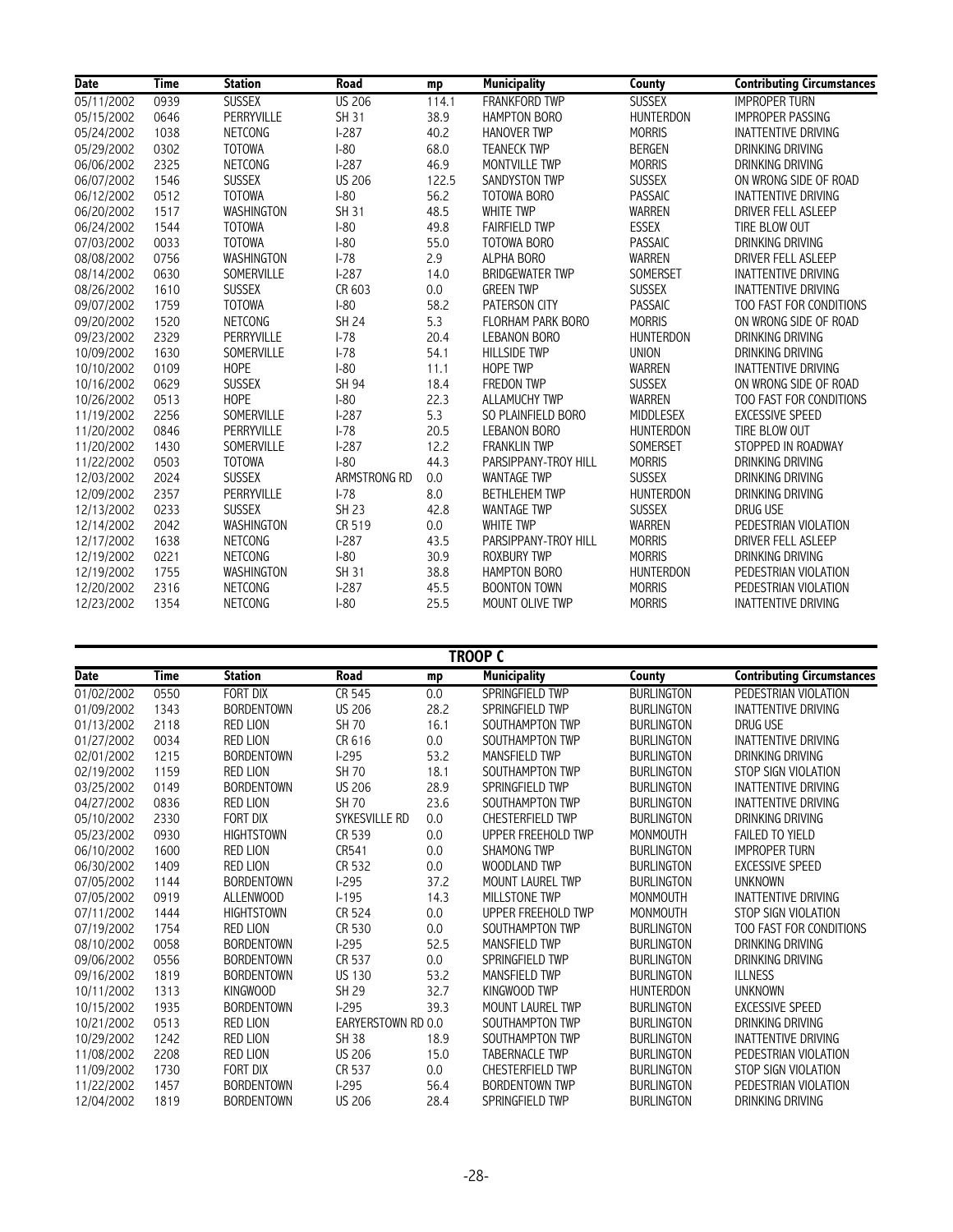|             | <b>TROOP D</b> |                   |                 |       |                           |                   |                                   |  |  |  |
|-------------|----------------|-------------------|-----------------|-------|---------------------------|-------------------|-----------------------------------|--|--|--|
| <b>Date</b> | Time           | <b>Station</b>    | Road            | mp    | <b>Municipality</b>       | County            | <b>Contributing Circumstances</b> |  |  |  |
| 01/10/2002  | 2023           | <b>NEWARK</b>     | <b>TURNPIKE</b> | 99.6  | <b>ELIZABETH CITY</b>     | <b>UNION</b>      | PEDESTRIAN VIOLATION              |  |  |  |
| 01/17/2002  | 0657           | <b>NEWARK</b>     | <b>TURNPIKE</b> | 98.2  | <b>LINDEN CITY</b>        | <b>UNION</b>      | DRIVER FELL ASLEEP                |  |  |  |
| 02/15/2002  | 1810           | <b>NEWARK</b>     | <b>TURNPIKE</b> | 118.2 | RIDGEFIELD PARK TWP       | <b>BERGEN</b>     | PEDESTRIAN VIOLATION              |  |  |  |
| 02/17/2002  | 0731           | <b>CRANBURY</b>   | <b>TURNPIKE</b> | 61.4  | <b>WASHINGTON TWP</b>     | <b>MERCER</b>     | <b>UNKNOWN</b>                    |  |  |  |
| 03/14/2002  | 0342           | MOORESTOWN        | <b>TURNPIKE</b> | 48.7  | <b>MANSFIELD TWP</b>      | <b>BURLINGTON</b> | MECHANICAL FAILURE                |  |  |  |
| 03/25/2002  | 1230           | <b>NEWARK</b>     | <b>TURNPIKE</b> | 112.3 | <b>SECAUCUS TOWN</b>      | <b>HUDSON</b>     | <b>INATTENTIVE DRIVING</b>        |  |  |  |
| 03/26/2002  | 0104           | <b>CRANBURY</b>   | <b>TURNPIKE</b> | 91.0  | <b>WOODBRIDGE TWP</b>     | <b>MIDDLESEX</b>  | DRINKING DRIVING                  |  |  |  |
| 05/13/2002  | 0020           | <b>MOORESTOWN</b> | <b>TURNPIKE</b> | 30.8  | <b>CHERRY HILL TWP</b>    | CAMDEN            | <b>INATTENTIVE DRIVING</b>        |  |  |  |
| 05/22/2002  | 1156           | <b>MOORESTOWN</b> | <b>TURNPIKE</b> | 6.5   | <b>OLDSMAN TWP</b>        | <b>SALEM</b>      | FELL FROM VEHICLE                 |  |  |  |
| 06/01/2002  | 2159           | <b>NEWARK</b>     | <b>TURNPIKE</b> | 103.4 | <b>ELIZABETH CITY</b>     | <b>UNION</b>      | PEDESTRIAN VIOLATION              |  |  |  |
| 06/29/2002  | 1422           | <b>MOORESTOWN</b> | <b>TURNPIKE</b> | 18.1  | <b>EAST GREENWICH TWP</b> | <b>GLOUCESTER</b> | <b>EXCESSIVE SPEED</b>            |  |  |  |
| 07/06/2002  | 0719           | <b>CRANBURY</b>   | <b>TURNPIKE</b> | 65.0  | <b>EAST WINDSOR TWP</b>   | <b>MERCER</b>     | <b>INATTENTIVE DRIVING</b>        |  |  |  |
| 07/07/2002  | 0445           | NEWARK            | <b>TURNPIKE</b> | 120.4 | <b>TEANECK TWP</b>        | <b>BERGEN</b>     | DRUG USE                          |  |  |  |
| 07/19/2002  | 0116           | <b>MOORESTOWN</b> | <b>TURNPIKE</b> | 53.6  | <b>BORDENTOWN TWP</b>     | <b>BURLINGTON</b> | <b>INATTENTIVE DRIVING</b>        |  |  |  |
| 07/21/2002  | 0143           | <b>MOORESTOWN</b> | <b>TURNPIKE</b> | 9.6   | WOOLWICH TWP              | <b>GLOUCESTER</b> | <b>IMPROPER PASSING</b>           |  |  |  |
| 07/22/2002  | 1400           | <b>CRANBURY</b>   | <b>TURNPIKE</b> | 70.1  | <b>CRANBURY TWP</b>       | <b>MIDDLESEX</b>  | DRINKING DRIVING                  |  |  |  |
| 07/27/2002  | 1849           | <b>NEWARK</b>     | <b>TURNPIKE</b> | 104.8 | NEWARK CITY               | <b>ESSEX</b>      | <b>INATTENTIVE DRIVING</b>        |  |  |  |
| 07/30/2002  | 1841           | <b>MOORESTOWN</b> | <b>TURNPIKE</b> | 53.4  | <b>BORDENTOWN TWP</b>     | <b>BURLINGTON</b> | TIRE BLOW OUT                     |  |  |  |
| 08/07/2002  | 1524           | <b>MOORESTOWN</b> | <b>TURNPIKE</b> | 4.9   | <b>CARNEYS POINT TWP</b>  | <b>SALEM</b>      | <b>INATTENTIVE DRIVING</b>        |  |  |  |
| 08/09/2002  | 1214           | <b>NEWARK</b>     | <b>TURNPIKE</b> | 104.0 | <b>NEWARK CITY</b>        | <b>ESSEX</b>      | <b>INATTENTIVE DRIVING</b>        |  |  |  |
| 08/18/2002  | 0455           | <b>NEWARK</b>     | <b>TURNPIKE</b> | 7.8   | <b>JERSEY CITY</b>        | <b>HUDSON</b>     | DRINKING DRIVING                  |  |  |  |
| 08/24/2002  | 0623           | <b>CRANBURY</b>   | <b>TURNPIKE</b> | 63.7  | <b>WASHINGTON TWP</b>     | <b>MERCER</b>     | <b>INATTENTIVE DRIVING</b>        |  |  |  |
| 09/12/2002  | 1126           | <b>CRANBURY</b>   | <b>TURNPIKE</b> | 64.8  | <b>EAST WINDSOR TWP</b>   | <b>MERCER</b>     | TIRE BLOW OUT                     |  |  |  |
| 09/18/2002  | 0146           | <b>CRANBURY</b>   | <b>TURNPIKE</b> | 65.1  | <b>EAST WINDSOR TWP</b>   | <b>MERCER</b>     | <b>INATTENTIVE DRIVING</b>        |  |  |  |
| 09/20/2002  | 0750           | <b>CRANBURY</b>   | <b>TURNPIKE</b> | 67.4  | <b>EAST WINDSOR TWP</b>   | <b>MERCER</b>     | <b>IMPROPER TURN</b>              |  |  |  |
| 10/22/2002  | 0805           | <b>NEWARK</b>     | <b>TURNPIKE</b> | 119.8 | <b>TEANECK TWP</b>        | <b>BERGEN</b>     | <b>INATTENTIVE DRIVING</b>        |  |  |  |
| 11/28/2002  | 1912           | <b>NEWARK</b>     | <b>TURNPIKE</b> | 113.9 | <b>SECAUCUS TOWN</b>      | <b>HUDSON</b>     | <b>INATTENTIVE DRIVING</b>        |  |  |  |
| 12/02/2002  | 0118           | <b>MOORESTOWN</b> | <b>TURNPIKE</b> | 5.6   | <b>OLDSMAN TWP</b>        | <b>SALEM</b>      | <b>INATTENTIVE DRIVING</b>        |  |  |  |
| 12/03/2002  | 1115           | <b>CRANBURY</b>   | <b>TURNPIKE</b> | 96.0  | CARTERET BORO             | <b>MIDDLESEX</b>  | PEDESTRIAN VIOLATION              |  |  |  |
| 12/05/2002  | 2210           | <b>NEWARK</b>     | <b>TURNPIKE</b> | 116.9 | RIDGEFIELD BORO           | <b>BERGEN</b>     | DRINKING DRIVING                  |  |  |  |

|             | <b>TROOP E</b> |                   |                |       |                            |                   |                                   |  |  |  |
|-------------|----------------|-------------------|----------------|-------|----------------------------|-------------------|-----------------------------------|--|--|--|
| <b>Date</b> | <b>Time</b>    | <b>Station</b>    | Road           | mp    | <b>Municipality</b>        | County            | <b>Contributing Circumstances</b> |  |  |  |
| 01/09/2002  | 1443           | <b>BASS RIVER</b> | <b>PARKWAY</b> | 60.8  | <b>EAGLESWOOD TWP</b>      | <b>OCEAN</b>      | <b>INATTENTIVE DRIVING</b>        |  |  |  |
| 01/12/2002  | 0314           | <b>BASS RIVER</b> | <b>PARKWAY</b> | 84.2  | <b>DOVER TWP</b>           | <b>OCEAN</b>      | DRINKING DRIVING                  |  |  |  |
| 02/14/2002  | 2318           | <b>BLOOMFIELD</b> | <b>PARKWAY</b> | 141.2 | <b>UNION TWP</b>           | <b>UNION</b>      | MECHANICAL FAILURE                |  |  |  |
| 02/15/2002  | 0217           | <b>BLOOMFIELD</b> | <b>PARKWAY</b> | 145.4 | <b>IRVINGTON TOWN</b>      | <b>ESSEX</b>      | DRUG USE                          |  |  |  |
| 02/20/2002  | 0340           | <b>BLOOMFIELD</b> | <b>PARKWAY</b> | 169.5 | <b>WOODCLIFF LAKE BORO</b> | <b>BERGEN</b>     | DRINKING DRIVING                  |  |  |  |
| 02/26/2002  | 0724           | <b>BASS RIVER</b> | <b>PARKWAY</b> | 47.0  | PORT REPUBLIC CITY         | <b>ATLANTIC</b>   | TOO FAST FOR CONDITIONS           |  |  |  |
| 03/07/2002  | 0003           | <b>BASS RIVER</b> | <b>PARKWAY</b> | 20.9  | <b>UPPER TWP</b>           | <b>CAPE MAY</b>   | DRINKING DRIVING                  |  |  |  |
| 03/30/2002  | 1313           | <b>BLOOMFIELD</b> | <b>PARKWAY</b> | 163.4 | PARAMUS BORO               | <b>BERGEN</b>     | <b>INATTENTIVE DRIVING</b>        |  |  |  |
| 04/04/2002  | 1529           | <b>BLOOMFIELD</b> | <b>PARKWAY</b> | 161.5 | <b>PARAMUS BORO</b>        | <b>BERGEN</b>     | PEDESTRIAN VIOLATION              |  |  |  |
| 04/11/2002  | 1542           | HOLMDEL           | <b>PARKWAY</b> | 93.4  | <b>BRICK TWP</b>           | <b>OCEAN</b>      | <b>INATTENTIVE DRIVING</b>        |  |  |  |
| 04/11/2002  | 0115           | <b>BLOOMFIELD</b> | <b>PARKWAY</b> | 134.5 | WOODBRIDGE TWP             | <b>MIDDLESEX</b>  | DRINKING DRIVING                  |  |  |  |
| 04/12/2002  | 0302           | HOLMDEL           | <b>PARKWAY</b> | 125.5 | SAYREVILLE BORO            | <b>MIDDLESEX</b>  | DRINKING DRIVING                  |  |  |  |
| 04/18/2002  | 2117           | <b>BASS RIVER</b> | <b>PARKWAY</b> | 53.6  | <b>BASS RIVER TWP</b>      | <b>BURLINGTON</b> | TOO FAST FOR CONDITIONS           |  |  |  |
| 04/21/2002  | 0009           | <b>BLOOMFIELD</b> | <b>PARKWAY</b> | 155.7 | <b>CLIFTON CITY</b>        | <b>PASSAIC</b>    | <b>INATTENTIVE DRIVING</b>        |  |  |  |
| 04/28/2002  | 0230           | <b>BLOOMFIELD</b> | <b>PARKWAY</b> | 136.6 | <b>CLARK TWP</b>           | <b>UNION</b>      | <b>INATTENTIVE DRIVING</b>        |  |  |  |
| 04/29/2002  | 0807           | <b>HOLMDEL</b>    | <b>PARKWAY</b> | 90.2  | <b>BRICK TWP</b>           | <b>OCEAN</b>      | <b>INATTENTIVE DRIVING</b>        |  |  |  |
| 05/17/2002  | 1704           | <b>HOLMDEL</b>    | <b>PARKWAY</b> | 93.6  | <b>BRICK TWP</b>           | <b>OCEAN</b>      | DRINKING DRIVING                  |  |  |  |
| 05/27/2002  | 1434           | <b>BASS RIVER</b> | <b>PARKWAY</b> | 21.6  | <b>UPPER TWP</b>           | <b>CAPE MAY</b>   | <b>INATTENTIVE DRIVING</b>        |  |  |  |
| 06/10/2002  | 2154           | <b>BLOOMFIELD</b> | <b>PARKWAY</b> | 144.9 | <b>IRVINGTON TOWN</b>      | <b>ESSEX</b>      | PEDESTRIAN VIOLATION              |  |  |  |
| 06/20/2002  | 1434           | <b>HOLMDEL</b>    | <b>PARKWAY</b> | 93.5  | <b>BRICK TWP</b>           | <b>OCEAN</b>      | <b>INATTENTIVE DRIVING</b>        |  |  |  |
| 06/30/2002  | 1353           | <b>BASS RIVER</b> | <b>PARKWAY</b> | 65.5  | <b>STAFFORD TWP</b>        | <b>OCEAN</b>      | <b>AVOIDING ANIMAL</b>            |  |  |  |
| 07/04/2002  | 1406           | <b>BASS RIVER</b> | <b>PARKWAY</b> | 53.2  | <b>BASS RIVER TWP</b>      | <b>BURLINGTON</b> | INATTENTIVE DRIVING               |  |  |  |
| 07/09/2002  | 0013           | HOLMDEL           | <b>PARKWAY</b> | 130.7 | WOODBRIDGE TWP             | <b>MIDDLESEX</b>  | PEDESTRIAN VIOLATION              |  |  |  |
| 07/09/2002  | 2247           | <b>BASS RIVER</b> | <b>PARKWAY</b> | 51.4  | <b>BASS RIVER TWP</b>      | <b>BURLINGTON</b> | PEDESTRIAN VIOLATION              |  |  |  |
| 07/12/2002  | 2115           | <b>HOLMDEL</b>    | <b>PARKWAY</b> | 111.0 | MIDDLETOWN TWP             | <b>MONMOUTH</b>   | DRINKING DRIVING                  |  |  |  |
| 08/02/2002  | 0118           | <b>BLOOMFIELD</b> | <b>PARKWAY</b> | 139.3 | <b>KENILWORTH BORO</b>     | <b>UNION</b>      | DRINKING DRIVING                  |  |  |  |
| 08/13/2002  | 0134           | <b>BLOOMFIELD</b> | <b>PARKWAY</b> | 146.9 | <b>EAST ORANGE CITY</b>    | <b>ESSEX</b>      | DRINKING DRIVING                  |  |  |  |
| 08/29/2002  | 0320           | <b>BASS RIVER</b> | <b>PARKWAY</b> | 83.6  | <b>DOVER TWP</b>           | <b>OCEAN</b>      | <b>INATTENTIVE DRIVING</b>        |  |  |  |
| 09/01/2002  | 0138           | <b>BASS RIVER</b> | <b>PARKWAY</b> | 40.1  | <b>GALLOWAY TWP</b>        | <b>ATLANTIC</b>   | TOO FAST FOR CONDITIONS           |  |  |  |
| 09/03/2002  | 2151           | <b>BLOOMFIELD</b> | <b>PARKWAY</b> | 136.1 | <b>CLARK TWP</b>           | <b>UNION</b>      | <b>ILLNESS</b>                    |  |  |  |
| 09/28/2002  | 0200           | <b>HOLMDEL</b>    | <b>PARKWAY</b> | 114.1 | MIDDLETOWN TWP             | <b>MONMOUTH</b>   | DRINKING DRIVING                  |  |  |  |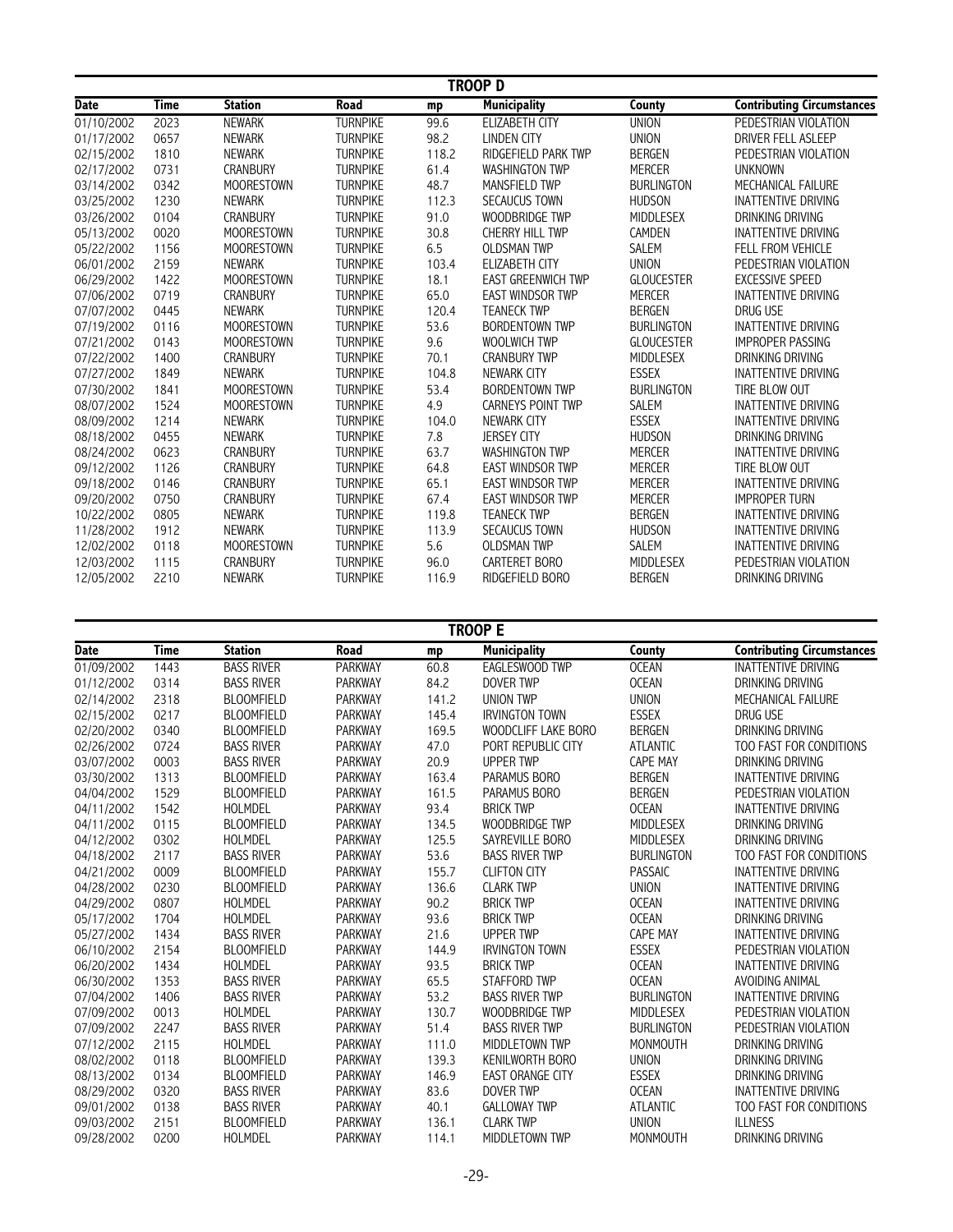| <b>Date</b> | Time | <b>Station</b>    | Road           | mp    | <b>Municipality</b>   | County          | <b>Contributing Circumstances</b> |
|-------------|------|-------------------|----------------|-------|-----------------------|-----------------|-----------------------------------|
| 10/09/2002  | 0531 | HOLMDEL           | <b>PARKWAY</b> | 99.0  | <b>WALL TWP</b>       | <b>MONMOUTH</b> | DRINKING DRIVING                  |
| 10/13/2002  | 0442 | <b>BASS RIVER</b> | <b>PARKWAY</b> | 35.8  | <b>EGG HARBOR TWP</b> | <b>ATLANTIC</b> | DRINKING DRIVING                  |
| 10/26/2002  | 0620 | HOLMDEL           | <b>PARKWAY</b> | 130.4 | WOODBRIDGE TWP        | MIDDLESEX       | PEDESTRIAN VIOLATION              |
| 10/31/2002  | 1306 | HOLMDEL           | <b>PARKWAY</b> | 93.4  | <b>BRICK TWP</b>      | <b>OCEAN</b>    | <b>UNKNOWN</b>                    |
| 11/06/2002  | 0026 | HOLMDEL           | <b>PARKWAY</b> | 106.0 | TINTON FALLS BORO     | MONMOUTH        | DRINKING DRIVING                  |
| 11/10/2002  | 1347 | <b>BASS RIVER</b> | <b>PARKWAY</b> | 82.7  | DOVER TWP             | <b>OCEAN</b>    | INATTENTIVE DRIVING               |
| 11/13/2002  | 2223 | HOLMDEL           | <b>PARKWAY</b> | 89.8  | LAKEWOOD TWP          | <b>OCEAN</b>    | DRIVER FELL ASLEEP                |
| 11/25/2002  | 2243 | <b>BLOOMFIELD</b> | <b>PARKWAY</b> | 137.3 | CLARK TWP             | <b>UNION</b>    | <b>EXCESSIVE SPEED</b>            |
| 12/01/2002  | 1420 | <b>BASS RIVER</b> | <b>PARKWAY</b> | 34.7  | <b>EGG HARBOR TWP</b> | <b>ATLANTIC</b> | DRINKING DRIVING                  |
| 12/17/2002  | 2023 | HOLMDEL           | <b>PARKWAY</b> | 90.4  | LAKEWOOD TWP          | <b>OCEAN</b>    | DISABLED VEHICLE                  |
| 12/28/2002  | 2159 | <b>BLOOMFIELD</b> | <b>PARKWAY</b> | 132.0 | WOODBRIDGE TWP        | MIDDLESEX       | DRINKING DRIVING                  |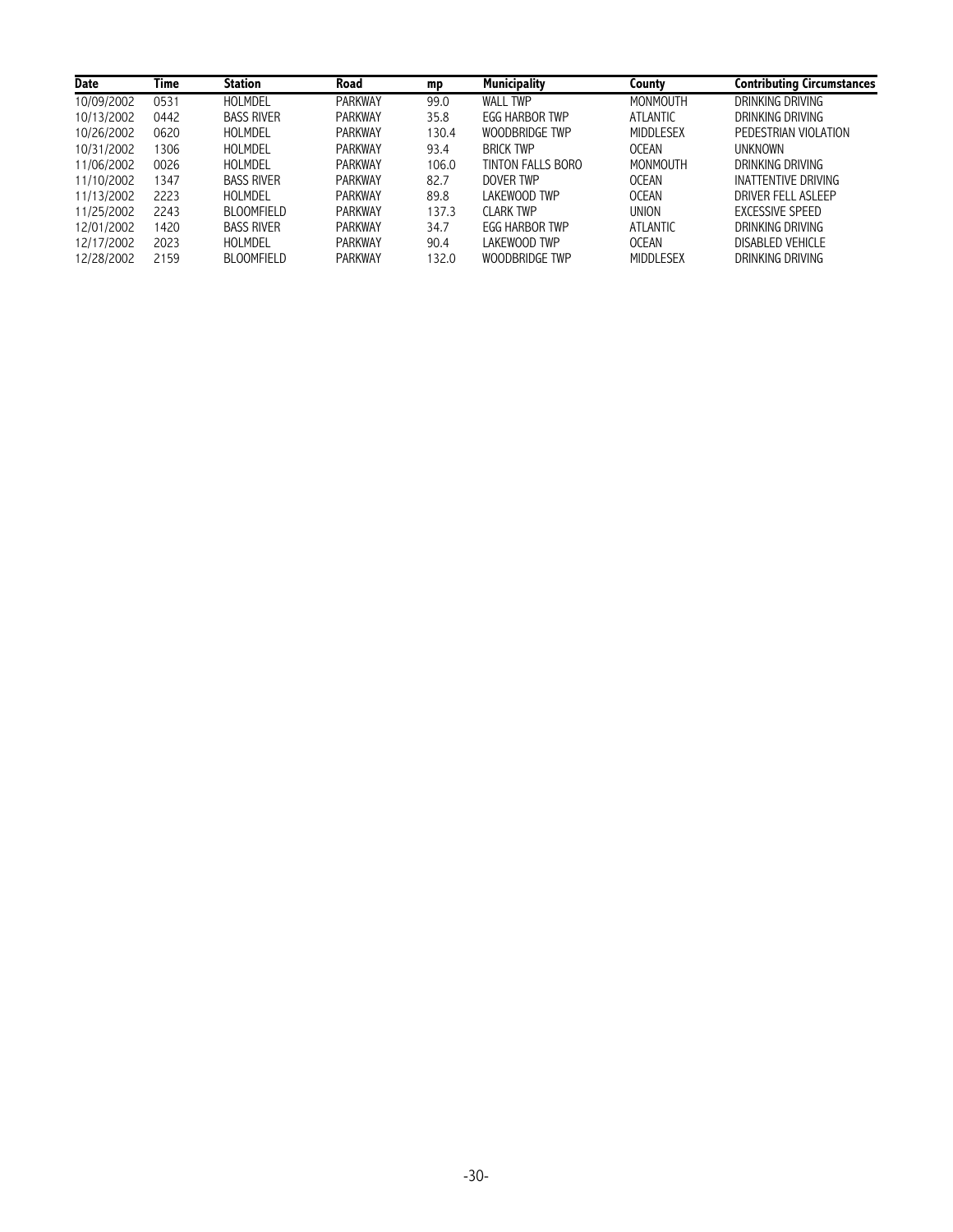# **FATAL ACCIDENTS BY COUNTY, MUNICIPALITY, DATE, TIME AND LOCATION**

#### LEGEND

| EXPRESSWAY  ATLANTIC CITY EXPRESSWAY |
|--------------------------------------|
|                                      |
| PARKWAY  GARDEN STATE PARKWAY        |
| PIP PALISADES INTERSTATE PARKWAY     |

|         | EXPRESSWAY<br>ATI ANTIC CITY FXPRESSWAY | , URNPIKE | NEW JERSEY TURNPIKE |
|---------|-----------------------------------------|-----------|---------------------|
|         | COUNTY ROAD                             |           | MII FPOS            |
| PARKWAY | GARDEN STATE PARKWAY                    |           |                     |

|                        |             |                 | <b>ATLANTIC COUNTY</b> |                        |           |                        |
|------------------------|-------------|-----------------|------------------------|------------------------|-----------|------------------------|
| <b>MUNICIPALITY</b>    | <b>DATE</b> | <b>DAY</b>      | <b>TIME</b>            | <b>ROADWAY</b>         | <b>MP</b> | <b>PERSONS KILLED</b>  |
| <b>ABSECON CITY</b>    | 01/04/2002  | FRIDAY          | 1829                   | <b>US 30</b>           | 51.8      | 1 PEDESTRIAN           |
| <b>EGG HARBOR TWP</b>  | 01/10/2002  | <b>THURSDAY</b> | 1428                   | <b>US 322</b>          | 32.0      | 1 PEDESTRIAN           |
| <b>HAMMONTON TOWN</b>  | 01/10/2002  | <b>THURSDAY</b> | 1406                   | 12TH ST                | 0.0       | 1 DRIVER               |
| <b>BUENA BORO</b>      | 01/21/2002  | <b>MONDAY</b>   | 2128                   | CR 690                 | 0.0       | 1 DRIVER               |
| HAMMONTON TOWN         | 02/05/2002  | <b>TUESDAY</b>  | 1223                   | CR 559                 | 0.0       | 1 PASSENGER            |
| <b>EGG HARBOR TWP</b>  | 02/10/2002  | SUNDAY1         | 0812                   | CR684                  | 0.0       | 1 PASSENGER            |
| PORT REPUBLIC CITY     | 02/26/2002  | <b>TUESDAY</b>  | 0724                   | <b>PARKWAY</b>         | 47.0      | 1 DRIVER               |
| <b>HAMILTON TWP</b>    | 03/01/2002  | FRIDAY          | 0925                   | <b>US 322</b>          | 47.8      | 1 PASSENGER            |
| <b>HAMMONTON TOWN</b>  | 03/02/2002  | SATURDAY        | 1256                   | CR 618                 | 0.0       | 1 PASSENGER            |
| <b>GALLOWAY TWP</b>    | 03/08/2002  | FRIDAY          | 1317                   | <b>COLLINS RD</b>      | 0.0       | 1 DRIVER               |
| PLEASANTVILLE CITY     | 04/04/2002  | THURSDAY        | 2214                   | <b>US 40</b>           | 59.0      | 1 PEDESTRIAN           |
| <b>EGG HARBOR TWP</b>  | 04/07/2002  | <b>SUNDAY</b>   | 0734                   | CR 575                 | 0.0       | 1 DRIVER               |
| <b>BUENA VISTA TWP</b> | 04/07/2002  | <b>SUNDAY</b>   | 0819                   | <b>US 40</b>           | 36.0      | 2 DRIVERS, 1 PASSENGER |
| ATLANTIC CITY          | 04/27/2002  | SATURDAY        | 0318                   | <b>INDIANA AVENUE</b>  | 0.0       | 1 PEDESTRIAN           |
| <b>FOLSOM BORO</b>     | 04/28/2002  | <b>SUNDAY</b>   | 0355                   | CR 561                 | 0.0       | 1 DRIVER               |
| <b>EGG HARBOR TWP</b>  | 04/30/2002  | TUESDAY         | 2348                   | <b>EXPRESSWAY</b>      | 7.2       | 2 DRIVERS, 1 PASSENGER |
| EGG HARBOR TWP         | 06/08/2002  | SATURDAY        | 1237                   | CR 563                 | 0.0       | 1 PEDESTRIAN           |
| <b>HAMILTON TWP</b>    | 06/18/2002  | <b>TUESDAY</b>  | 1237                   | CR 575                 | 0.0       | 1 DRIVER               |
| <b>VENTNOR CITY</b>    | 07/08/2002  | MONDAY          | 0308                   | <b>ATLANTIC AVENUE</b> | 0.0       | 1 DRIVER               |
| FOLSOM BORO            | 07/11/2002  | THURSDAY        | 0617                   | <b>US 322</b>          | 36.9      | 2 PASSENGERS           |
| HAMMONTON TOWN         | 07/12/2002  | FRIDAY          | 0727                   | <b>EXPRESSWAY</b>      | 25.4      | 1 DRIVER               |
| <b>GALLOWAY TWP</b>    | 07/23/2002  | <b>TUESDAY</b>  | 2003                   | CR 686                 | 0.0       | 1 DRIVER               |
| <b>HAMILTON TWP</b>    | 08/10/2002  | <b>SATURDAY</b> | 2112                   | <b>LOMBARD STREET</b>  | 0.0       | 1 PASSENGER            |
| <b>HAMMONTON TOWN</b>  | 08/11/2002  | <b>SUNDAY</b>   | 0402                   | <b>US 30</b>           | 28.9      | 1 PASSENGER            |
| EGG HARBOR TWP         | 08/29/2002  | THURSDAY        | 1249                   | MARGATE BOULEVARD      | 0.0       | 1 DRIVER               |
| <b>GALLOWAY TWP</b>    | 09/01/2002  | <b>SUNDAY</b>   | 0138                   | <b>PARKWAY</b>         | 40.1      | 1 PASSENGER            |
| EGG HARBOR CITY        | 09/01/2002  | <b>SUNDAY</b>   | 1542                   | CR 615                 | 0.0       | 1 PASSENGER            |
| <b>EGG HARBOR TWP</b>  | 09/08/2002  | <b>SUNDAY</b>   | 0802                   | <b>US 322</b>          | 53.7      | 1 DRIVER               |
| <b>GALLOWAY TWP</b>    | 09/14/2002  | SATURDAY        | 0915                   | CR 561                 | 0.0       | 1 DRIVER               |
| ATLANTIC CITY          | 09/17/2002  | <b>TUESDAY</b>  | 1026                   | PENNSYLVANIA AVENUE    | 0.0       | 1 PEDESTRIAN           |
| <b>HAMMONTON TOWN</b>  | 09/21/2002  | SATURDAY        | 1720                   | CR 688                 | 0.0       | 1 DRIVER, 1 PASSENGER  |
| <b>GALLOWAY TWP</b>    | 09/25/2002  | WEDNESDAY       | 2302                   | <b>US 30</b>           | 48.6      | 1 DRIVER               |
| <b>EGG HARBOR TWP</b>  | 10/13/2002  | <b>SUNDAY</b>   | 0442                   | <b>PARKWAY</b>         | 35.8      | 1 DRIVER               |
| <b>EGG HARBOR TWP</b>  | 10/17/2002  | <b>THURSDAY</b> | 1251                   | CR 651                 | 0.0       | 1 DRIVER               |
| <b>BUENA BORO</b>      | 10/18/2002  | FRIDAY          | 0226                   | CR 619                 | 0.0       | 1 DRIVER               |
| <b>EGG HARBOR TWP</b>  | 10/20/2002  | <b>SUNDAY</b>   | 0547                   | <b>EXPRESSWAY</b>      | 11.1      | 1 PASSENGER            |
| <b>ATLANTIC CITY</b>   | 10/20/2002  | <b>SUNDAY</b>   | 0331                   | MICHIGAN AVE           | 0.0       | 1 PEDESTRIAN           |
| <b>HAMMONTON TOWN</b>  | 10/20/2002  | SUNDAY          | 2137                   | <b>US 30</b>           | 29.7      | 1 PEDESTRIAN           |
| <b>HAMMONTON TOWN</b>  | 10/23/2002  | WEDNESDAY       | 1057                   | <b>US 30</b>           | 31.4      | 1 DRIVER               |
| HAMMONTON TOWN         | 10/25/2002  | FRIDAY          | 1405                   | <b>US 206</b>          | 5.3       | 1 DRIVER, 1 PASSENGER  |
| <b>HAMILTON TWP</b>    | 11/06/2002  | WEDNESDAY       | 0515                   | CR 575                 | 0.0       | 1 PEDESTRIAN           |
| <b>HAMILTON TWP</b>    | 11/13/2002  | WEDNESDAY       | 1302                   | <b>US 40</b>           | 45.8      | 1 DRIVER               |
| <b>EGG HARBOR TWP</b>  | 11/25/2002  | MONDAY          | 1656                   | SCHOOLHOUSE RD         | 0.0       | 1 DRIVER               |
| <b>GALLOWAY TWP</b>    | 11/26/2002  | <b>TUESDAY</b>  | 1040                   | SH 30                  | 45.6      | 1 DRIVER               |
| <b>EGG HARBOR TWP</b>  | 12/01/2002  | SUNDAY          | 1420                   | <b>PARKWAY</b>         | 34.7      | 1 DRIVER               |
| <b>GALLOWAY TWP</b>    | 12/20/2002  | FRIDAY          | 0005                   | <b>SEAVIEW AVENUE</b>  | 0.0       | 1 DRIVER               |
| HAMMONTON TOWN         | 12/24/2002  | <b>TUESDAY</b>  | 1652                   | <b>US 30</b>           | 32.0      | 1 PASSENGER            |
|                        |             |                 |                        |                        |           |                        |

| <b>BERGEN</b><br>COUNTY |            |          |      |                     |      |                       |  |  |  |
|-------------------------|------------|----------|------|---------------------|------|-----------------------|--|--|--|
| <b>MUNICIPALITY</b>     | DATE       | DAY      | TIME | <b>ROADWAY</b>      | МP   | <b>PERSONS KILLED</b> |  |  |  |
| WALDWICK BORO           | 01/04/2002 | FRIDAY   | 0834 | <b>CRESCENT AVE</b> | 0.0  | 3 PEDESTRIANS         |  |  |  |
| <b>TEANECK TWP</b>      | 01/05/2002 | SATURDAY | 2141 | SH <sub>4</sub>     | - 11 | PEDESTRIAN            |  |  |  |
| MAHWAH TWP              | 01/20/2002 | SUNDAY   | 2106 | <b>SH</b><br>-17    | 25.8 | PEDESTRIAN            |  |  |  |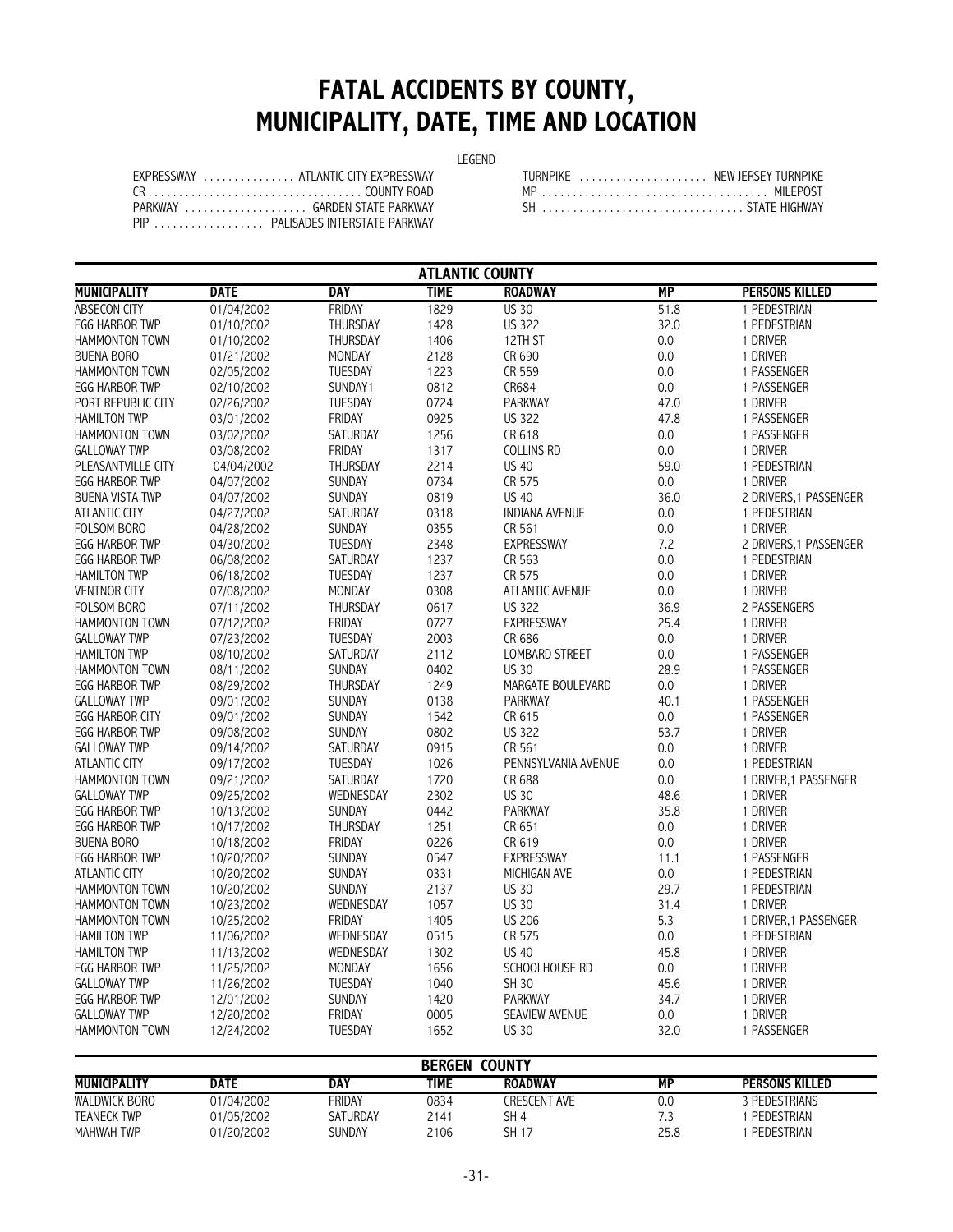| <b>MUNICIPALITY</b>        | <b>DATE</b> | <b>DAY</b>      | <b>TIME</b> | <b>ROADWAY</b>          | <b>MP</b> | <b>PERSONS KILLED</b> |
|----------------------------|-------------|-----------------|-------------|-------------------------|-----------|-----------------------|
| <b>MIDLAND PARK BORO</b>   | 02/10/2002  | <b>SUNDAY</b>   | 1905        | <b>PROSPECT ST</b>      | 0.0       | 1 PEDESTRIAN          |
| <b>FAIRLAWN BORO</b>       | 02/11/2002  | MONDAY          | 1850        | SUNNYSIDE DR            | 0.0       | 1 PEDESTRIAN          |
| RIDGEFIELD PARK TWP        | 02/15/2002  | <b>FRIDAY</b>   | 1810        | <b>TURNPIKE</b>         | 118.2     | 2 PEDESTRIANS         |
| <b>WOODCLIFF LAKE BORO</b> | 02/20/2002  | WEDNESDAY       | 0340        | PARKWAY                 | 169.5     | 1 DRIVER              |
| <b>MAHWAH TWP</b>          | 02/27/2002  | WEDNESDAY       | 1218        | $1-287$                 | 65.3      | 1 DRIVER              |
| NEW MILFORD BORO           | 03/01/2002  | <b>FRIDAY</b>   | 1050        | <b>RIVER RD</b>         | 0.0       | 1 DRIVER              |
| PALISADES PARK BORO        | 03/13/2002  | WEDNESDAY       | 1600        | E.EDSEL BLVD            | 0.0       | 1 DRIVER              |
| PARAMUS BORO               | 03/19/2002  | TUESDAY         | 0900        | <b>FAIRVIEW AVE</b>     | 0.0       | 1 PASSENGER           |
| ALLENDALE BORO             | 03/20/2002  | WEDNESDAY       | 1947        | MAPLE AVE               | 0.0       | 1 PEDESTRIAN          |
| LODI BORO                  | 03/21/2002  | THURSDAY        | 1437        | <b>US 46</b>            | 67.4      | 1 DRIVER              |
| <b>MAHWAH TWP</b>          |             | <b>TUESDAY</b>  | 0319        | SH 17                   | 25.9      | 1 DRIVER              |
|                            | 03/26/2002  | SATURDAY        |             | PARKWAY                 | 163.4     | 1 DRIVER              |
| PARAMUS BORO               | 03/30/2002  |                 | 1313        |                         |           |                       |
| PARAMUS BORO               | 04/04/2002  | THURSDAY        | 1529        | <b>PARKWAY</b>          | 161.5     | 1 PEDESTRIAN          |
| <b>PARAMUS BORO</b>        | 04/08/2002  | <b>MONDAY</b>   | 1619        | <b>PASCACK RD</b>       | 0.0       | 1 DRIVER              |
| <b>HACKENSACK CITY</b>     | 04/19/2002  | FRIDAY          | 2312        | <b>SH 17</b>            | 9.0       | 1 PEDESTRIAN          |
| ORADELL BORO               | 04/21/2002  | SUNDAY          | 2101        | CR 503                  | 0.0       | 1 PEDESTRIAN          |
| <b>FRANKLIN LAKES BORO</b> | 05/27/2002  | <b>MONDAY</b>   | 1626        | <b>FRANKLIN LAKE RD</b> | 0.0       | 1 DRIVER              |
| <b>TEANECK TWP</b>         | 05/29/2002  | WEDNESDAY       | 0302        | $ -80$                  | 68.0      | 1 DRIVER              |
| <b>FAIRVIEW BORO</b>       | 05/30/2002  | THURSDAY        | 1541        | CR 501                  | 0.0       | 1 DRIVER              |
| RIDGEFIELD PARK TWP        | 05/31/2002  | FRIDAY          | 0455        | <b>US 46</b>            | 71.6      | 1 DRIVER              |
| <b>FAIRLAWN BORO</b>       | 06/02/2002  | SUNDAY          | 0229        | <b>SH 208</b>           | 0.3       | 1 DRIVER              |
| FORT LEE BORO              | 06/03/2002  | MONDAY          | 2314        | SH 67                   | 1.0       | 1 PEDESTRIAN          |
| <b>ALPINE BORO</b>         | 06/03/2002  | MONDAY          | 2058        | PIP                     | 4.0       | 1 DRIVER, 1 PASSENGER |
| <b>HACKENSACK CITY</b>     | 06/22/2002  | SATURDAY        | 2204        | <b>RIVER ST</b>         | 0.0       | 1 PEDESTRIAN          |
| <b>HILLSDALE BORO</b>      | 07/02/2002  | TUESDAY         | 1725        | SADDLE RANCH LN         | 0.0       | 1 PEDESTRIAN          |
| <b>TEANECK TWP</b>         | 07/07/2002  | SUNDAY          | 0445        | <b>TURNPIKE</b>         | 120.4     | 1 DRIVER              |
| E RUTHERFORD BORO          | 07/12/2002  | FRIDAY          | 2235        | SH <sub>3</sub>         | 0.2       | 1 DRIVER              |
| <b>HACKENSACK CITY</b>     | 07/25/2002  | <b>THURSDAY</b> | 1907        | ANDERSON ST             | 0.0       | 1 DRIVER              |
| PARAMUS BORO               | 08/06/2002  | TUESDAY         | 1830        | SH <sub>4</sub>         | 2.3       | 1 DRIVER, 1 PASSENGER |
| LODI BORO                  | 08/08/2002  | THURSDAY        | 1443        | MEMORIAL DR             | 0.0       | 1 PEDESTRIAN          |
| PARAMUS BORO               | 08/17/2002  | <b>SATURDAY</b> | 0137        | SH <sub>4</sub>         | 3.0       | 1 DRIVER              |
| PARAMUS BORO               | 08/24/2002  | SATURDAY        | 1046        | <b>SH 17</b>            | 12.4      | 1 DRIVER              |
| <b>WYCKOFF TWP</b>         | 09/16/2002  | <b>MONDAY</b>   | 0730        | PARK AVE                | 0.0       | 1 DRIVER              |
| WESTWOOD BORO              | 09/28/2002  | SATURDAY        | 0953        | WESTWOOD AVE            | 0.0       | 1 BICYCLIST           |
| E RUTHERFORD BORO          | 10/01/2002  | <b>TUESDAY</b>  | 1609        | SH 120                  | 0.3       | 1 DRIVER              |
| <b>HACKENSACK CITY</b>     | 10/20/2002  | SUNDAY          | 0207        | SH <sub>4</sub>         | 5.7       | 1 PEDESTRIAN          |
| <b>FAIRVIEW BORO</b>       | 10/20/2002  | <b>SUNDAY</b>   | 0849        | <b>FAIRVIEW AVE</b>     | 0.0       | 1 PEDESTRIAN          |
| <b>TEANECK TWP</b>         | 10/22/2002  | <b>TUESDAY</b>  | 0805        | <b>TURNPIKE</b>         | 119.8     | 1 DRIVER              |
| <b>HACKENSACK CITY</b>     | 10/22/2002  | TUESDAY         | 1724        | <b>PASSAIC ST</b>       | 0.0       | 1 PEDESTRIAN          |
| <b>TEANECK TWP</b>         | 10/25/2002  | FRIDAY          | 0011        | SH 46                   | 0.9       | 1 PEDESTRIAN          |
| CARLSTADT BORO             | 10/26/2002  | SATURDAY        | 0213        | MOONACHIE AVE           | 0.0       | 1 PEDESTRIAN          |
|                            |             |                 |             |                         |           |                       |
| FORT LEE BORO              | 10/26/2002  | SATURDAY        | 1055        | $ -95$                  | 123.0     | 1 PASSENGER           |
| RIDGEFIELD BORO            | 12/05/2002  | THURSDAY        | 2210        | <b>TURNPIKE</b>         | 116.9     | 1 DRIVER              |
| <b>EDGEWATER BORO</b>      | 12/08/2002  | <b>SUNDAY</b>   | 1201        | <b>RIVER RD</b>         | 0.0       | 1 PEDESTRIAN          |
| <b>HASBROUCK HGTS BOR</b>  | 12/12/2002  | THURSDAY        | 0141        | SH 17                   | 7.6       | 1 DRIVER              |
| PARAMUS BORO               | 12/21/2002  | SATURDAY        | 0541        | SH 17                   | 15.0      | 2 DRIVERS             |

|                         |             |                 | <b>BURLINGTON COUNTY</b> |                 |           |                       |
|-------------------------|-------------|-----------------|--------------------------|-----------------|-----------|-----------------------|
| <b>MUNICIPALITY</b>     | <b>DATE</b> | DAY             | TIME                     | <b>ROADWAY</b>  | <b>MP</b> | <b>PERSONS KILLED</b> |
| SPRINGFIELD TWP         | 01/02/2002  | WEDNESDAY       | 0550                     | CR 545          | 0.0       | PEDESTRIAN            |
| SPRINGFIELD TWP         | 01/09/2002  | WEDNESDAY       | 1343                     | <b>US 206</b>   | 28.2      | PASSENGER             |
| SOUTHAMPTON TWP         | 01/13/2002  | <b>SUNDAY</b>   | 2118                     | SH 70           | 16.1      | i driver              |
| SOUTHAMPTON TWP         | 01/27/2002  | <b>SUNDAY</b>   | 0034                     | CR 616          | 0.0       | 1 Driver              |
| MANSFIELD TWP           | 02/01/2002  | FRIDAY          | 1215                     | <b>I-295</b>    | 53.2      | 1 Driver              |
| SOUTHAMPTON TWP         | 02/19/2002  | TUESDAY         | 1159                     | SH 70           | 18.1      | i driver              |
| MANSFIELD TWP           | 03/14/2002  | <b>THURSDAY</b> | 0342                     | <b>TURNPIKE</b> | 48.7      | 2 PEDESTRIANS         |
| EDGEWATER PARK TWP      | 03/19/2002  | <b>TUESDAY</b>  | 2111                     | <b>US 130</b>   | 43.0      | PEDESTRIAN            |
| SPRINGFIELD TWP         | 03/25/2002  | <b>MONDAY</b>   | 0149                     | <b>US 206</b>   | 28.9      | 1 Driver              |
| WILLINGBORO TWP         | 03/28/2002  | <b>THURSDAY</b> | 1754                     | CR 630          | 0.0       | 1 Driver              |
| <b>BASS RIVER TWP</b>   | 04/18/2002  | THURSDAY        | 2117                     | <b>PARKWAY</b>  | 53.6      | i Passenger           |
| WILLINGBORO TWP         | 04/21/2002  | <b>SUNDAY</b>   | 1653                     | CR 626          | 0.0       | i driver              |
| SOUTHAMPTON TWP         | 04/27/2002  | <b>SATURDAY</b> | 0836                     | SH 70           | 23.6      | DRIVER                |
| <b>CHESTERFIELD TWP</b> | 05/10/2002  | FRIDAY          | 2330                     | SYKESVILLE RD   | 0.0       | 1 Driver              |
| PEMBERTON TWP           | 05/21/2002  | <b>TUESDAY</b>  | 0930                     | CR 530          | 0.0       | DRIVER                |
| <b>BURLINGTON TWP</b>   | 06/07/2002  | FRIDAY          | 1857                     | CR 541          | 0.0       | Driver                |
| <b>SHAMONG TWP</b>      | 06/10/2002  | <b>MONDAY</b>   | 1600                     | CR 541          | 0.0       | driver                |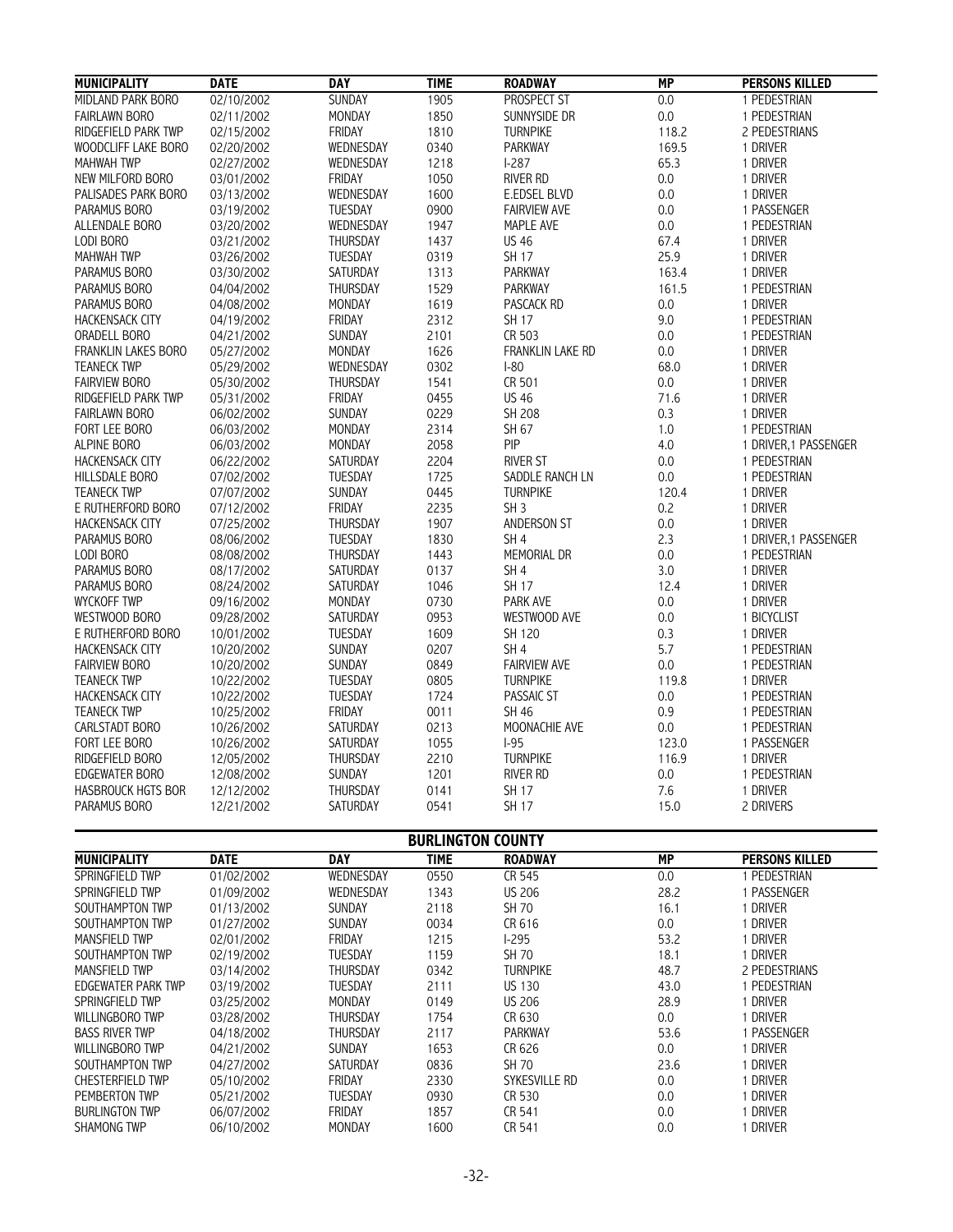| <b>MUNICIPALITY</b>     | <b>DATE</b>              | <b>DAY</b>      | <b>TIME</b>          | <b>ROADWAY</b>         | <b>MP</b> | <b>PERSONS KILLED</b>  |
|-------------------------|--------------------------|-----------------|----------------------|------------------------|-----------|------------------------|
| <b>MOUNT LAUREL TWP</b> | 06/13/2002               | <b>THURSDAY</b> | 0813                 | CR 635                 | 0.0       | 1 DRIVER               |
| PEMBERTON TWP           | 06/17/2002               | <b>MONDAY</b>   | 1620                 | CR 630                 | 0.0       | 1 DRIVER               |
| EDGEWATER PARK TWP      | 06/20/2002               | THURSDAY        | 2142                 | <b>US 130</b>          | 42.7      | 1 BICYCLIST            |
| <b>CINNAMINSON TWP</b>  | 06/29/2002               | SATURDAY        | 2258                 | <b>US 130</b>          | 36.5      | 1 PEDESTRIAN           |
| WOODLAND TWP            | 06/30/2002               | SUNDAY          | 1409                 | CR 532                 | 0.0       | 1 DRIVER               |
| <b>BASS RIVER TWP</b>   | 07/04/2002               | <b>THURSDAY</b> | 1406                 | <b>PARKWAY</b>         | 53.2      | 1 DRIVER               |
| MOUNT LAUREL TWP        | 07/05/2002               | FRIDAY          | 1144                 | $1-295$                | 37.2      | 1 DRIVER               |
| <b>BASS RIVER TWP</b>   | 07/09/2002               | TUESDAY         | 2247                 | PARKWAY                | 51.4      | 1 PEDESTRIAN           |
| SOUTHAMPTON TWP         | 07/19/2002               | <b>FRIDAY</b>   | 1754                 | CR 530                 | 0.0       | 1 DRIVER, 2 PASSENGERS |
| <b>MEDFORD TWP</b>      | 07/19/2002               | FRIDAY          | 1823                 | CR 541                 | 0.0       | 1 DRIVER               |
| <b>BORDENTOWN TWP</b>   | 07/19/2002               | FRIDAY          | 0116                 | <b>TURNPIKE</b>        | 53.6      | 1 DRIVER               |
| PEMBERTON TWP           | 07/29/2002               | MONDAY          | 1642                 | CR 646                 | 0.0       | 1 DRIVER               |
| <b>BORDENTOWN TWP</b>   | 07/30/2002               | TUESDAY         | 1841                 | <b>TURNPIKE</b>        | 53.4      | 1 DRIVER               |
| <b>MANSFIELD TWP</b>    | 08/10/2002               | <b>SATURDAY</b> | 0058                 | $1-295$                | 52.5      | 1 DRIVER               |
| MAPLE SHADE TWP         | 08/17/2002               | SATURDAY        | 1848                 | SH 73                  | 30.8      | 1 DRIVER 3 PASSENGERS  |
| MEDFORD TWP             | 08/22/2002               | <b>THURSDAY</b> | 1705                 | CR 541                 | 0.0       | 1 PEDESTRIAN           |
| <b>EVESHAM TWP</b>      | 09/05/2002               | THURSDAY        | 0203                 | SH 73                  | 23.9      | 1 DRIVER               |
| SPRINGFIELD TWP         | 09/06/2002               | FRIDAY          | 0556                 | CR 537                 | 0.0       | 3 PASSENGERS           |
| MANSFIELD TWP           | 09/16/2002               | <b>MONDAY</b>   | 1819                 | <b>US 130</b>          | 53.2      | 1 DRIVER               |
| <b>DELRAN TWP</b>       | 09/22/2002               | <b>SUNDAY</b>   | 1021                 | PANCOAST BLVD          | 0.0       | 1 DRIVER               |
| MOUNT LAUREL TWP        | 10/15/2002               | <b>TUESDAY</b>  | 1935                 | $1-295$                | 39.3      | 1 DRIVER, 3 PASSENGERS |
| SOUTHAMPTON TWP         | 10/21/2002               | MONDAY          | 0513                 | <b>EARYERSTOWN RD</b>  | 0.0       | 1 DRIVER               |
| SOUTHAMPTON TWP         | 10/29/2002               | TUESDAY         | 1242                 | <b>SH 38</b>           | 18.9      | 1 DRIVER               |
| PALMYRA BORO            | 10/29/2002               | <b>TUESDAY</b>  | 1329                 | <b>CINNAMINSON AVE</b> | 0.0       | 2 DRIVERS              |
| <b>DELRAN TWP</b>       | 11/05/2002               | TUESDAY         | 1351                 | <b>US 130</b>          | 40.7      | 1 DRIVER, 1 PASSENGER  |
| <b>BASS RIVER TWP</b>   | 11/07/2002               | THURSDAY        | 1532                 | US <sub>9</sub>        | 58.5      | 1 PEDESTRIAN           |
| <b>TABERNACLE TWP</b>   | 11/08/2002               | FRIDAY          | 2208                 | <b>US 206</b>          | 15.0      | 1 PEDESTRIAN           |
| <b>CHESTERFIELD TWP</b> | 11/09/2002               | <b>SATURDAY</b> | 1730                 | CR 537                 | 0.0       | 1 PASSENGER            |
| PEMBERTON TWP           | 11/12/2002               | TUESDAY         | 1314                 | CR 645                 | 0.0       | 1 DRIVER               |
| <b>BORDENTOWN TWP</b>   | 11/22/2002               | FRIDAY          | 1457                 | $1-295$                | 56.4      | 1 PEDESTRIAN           |
| <b>WASHINGTON TWP</b>   | 11/24/2002               | <b>SUNDAY</b>   | 0357                 | CR 542                 | 0.0       | 1 DRIVER               |
| SPRINGFIELD TWP         | 12/04/2002               | WEDNESDAY       | 1819                 | <b>US 206</b>          | 28.4      | 1 DRIVER               |
| MOUNT LAUREL TWP        | 12/14/2002               | SATURDAY        | 0422                 | CR 673                 | 0.0       | 1 PEDESTRIAN           |
| MEDFORD TWP             |                          | SATURDAY        | 0033                 | <b>BRANCH ST</b>       | 0.0       | 1 DRIVER               |
| <b>BORDENTOWN TWP</b>   | 12/21/2002<br>12/24/2002 | <b>TUESDAY</b>  | 1214                 | <b>US 130</b>          | 56.5      | 1 PASSENGER            |
|                         |                          |                 |                      |                        |           |                        |
| MOUNT HOLLY TWP         | 12/28/2002               | SATURDAY        | 0232                 | CR 541                 | 0.0       | 1 DRIVER               |
|                         |                          |                 | <b>CAMDEN COUNTY</b> |                        |           |                        |
| <b>MUNICIPALITY</b>     | <b>DATE</b>              | <b>DAY</b>      | <b>TIME</b>          | <b>ROADWAY</b>         | <b>MP</b> | <b>PERSONS KILLED</b>  |
| <b>WINSLOW TWP</b>      | 01/07/2002               | MONDAY          | 0808                 | SH 73                  | 10.1      | 1 DRIVER               |
| PENNSAUKEN TWP          | 01/14/2002               | MONDAY          | 1157                 | SH 130                 | 32.6      | 1 DRIVER               |
| PENNSAUKEN TWP          | 01/18/2002               | FRIDAY          | 1634                 | CR 543                 | 0.0       | 1 DRIVER               |
| MAGNOLIA BORO           | 01/20/2002               | SUNDAY          | 1758                 | CR 669                 | 0.0       | 1 PEDESTRIAN           |
| <b>GLOUCESTER CITY</b>  | 01/29/2002               | <b>TUESDAY</b>  | 1917                 | $I-76$                 | 1.9       | 1 PASSENGER            |
| <b>WINSLOW TWP</b>      | 01/30/2002               | WEDNESDAY       | 0929                 | SH 73                  | 11.4      | 1 DRIVER               |
| STRATFORD BORO          | 02/04/2002               | MONDAY          | 1541                 | <b>WARWICK RD</b>      | 0.0       | 1 PEDESTRIAN           |
| WATERFORD TWP           | 02/23/2002               | SATURDAY        | 2059                 | <b>US 30</b>           | 19.0      | 1 PASSENGER            |
| SOMERDALE BORO          | 03/06/2002               | WEDNESDAY       | 2222                 | <b>US 30</b>           | 10.9      | 1 PEDESTRIAN           |
| <b>LAWNSIDE BORO</b>    | 04/08/2002               | MONDAY          | 0641                 | <b>US 30</b>           | 8.8       | 1 DRIVER               |
| <b>CHERRY HILL TWP</b>  | 04/09/2002               | TUESDAY         | 1544                 | CR 561                 | 0.0       | 1 BICYCLIST            |
| <b>BELLMAWR BORO</b>    | 04/18/2002               | THURSDAY        | 2145                 | CR 659                 | 0.0       | 1 DRIVER               |
| <b>CHERRY HILL TWP</b>  | 05/13/2002               | MONDAY          | 0020                 | <b>TURNPIKE</b>        | 30.8      | 1 PASSENGER            |
| MOUNT EPHRAIM BORO      | 05/15/2002               | WEDNESDAY       | 0420                 | SH 168                 | 7.7       | 3 PEDESTRIANS          |
| <b>CAMDEN CITY</b>      | 05/27/2002               | <b>MONDAY</b>   | 1111                 | <b>GARDEN AVE</b>      | 0.0       | 1 DRIVER               |
| <b>BERLIN TWP</b>       | 06/05/2002               | WEDNESDAY       | 0946                 | CR 705                 | 0.0       | 1 DRIVER               |
| LINDENWOLD BORO         | 06/07/2002               | FRIDAY          | 0046                 | CR 534                 | 0.0       | 1 PEDESTRIAN           |
| PENNSAUKEN TWP          | 06/07/2002               | FRIDAY          | 1841                 | <b>US 30</b>           | 3.1       | 1 DRIVER               |

PENNSAUKEN TWP 06/07/2002 FRIDAY 1841 US 30 3.1 1 DRIVER BELLMAWR BORO 06/08/2002 SATURDAY 1835 I-295 26.9 1 DRIVER WINSLOW TWP 06/15/2002 SATURDAY 1952 CR 536 0.0 1 DRIVER WATERFORD TWP 06/19/2002 WEDNESDAY 2055 CR 534 0.0 1 PASSENGER CAMDEN CITY 06/30/2002 SUNDAY 1540 BENSON ST 0.0 1 PEDESTRIAN WINSLOW TWP 07/06/2002 SATURDAY 2103 ARBORWOOD LA 0.0 1 DRIVER WINSLOW TWP 07/11/2002 THURSDAY 0837 CR 561 SPUR 0.0 1 DRIVER BERLIN BORO 07/27/2002 SATURDAY 2154 US 30 15.3 1 PEDESTRIAN VOORHEES TWP 08/02/2002 FRIDAY 2248 SH 73 20.0 1 DRIVER CHESILHURST BORO 08/22/2002 THURSDAY 1711 ELM AVE 0.0 1 DRIVER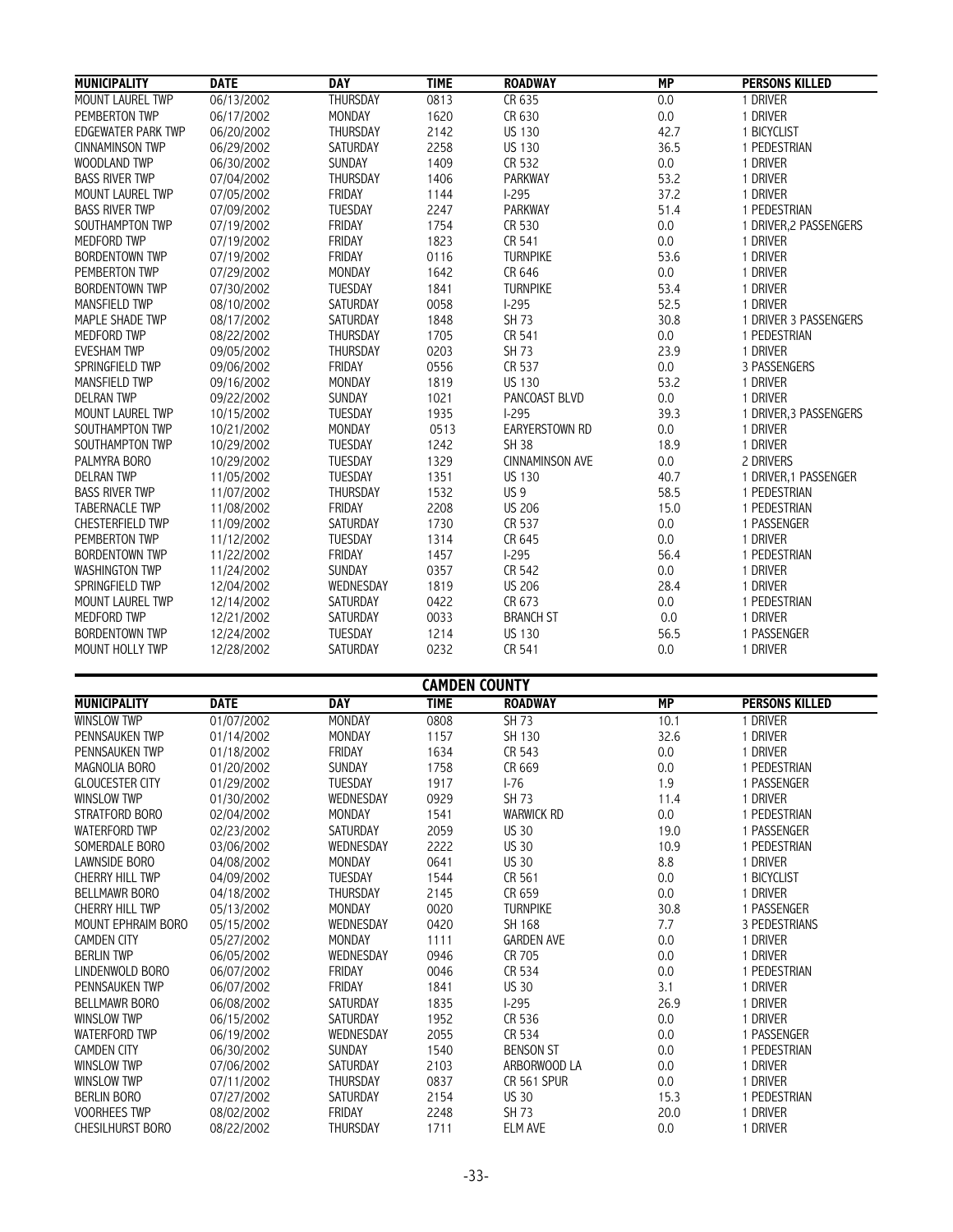| <b>MUNICIPALITY</b>     | <b>DATE</b> | <b>DAY</b>      | <b>TIME</b>            | <b>ROADWAY</b>       | MP   | <b>PERSONS KILLED</b>  |
|-------------------------|-------------|-----------------|------------------------|----------------------|------|------------------------|
| <b>WINSLOW TWP</b>      | 09/04/2002  | WEDNESDAY       | 1811                   | SH 73                | 10.2 | PASSENGER              |
| <b>WINSLOW TWP</b>      | 09/17/2002  | <b>TUESDAY</b>  | 2037                   | CR 705               | 0.0  | PASSENGER              |
| <b>BELLMAWR BORO</b>    | 09/19/2002  | <b>THURSDAY</b> | 0553                   | CR 551               | 0.0  | PEDESTRIAN             |
| <b>WINSLOW TWP</b>      | 09/26/2002  | <b>THURSDAY</b> | 2311                   | CR 705               | 0.0  | PEDESTRIAN             |
| <b>CAMDEN CITY</b>      | 09/28/2002  | <b>SATURDAY</b> | 2347                   | <b>FEDERAL ST</b>    | 0.0  | DRIVER                 |
| <b>CAMDEN CITY</b>      | 09/30/2002  | MONDAY          | 0234                   | <b>US 130</b>        | 31.9 | driver                 |
| <b>WATERFORD TWP</b>    | 10/03/2002  | <b>THURSDAY</b> | 0339                   | CR 534               | 0.0  | PASSENGER              |
| <b>WINSLOW TWP</b>      | 10/10/2002  | <b>THURSDAY</b> | 1520                   | CR 536               | 0.0  | <b>DRIVER</b>          |
| <b>CHESILHURST BORO</b> | 10/26/2002  | <b>SATURDAY</b> | 1526                   | <b>US 30</b>         | 22.3 | 2 DRIVERS, 1 PASSENGER |
| <b>GLOUCESTER CITY</b>  | 10/30/2002  | WEDNESDAY       | 2223                   | <b>US 30</b>         | 27.0 | PEDESTRIAN             |
| <b>GLOUCESTER CITY</b>  | 11/02/2002  | <b>SATURDAY</b> | 2357                   | $1-76$               | 0.9  | PASSENGER              |
| <b>CAMDEN CITY</b>      | 11/24/2002  | <b>SUNDAY</b>   | 0541                   | <b>FLANDERS BLVD</b> | 0.0  | PASSENGER              |
| <b>CHERRY HILL TWP</b>  | 12/20/2002  | FRIDAY          | 2335                   | <b>BURNTMILL RD</b>  | 0.0  | PASSENGER              |
|                         |             |                 | <b>CAPE MAY COUNTY</b> |                      |      |                        |
| <b>MUNICIPALITY</b>     | <b>DATE</b> | <b>DAY</b>      | TIME                   | <b>ROADWAY</b>       | MP   | <b>PERSONS KILLED</b>  |
| MIDDI F TWP             | 01/08/2002  | TUESDAY         | 0157                   | SH 47                | 7.0  | DRIVER                 |
| <b>DENNIS TWP</b>       | 01/19/2002  | <b>SATURDAY</b> | 1226                   | SH 47                | 23.8 | PASSENGER              |
| UPPER TWP               | 03/07/2002  | <b>THURSDAY</b> | 0003                   | <b>PARKWAY</b>       | 20.9 | DRIVER                 |
| MIDDLE TWP              | 04/16/2002  | <b>TUESDAY</b>  | 0631                   | SH 47                | 11.2 | PASSENGER              |

| MIDDLE TWP          | 04/16/2002 | TUESDAY         | 0631 | SH 47              | 11.2 | PASSENGER          |
|---------------------|------------|-----------------|------|--------------------|------|--------------------|
| UPPER TWP           | 05/27/2002 | MONDAY          | 1434 | <b>PARKWAY</b>     | 21.6 | PASSENGER          |
| OCEAN CITY          | 06/17/2002 | MONDAY          | 1743 | 4TH ST             | 0.0  | <b>BICYCLIST</b>   |
| WILDWOOD CREST BORO | 08/24/2002 | <b>SATURDAY</b> | 1502 | <b>HEATHER AVE</b> | 0.0  | PEDESTRIAN         |
| MIDDLE TWP          | 08/31/2002 | <b>SATURDAY</b> | 0125 | SH 47              | 9.5  | Driver             |
| MIDDLE TWP          | 09/05/2002 | THURSDAY        | 0207 | CR 658             | 0.0  | driver             |
| WILDWOOD CITY       | 10/11/2002 | FRIDAY          | 1940 | <b>PACIFIC AVE</b> | 0.0  | <b>BICYCLIST</b>   |
| WILDWOOD CITY       | 10/18/2002 | FRIDAY          | 1312 | OCEAN AVE          | 0.0  | PASSENGER          |
| UPPER TWP           | 10/28/2002 | MONDAY          | 1441 | CR 664             | 0.0  | DRIVER, 1PASSENGER |
| MIDDLE TWP          | 12/17/2002 | <b>TUESDAY</b>  | 2022 | CR 657             | 0.0  | i passenger        |
| MIDDLE TWP          | 12/23/2002 | MONDAY          | 0950 | US 9               | 11.7 | DRIVER             |

|                          | <b>CUMBERLAND COUNTY</b> |                 |             |                     |      |                       |  |  |  |
|--------------------------|--------------------------|-----------------|-------------|---------------------|------|-----------------------|--|--|--|
| <b>MUNICIPALITY</b>      | <b>DATE</b>              | <b>DAY</b>      | <b>TIME</b> | <b>ROADWAY</b>      | MP   | <b>PERSONS KILLED</b> |  |  |  |
| <b>STOW CREEK TWP</b>    | 01/12/2002               | <b>SATURDAY</b> | 1355        | CR 626              | 0.0  | <b>DRIVER</b>         |  |  |  |
| <b>VINELAND CITY</b>     | 01/31/2002               | THURSDAY        | 1113        | CR 555              | 0.0  | <b>DRIVER</b>         |  |  |  |
| <b>VINELAND CITY</b>     | 03/13/2002               | WEDNESDAY       | 1719        | <b>WHEAT ROAD</b>   | 0.0  | <b>DRIVER</b>         |  |  |  |
| <b>FAIRFIELD TWP</b>     | 03/15/2002               | FRIDAY          | 0525        | SH 49               | 29.0 | PEDESTRIAN            |  |  |  |
| <b>VINELAND CITY</b>     | 03/15/2002               | FRIDAY          | 0957        | CR 628              | 0.0  | <b>DRIVER</b>         |  |  |  |
| <b>MILLVILLE CITY</b>    | 04/10/2002               | WEDNESDAY       | 0714        | CR 625              | 0.0  | <b>DRIVER</b>         |  |  |  |
| MILLVILLE CITY           | 04/26/2002               | FRIDAY          | 2155        | CR 670              | 0.0  | <b>DRIVER</b>         |  |  |  |
| <b>VINELAND CITY</b>     | 04/28/2002               | <b>SUNDAY</b>   | 1007        | NE AVE              | 0.0  | 2 DRIVERS             |  |  |  |
| <b>MAURICE RIVER TWP</b> | 05/26/2002               | <b>SUNDAY</b>   | 1041        | <b>JOE MASON RD</b> | 0.0  | PASSENGER             |  |  |  |
| <b>LAWRENCE TWP</b>      | 06/27/2002               | <b>THURSDAY</b> | 2025        | CR 625              | 0.0  | <b>DRIVER</b>         |  |  |  |
| <b>HOPEWELL TWP</b>      | 07/02/2002               | <b>TUESDAY</b>  | 0030        | SH 49               | 23.9 | <b>BICYCLIST</b>      |  |  |  |
| <b>VINELAND CITY</b>     | 07/04/2002               | THURSDAY        | 2117        | CR 615              | 0.0  | driver                |  |  |  |
| UPPER DEERFIELD TWP      | 08/28/2002               | WEDNESDAY       | 0121        | CR 540              | 0.0  | <b>DRIVER</b>         |  |  |  |
| <b>MILLVILLE CITY</b>    | 09/09/2002               | <b>MONDAY</b>   | 0538        | <b>SH 47</b>        | 38.0 | driver                |  |  |  |
| <b>VINELAND CITY</b>     | 09/28/2002               | SATURDAY        | 1331        | WEYMOUTH RD         | 0.0  | DRIVER, 1PASSENGER    |  |  |  |
| UPPER DEERFIELD TWP      | 11/10/2002               | <b>SUNDAY</b>   | 2122        | CR 654              | 0.0  | <b>DRIVER</b>         |  |  |  |
| <b>BRIDGETON CITY</b>    | 11/26/2002               | <b>TUESDAY</b>  | 0623        | SH 49               | 25.6 | PEDESTRIAN            |  |  |  |
| <b>VINELAND CITY</b>     | 12/13/2002               | FRIDAY          | 1513        | LANDIS AVENUE       | 0.0  | <b>DRIVER</b>         |  |  |  |
| <b>VINELAND CITY</b>     | 12/20/2002               | FRIDAY          | 2316        | NW BLVD             | 0.0  | DRIVER.1 PASSENGER    |  |  |  |

|                        | <b>ESSEX COUNTY</b> |               |             |                          |       |                       |  |  |  |
|------------------------|---------------------|---------------|-------------|--------------------------|-------|-----------------------|--|--|--|
| <b>MUNICIPALITY</b>    | <b>DATE</b>         | DAY           | <b>TIME</b> | <b>ROADWAY</b>           | MP    | <b>PERSONS KILLED</b> |  |  |  |
| <b>IRVINGTON TOWN</b>  | 01/04/2002          | FRIDAY        | 0849        | <b>CHANCELLOR AVE</b>    | 0.0   | PEDESTRIAN            |  |  |  |
| MILL BURN TWP          | 01/11/2002          | <b>FRIDAY</b> | 1839        | SOUTH ORANGE AVE         | 0.0   | Driver                |  |  |  |
| NEWARK CITY            | 01/18/2002          | FRIDAY        | 0240        | <b>GRANT ST</b>          | 0.0   | DRIVER,1 PASSENGER    |  |  |  |
| EAST ORANGE CITY       | 01/31/2002          | THURSDAY      | 1330        | 4TH AVE                  | 0.0   | PASSENGER             |  |  |  |
| <b>BLOOMFIELD TOWN</b> | 02/05/2002          | TUESDAY       | 2006        | <b>IOHN F KENNEDY DR</b> | 0.0   | Driver                |  |  |  |
| WEST ORANGE TOWN       | 02/05/2002          | TUESDAY       | 0958        | <b>VALLEY RD</b>         | 0.0   | PASSENGER             |  |  |  |
| NEWARK CITY            | 02/06/2002          | WEDNESDAY     | 1755        | <b>HOPKINS PL</b>        | 0.0   | PASSENGER             |  |  |  |
| <b>IRVINGTON TOWN</b>  | 02/15/2002          | FRIDAY        | 0217        | <b>PARKWAY</b>           | 145.4 | driver                |  |  |  |
| WEST ORANGE TOWN       | 02/16/2002          | SATURDAY      | 0220        | EAGLE ROCK AVE           | 0.0   | DRIVER                |  |  |  |
| MONTCLAIR TOWN         | 02/18/2002          | MONDAY        | 1811        | VALLEY RD                | 0.0   | PEDESTRIAN            |  |  |  |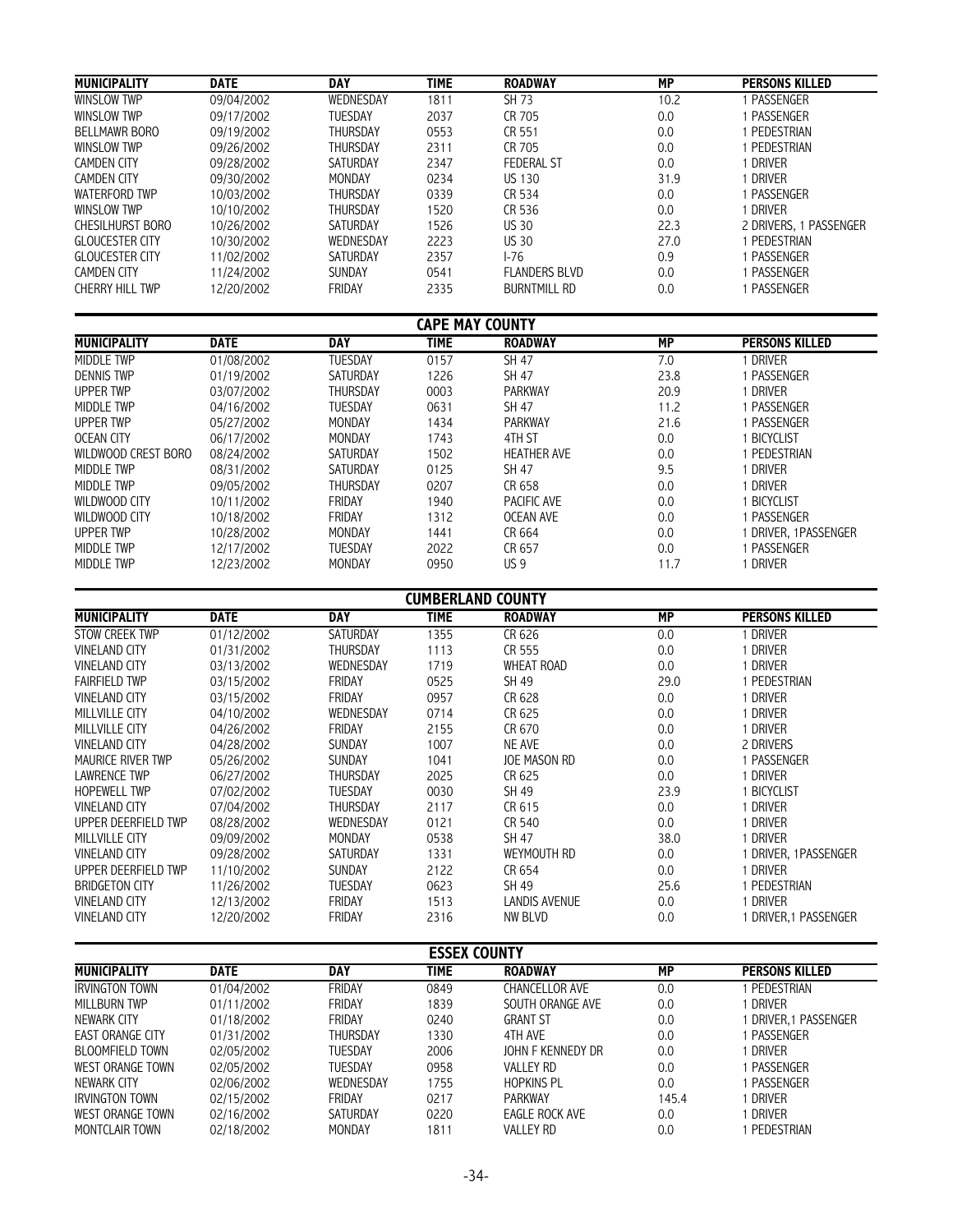| <b>MUNICIPALITY</b>     | <b>DATE</b> | <b>DAY</b>      | <b>TIME</b> | <b>ROADWAY</b>        | <b>MP</b> | <b>PERSONS KILLED</b> |
|-------------------------|-------------|-----------------|-------------|-----------------------|-----------|-----------------------|
| NEWARK CITY             | 02/22/2002  | FRIDAY          | 1729        | SANFORD AVE           | 0.0       | 1 PEDESTRIAN          |
| <b>EAST ORANGE CITY</b> | 02/26/2002  | TUESDAY         | 0107        | <b>MAIN ST</b>        | 0.0       | 1 DRIVER, 1 PASSENGER |
| <b>IRVINGTON TOWN</b>   | 02/27/2002  | WEDNESDAY       | 0013        | STUYVESANT AVE        | 0.0       | 1 DRIVER              |
| <b>LIVINGSTON TWP</b>   | 03/08/2002  | <b>FRIDAY</b>   | 1449        | SHREWSBURY DR         | 0.0       | 1 DRIVER              |
| NEWARK CITY             | 03/12/2002  | TUESDAY         | 1536        | 15TH AVE              | 0.0       | 1 DRIVER              |
| <b>LIVINGSTON TWP</b>   | 03/17/2002  | <b>SUNDAY</b>   | 1935        | S ORANGE AVE          | 0.0       | 1 PASSENGER           |
| ROSELAND BORO           | 03/19/2002  | TUESDAY         | 1049        | <b>EAGLE ROCK AVE</b> | 0.0       | 1 DRIVER              |
| NEWARK CITY             | 03/27/2002  | WEDNESDAY       | 0800        | MEEKER AVE            | 0.0       | 1 DRIVER              |
| NEWARK CITY             | 04/14/2002  | SUNDAY          | 0309        | <b>WALNUT ST</b>      | 0.0       | 1 PASSENGER           |
| NEWARK CITY             | 05/03/2002  | FRIDAY          | 0714        | <b>COURT ST</b>       | 0.0       | 1 PEDESTRIAN          |
| NEWARK CITY             | 05/08/2002  | WEDNESDAY       | 0930        | ELM ST                | 0.0       | 1 PEDESTRIAN          |
| <b>EAST ORANGE CITY</b> | 05/17/2002  | <b>FRIDAY</b>   | 2345        | RHODE ISLAND AVE      | 0.0       | 1 PASSENGER           |
| <b>BLOOMFIELD TOWN</b>  | 05/22/2002  | WEDNESDAY       | 2112        | EAST PASSAIC AVE      | 0.0       | 1 PEDESTRIAN          |
| <b>ORANGE CITY</b>      | 05/22/2002  | WEDNESDAY       | 1114        | <b>THOMAS BLVD</b>    | 0.0       | 1 PEDESTRIAN          |
| <b>BELLEVILLE TOWN</b>  | 05/25/2002  | SATURDAY        | 0116        | <b>SH 21</b>          | 5.8       | 1 DRIVER, 1 PASSENGER |
| NEWARK CITY             | 06/01/2002  | SATURDAY        | 1540        | <b>WILSON AVE</b>     | 0.0       | 1 PEDESTRIAN          |
| NEWARK CITY             | 06/03/2002  | MONDAY          | 0700        | PENNINGTON RD         | 0.0       | 1 BICYCLIST           |
| <b>VERONA BORO</b>      | 06/04/2002  | <b>TUESDAY</b>  | 1041        | <b>BLOOMFIELD AVE</b> | 0.0       | 1 PEDESTRIAN          |
| <b>IRVINGTON TOWN</b>   |             | MONDAY          | 2154        | <b>PARKWAY</b>        | 144.9     | 1 PEDESTRIAN          |
|                         | 06/10/2002  |                 |             |                       |           |                       |
| <b>BELLEVILLE TOWN</b>  | 06/14/2002  | FRIDAY          | 1325        | CORTLANDT ST          | $0.0\,$   | 1 PASSENGER           |
| NEWARK CITY             | 06/18/2002  | <b>TUESDAY</b>  | 1745        | US 1 & 9              | 48.0      | 1 DRIVER, 1 PASSENGER |
| <b>FAIRFIELD TWP</b>    | 06/24/2002  | MONDAY          | 1544        | $I-80$                | 9.8       | 1 DRIVER              |
| NEWARK CITY             | 07/05/2002  | <b>FRIDAY</b>   | 0126        | US 1 & 9              | 46.2      | 1 PASSENGER           |
| NEWARK CITY             | 07/06/2002  | SATURDAY        | 1106        | <b>HAYNES AVE</b>     | 0.0       | 1 PASSENGER           |
| <b>CEDAR GROVE TWP</b>  | 07/07/2002  | <b>SUNDAY</b>   | 1740        | COMMUNITY PARK RD     | 0.0       | 1 PASSENGER           |
| <b>CEDAR GROVE TWP</b>  | 07/09/2002  | TUESDAY         | 0331        | <b>RESERVOIR DR</b>   | 0.0       | 1 DRIVER              |
| NEWARK CITY             | 07/20/2002  | SATURDAY        | 1333        | <b>GOULD ST</b>       | 0.0       | 1 DRIVER              |
| <b>NEWARK CITY</b>      | 07/27/2002  | SATURDAY        | 1849        | <b>TURNPIKE</b>       | 104.8     | 1 DRIVER              |
| <b>EAST ORANGE CITY</b> | 07/27/2002  | <b>SATURDAY</b> | 0220        | S ARLINGTON AVE       | 0.0       | 1 DRIVER              |
| NEWARK CITY             | 08/09/2002  | FRIDAY          | 1214        | <b>TURNPIKE</b>       | 104.0     | 1 PASSENGER           |
| <b>EAST ORANGE CITY</b> | 08/13/2002  | <b>TUESDAY</b>  | 0134        | <b>PARKWAY</b>        | 146.9     | 1 DRIVER              |
| NEWARK CITY             | 08/20/2002  | TUESDAY         | 0533        | W PEDDIE AVE          | 0.0       | 1 PEDESTRIAN          |
| <b>BLOOMFIELD TOWN</b>  | 08/21/2002  | WEDNESDAY       | 0318        | <b>STATE ST</b>       | 0.0       | 1 DRIVER              |
| <b>EAST ORANGE CITY</b> | 08/23/2002  | <b>FRIDAY</b>   | 0001        | <b>FREEWAY DR</b>     | 0.0       | 1 DRIVER              |
| NEWARK CITY             | 09/09/2002  | <b>MONDAY</b>   | 0058        | US 1 & 9              | 46.0      | 1 DRIVER              |
| NEWARK CITY             | 09/12/2002  | <b>THURSDAY</b> | 0822        | FRONTAGE RD           | 0.0       | 1 DRIVER              |
| <b>EAST ORANGE CITY</b> | 09/16/2002  | <b>MONDAY</b>   | 1705        | <b>MAIN ST</b>        | 0.0       | 1 DRIVER              |
| NEWARK CITY             | 09/18/2002  | WEDNESDAY       | 0045        | <b>CLIFTON AVE</b>    | 0.0       | 1 PASSENGER           |
| <b>ORANGE CITY</b>      | 09/22/2002  | <b>SUNDAY</b>   | 0026        | SOUTH CENTER ST       | 0.0       | 1 DRIVER, 1 PASSENGER |
| NEWARK CITY             | 09/25/2002  | WEDNESDAY       | 1140        | <b>CLINTON PL</b>     | 0.0       | 1 PEDESTRIAN          |
| <b>LIVINGSTON TWP</b>   | 10/01/2002  | <b>TUESDAY</b>  | 0006        | <b>SH10</b>           | 21.1      | 1 DRIVER              |
| NEWARK CITY             | 10/01/2002  | TUESDAY         | 2100        | E SPRINGFIELD AVE     | 0.0       | 1 PEDESTRIAN          |
| NEWARK CITY             | 10/14/2002  | MONDAY          | 1314        | <b>MARKET ST</b>      | 0.0       | 1 PEDESTRIAN          |
| MONTCLAIR TOWN          | 10/17/2002  | THURSDAY        | 0750        | ORANGE RD             | 0.0       | 1 BICYCLIST           |
| NEWARK CITY             | 10/23/2002  | WEDNESDAY       | 1950        | <b>BROAD ST</b>       | 0.0       | 1 PEDESTRIAN          |
| NEWARK CITY             | 11/08/2002  | <b>FRIDAY</b>   | 0506        | <b>BLOOMFIELD AVE</b> | 0.0       | 1 PEDESTRIAN          |
| NEWARK CITY             | 11/09/2002  | SATURDAY        | 1220        | US 1 & 9              | 51.0      | 1 DRIVER              |
| <b>BELLEVILLE TOWN</b>  | 12/17/2002  | <b>TUESDAY</b>  | 1726        | <b>FRANKLIN AVE</b>   | 0.0       | 1 PEDESTRIAN          |
| <b>FAIRFIELD TWP</b>    | 12/21/2002  | SATURDAY        | 0736        | <b>HORSENECK RD</b>   | 0.0       | 1 DRIVER              |
|                         |             |                 |             |                       |           |                       |

|                       | <b>GLOUCESTER COUNTY</b> |                 |             |                  |           |                       |  |  |  |
|-----------------------|--------------------------|-----------------|-------------|------------------|-----------|-----------------------|--|--|--|
| <b>MUNICIPALITY</b>   | <b>DATE</b>              | DAY             | <b>TIME</b> | <b>ROADWAY</b>   | <b>MP</b> | <b>PERSONS KILLED</b> |  |  |  |
| <b>DEPTFORD TWP</b>   | 01/04/2002               | <b>FRIDAY</b>   | 2302        | CR 621           | 0.0       | PEDESTRIAN            |  |  |  |
| <b>ELK TWP</b>        | 01/15/2002               | <b>TUESDAY</b>  | 1354        | CR 538           | 0.0       | DRIVER 1 PASSENGER    |  |  |  |
| <b>DEPTFORD TWP</b>   | 01/19/2002               | SATURDAY        | 2041        | CR 621           | 0.0       | <b>DRIVER</b>         |  |  |  |
| PITMAN BORO           | 01/31/2002               | <b>THURSDAY</b> | 1908        | CR 624           | 0.0       | PEDESTRIAN            |  |  |  |
| MONROE TWP            | 02/20/2002               | WEDNESDAY       | 1947        | <b>US 322</b>    | 0.3       | PEDESTRIAN            |  |  |  |
| <b>FRANKLIN TWP</b>   | 02/22/2002               | FRIDAY          | 1440        | <b>GRANT AVE</b> | 0.0       | driver                |  |  |  |
| WEST DEPTFORD TWP     | 03/16/2002               | SATURDAY        | 2355        | $1-295$          | 19.8      | DRIVER                |  |  |  |
| WEST DEPTFORD TWP     | 04/16/2002               | TUESDAY         | 0605        | CR 643           | 0.0       | Driver                |  |  |  |
| <b>FRANKLIN TWP</b>   | 05/04/2002               | SATURDAY        | 0807        | CR 553           | 0.0       | <b>DRIVER</b>         |  |  |  |
| <b>MANTUA TWP</b>     | 05/25/2002               | SATURDAY        | 1401        | CR 603           | 0.0       | <b>DRIVER</b>         |  |  |  |
| <b>CLAYTON BORO</b>   | 06/08/2002               | SATURDAY        | 2240        | CR 610           | 0.0       | Driver                |  |  |  |
| <b>WASHINGTON TWP</b> | 06/16/2002               | <b>SUNDAY</b>   | 0235        | SH 42            | 3.5       | <b>DRIVER</b>         |  |  |  |
| <b>FRANKLIN TWP</b>   | 06/26/2002               | WEDNESDAY       | 1718        | CR 555           | 0.0       | driver                |  |  |  |
| <b>WOOLWICH TWP</b>   | 06/26/2002               | WEDNESDAY       | 1819        | CR 620           | 0.0       | DRIVER                |  |  |  |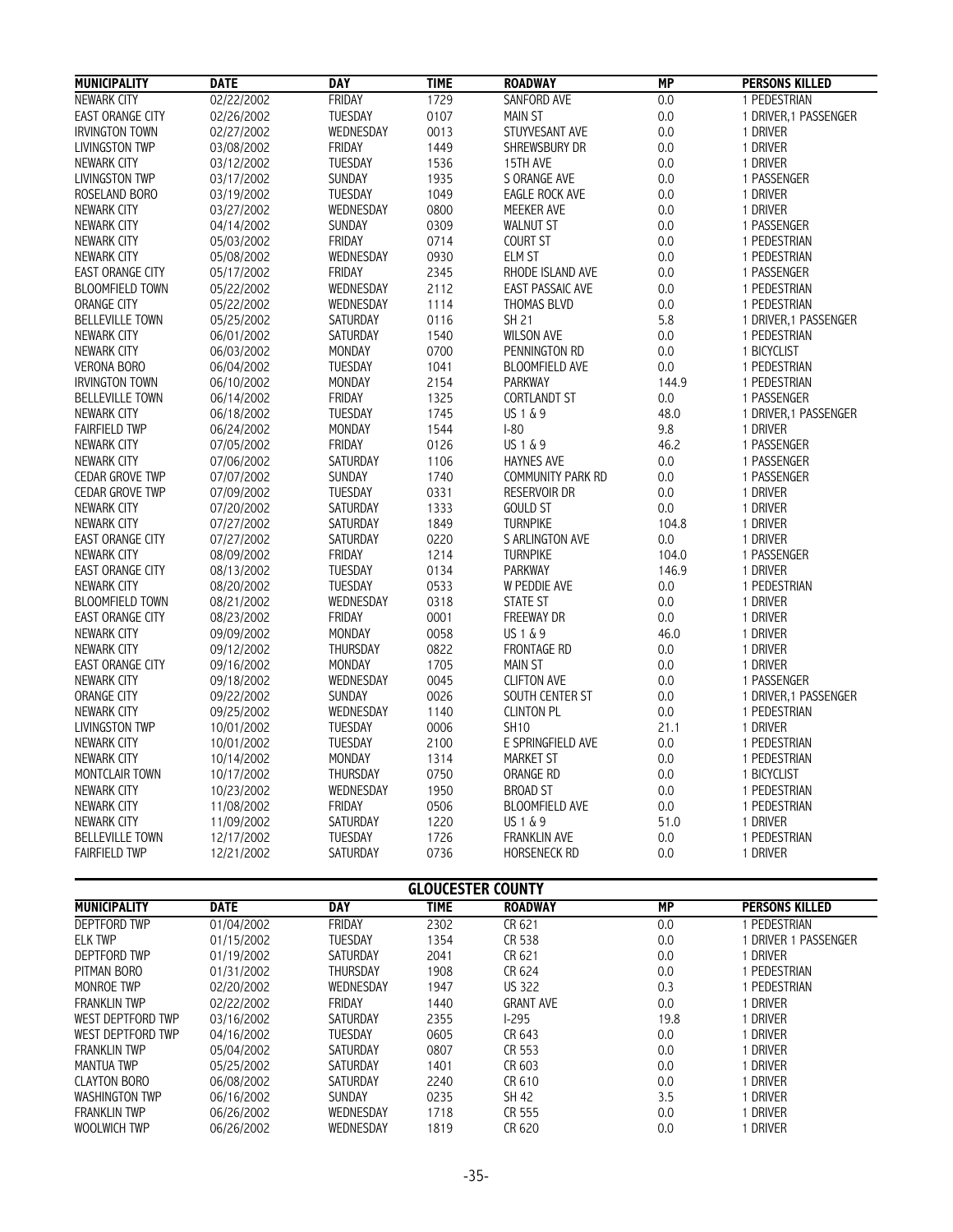| <b>MUNICIPALITY</b>       | <b>DATE</b> | DAY             | <b>TIME</b> | <b>ROADWAY</b>  | MP   | <b>PERSONS KILLED</b> |
|---------------------------|-------------|-----------------|-------------|-----------------|------|-----------------------|
| <b>EAST GREENWICH TWP</b> | 06/29/2002  | <b>SATURDAY</b> | 1422        | <b>TURNPIKE</b> | 18.1 | 3 PASSENGERS          |
| WOODBURY CITY             | 07/11/2002  | THURSDAY        | 1647        | S BARBER        | 0.0  | DRIVER                |
| <b>WASHINGTON TWP</b>     | 07/21/2002  | <b>SUNDAY</b>   | 2342        | MT PLEASANT RD  | 0.0  | driver                |
| <b>WOOLWICH TWP</b>       | 07/21/2002  | <b>SUNDAY</b>   | 0143        | <b>TURNPIKE</b> | 9.6  | <b>DRIVER</b>         |
| <b>MANTUA TWP</b>         | 07/30/2002  | TUESDAY         | 0015        | CR 624          | 0.0  | driver                |
| <b>WASHINGTON TWP</b>     | 09/01/2002  | <b>SUNDAY</b>   | 1451        | SH 42           | 3.5  | PASSENGER             |
| <b>FRANKLIN TWP</b>       | 09/13/2002  | FRIDAY          | 0147        | CR 555          | 0.0  | <b>DRIVER</b>         |
| <b>MANTUA TWP</b>         | 09/28/2002  | <b>SATURDAY</b> | 0505        | SH 55           | 53.5 | <b>DRIVER</b>         |
| MONROE TWP                | 09/30/2002  | <b>MONDAY</b>   | 2052        | <b>US 322</b>   | 26.0 | PEDESTRIAN            |
| <b>WASHINGTON TWP</b>     | 10/12/2002  | <b>SATURDAY</b> | 1928        | SH 42           | 5.6  | PEDESTRIAN            |
| MONROE TWP                | 10/17/2002  | THURSDAY        | 1844        | <b>US 322</b>   | 28.1 | PEDESTRIAN            |
| DEPTFORD TWP              | 10/23/2002  | WEDNESDAY       | 1958        | SH 47           | 67.7 | <b>DRIVER</b>         |
| GLASSBORO BORO            | 10/28/2002  | <b>MONDAY</b>   | 1404        | <b>SH 47</b>    | 64.5 | 1 DRIVER              |
| <b>FRANKLIN TWP</b>       | 10/31/2002  | <b>THURSDAY</b> | 1803        | CR 604          | 0.0  | 2 PASSENGERS          |
| <b>CLAYTON BORO</b>       | 11/15/2002  | <b>FRIDAY</b>   | 2152        | SH 47           | 58.5 | PEDESTRIAN            |
| MONROE TWP                | 11/17/2002  | <b>SUNDAY</b>   | 2048        | <b>US 322</b>   | 31.6 | PEDESTRIAN            |
| <b>ELK TWP</b>            | 11/22/2002  | <b>FRIDAY</b>   | 1746        | <b>SH 77</b>    | 18.6 | PASSENGER             |
| <b>WASHINGTON TWP</b>     | 12/02/2002  | <b>MONDAY</b>   | 0247        | SH 42           | 6.3  | Driver                |

| <b>HUDSON COUNTY</b>   |                         |                 |             |                     |           |                       |  |  |  |
|------------------------|-------------------------|-----------------|-------------|---------------------|-----------|-----------------------|--|--|--|
| <b>MUNICIPALITY</b>    | <b>DATE</b>             | <b>DAY</b>      | <b>TIME</b> | <b>ROADWAY</b>      | <b>MP</b> | <b>PERSONS KILLED</b> |  |  |  |
| <b>JERSEY CITY</b>     | $\overline{01}/11/2002$ | <b>FRIDAY</b>   | 1030        | <b>SECOND ST</b>    | 0.0       | 1 PEDESTRIAN          |  |  |  |
| SECAUCUS TOWN          | 01/28/2002              | <b>MONDAY</b>   | 0050        | SH <sub>3</sub>     | 9.9       | 1 Driver              |  |  |  |
| <b>JERSEY CITY</b>     | 02/09/2002              | <b>SATURDAY</b> | 0539        | US 1 & 9            | 54.0      | 1 PEDESTRIAN          |  |  |  |
| <b>SECAUCUS TOWN</b>   | 03/25/2002              | <b>MONDAY</b>   | 1230        | <b>TURNPIKE</b>     | 112.3     | 1 DRIVER              |  |  |  |
| <b>GUTTENBERG TOWN</b> | 05/15/2002              | WEDNESDAY       | 1004        | <b>BLVD EAST</b>    | 0.0       | 1 DRIVER              |  |  |  |
| <b>JERSEY CITY</b>     | 05/19/2002              | <b>SUNDAY</b>   | 0334        | US 1 & 9            | 2.2       | 1 PASSENGER           |  |  |  |
| <b>JERSEY CITY</b>     | 05/21/2002              | <b>TUESDAY</b>  | 2326        | AVENUE A            | 0.0       | 1 DRIVER              |  |  |  |
| <b>JERSEY CITY</b>     | 06/06/2002              | <b>THURSDAY</b> | 1829        | DANFORTH AVE        | 0.0       | 1 DRIVER              |  |  |  |
| WEST NEW YORK TOWN     | 07/04/2002              | <b>THURSDAY</b> | 2355        | RIVER BEND RD       | 0.0       | 1 DRIVER              |  |  |  |
| NORTH BERGEN TWP       | 07/27/2002              | <b>SATURDAY</b> | 2111        | RIVER RD            | 0.0       | 1 PEDESTRIAN          |  |  |  |
| <b>JERSEY CITY</b>     | 08/18/2002              | <b>SUNDAY</b>   | 0455        | <b>TURNPIKE</b>     | 7.8       | 1 DRIVER              |  |  |  |
| NORTH BERGEN TWP       | 09/09/2002              | <b>MONDAY</b>   | 2030        | RIVER RD            | 0.0       | 1 PEDESTRIAN          |  |  |  |
| <b>JERSEY CITY</b>     | 09/19/2002              | <b>THURSDAY</b> | 1535        | JOHN F KENNEDY BLVD | 0.0       | 1 PEDESTRIAN          |  |  |  |
| <b>JERSEY CITY</b>     | 09/24/2002              | <b>TUESDAY</b>  | 0302        | MLK BLVD            | 0.0       | 1 DRIVER              |  |  |  |
| <b>JERSEY CITY</b>     | 09/24/2002              | <b>TUESDAY</b>  | 1928        | <b>SUMMIT ST</b>    | 0.0       | 1 PEDESTRIAN          |  |  |  |
| <b>JERSEY CITY</b>     | 09/27/2002              | FRIDAY          | 2043        | OLD BERGEN RD       | $0.0\,$   | 1 DRIVER              |  |  |  |
| <b>JERSEY CITY</b>     | 10/06/2002              | SUNDAY          | 2239        | MONTGOMERY ST       | 0.0       | 1 PEDESTRIAN          |  |  |  |
| <b>JERSEY CITY</b>     | 10/17/2002              | <b>THURSDAY</b> | 1019        | <b>BALDWIN ST</b>   | 0.0       | 1 DRIVER              |  |  |  |
| NORTH BERGEN TWP       | 10/24/2002              | <b>THURSDAY</b> | 0657        | US 1 & 9            | 58.0      | 1 PEDESTRIAN          |  |  |  |
| NORTH BERGEN TWP       | 11/06/2002              | WEDNESDAY       | 0530        | US 1 & 9            | 59.0      | 1 PASSENGER           |  |  |  |
| <b>JERSEY CITY</b>     | 11/08/2002              | FRIDAY          | 2215        | MONTGOMERY ST       | 0.0       | 1 PEDESTRIAN          |  |  |  |
| SECAUCUS TOWN          | 11/28/2002              | <b>THURSDAY</b> | 1912        | <b>TURNPIKE</b>     | 113.9     | 1 PASSENGER           |  |  |  |
| <b>JERSEY CITY</b>     | 12/25/2002              | WEDNESDAY       | 0437        | SH 139              | 0.5       | 1 DRIVER              |  |  |  |

|                        | <b>HUNTERDON COUNTY</b> |                |             |                |           |                       |  |  |  |
|------------------------|-------------------------|----------------|-------------|----------------|-----------|-----------------------|--|--|--|
| <b>MUNICIPALITY</b>    | <b>DATE</b>             | <b>DAY</b>     | <b>TIME</b> | <b>ROADWAY</b> | <b>MP</b> | <b>PERSONS KILLED</b> |  |  |  |
| <b>FRANKLIN TWP</b>    | 01/07/2002              | <b>MONDAY</b>  | 1735        | CR 579         | 0.0       | PEDESTRIAN            |  |  |  |
| <b>DELAWARE TWP</b>    | 01/22/2002              | TUESDAY        | 1149        | CR 579         | 0.0       | driver                |  |  |  |
| <b>READINGTON TWP</b>  | 03/30/2002              | SATURDAY       | 2209        | <b>US 22</b>   | 26.1      | PEDESTRIAN            |  |  |  |
| <b>READINGTON TWP</b>  | 04/07/2002              | <b>SUNDAY</b>  | 0357        | <b>US 22</b>   | 25.0      | <b>DRIVER</b>         |  |  |  |
| <b>FRANKLIN TWP</b>    | 04/08/2002              | <b>MONDAY</b>  | 2256        | CR 617         | 0.0       | <b>DRIVER</b>         |  |  |  |
| <b>HAMPTON BORO</b>    | 05/15/2002              | WEDNESDAY      | 0646        | <b>SH 31</b>   | 38.9      | DRIVER                |  |  |  |
| TEWKSBURY TWP          | 05/17/2002              | FRIDAY         | 0327        | CR 523         | 0.0       | PASSENGER             |  |  |  |
| <b>FRANKLIN TWP</b>    | 06/21/2002              | FRIDAY         | 1450        | CR 513         | 0.0       | 1 DRIVER              |  |  |  |
| <b>CLINTON TWP</b>     | 09/05/2002              | THURSDAY       | 1901        | SH 31          | 32.1      | i driver              |  |  |  |
| <b>LEBANON BORO</b>    | 09/23/2002              | <b>MONDAY</b>  | 2329        | $-78$          | 20.4      | DRIVER                |  |  |  |
| <b>CLINTON TWP</b>     | 09/30/2002              | <b>MONDAY</b>  | 0643        | SH 31          | 34.2      | DRIVER                |  |  |  |
| <b>CLINTON TWP</b>     | 10/01/2002              | TUESDAY        | 1111        | <b>US 22</b>   | 20.5      | i driver              |  |  |  |
| KINGWOOD TWP           | 10/11/2002              | FRIDAY         | 1313        | SH 29          | 32.7      | 1 Driver              |  |  |  |
| <b>LEBANON BORO</b>    | 11/20/2002              | WEDNESDAY      | 0846        | $-78$          | 20.5      | Driver                |  |  |  |
| <b>WEST AMWELL TWP</b> | 12/03/2002              | <b>TUESDAY</b> | 0904        | SH 31          | 14.8      | 1 Driver              |  |  |  |
| <b>BETHLEHEM TWP</b>   | 12/09/2002              | MONDAY         | 2357        | l-78           | 8.0       | 2 PASSENGERS          |  |  |  |
| <b>HAMPTON BORO</b>    | 12/19/2002              | THURSDAY       | 1755        | SH 31          | 38.8      | PEDESTRIAN            |  |  |  |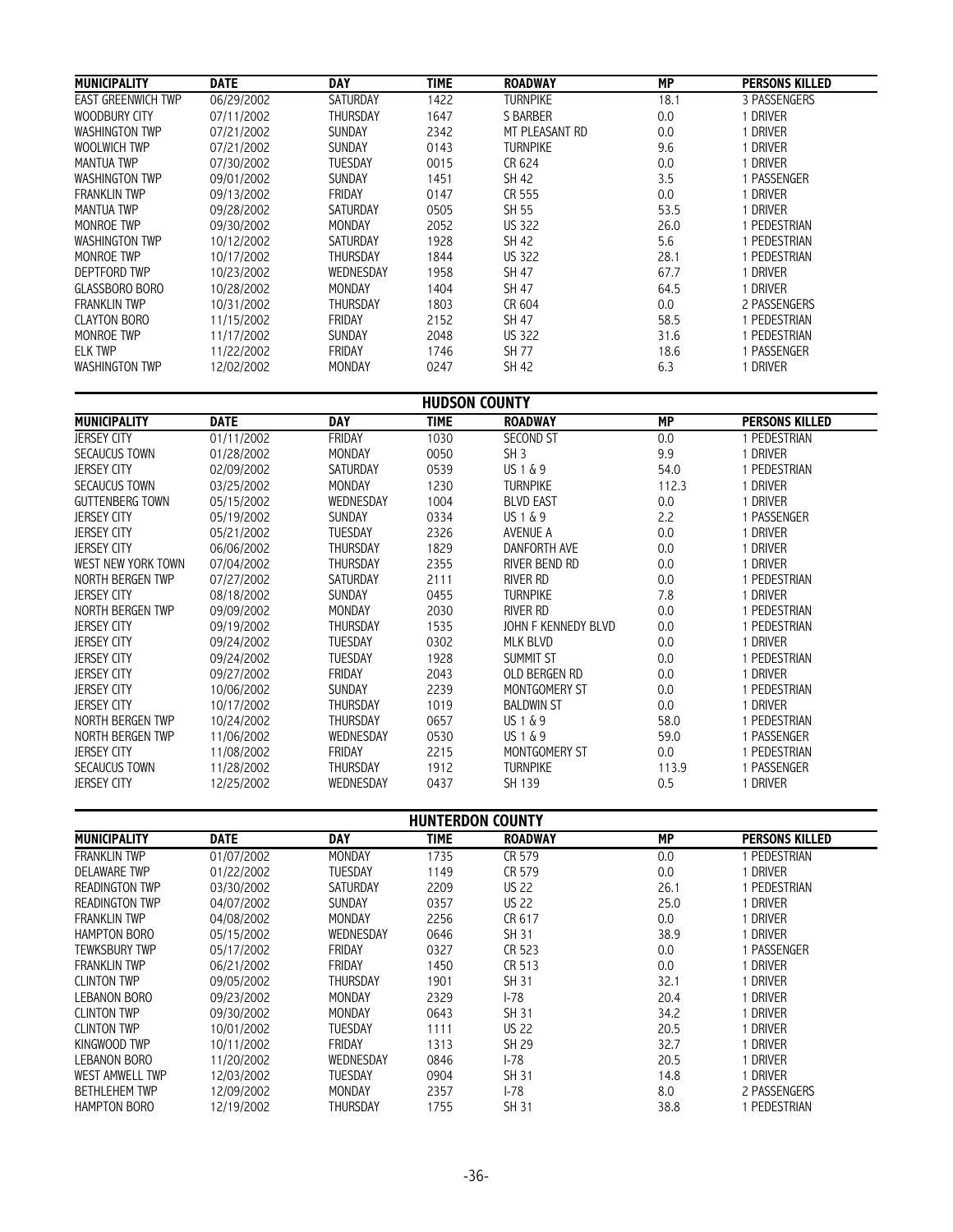| <b>MERCER COUNTY</b>    |             |                 |                         |                       |                 |                        |  |
|-------------------------|-------------|-----------------|-------------------------|-----------------------|-----------------|------------------------|--|
| <b>MUNICIPALITY</b>     | <b>DATE</b> | <b>DAY</b>      | <b>TIME</b>             | <b>ROADWAY</b>        | $\overline{MP}$ | <b>PERSONS KILLED</b>  |  |
| <b>EAST WINDSOR TWP</b> | 01/08/2002  | <b>TUESDAY</b>  | 1335                    | <b>US 130</b>         | 68.2            | 1 PASSENGER            |  |
| <b>LAWRENCE TWP</b>     | 01/09/2002  | WEDNESDAY       | 2014                    | US <sub>1</sub>       | 6.1             | 1 PEDESTRIAN           |  |
| <b>HAMILTON TWP</b>     | 01/14/2002  | <b>MONDAY</b>   | 1123                    | CR 535                | 0.0             | 1 DRIVER               |  |
| <b>EWING TWP</b>        | 01/29/2002  | <b>TUESDAY</b>  | 1202                    | CR 634                | 0.0             | 1 DRIVER               |  |
| <b>HAMILTON TWP</b>     | 02/08/2002  | <b>FRIDAY</b>   | 0801                    | SH 33                 | 3.1             | 1 PEDESTRIAN           |  |
| <b>EAST WINDSOR TWP</b> | 02/10/2002  | SUNDAY          | 1553                    | CR 571                | 0.0             | 1 DRIVER               |  |
| <b>LAWRENCE TWP</b>     | 02/14/2002  | <b>THURSDAY</b> | 0759                    | <b>US 206</b>         | 46.5            | 1 PEDESTRIAN           |  |
| <b>WASHINGTON TWP</b>   | 02/17/2002  | SUNDAY          | 0731                    | <b>TURNPIKE</b>       | 61.4            | 1 DRIVER               |  |
| <b>LAWRENCE TWP</b>     | 03/12/2002  | <b>TUESDAY</b>  | 0346                    | US <sub>1</sub>       | $7.0\,$         | 1 BICYCLIST            |  |
| <b>WEST WINDSOR TWP</b> | 04/12/2002  | FRIDAY          | 1235                    | ROSZEL RD             | 0.0             | 1 PASSENGER            |  |
| <b>HAMILTON TWP</b>     | 04/12/2002  | <b>FRIDAY</b>   | 1730                    | <b>HUTCHINSON ST</b>  | 0.0             | 1 PEDESTRIAN           |  |
| <b>EWING TWP</b>        | 04/15/2002  | <b>MONDAY</b>   | 1330                    | CR 622                | 0.0             | 1 PEDESTRIAN           |  |
| <b>TRENTON CITY</b>     | 04/20/2002  | SATURDAY        | 1711                    | N HERMITAGE AVE       | 0.0             | 1 DRIVER               |  |
| <b>TRENTON CITY</b>     | 04/26/2002  | <b>FRIDAY</b>   | 0053                    | SH 29                 | 4.7             | 1 DRIVER               |  |
| <b>HAMILTON TWP</b>     | 06/30/2002  | SUNDAY          | 2352                    | CR 635                | 0.0             | 1 DRIVER, 1 PASSENGER  |  |
| <b>EAST WINDSOR TWP</b> | 07/06/2002  | SATURDAY        | 0719                    | <b>TURNPIKE</b>       | 65.0            | 1 DRIVER               |  |
| <b>EAST WINDSOR TWP</b> | 07/28/2002  | SUNDAY          | 1155                    | <b>SH 33</b>          | 12.7            | 1 DRIVER               |  |
| <b>HAMILTON TWP</b>     | 08/04/2002  | <b>SUNDAY</b>   | 1315                    | CR 622                | 0.0             | 1 DRIVER               |  |
| <b>LAWRENCE TWP</b>     | 08/21/2002  | WEDNESDAY       | 2226                    | CR 616                | 0.0             | 1 DRIVER               |  |
| <b>WEST WINDSOR TWP</b> | 08/23/2002  | <b>FRIDAY</b>   | 0930                    | CR 526                | 0.0             | 1 PASSENGER            |  |
| <b>WASHINGTON TWP</b>   | 08/24/2002  | <b>SATURDAY</b> | 0623                    | <b>TURNPIKE</b>       | 63.7            | 1 PASSENGER            |  |
| PRINCETON TWP           | 08/25/2002  | <b>SUNDAY</b>   | 0111                    | <b>MOUNT LUCAS RD</b> | 0.0             | 1 PASSENGER            |  |
| <b>LAWRENCE TWP</b>     | 08/25/2002  | <b>SUNDAY</b>   | 0005                    | <b>US 206</b>         | 47.2            | 1 DRIVER               |  |
| <b>EAST WINDSOR TWP</b> | 08/27/2002  | <b>TUESDAY</b>  | 2213                    | CR 571                | 0.0             | 1 PASSENGER            |  |
| <b>TRENTON CITY</b>     | 09/06/2002  | FRIDAY          | 1714                    | <b>WALNUT AVE</b>     | 0.0             | 1 PEDESTRIAN           |  |
| <b>EAST WINDSOR TWP</b> | 09/12/2002  | THURSDAY        | 1126                    | <b>TURNPIKE</b>       | 64.8            | 1 DRIVER               |  |
| <b>EAST WINDSOR TWP</b> | 09/18/2002  | WEDNESDAY       | 0146                    | <b>TURNPIKE</b>       | 65.1            | 1 DRIVER               |  |
| <b>EAST WINDSOR TWP</b> | 09/20/2002  | FRIDAY          | 0750                    | <b>TURNPIKE</b>       | 67.4            | 1 DRIVER, 2 PASSENGERS |  |
| <b>EAST WINDSOR TWP</b> | 10/15/2002  | <b>TUESDAY</b>  | 1931                    | <b>SH 33</b>          | 15.9            | 1 PEDESTRIAN           |  |
| <b>HAMILTON TWP</b>     | 10/20/2002  | <b>SUNDAY</b>   | 0648                    | <b>US 206</b>         | 40.3            | 1 PEDESTRIAN           |  |
| <b>EWING TWP</b>        | 11/22/2002  | <b>FRIDAY</b>   | 0650                    | SH 31                 | 2.6             | 1 DRIVER               |  |
| <b>WEST WINDSOR TWP</b> | 11/24/2002  | <b>SUNDAY</b>   | 1818                    | ALEXANDER RD          | 0.0             | 1 PEDESTRIAN           |  |
| <b>WEST WINDSOR TWP</b> | 12/11/2002  | WEDNESDAY       | 0702                    | US <sub>1</sub>       | 8.5             | 1 PEDESTRIAN           |  |
|                         |             |                 | <b>MIDDLESEX COUNTY</b> |                       |                 |                        |  |
| <b>MIINICIPALITY</b>    | <b>DATF</b> | <b>DAY</b>      | <b>TIMF</b>             | <b>ROADWAY</b>        | <b>MP</b>       | <b>PERSONS KILLED</b>  |  |

|                           |             |                 | IIIDDLLJLA JOUN I |                     |                 |                       |
|---------------------------|-------------|-----------------|-------------------|---------------------|-----------------|-----------------------|
| <b>MUNICIPALITY</b>       | <b>DATE</b> | <b>DAY</b>      | <b>TIME</b>       | <b>ROADWAY</b>      | $\overline{MP}$ | <b>PERSONS KILLED</b> |
| N BRUNSWICK TWP           | 01/07/2002  | <b>MONDAY</b>   | 0833              | US <sub>1</sub>     | 21.0            | <b>DRIVER</b>         |
| <b>EAST BRUNSWICK TWP</b> | 01/08/2002  | <b>TUESDAY</b>  | 0717              | <b>OAKMONT AVE</b>  | 0.0             | 1 DRIVER              |
| METUCHEN BORO             | 01/11/2002  | FRIDAY          | 1939              | CR 660              | 0.0             | 1 PEDESTRIAN          |
| WOODBRIDGE TWP            | 01/14/2002  | <b>MONDAY</b>   | 1600              | CR 602              | 0.0             | 1 PEDESTRIAN          |
| WOODBRIDGE TWP            | 01/19/2002  | <b>SATURDAY</b> | 1841              | CR 604              | 0.0             | 1 PASSENGER           |
| <b>EDISON TWP</b>         | 01/23/2002  | WEDNESDAY       | 2218              | US <sub>1</sub>     | 28.0            | 1 DRIVER              |
| MIDDLESEX BORO            | 02/01/2002  | <b>FRIDAY</b>   | 0620              | <b>SH 28</b>        | 11.0            | 1 PEDESTRIAN          |
| NEW BRUNSWICK CITY        | 02/03/2002  | <b>SUNDAY</b>   | 0413              | SH 27               | 16.4            | 1 DRIVER              |
| SO BRUNSWICK TWP          | 02/08/2002  | <b>FRIDAY</b>   | 1206              | <b>CHRIS COURT</b>  | 0.0             | 1 DRIVER              |
| <b>EDISON TWP</b>         | 02/08/2002  | FRIDAY          | 2257              | CR 501              | 0.0             | 1 DRIVER              |
| SOUTH AMBOY CITY          | 02/20/2002  | WEDNESDAY       | 1514              | US <sub>9</sub>     | 129.0           | 1 DRIVER              |
| <b>MONROE TWP</b>         | 03/01/2002  | <b>FRIDAY</b>   | 1200              | CR 619              | 0.0             | 1 DRIVER              |
| <b>OLD BRIDGE TWP</b>     | 03/10/2002  | <b>SUNDAY</b>   | 2359              | SH 34               | 26.7            | <b>DRIVER</b>         |
| MONROE TWP                | 03/11/2002  | <b>MONDAY</b>   | 1158              | CR 625              | 0.0             | DRIVER,1 PASSENGER    |
| WOODBRIDGE TWP            | 03/26/2002  | <b>TUESDAY</b>  | 0104              | <b>TURNPIKE</b>     | 91.0            | <b>DRIVER</b>         |
| <b>PISCATAWAY TWP</b>     | 03/27/2002  | WEDNESDAY       | 1100              | $-287$              | 9.0             | 1 DRIVER              |
| SO BRUNSWICK TWP          | 03/28/2002  | <b>THURSDAY</b> | 1849              | CR 522              | 0.0             | 1 PEDESTRIAN          |
| MONROE TWP                | 03/31/2002  | <b>SUNDAY</b>   | 0848              | POSSUM HOLLOW RD    | 0.0             | 1 PEDESTRIAN          |
| SOUTH RIVER BORO          | 04/03/2002  | WEDNESDAY       | 1419              | <b>HILLSIDE AVE</b> | 0.0             | <b>BICYCLIST</b>      |
| <b>OLD BRIDGE TWP</b>     | 04/07/2002  | <b>SUNDAY</b>   | 0825              | THROCKMORTON LN     | 0.0             | 1 DRIVER              |
| WOODBRIDGE TWP            | 04/11/2002  | <b>THURSDAY</b> | 0115              | <b>PARKWAY</b>      | 134.5           | 1 DRIVER              |
| SAYREVILLE BORO           | 04/12/2002  | <b>FRIDAY</b>   | 0302              | <b>PARKWAY</b>      | 125.5           | <b>DRIVER</b>         |
| <b>EDISON TWP</b>         | 04/15/2002  | <b>MONDAY</b>   | 0843              | <b>MONTVIEW AVE</b> | 0.0             | 1 PASSENGER           |
| <b>PISCATAWAY TWP</b>     | 04/16/2002  | <b>TUESDAY</b>  | 0915              | $1-287$             | 6.0             | 1 DRIVER              |
| N BRUNSWICK TWP           | 04/18/2002  | <b>THURSDAY</b> | 2333              | US <sub>1</sub>     | 23.8            | 1 DRIVER              |
| MONROE TWP                | 04/21/2002  | <b>SUNDAY</b>   | 0927              | CR 522              | 0.0             | 1 PASSENGER           |
| SO PLAINFIELD BORO        | 04/29/2002  | <b>MONDAY</b>   | 0903              | CR 501              | 0.0             | 1 DRIVER              |
| WOODBRIDGE TWP            | 05/02/2002  | <b>THURSDAY</b> | 1144              | <b>BLAIR RD</b>     | 0.0             | <b>DRIVER</b>         |
| SAYREVILLE BORO           | 06/02/2002  | <b>SUNDAY</b>   | 1506              | <b>MAIN ST</b>      | 0.0             | 1 DRIVER              |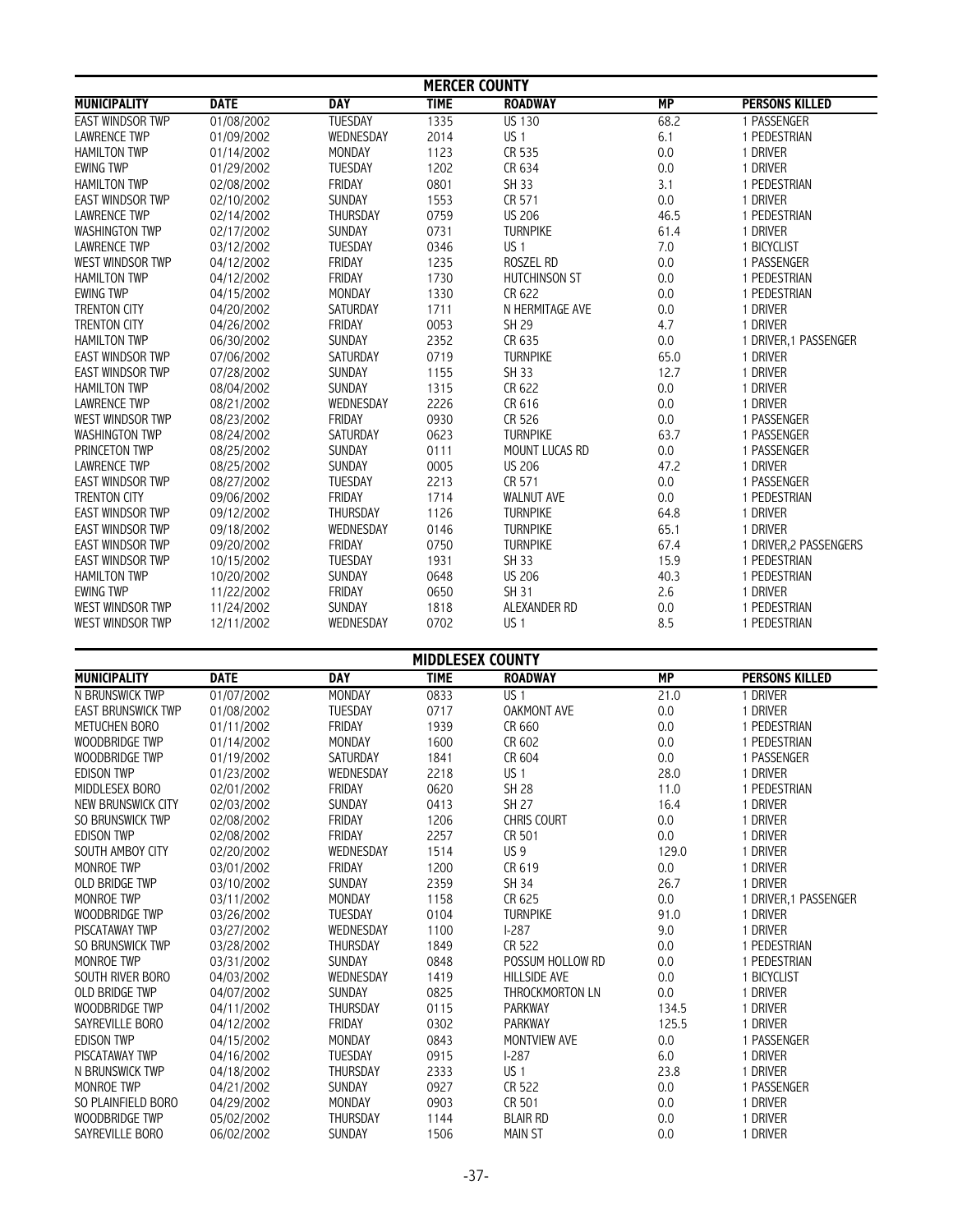| <b>MUNICIPALITY</b>       | <b>DATE</b> | <b>DAY</b>      | <b>TIME</b>            | <b>ROADWAY</b>    | <b>MP</b> | <b>PERSONS KILLED</b> |
|---------------------------|-------------|-----------------|------------------------|-------------------|-----------|-----------------------|
| <b>NEW BRUNSWICK CITY</b> | 06/16/2002  | <b>SUNDAY</b>   | 2348                   | SH 91             | 2.0       | 1 PEDESTRIAN          |
| SAYREVILLE BORO           | 06/22/2002  | SATURDAY        | 0255                   | SH 35             | 48.3      | 1 PEDESTRIAN          |
| <b>MONROE TWP</b>         | 07/02/2002  | <b>TUESDAY</b>  | 1805                   | CR 613            | 0.0       | 1 BICYCLIST           |
| WOODBRIDGE TWP            | 07/09/2002  | <b>TUESDAY</b>  | 0013                   | <b>PARKWAY</b>    | 130.7     | 1 PEDESTRIAN          |
| <b>CRANBURY TWP</b>       | 07/22/2002  | <b>MONDAY</b>   | 1400                   | <b>TURNPIKE</b>   | 70.1      | 2 PASSENGERS          |
| MONROE TWP                | 08/03/2002  | SATURDAY        | 0645                   | CR 619            | 0.0       | 1 DRIVER              |
| NEW BRUNSWICK CITY        | 08/30/2002  | FRIDAY          | 0104                   | <b>SH 18</b>      | 41.7      | 1 PEDESTRIAN          |
| <b>OLD BRIDGE TWP</b>     | 09/03/2002  | <b>TUESDAY</b>  | 1015                   | <b>PERRINE RD</b> | 0.0       | 1 DRIVER              |
| OLD BRIDGE TWP            | 09/07/2002  | SATURDAY        | 0503                   | US <sub>9</sub>   | 125.0     | 1 PEDESTRIAN          |
| MONROE TWP                | 09/08/2002  | <b>SUNDAY</b>   | 2006                   | CR 527            | 0.0       | 1 PEDESTRIAN          |
| <b>EDISON TWP</b>         | 09/11/2002  | WEDNESDAY       | 0044                   | US <sub>1</sub>   | 29.0      | 1 PEDESTRIAN          |
| <b>EDISON TWP</b>         | 10/03/2002  | <b>THURSDAY</b> | 2000                   | CR 514            | 0.0       | 1 PEDESTRIAN          |
| WOODBRIDGE TWP            | 10/05/2002  | <b>SATURDAY</b> | 2020                   | US <sub>9</sub>   | 135.0     | 1 PEDESTRIAN          |
| <b>OLD BRIDGE TWP</b>     | 10/18/2002  | <b>FRIDAY</b>   | 2108                   | <b>SH 18</b>      | 34.5      | 1 PEDESTRIAN          |
| OLD BRIDGE TWP            | 10/22/2002  | <b>TUESDAY</b>  | 1441                   | US <sub>9</sub>   | 124.0     | 1 PASSENGER           |
| <b>WOODBRIDGE TWP</b>     | 10/26/2002  | SATURDAY        | 0620                   | <b>PARKWAY</b>    | 130.4     | 1 PEDESTRIAN          |
| N BRUNSWICK TWP           | 11/01/2002  | FRIDAY          | 1323                   | US <sub>1</sub>   | 38.3      | 1 PEDESTRIAN          |
| <b>EDISON TWP</b>         | 11/10/2002  | SUNDAY          | 1746                   | <b>SH 27</b>      | 19.0      | 1 PEDESTRIAN          |
| <b>HELMETTA BORO</b>      | 11/14/2002  | <b>THURSDAY</b> | 1826                   | CR 615            | 0.0       | 1 DRIVER              |
| SO PLAINFIELD BORO        | 11/19/2002  | <b>TUESDAY</b>  | 2256                   | $1-287$           | 5.3       | 1 DRIVER              |
| SO BRUNSWICK TWP          | 11/24/2002  | <b>SUNDAY</b>   | 0948                   | <b>US 130</b>     | 75.2      | 1 DRIVER              |
| CARTERET BORO             | 12/03/2002  | <b>TUESDAY</b>  | 1115                   | <b>TURNPIKE</b>   | 96.0      | 1 PEDESTRIAN          |
| <b>EAST BRUNSWICK TWP</b> | 12/04/2002  | WEDNESDAY       | 1019                   | DUNHAMS CORNER RD | 0.0       | 1 DRIVER              |
| <b>EAST BRUNSWICK TWP</b> | 12/17/2002  | <b>TUESDAY</b>  | 1725                   | CR 527            | 0.0       | 1 PEDESTRIAN          |
| SAYREVILLE BORO           | 12/17/2002  | <b>TUESDAY</b>  | 0846                   | <b>SH 35</b>      | 48.2      | 1 PASSENGER           |
| SAYREVILLE BORO           | 12/19/2002  | <b>THURSDAY</b> | 0043                   | <b>US9</b>        | 131.0     | 1 DRIVER              |
| WOODBRIDGE TWP            | 12/28/2002  | SATURDAY        | 2159                   | <b>PARKWAY</b>    | 132.0     | 1 DRIVER, 1 PASSENGER |
|                           |             |                 | <b>MONMOUTH COUNTY</b> |                   |           |                       |
| <b>MUNICIPALITY</b>       | <b>DATE</b> | <b>DAY</b>      | <b>TIME</b>            | <b>ROADWAY</b>    | <b>MP</b> | <b>PERSONS KILLED</b> |
| <b>FREEHOLD TWP</b>       | 01/10/2002  | <b>THURSDAY</b> | 0713                   | CR 53             | 0.0       | 1 DRIVER              |
| <b>HOWELL TWP</b>         | 01/13/2002  | SUNDAY          | 1842                   | US <sub>9</sub>   | 107.0     | 1 DRIVER              |
| <b>FREEHOLD TWP</b>       | 01/20/2002  | <b>SUNDAY</b>   | 0928                   | US <sub>9</sub>   | 111.2     | 1 DRIVER              |

| <b>HOWELL IWP</b>     | 01/13/2002 | <b>SUNDAY</b>   | 1842 | บว ฯ              | 107.0 | I DRIVER              |
|-----------------------|------------|-----------------|------|-------------------|-------|-----------------------|
| FREEHOLD TWP          | 01/20/2002 | <b>SUNDAY</b>   | 0928 | US <sub>9</sub>   | 111.2 | 1 DRIVER              |
| <b>HOWELL TWP</b>     | 01/27/2002 | <b>SUNDAY</b>   | 1450 | US <sub>9</sub>   | 109.1 | 1 DRIVER              |
| MIDDLETOWN TWP        | 01/28/2002 | <b>MONDAY</b>   | 0156 | SH 36             | 12.9  | 1 DRIVER              |
| W LONG BRANCH BORO    | 01/28/2002 | <b>MONDAY</b>   | 0107 | CR 32             | 0.0   | 1 DRIVER              |
| <b>HOWELL TWP</b>     | 01/28/2002 | MONDAY          | 1211 | US <sub>9</sub>   | 110.0 | 1 DRIVER              |
| <b>HOWELL TWP</b>     | 04/06/2002 | <b>SATURDAY</b> | 0456 | NEWTONS CORNER RD | 0.0   | 1 DRIVER              |
| <b>BELMAR BORO</b>    | 04/11/2002 | <b>THURSDAY</b> | 2336 | <b>SH 35</b>      | 20.8  | 1 DRIVER              |
| MIDDLETOWN TWP        | 04/19/2002 | <b>FRIDAY</b>   | 1850 | SWIMMING RIVER RD | 0.0   | 1 DRIVER              |
| <b>MANALAPAN TWP</b>  | 05/05/2002 | <b>SUNDAY</b>   | 2352 | US <sub>9</sub>   | 118.1 | 1 PEDESTRIAN          |
| <b>HOLMDEL TWP</b>    | 05/10/2002 | FRIDAY          | 2035 | <b>LAUREL AVE</b> | 0.0   | 1 PEDESTRIAN          |
| UPPER FREEHOLD TWP    | 05/23/2002 | <b>THURSDAY</b> | 0930 | CR 539            | 0.0   | 1 DRIVER, 1 PASSENGER |
| <b>OCEAN TWP</b>      | 05/25/2002 | SATURDAY        | 0417 | SH 35             | 27.0  | 1 PASSENGER           |
| <b>HOLMDEL TWP</b>    | 06/02/2002 | SUNDAY          | 0120 | CR 516            | 0.0   | 1 DRIVER              |
| <b>MANALAPAN TWP</b>  | 06/14/2002 | FRIDAY          | 1804 | <b>CR 527A</b>    | 0.0   | 2 PASSENGERS          |
| COLTS NECK TWP        | 06/19/2002 | WEDNESDAY       | 1335 | CR 537            | 0.0   | 1 DRIVER              |
| <b>MARLBORO TWP</b>   | 06/21/2002 | <b>FRIDAY</b>   | 1939 | <b>CHASE DR</b>   | 0.0   | 1 DRIVER              |
| <b>HOWELL TWP</b>     | 06/28/2002 | FRIDAY          | 1914 | <b>MANASSA RD</b> | 0.0   | 1 DRIVER, 1 PASSENGER |
| <b>BELMAR BORO</b>    | 06/29/2002 | <b>SATURDAY</b> | 1441 | 12TH AVE          | 0.0   | 1 DRIVER              |
| <b>MILLSTONE TWP</b>  | 07/05/2002 | <b>FRIDAY</b>   | 0919 | $1-195$           | 14.3  | 1 PASSENGER           |
| EATONTOWN BORO        | 07/06/2002 | <b>SATURDAY</b> | 1304 | <b>SH 18</b>      | 13.2  | 2 DRIVERS             |
| UPPER FREEHOLD TWP    | 07/11/2002 | <b>THURSDAY</b> | 1444 | CR 524            | 0.0   | 1 DRIVER              |
| <b>HOWELL TWP</b>     | 07/11/2002 | <b>THURSDAY</b> | 1832 | CR 547            | 0.0   | 1 DRIVER              |
| MIDDLETOWN TWP        | 07/12/2002 | FRIDAY          | 2115 | <b>PARKWAY</b>    | 111.0 | 1 DRIVER              |
| MIDDLETOWN TWP        | 07/16/2002 | <b>TUESDAY</b>  | 0054 | NEW MONMOUTH RD   | 0.0   | 1 DRIVER              |
| ABERDEEN TWP          | 07/20/2002 | <b>SATURDAY</b> | 1751 | <b>WILSON AVE</b> | 0.0   | 1 PASSENGER           |
| <b>WALL TWP</b>       | 07/26/2002 | FRIDAY          | 0735 | CR 30             | 0.0   | 1 BICYCLIST           |
| TINTON FALLS BORO     | 07/30/2002 | <b>TUESDAY</b>  | 2059 | <b>SH 18</b>      | 15.6  | 2 DRIVERS             |
| <b>HOWELL TWP</b>     | 08/04/2002 | <b>SUNDAY</b>   | 0215 | CR 524            | 0.0   | 1 DRIVER              |
| ATL HIGHLANDS BORO    | 08/18/2002 | <b>SUNDAY</b>   | 1346 | SH 36             | 15.0  | 1 DRIVER              |
| <b>COLTS NECK TWP</b> | 09/11/2002 | WEDNESDAY       | 2254 | <b>SH 18</b>      | 19.0  | 1 PASSENGER           |
| <b>COLTS NECK TWP</b> | 09/20/2002 | <b>FRIDAY</b>   | 2234 | <b>CR 54</b>      | 0.0   | 1 DRIVER              |
| <b>OCEAN TWP</b>      | 09/22/2002 | <b>SUNDAY</b>   | 1840 | SH 66             | 2.7   | 1 PASSENGER           |
| MIDDLETOWN TWP        | 09/28/2002 | <b>SATURDAY</b> | 0200 | <b>PARKWAY</b>    | 114.1 | 1 DRIVER              |
| <b>HOWELL TWP</b>     | 10/03/2002 | <b>THURSDAY</b> | 1516 | <b>ALDRICH RD</b> | 0.0   | 1 DRIVER              |
|                       |            |                 |      |                   |       |                       |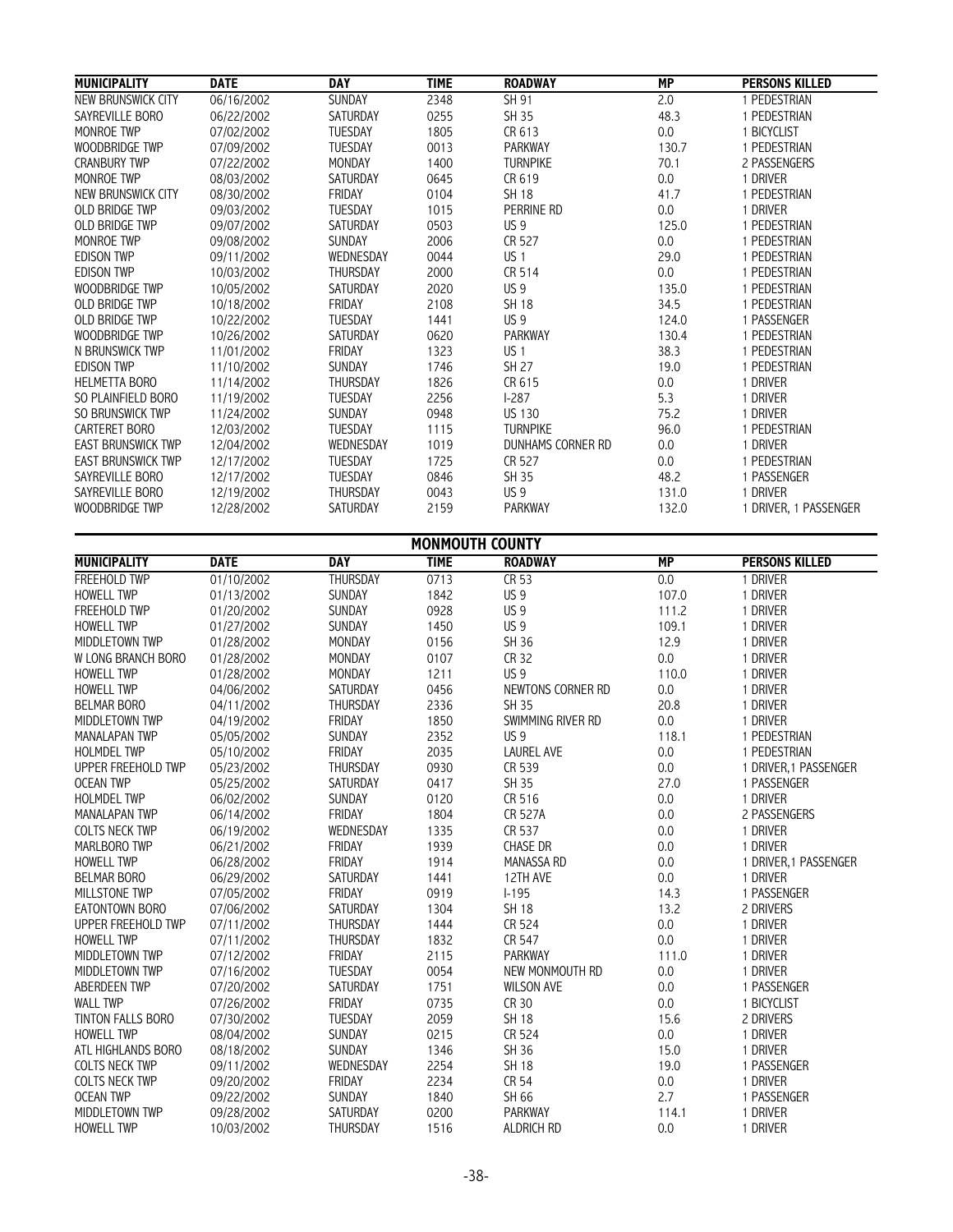| <b>MUNICIPALITY</b>   | <b>DATE</b>              | <b>DAY</b>      | <b>TIME</b>          | <b>ROADWAY</b>          | <b>MP</b>       | <b>PERSONS KILLED</b>             |
|-----------------------|--------------------------|-----------------|----------------------|-------------------------|-----------------|-----------------------------------|
| <b>WALL TWP</b>       | 10/05/2002               | <b>SATURDAY</b> | 1931                 | SH 34                   | 0.3             | 1 PEDESTRIAN                      |
| <b>WALL TWP</b>       | 10/09/2002               | WEDNESDAY       | 0531                 | PARKWAY                 | 99.0            | 1 DRIVER                          |
| <b>HAZLET TWP</b>     | 10/21/2002               | MONDAY          | 0120                 | SH 36                   | 23.6            | 1 PEDESTRIAN                      |
| <b>BRIELLE BORO</b>   | 10/24/2002               | THURSDAY        | 2102                 | SH 70                   | 58.6            | 1 DRIVER                          |
| MARLBORO TWP          | 10/28/2002               | MONDAY          | 2333                 | CR 46                   | 0.0             | 1 DRIVER                          |
| TINTON FALLS BORO     | 11/06/2002               | WEDNESDAY       | 0026                 | PARKWAY                 | 106.0           | 1 PEDESTRIAN                      |
| <b>KEYPORT BORO</b>   | 11/19/2002               | TUESDAY         | 0359                 | SH 35                   | 43.0            | 1 DRIVER                          |
| <b>MANALAPAN TWP</b>  | 12/10/2002               | <b>TUESDAY</b>  | 0603                 | US <sub>9</sub>         | 118.0           | 1 PEDESTRIAN                      |
| <b>FREEHOLD TWP</b>   | 12/11/2002               | WEDNESDAY       | 1527                 | HAVENS MILL RD          | 0.0             | 1 DRIVER                          |
| <b>HOWELL TWP</b>     | 12/13/2002               | FRIDAY          | 1208                 | US <sub>9</sub>         | 106.0           | 1 DRIVER                          |
| FREEHOLD TWP          | 12/20/2002               | FRIDAY          | 1737                 | SH 33                   | 2.3             | 1 DRIVER                          |
| COLTS NECK TWP        | 12/20/2002               | <b>FRIDAY</b>   | 0153                 | <b>ASBURY AVE</b>       | 0.0             | 1 DRIVER                          |
|                       |                          |                 |                      |                         |                 |                                   |
|                       |                          |                 | <b>MORRIS COUNTY</b> |                         |                 |                                   |
| <b>MUNICIPALITY</b>   | <b>DATE</b>              | <b>DAY</b>      | <b>TIME</b>          | <b>ROADWAY</b>          | <b>MP</b>       | <b>PERSONS KILLED</b>             |
| <b>ROXBURY TWP</b>    | 02/17/2002               | <b>SUNDAY</b>   | 1854                 | $I-80$                  | 27.3            | 1 DRIVER                          |
| PARSIPPANY-TROY HILL  | 03/02/2002               | <b>SATURDAY</b> | 0651                 | <b>US46</b>             | 49.8            | 1 DRIVER                          |
| PARSIPPANY-TROY HILL  | 04/06/2002               | SATURDAY        | 0230                 | <b>RAINBOW TRAIL</b>    | 0.0             | 1 DRIVER                          |
|                       |                          | FRIDAY          | 1414                 |                         | 10.4            | 1 DRIVER                          |
| PEQUANNOCK TWP        | 04/12/2002<br>05/24/2002 |                 |                      | SH 23                   |                 |                                   |
| <b>HANOVER TWP</b>    |                          | FRIDAY          | 1038                 | $1-287$                 | 40.2            | 1 PASSENGER<br>1 DRIVER           |
| <b>DOVER TOWN</b>     | 06/03/2002               | MONDAY          | 1919                 | <b>US 46</b>            | 38.0            |                                   |
| MONTVILLE TWP         | 06/06/2002               | THURSDAY        | 2325                 | $1-287$                 | 46.9            | 1 PEDESTRIAN                      |
| PARSIPPANY-TROY HILL  | 06/14/2002               | FRIDAY          | 1630                 | <b>KNOLL ROAD</b>       | 0.0             | 1 PASSENGER                       |
| RANDOLPH TWP          | 06/15/2002               | SATURDAY        | 0946                 | <b>FRANKLIN RD</b>      | 0.0             | 1 DRIVER                          |
| <b>CHESTER TWP</b>    | 06/24/2002               | MONDAY          | 0219                 | SOUTH RD                | 0.0             | 1 DRIVER                          |
| MENDHAM BORO          | 07/24/2002               | WEDNESDAY       | 0825                 | <b>BERNARDSVILLE RD</b> | 0.0             | 1 DRIVER                          |
| PARSIPPANY-TROY HILL  | 08/04/2002               | <b>SUNDAY</b>   | 2155                 | PARSIPPANY ROAD         | 0.0             | 1 PEDESTRIAN                      |
| MOUNT OLIVE TWP       | 08/07/2002               | WEDNESDAY       | 1554                 | CONTINENTAL DR          | 0.0             | 1 DRIVER, 1 PASSENGER             |
| <b>ROCKAWAY TWP</b>   | 08/18/2002               | SUNDAY          | 1349                 | <b>US 46</b>            | 39.5            | 1 PASSENGER                       |
| FLORHAM PARK BORO     | 09/20/2002               | FRIDAY          | 1520                 | <b>SH 24</b>            | 5.3             | 1 DRIVER                          |
| PARSIPPANY-TROY HILL  | 11/22/2002               | FRIDAY          | 0503                 | $ -80$                  | 44.3            | 1 DRIVER                          |
| PARSIPPANY-TROY HILL  | 11/29/2002               | FRIDAY          | 0610                 | <b>US 46</b>            | 46.0            | 1 PEDESTRIAN                      |
| PARSIPPANY-TROY HILL  | 12/17/2002               | TUESDAY         | 1638                 | $1-287$                 | 43.5            | 1 PASSENGER                       |
| <b>ROXBURY TWP</b>    | 12/19/2002               | THURSDAY        | 0221                 | $ -80$                  | 30.9            | 1 DRIVER                          |
| <b>JEFFERSON TWP</b>  | 12/20/2002               | FRIDAY          | 1213                 | SH 181                  | 0.2             | 1 DRIVER                          |
| <b>BOONTON TOWN</b>   | 12/20/2002               | FRIDAY          | 2316                 | $1-287$                 | 45.5            | 1 PEDESTRIAN                      |
| <b>JEFFERSON TWP</b>  | 12/22/2002               | SUNDAY          | 2201                 | BERKSHIRE VALLEY RD     | 0.0             | 1 DRIVER, 1 PASSENGER             |
| MOUNT OLIVE TWP       | 12/23/2002               | MONDAY          | 1354                 | $ -80$                  | 25.5            | 1 DRIVER                          |
|                       |                          |                 |                      |                         |                 |                                   |
|                       |                          |                 | <b>OCEAN COUNTY</b>  |                         |                 |                                   |
| <b>MUNICIPALITY</b>   | <b>DATE</b>              | <b>DAY</b>      | <b>TIME</b>          | <b>ROADWAY</b>          | $\overline{MP}$ | <b>PERSONS KILLED</b>             |
| <b>MANCHESTER TWP</b> | 01/03/2002               | <b>THURSDAY</b> | 1325                 | CR 530                  | 0.0             | 1 DRIVER                          |
| EAGLESWOOD TWP        | 01/09/2002               | WEDNESDAY       | 1443                 | <b>PARKWAY</b>          | 60.8            | 1 DRIVER                          |
| <b>DOVER TWP</b>      | 01/12/2002               | <b>SATURDAY</b> | 0314                 | <b>PARKWAY</b>          | 84.2            | 1 DRIVER                          |
| LITTLE EGG HRBR TWP   | 01/25/2002               | FRIDAY          | 1706                 | US <sub>9</sub>         | 64.3            | 1 PASSENGER                       |
| LAKEWOOD TWP          | 02/10/2002               | SUNDAY          | 2147                 | NEW CENTRAL AVE         | 0.0             | 1 DRIVER                          |
| STAFFORD TWP          | 03/07/2002               | THURSDAY        | 1926                 | <b>EAST BAY AVE</b>     | 0.0             | 1 PEDESTRIAN                      |
| <b>MANCHESTER TWP</b> | 03/11/2002               | MONDAY          | 1846                 | CR 571                  | 0.0             | 1 DRIVER                          |
| LAKEWOOD TWP          | 03/18/2002               | MONDAY          | 0129                 | <b>SH 88</b>            | 1.2             | 1 PASSENGER                       |
| <b>BRICK TWP</b>      | 04/11/2002               | THURSDAY        | 1542                 | <b>PARKWAY</b>          | 93.4            | 1 DRIVER, 1 PASSENGER             |
| <b>DOVER TWP</b>      | 04/28/2002               | <b>SUNDAY</b>   | 0625                 | SH 37                   | 1.0             | 1 PASSENGER                       |
| <b>BRICK TWP</b>      | 04/29/2002               | MONDAY          | 0807                 | PARKWAY                 | 90.2            | 1 PASSENGER                       |
| DOVER TWP             | 05/02/2002               | THURSDAY        | 1141                 | COX CRO RD              | 0.0             | 1 DRIVER                          |
| <b>DOVER TWP</b>      | 05/05/2002               | SUNDAY          | 0307                 | SH 37                   | 6.9             | 1 DRIVER, 1 PASSENGER             |
| <b>BRICK TWP</b>      | 05/14/2002               | <b>TUESDAY</b>  | 1249                 | CR 528                  | 0.0             | 1 DRIVER                          |
| <b>BRICK TWP</b>      | 05/17/2002               | FRIDAY          | 1704                 | <b>PARKWAY</b>          | 93.6            | 1 DRIVER                          |
| <b>JACKSON TWP</b>    | 05/24/2002               | <b>FRIDAY</b>   | 1216                 | CR 527                  | 0.0             | 1 DRIVER                          |
| LAKEWOOD TWP          | 06/02/2002               | <b>SUNDAY</b>   | 0727                 | US <sub>9</sub>         | 98.7            | 1 DRIVER                          |
| <b>BRICK TWP</b>      | 06/20/2002               | <b>THURSDAY</b> |                      | <b>PARKWAY</b>          | 93.5            | 1 DRIVER                          |
| <b>STAFFORD TWP</b>   |                          | <b>SUNDAY</b>   | 1434<br>1353         | <b>PARKWAY</b>          | 65.5            |                                   |
| LAKEWOOD TWP          | 06/30/2002<br>07/03/2002 | WEDNESDAY       |                      | CROSS ST                |                 | 1 DRIVER, 1 PASSENGER<br>1 DRIVER |
|                       |                          |                 | 1905                 |                         | 0.0             |                                   |
| <b>OCEAN TWP</b>      | 07/10/2002               | WEDNESDAY       | 1639                 | CR 532                  | 0.0             | 1 DRIVER                          |
| STAFFORD TWP          | 07/14/2002               | SUNDAY          | 2323                 | SH 72                   | 23.0            | 1 PEDESTRIAN                      |
| MANCHESTER TWP        | 07/16/2002               | TUESDAY         | 1121                 | CR 539                  | 0.0             | 1 DRIVER                          |
| <b>JACKSON TWP</b>    | 07/23/2002               | TUESDAY         | 2100                 | <b>BOWMAN RD</b>        | 0.0             | 4 PASSENGERS                      |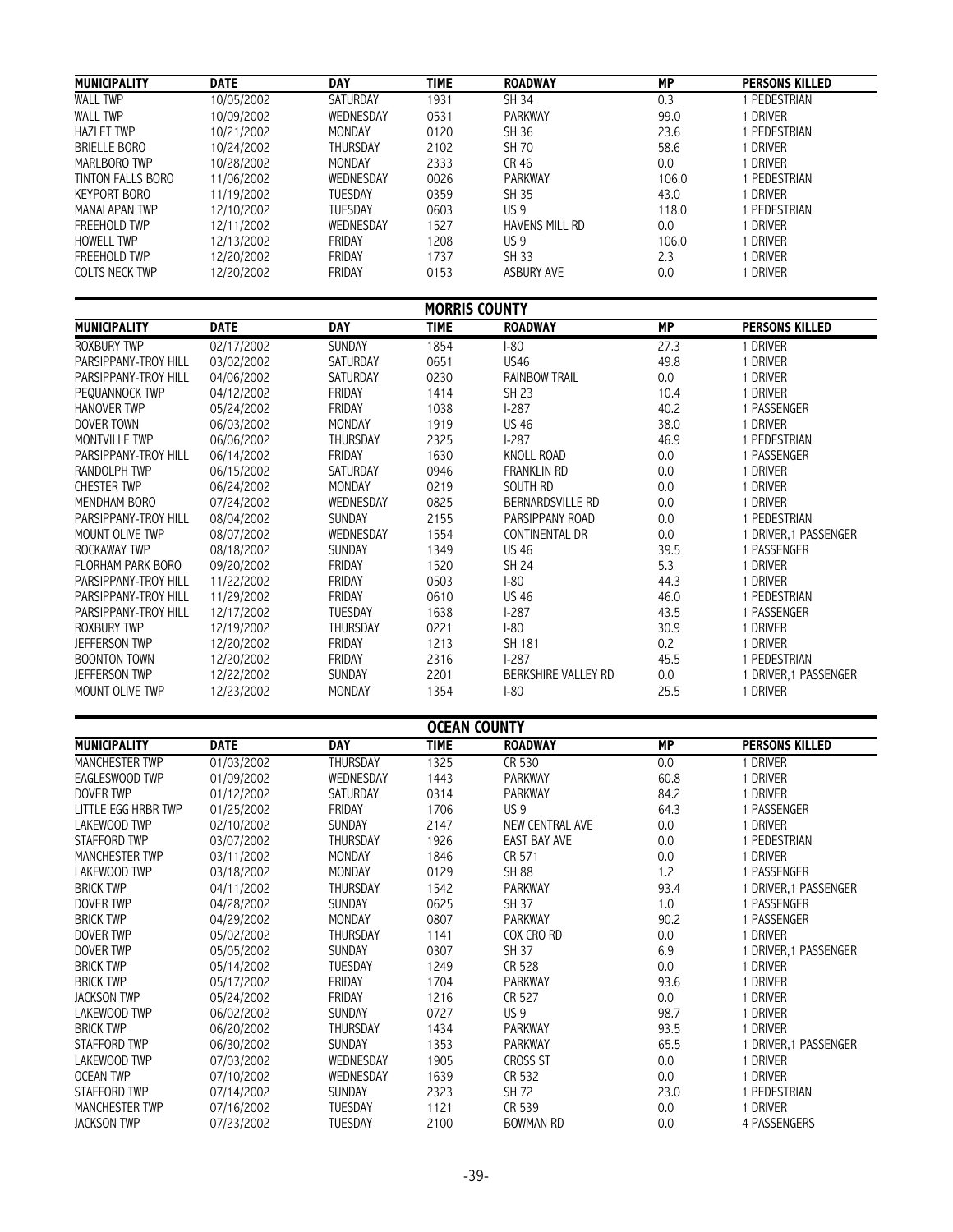| <b>MUNICIPALITY</b>     | <b>DATE</b>              | <b>DAY</b>       | <b>TIME</b>           | <b>ROADWAY</b>               | <b>MP</b>       | <b>PERSONS KILLED</b>    |
|-------------------------|--------------------------|------------------|-----------------------|------------------------------|-----------------|--------------------------|
| <b>OCEAN TWP</b>        | 08/07/2002               | WEDNESDAY        | 0730                  | <b>MAIN ST</b>               | 0.0             | 1 DRIVER                 |
| <b>DOVER TWP</b>        | 08/19/2002               | MONDAY           | 0056                  | SH 37                        | 11.3            | 1 PEDESTRIAN             |
| LAKEWOOD TWP            | 08/21/2002               | WEDNESDAY        | 0408                  | CR 526                       | 0.0             | 1 DRIVER                 |
| <b>DOVER TWP</b>        | 08/24/2002               | SATURDAY         | 0509                  | OLD FREEHOLD RD              | 0.0             | 1 DRIVER                 |
| <b>DOVER TWP</b>        | 08/29/2002               | THURSDAY         | 0320                  | <b>PARKWAY</b>               | 83.6            | 1 DRIVER                 |
| <b>LAKEWOOD TWP</b>     |                          |                  |                       |                              |                 |                          |
| <b>DOVER TWP</b>        | 08/30/2002<br>09/02/2002 | FRIDAY<br>MONDAY | 0039<br>2014          | <b>CLIFTON AVE</b><br>CR 527 | 0.0             | 1 PEDESTRIAN<br>1 DRIVER |
|                         |                          |                  |                       |                              | 0.0             |                          |
| PLUMSTED TWP            | 09/05/2002               | THURSDAY         | 1830                  | PINEHURST RD                 | 0.0             | 1 DRIVER                 |
| <b>BERKELEY TWP</b>     | 09/12/2002               | THURSDAY         | 2141                  | US <sub>9</sub>              | 84.7            | 1 PEDESTRIAN             |
| <b>BERKELEY TWP</b>     | 09/15/2002               | <b>SUNDAY</b>    | 1141                  | MULE RD                      | 0.0             | 1 DRIVER                 |
| <b>BRICK TWP</b>        | 09/22/2002               | SUNDAY           | 1014                  | CR 632                       | 0.0             | 1 DRIVER                 |
| <b>MANCHESTER TWP</b>   | 10/04/2002               | FRIDAY           | 0753                  | SH 70                        | 38.4            | 1 DRIVER                 |
| <b>DOVER TWP</b>        | 10/05/2002               | SATURDAY         | 0254                  | WHITE KNOLL RD               | 0.0             | 1 DRIVER                 |
| <b>BRICK TWP</b>        | 10/23/2002               | WEDNESDAY        | 1309                  | CR 549                       | 0.0             | 1 DRIVER                 |
| <b>BRICK TWP</b>        | 10/31/2002               | THURSDAY         | 1306                  | PARKWAY                      | 93.4            | 1 DRIVER                 |
| DOVER TWP               | 11/10/2002               | SUNDAY           | 1347                  | PARKWAY                      | 82.7            | 1 DRIVER                 |
| LAKEWOOD TWP            | 11/13/2002               | WEDNESDAY        | 2223                  | <b>PARKWAY</b>               | 89.8            | 1 PASSENGER              |
| <b>STAFFORD TWP</b>     | 11/16/2002               | SATURDAY         | 0210                  | MCKINLEY AVE                 | 0.0             | 1 DRIVER                 |
| <b>STAFFORD TWP</b>     | 11/25/2002               | MONDAY           | 1847                  | <b>HILLIARD BLVD</b>         | 0.0             | 1 PEDESTRIAN             |
| <b>LACEY TWP</b>        | 11/26/2002               | TUESDAY          | 0054                  | US <sub>9</sub>              | 83.5            | 1 PEDESTRIAN             |
| LAKEWOOD TWP            | 11/27/2002               | WEDNESDAY        | 1056                  | CR 526                       | 0.0             | 1 DRIVER                 |
| LAKEWOOD TWP            | 12/17/2002               | <b>TUESDAY</b>   | 2023                  | <b>PARKWAY</b>               | 90.4            | 1 DRIVER                 |
|                         |                          |                  |                       |                              |                 |                          |
|                         |                          |                  | <b>PASSAIC COUNTY</b> |                              |                 |                          |
| <b>MUNICIPALITY</b>     | <b>DATE</b>              | <b>DAY</b>       | <b>TIME</b>           | <b>ROADWAY</b>               | $\overline{MP}$ | <b>PERSONS KILLED</b>    |
| PASSAIC CITY            | 01/10/2002               | THURSDAY         | 1853                  | PASSAIC AVE                  | 0.0             | 1 DRIVER                 |
| <b>CLIFTON CITY</b>     | 02/01/2002               | FRIDAY           | 1824                  | THIRD ST                     | $0.0\,$         | 1 DRIVER                 |
| <b>PATERSON CITY</b>    | 02/08/2002               | FRIDAY           | 0106                  | <b>MAIN ST</b>               | 0.0             | 1 BICYCLIST              |
| PATERSON CITY           | 03/03/2002               | SUNDAY           | 0253                  | <b>GRAND AVE</b>             | 0.0             | 1 DRIVER                 |
| PASSAIC CITY            | 03/04/2002               | MONDAY           | 1513                  | THIRD ST                     | 0.0             | 1 PEDESTRIAN             |
| <b>CLIFTON CITY</b>     | 03/19/2002               | TUESDAY          | 0044                  | PAULISON AVE                 | 0.0             | 1 PASSENGER              |
| PATERSON CITY           | 03/21/2002               | THURSDAY         | 2352                  | $ -80$                       | 60.1            | 1 PEDESTRIAN             |
| <b>TOTOWA BORO</b>      | 04/07/2002               | SUNDAY           | 1820                  | $I-80$                       | 55.2            | 1 PASSENGER              |
| <b>CLIFTON CITY</b>     | 04/21/2002               | SUNDAY           | 0009                  | PARKWAY                      | 155.7           | 1 PASSENGER              |
| <b>WAYNE TWP</b>        | 04/27/2002               | SATURDAY         | 2322                  | <b>HAMBURG TPKE</b>          | 0.0             | 1 PASSENGER              |
| <b>PASSAIC CITY</b>     | 05/05/2002               | SUNDAY           | 1325                  | <b>LEXINGTON AVE</b>         | 0.0             | 1 DRIVER                 |
| <b>WEST MILFORD TWP</b> | 05/31/2002               | FRIDAY           | 0906                  | <b>SH 23</b>                 | 21.5            | 1 DRIVER                 |
| <b>CLIFTON CITY</b>     | 06/05/2002               | WEDNESDAY        | 2203                  | SPEER AVE                    | 0.0             | 1 DRIVER                 |
| <b>WEST MILFORD TWP</b> | 06/08/2002               | SATURDAY         | 1952                  | <b>SH 23</b>                 | 25.0            | 1 DRIVER                 |
| <b>TOTOWA BORO</b>      | 06/12/2002               | WEDNESDAY        | 0512                  | $ -80$                       | 56.2            | 1 DRIVER                 |
| <b>CLIFTON CITY</b>     | 06/23/2002               | SUNDAY           | 0103                  | <b>HAZEL STREET</b>          | 0.0             | 1 DRIVER                 |
|                         |                          |                  |                       | <b>BLACK OAK RIDGE RD</b>    |                 |                          |
| <b>WAYNE TWP</b>        | 06/26/2002               | WEDNESDAY        | 1840                  |                              | 0.0             | 1 DRIVER                 |
| TOTOWA BORO             | 07/03/2002               | WEDNESDAY        | 0033                  | $I-80$                       | 55.0            | 1 DRIVER, 1 PASSENGER    |
| PATERSON CITY           | 07/10/2002               | WEDNESDAY        | 1847                  | E 25TH ST                    | 0.0             | 1 DRIVER                 |
| PATERSON CITY           | 08/03/2002               | SATURDAY         | 0142                  | <b>RIVER ST</b>              | 0.0             | 1 PASSENGER              |
| PATERSON CITY           | 08/18/2002               | SUNDAY           | 1806                  | <b>MERCER ST</b>             | 0.0             | 1 DRIVER                 |
| PATERSON CITY           | 08/22/2002               | THURSDAY         | 2223                  | MCLEAN BLVD                  | 0.0             | 1 PEDESTRIAN             |
| PATERSON CITY           | 09/07/2002               | SATURDAY         | 1759                  | $I-80$                       | 58.2            | 1 DRIVER                 |
| RINGWOOD BORO           | 10/10/2002               | THURSDAY         | 1941                  | CR 511                       | 0.0             | 1 DRIVER                 |
| PATERSON CITY           | 10/13/2002               | SUNDAY           | 2207                  | E 5TH ST                     | 0.0             | 1 PASSENGER              |
| <b>CLIFTON CITY</b>     | 10/24/2002               | THURSDAY         | 1949                  | <b>US 46</b>                 | 60.9            | 1 DRIVER                 |
| <b>WEST MILFORD TWP</b> | 11/02/2002               | SATURDAY         | 1020                  | <b>CLINTON RD</b>            | 0.0             | 1 PEDESTRIAN             |
| PASSAIC CITY            | 11/10/2002               | SUNDAY           | 0950                  | <b>MAIN AVE</b>              | 0.0             | 1 PASSENGER              |
| <b>WAYNE TWP</b>        | 11/12/2002               | <b>TUESDAY</b>   | 2233                  | CR 504                       | 0.0             | 1 PEDESTRIAN             |
| PASSAIC CITY            | 12/31/2002               | TUESDAY          | 1705                  | PAULISON AVE                 | 0.0             | 1 DRIVER                 |
|                         |                          |                  |                       |                              |                 |                          |
|                         |                          |                  | <b>SALEM COUNTY</b>   |                              |                 |                          |
| <b>MUNICIPALITY</b>     | <b>DATE</b>              | <b>DAY</b>       | <b>TIME</b>           | <b>ROADWAY</b>               | MP              | <b>PERSONS KILLED</b>    |
| <b>QUINTON TWP</b>      | 01/09/2002               | WEDNESDAY        | 2249                  | CR 581                       | 0.0             | 1 DRIVER                 |
| CARNEYS POINT TWP       | 01/10/2002               | THURSDAY         | 0736                  | CR 551                       | 0.0             | 1 DRIVER                 |
| <b>OLDSMAN TWP</b>      | 02/01/2002               | FRIDAY           | 2255                  | $1-295$                      | 7.7             | 1 DRIVER                 |
| <b>U PITTSGROVE TWP</b> | 02/23/2002               | SATURDAY         | 0122                  | CR 619                       | 0.0             | 1 DRIVER                 |
| <b>ALLOWAY TWP</b>      | 03/26/2002               | <b>TUESDAY</b>   | 0734                  | CR 635                       | 0.0             | 1 DRIVER                 |
| <b>U PITTSGROVE TWP</b> | 03/31/2002               | SUNDAY           | 2147                  | SH 77                        | 16.4            | 1 PASSENGER              |
| <b>OLDSMAN TWP</b>      | 05/22/2002               | WEDNESDAY        | 1156                  | <b>TURNPIKE</b>              | 6.5             | 1 PASSENGER              |
| CARNEYS POINT TWP       | 06/07/2002               | FRIDAY           | 1843                  | S GOLFWOOD AVE               | 0.0             | 1 DRIVER                 |
|                         |                          |                  |                       |                              |                 |                          |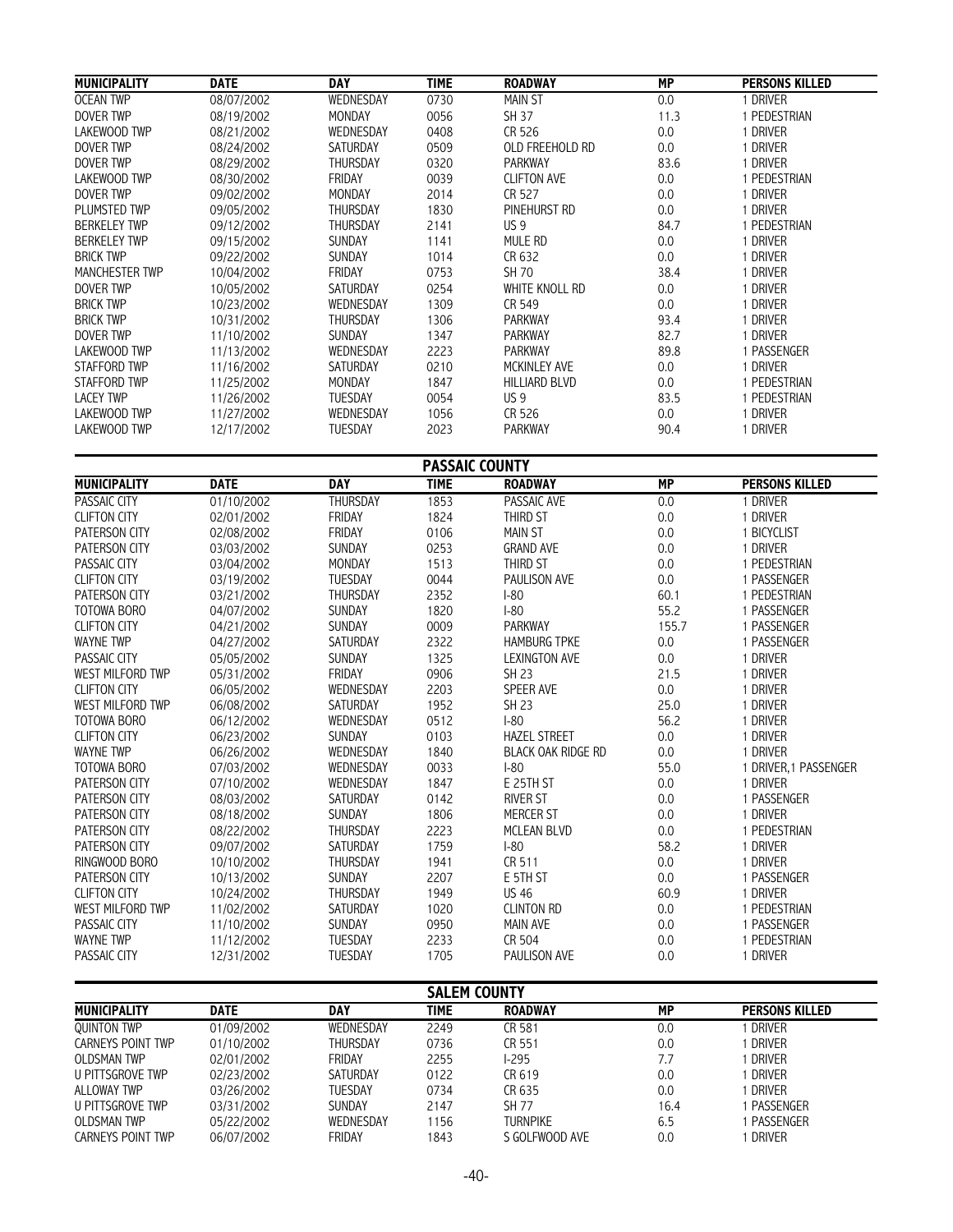| <b>MUNICIPALITY</b>   | <b>DATE</b> | DAY            | <b>TIME</b>     | <b>ROADWAY</b>  | МP        | <b>PERSONS KILLED</b> |
|-----------------------|-------------|----------------|-----------------|-----------------|-----------|-----------------------|
| <b>QUINTON TWP</b>    | 07/22/2002  | MONDAY         | 2042            | SH 49           | 11.6      | <b>DRIVER</b>         |
| CARNEYS POINT TWP     | 08/07/2002  | WEDNESDAY      | 1524            | TURNPIKE        | 4.9       | PASSENGER             |
| PITTSGROVE TWP        | 08/13/2002  | TUESDAY        | 1648            | CR 638          | 0.0       | PASSENGER             |
| U PITTSGROVE TWP      | 08/21/2002  | WEDNESDAY      | 1617            | CR 553          | 0.0       | DRIVER                |
| PILESGROVE TWP        | 09/08/2002  | <b>SUNDAY</b>  | 1348            | CR 605          | 0.0       | PASSENGER             |
| <b>PENNSVILLE TWP</b> | 09/24/2002  | <b>TUESDAY</b> | 1601            | SALEM DR        | 0.0       | DRIVER                |
| <b>OLDSMAN TWP</b>    | 12/02/2002  | <b>MONDAY</b>  | 0118            | <b>TURNPIKE</b> | 5.6       | driver                |
|                       |             |                | SOMERSET COUNTY |                 |           |                       |
| <b>MUBILITY</b>       | <b>DATE</b> | <b>DAV</b>     | <b>TIME</b>     | <b>BOARHIAM</b> | <b>MD</b> | BEBCAUS VILLEB        |

| <b>MUNICIPALITY</b>    | <b>DATE</b> | <b>DAY</b>      | TIME. | <b>ROADWAY</b>      | МP      | <b>PERSONS KILLED</b>  |
|------------------------|-------------|-----------------|-------|---------------------|---------|------------------------|
| <b>GREEN BROOK TWP</b> | 01/11/2002  | FRIDAY          | 0319  | WARRENVILLE RD      | 0.0     | 1 DRIVER               |
| <b>BRIDGEWATER TWP</b> | 01/14/2002  | MONDAY          | 0235  | $1-287$             | 13.5    | 1 DRIVER               |
| NO PLAINFIELD BORO     | 01/22/2002  | <b>TUESDAY</b>  | 1118  | <b>WATCHUNG AVE</b> | 0.0     | 1 PEDESTRIAN           |
| <b>FRANKLIN TWP</b>    | 01/24/2002  | <b>THURSDAY</b> | 2051  | SH 27               | 4.1     | 1 DRIVER               |
| <b>BRIDGEWATER TWP</b> | 02/13/2002  | WEDNESDAY       | 1202  | <b>US 22</b>        | 35.8    | 1 DRIVER               |
| <b>BRIDGEWATER TWP</b> | 03/06/2002  | WEDNESDAY       | 2003  | $1-287$             | 13.4    | 1 PEDESTRIAN           |
| <b>BRIDGEWATER TWP</b> | 03/14/2002  | <b>THURSDAY</b> | 0030  | $1-287$             | 19.1    | 1 PEDESTRIAN           |
| <b>BEDMINSTER TWP</b>  | 03/14/2002  | <b>THURSDAY</b> | 0921  | $1-287$             | 22.1    | 1 DRIVER               |
| NO PLAINFIELD BORO     | 05/08/2002  | WEDNESDAY       | 0223  | <b>US 22</b>        | 43.7    | 1 PASSENGER            |
| <b>FRANKLIN TWP</b>    | 05/23/2002  | <b>THURSDAY</b> | 1402  | <b>SH 27</b>        | 14.7    | 1 PASSENGER            |
| <b>BRIDGEWATER TWP</b> | 08/14/2002  | WEDNESDAY       | 0630  | $1-287$             | 14.0    | 1 DRIVER               |
| RARITAN BORO           | 09/06/2002  | FRIDAY          | 0615  | CR 626              | 0.0     | I PEDESTRIAN           |
| HILLSBOROUGH TWP       | 09/08/2002  | <b>SUNDAY</b>   | 0222  | CAMPLAIN RD         | $0.0\,$ | 1 DRIVER               |
| <b>BRIDGEWATER TWP</b> | 09/12/2002  | <b>THURSDAY</b> | 2317  | <b>US 22</b>        | 34.8    | 1 DRIVER               |
| NO PLAINFIELD BORO     | 09/22/2002  | <b>SUNDAY</b>   | 0102  | <b>US 22</b>        | 43.7    | 1 PEDESTRIAN           |
| NO PLAINFIELD BORO     | 09/28/2002  | <b>SATURDAY</b> | 2115  | CR 531              | 0.0     | 1 PEDESTRIAN           |
| MONTGOMERY TWP         | 09/29/2002  | <b>SUNDAY</b>   | 1436  | <b>US 206</b>       | 58.3    | 1 PASSENGER            |
| <b>WARREN TWP</b>      | 09/29/2002  | SUNDAY          | 0038  | REINMAN RD          | 0.0     | 1 DRIVER               |
| <b>FRANKLIN TWP</b>    | 10/07/2002  | <b>MONDAY</b>   | 1443  | <b>HEATHER DR</b>   | 0.0     | 1 PASSENGER            |
| <b>BRIDGEWATER TWP</b> | 10/11/2002  | FRIDAY          | 1115  | <b>US 22</b>        | 35.2    | 1 DRIVER               |
| <b>FRANKLIN TWP</b>    | 11/20/2002  | WEDNESDAY       | 1430  | $1 - 287$           | 12.2    | 2 DRIVERS, 1 PASSENGER |
| <b>BRANCHBURG TWP</b>  | 12/07/2002  | <b>SATURDAY</b> | 1829  | <b>US 202</b>       | 21.1    | 1 PEDESTRIAN           |
| <b>MANVILLE BORO</b>   | 12/20/2002  | FRIDAY          | 1517  | NORTH MAIN ST       | 0.0     | 1 PASSENGER            |

**SUSSEX COUNTY**

| <b>MUNICIPALITY</b>  | <b>DATE</b> | DAY           | <b>TIME</b> | <b>ROADWAY</b>      | МP    | <b>PERSONS KILLED</b> |  |  |  |
|----------------------|-------------|---------------|-------------|---------------------|-------|-----------------------|--|--|--|
| <b>FRANKFORD TWP</b> | 01/23/2002  | WEDNESDAY     | 1317        | CR 565              | 0.0   | <b>DRIVER</b>         |  |  |  |
| <b>HAMPTON TWP</b>   | 04/12/2002  | FRIDAY        | 0224        | CR 521              | 0.0   | DRIVER                |  |  |  |
| SPARTA TWP           | 05/08/2002  | WEDNESDAY     | 2135        | SH 15               | 10.6  | DRIVER                |  |  |  |
| FRANKFORD TWP        | 05/11/2002  | SATURDAY      | 0939        | US 206              | 114.1 | PASSENGER             |  |  |  |
| SANDYSTON TWP        | 06/07/2002  | FRIDAY        | 1546        | <b>US 206</b>       | 122.5 | DRIVER                |  |  |  |
| <b>VERNON TWP</b>    | 06/19/2002  | WEDNESDAY     | 2107        | SH 94               | 45.2  | driver                |  |  |  |
| <b>VERNON TWP</b>    | 07/20/2002  | SATURDAY      | 2352        | <b>WARWICK TPKE</b> | 0.0   | driver                |  |  |  |
| <b>GREEN TWP</b>     | 08/26/2002  | <b>MONDAY</b> | 1610        | CR 603              | 0.0   | DRIVER                |  |  |  |
| <b>FREDON TWP</b>    | 10/16/2002  | WEDNESDAY     | 0629        | SH 94               | 18.4  | driver                |  |  |  |
| <b>WANTAGE TWP</b>   | 12/03/2002  | TUESDAY       | 2024        | ARMSTRONG RD        | 0.0   | DRIVER                |  |  |  |
| <b>WANTAGE TWP</b>   | 12/13/2002  | FRIDAY        | 0233        | SH 23               | 42.8  | DRIVER.2 PASSENGERS   |  |  |  |

**UNION COUNTY MUNICIPALITY DATE DAY TIME ROADWAY MP PERSONS KILLED** ELIZABETH CITY 01/10/2002 THURSDAY 2023 TURNPIKE 99.6 1 PEDESTRIAN SCOTCH PLAINS TWP 01/16/2002 WEDNESDAY 1807 GRAND ST 0.0 1 PEDESTRIAN<br>CINDEN CITY 01/17/2002 THURSDAY 0657 TURNPIKE 98.2 1 PASSENGER LINDEN CITY 01/17/2002 THURSDAY 0657 TURNPIKE 98.2 1 PASSENGER SPRINGFIELD TWP 01/27/2002 SUNDAY 1440 TOOKER AVE 0.0 1 DRIVER<br>
ELIZABETH CITY 01/28/2002 MONDAY 2258 US 1&9 72.8 1 PEDESTRIAN ELIZABETH CITY 01/28/2002 MONDAY 2258 US 1&9 72.8 1 PEDESTRIAN MOUNTAINSIDE BORO 02/03/2002 SUNDAY 2245 US 22 50.6 1 DRIVER ELIZABETH CITY 02/06/2002 WEDNESDAY 1819 NORTH AVE EAST 0.0 1 PEDESTRIAN ROSELLE BORO 02/11/2002 MONDAY 1805 EAST 2ND ST 0.0 1 PEDESTRIAN BERKELEY HTS TWP 02/13/2002 WEDNESDAY 0920 SPRINGFIELD AVE 0.0 1 DRIVER UNION TWP 02/14/2002 THURSDAY 2318 PARKWAY 141.2 1 PEDESTRIAN ELIZABETH CITY 02/19/2002 TUESDAY 0133 US 1&9 74.0 1 DRIVER SPRINGFIELD TWP 02/23/2002 SATURDAY 0137 I-78 49.1 1 DRIVER ELIZABETH CITY 03/10/2002 SUNDAY 1409 N BROAD ST 0.0 1 DRIVER ELIZABETH CITY 03/15/2002 FRIDAY 1939 NJ GARDENS BLVD 0.0 1 DRIVER,1 PASSENGER 1 DRIVER1 PASSENGER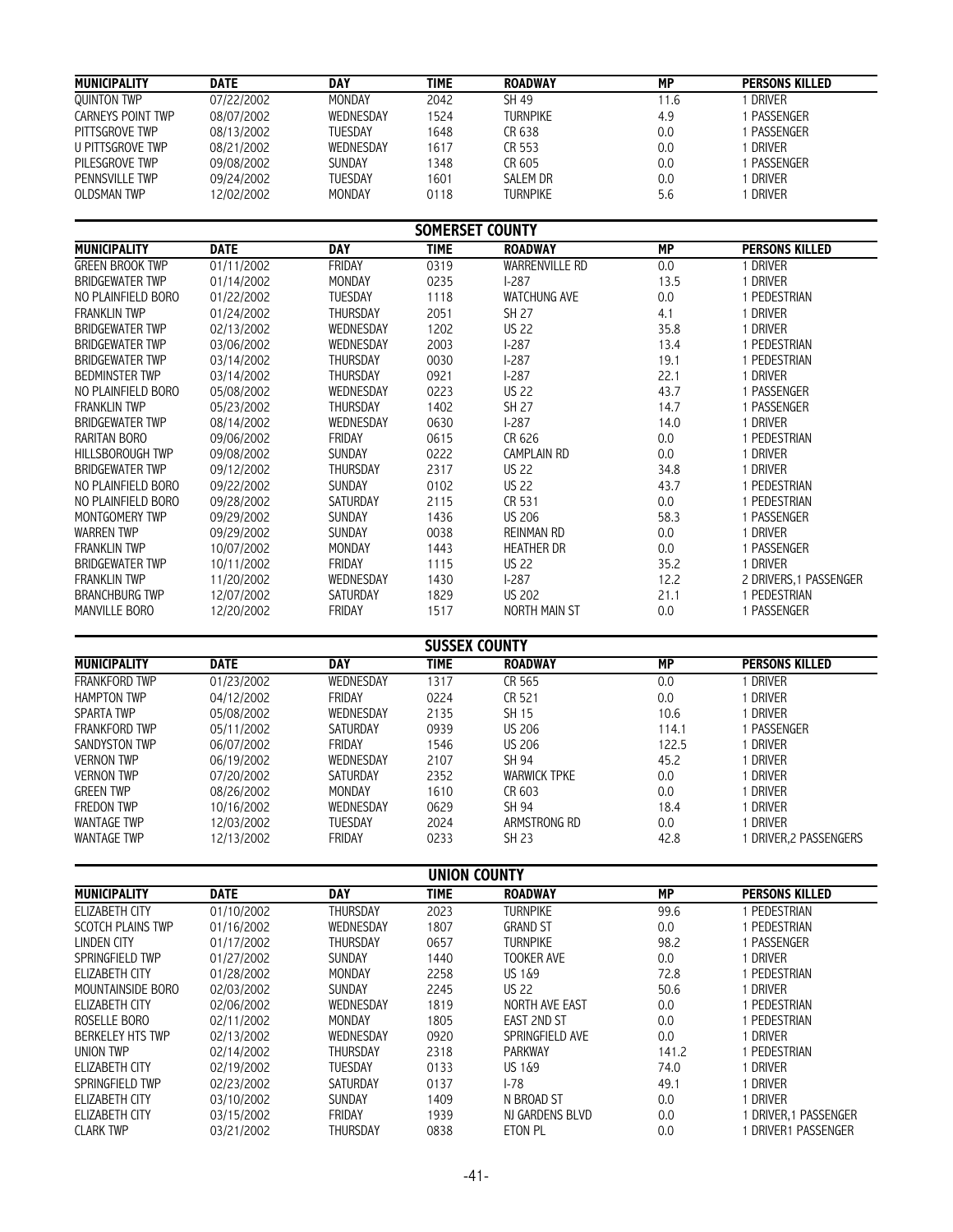| <b>MUNICIPALITY</b>    | <b>DATE</b> | <b>DAY</b>      | <b>TIME</b> | <b>ROADWAY</b>     | <b>MP</b> | <b>PERSONS KILLED</b> |
|------------------------|-------------|-----------------|-------------|--------------------|-----------|-----------------------|
| <b>LINDEN CITY</b>     | 03/25/2002  | <b>MONDAY</b>   | 0923        | <b>WEST ELM ST</b> | 0.0       | 1 DRIVER              |
| <b>CLARK TWP</b>       | 04/02/2002  | <b>TUESDAY</b>  | 1443        | <b>WALNUT AVE</b>  | 0.0       | 2 DRIVERS             |
| <b>ELIZABETH CITY</b>  | 04/06/2002  | <b>SATURDAY</b> | 1945        | US <sub>1</sub>    | 45.4      | 1 PEDESTRIAN          |
| <b>ELIZABETH CITY</b>  | 04/11/2002  | <b>THURSDAY</b> | 1656        | <b>MADISON AVE</b> | 0.0       | 1 DRIVER              |
| <b>CLARK TWP</b>       | 04/28/2002  | <b>SUNDAY</b>   | 0230        | <b>PARKWAY</b>     | 136.6     | 1 PASSENGER           |
| <b>HILLSIDE TWP</b>    | 05/07/2002  | <b>TUESDAY</b>  | 2230        | $-78$              | 54.2      | 1 PEDESTRIAN          |
| <b>ELIZABETH CITY</b>  | 06/01/2002  | <b>SATURDAY</b> | 2159        | <b>TURNPIKE</b>    | 103.4     | 1 PEDESTRIAN          |
| PLAINFIELD CITY        | 07/05/2002  | <b>FRIDAY</b>   | 1248        | <b>CLINTON AVE</b> | 0.0       | 1 DRIVER              |
| <b>ELIZABETH CITY</b>  | 07/07/2002  | <b>SUNDAY</b>   | 0039        | US 1&9             | 45.5      | 1 DRIVER              |
| <b>UNION TWP</b>       | 07/14/2002  | <b>SUNDAY</b>   | 1456        | <b>SH 82</b>       | 4.0       | 1 PEDESTRIAN          |
| <b>RAHWAY CITY</b>     | 07/27/2002  | <b>SATURDAY</b> | 0314        | SH 27              | 28.0      | 1 DRIVER              |
| <b>KENILWORTH BORO</b> | 08/02/2002  | FRIDAY          | 0118        | <b>PARKWAY</b>     | 139.3     | 1 DRIVER              |
| <b>SUMMIT CITY</b>     | 08/22/2002  | <b>THURSDAY</b> | 2235        | <b>MORRIS AVE</b>  | 0.0       | 1 PEDESTRIAN          |
| <b>UNION TWP</b>       | 08/27/2002  | <b>TUESDAY</b>  | 0608        | <b>SH 82</b>       | 1.0       | 1 DRIVER              |
| <b>CLARK TWP</b>       | 09/03/2002  | <b>TUESDAY</b>  | 2151        | <b>PARKWAY</b>     | 136.1     | 1 DRIVER              |
| <b>RAHWAY CITY</b>     | 09/03/2002  | <b>TUESDAY</b>  | 2154        | SH 27              | 29.5      | 1 PEDESTRIAN          |
| <b>UNION TWP</b>       | 09/06/2002  | <b>FRIDAY</b>   | 1329        | SH 439             | 2.5       | 1 PEDESTRIAN          |
| <b>LINDEN CITY</b>     | 09/07/2002  | <b>SATURDAY</b> | 0147        | <b>US 1&amp;9</b>  | 42.5      | 1 DRIVER              |
| <b>RAHWAY CITY</b>     | 09/15/2002  | <b>SUNDAY</b>   | 1330        | <b>SCOTT AVE</b>   | 0.0       | 1 DRIVER              |
| <b>LINDEN CITY</b>     | 09/24/2002  | <b>TUESDAY</b>  | 1800        | S WOOD AVE         | 0.0       | 1 DRIVER              |
| <b>ELIZABETH CITY</b>  | 09/24/2002  | <b>TUESDAY</b>  | 1655        | FIFTH ST           | 0.0       | 1 PEDESTRIAN          |
| <b>RAHWAY CITY</b>     | 10/03/2002  | <b>THURSDAY</b> | 2118        | <b>WEST MILTON</b> | 0.0       | 1 PEDESTRIAN          |
| <b>HILLSIDE TWP</b>    | 10/09/2002  | WEDNESDAY       | 1630        | $1-78$             | 54.1      | 1 DRIVER              |
| SPRINGFIELD TWP        | 10/09/2002  | WEDNESDAY       | 0131        | SHUNPIKE RD        | 0.0       | 1 DRIVER              |
| <b>LINDEN CITY</b>     | 10/12/2002  | <b>SATURDAY</b> | 1638        | US <sub>1</sub>    | 41.8      | 1 DRIVER              |
| SPRINGFIELD TWP        | 10/18/2002  | <b>FRIDAY</b>   | 1941        | MOUNTAIN AVE       | 0.0       | 1 PEDESTRIAN          |
| <b>UNION TWP</b>       | 10/21/2002  | <b>MONDAY</b>   | 0827        | <b>SH 82</b>       | 4.7       | 1 BICYCLIST           |
| <b>ELIZABETH CITY</b>  | 10/26/2002  | <b>SATURDAY</b> | 1822        | <b>US 1&amp;9</b>  | 46.2      | 1 PEDESTRIAN          |
| ROSELLE BORO           | 10/28/2002  | <b>MONDAY</b>   | 1733        | <b>CHESTNUT ST</b> | 0.0       | 1 BICYCLIST           |
| <b>CLARK TWP</b>       | 11/25/2002  | <b>MONDAY</b>   | 2243        | <b>PARKWAY</b>     | 137.3     | 1 DRIVER              |
| <b>ELIZABETH CITY</b>  | 12/31/2002  | <b>TUESDAY</b>  | 1913        | US 1&9             | 45.4      | 1 DRIVER              |

| <b>WARREN COUNTY</b>                                                                                      |            |                 |      |              |      |                    |  |  |  |
|-----------------------------------------------------------------------------------------------------------|------------|-----------------|------|--------------|------|--------------------|--|--|--|
| <b>MUNICIPALITY</b><br><b>DATE</b><br><b>ROADWAY</b><br>МP<br><b>PERSONS KILLED</b><br>DAY<br><b>TIME</b> |            |                 |      |              |      |                    |  |  |  |
| <b>BLAIRSTOWN TWP</b>                                                                                     | 01/07/2002 | <b>MONDAY</b>   | 1725 | SH 94        | 8.9  | PEDESTRIAN         |  |  |  |
| <b>GREENWICH TWP</b>                                                                                      | 01/19/2002 | SATURDAY        | 0239 | $1-78$       | 4.7  | 2 PEDESTRIANS      |  |  |  |
| <b>KNOWLTON TWP</b>                                                                                       | 02/13/2002 | WEDNESDAY       | 1402 | $ -80$       | 6.9  | <b>DRIVER</b>      |  |  |  |
| ALLAMUCHY TWP                                                                                             | 02/17/2002 | <b>SUNDAY</b>   | 1358 | $ -80$       | 19.2 | <b>DRIVER</b>      |  |  |  |
| <b>HOPE TWP</b>                                                                                           | 02/21/2002 | <b>THURSDAY</b> | 1800 | $ -80$       | 11.9 | <b>DRIVER</b>      |  |  |  |
| POHATCONG TWP                                                                                             | 06/16/2002 | SUNDAY          | 0005 | CR 627       | 0.0  | Driver             |  |  |  |
| <b>WHITE TWP</b>                                                                                          | 06/20/2002 | <b>THURSDAY</b> | 1517 | <b>SH 31</b> | 48.5 | <b>DRIVER</b>      |  |  |  |
| <b>ALPHA BORO</b>                                                                                         | 08/08/2002 | <b>THURSDAY</b> | 0756 | $1-78$       | 2.9  | PASSENGER          |  |  |  |
| LOPATCONG TWP                                                                                             | 08/31/2002 | SATURDAY        | 2210 | <b>SH 57</b> | 0.1  | PEDESTRIAN         |  |  |  |
| <b>GREENWICH TWP</b>                                                                                      | 10/09/2002 | WEDNESDAY       | 1353 | CR 519       | 0.0  | <b>DRIVER</b>      |  |  |  |
| <b>HOPE TWP</b>                                                                                           | 10/10/2002 | <b>THURSDAY</b> | 0109 | $ -80$       | 11.1 | DRIVER,1 PASSENGER |  |  |  |
| ALLAMUCHY TWP                                                                                             | 10/26/2002 | SATURDAY        | 0513 | $ -80$       | 22.3 | PASSENGER          |  |  |  |
| MANSFIELD TWP                                                                                             | 11/14/2002 | <b>THURSDAY</b> | 1758 | CR 628       | 0.0  | Driver             |  |  |  |
| <b>GREENWICH TWP</b>                                                                                      | 11/20/2002 | WEDNESDAY       | 0725 | SH 173       | 2.1  | <b>DRIVER</b>      |  |  |  |
| <b>WHITE TWP</b>                                                                                          | 12/14/2002 | <b>SATURDAY</b> | 2042 | CR 519       | 0.0  | PEDESTRIAN         |  |  |  |